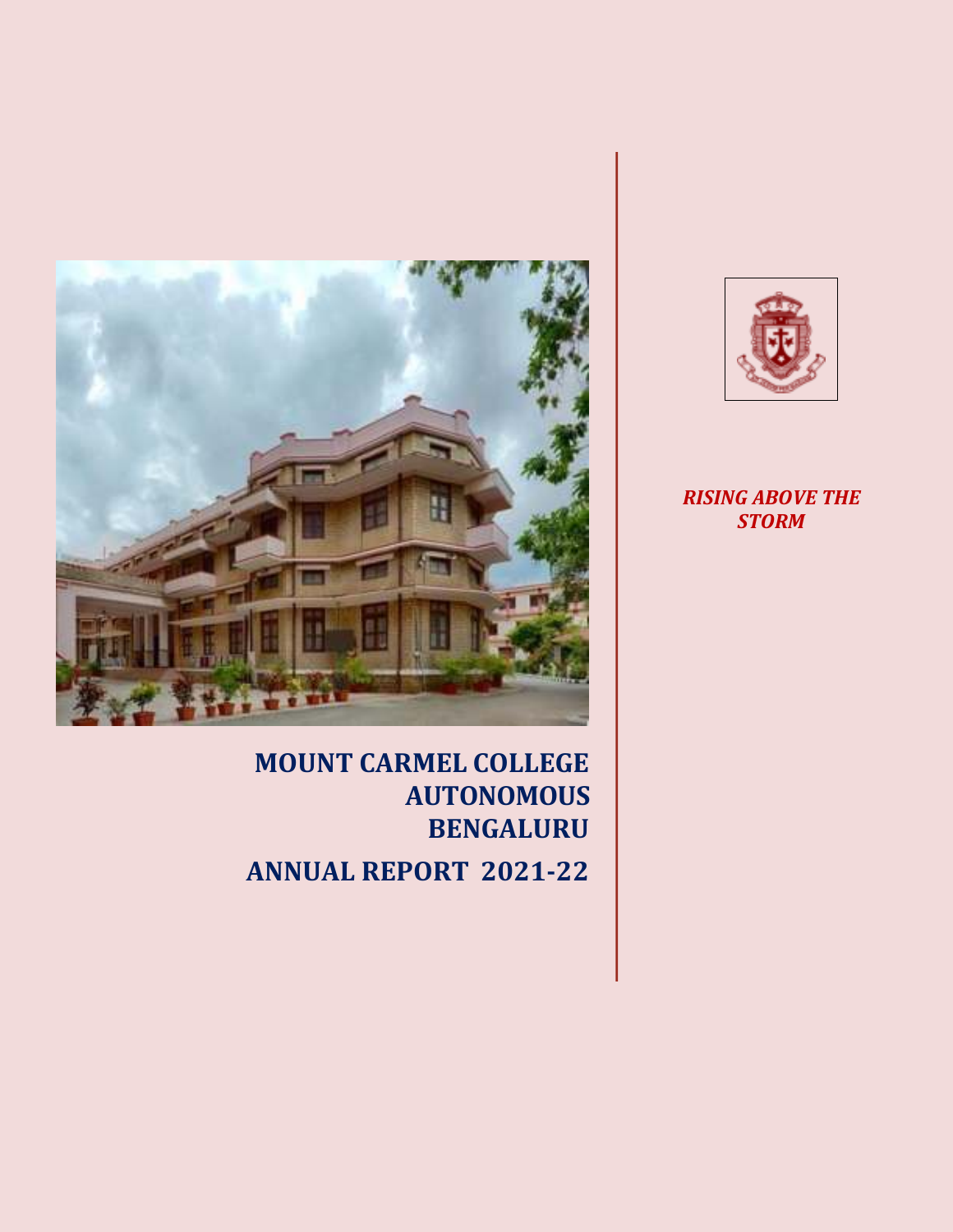



*The year 2021-22 was a year with its own challenges, as campus reopened and we moved ahead with determination to restore the old normalcy. The classrooms came alive with laughter and noise of our students and the vibrancy of campus was back. Mount Carmel College true to its history and character ensured that its tryst with quality value based education was never compromised. This report is a glimpse of our activities for the academic year 2021-22. With grit and commitment we overcame the storm and continue our journey of* 

*"EMPOWERING THROUGH EDUCATION"*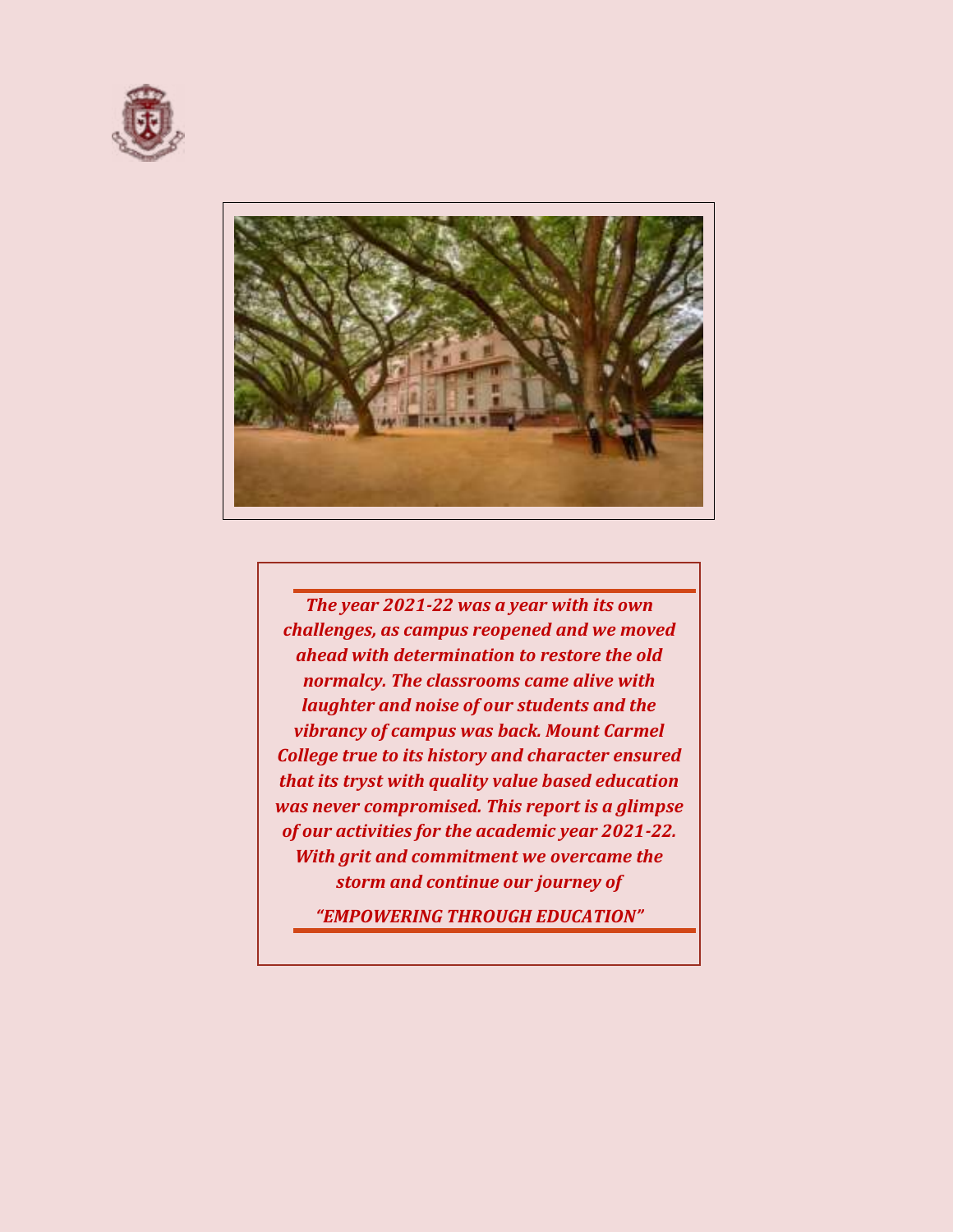# **TABLE OF CONTENTS**

| 1.  | <b>PRINCIPAL'S MESSAGE</b>                                                             |
|-----|----------------------------------------------------------------------------------------|
| 2.  | <b>GRATITUDE &amp; CONGRATULATIONS</b>                                                 |
| 3.  | <b>ADMISSIONS 2021</b>                                                                 |
| 4.  | <b>ACADEMIC ACHIEVEMENTS</b>                                                           |
| 5.  | <b>DEPARTMENTAL ACTIVITIES</b>                                                         |
| 6.  | <b>RESEARCH CENTRE &amp; PUBLICATIONS</b>                                              |
| 7.  | <b>MOUS</b>                                                                            |
| 8.  | <b>OUTREACH ACTIVITIES</b>                                                             |
| 9.  | <b>IQAC</b>                                                                            |
| 10. | <b>CENTRE FOR EXTENDED EDUCATION</b>                                                   |
| 11. | <b>CENTRE FOR LEARNING, DEVELOPMENT &amp; TRANSFORMATION</b>                           |
| 12. | <b>MOUNT CARMEL CENTRE FOR INNOVATION, INCUBATION &amp;</b><br><b>ENTREPRENEURSHIP</b> |
| 13. | <b>STUDENT SUPPORT INITIATIVES</b>                                                     |
| 14. | <b>STUDENT ACHIEVERS</b>                                                               |
| 15. | <b>ACTION ON THE FIELD - A GLIMPSE OF THE WORLD OF SPORTS</b>                          |
| 16. | <b>ALUMNAE ENGAGEMENT</b>                                                              |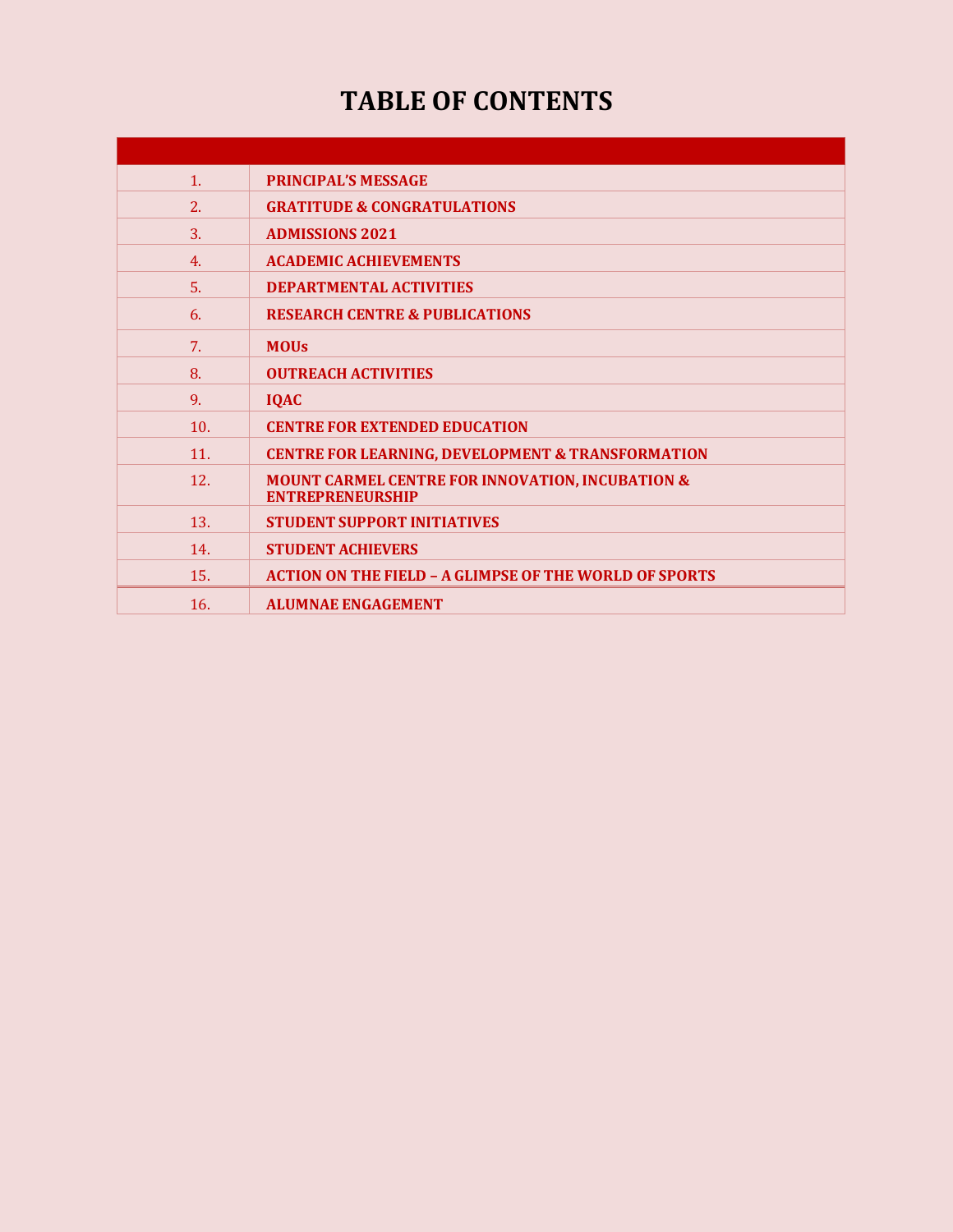## **PRINCIPAL'S MESSAGE**

At a difficult moment in his country, Barak Obama had said, "In the face of impossible odds, people who love this country can change it." I will expand his words to say that "impossible odds" can be met by people who love Humanity.

The last two years have not been easy. I will not list-out the tribulations faced, because I'm sure there is hardly anyone here who has not gone through the same or worse. But this I will say: rising above the storm is made easy, when it is done together. As a family, we Carmelites have faced the pandemic and its aftermath with courage, determination and, above all, optimism. And here we are, at the cusp of beginning the celebration of 75 glorious years of Mount Carmel College.

The last two years have been challenging for us all and I'd like to acknowledge the pain we have experienced… the loss of dear ones, financial loss, emotional turmoil, and more.

But the important thing is that we are here today, together in person, again. As smiles begin to return on our lips and in our eyes, I realise the full impact of the wisdom of the phrase: "This too shall pass". Therefore, it is with enhanced pride, I bring to you the Annual Report of the academic year 2021-22.

In conclusion, nothing holds us Carmelites back, and we carry on our activities with energy and competence, year after year. No matter what the challenge, we always rise above the storm and for that I'd like to extend my appreciation to all the staff and students of this College, who have helped bring College life back towards normalcy.

And of course, nothing is possible without the Grace of God. As the Bible reminds us: "*So do not fear, for I am with you; do not be dismayed, for I am your God. I will*

- *strengthen you and help you; I will uphold you with my righteous right hand."*
- God Bless! Dr.Sr.Arpana Principal Mount Carmel College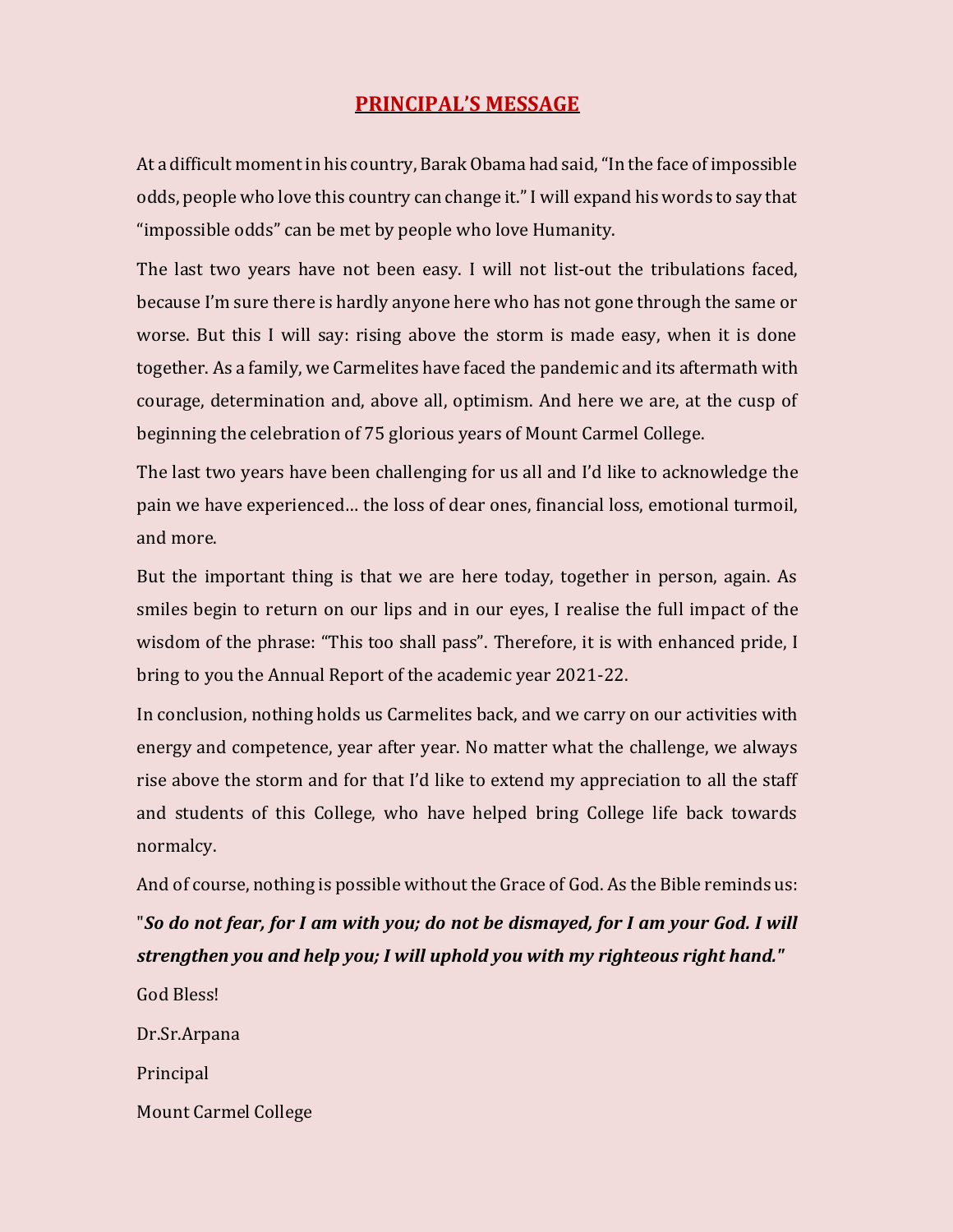## **OUR GRATITUDE & CONGRATULATIONS**

The Management, Staff & Students would like to place on record their gratitude to the following staff whose services over decades have contributed to the growth of our institution. As they retire, we wish them good health and happiness in this new phase of their life.

| <b>NAME</b>         | <b>DEPARTMENT</b>                 |
|---------------------|-----------------------------------|
| Ms. Sujaya Sundaram | English                           |
| Dr. Mahua Ghosh     | Physics                           |
| Dr.Chaman Farzana   | <b>Interior Design Management</b> |

We congratulate the following staff members for completing 25 years of service at MCC.

| <b>NAME</b>      | <b>DEPARTMENT</b>            |
|------------------|------------------------------|
| Mrs. Sahana Das  | <b>Communication Studies</b> |
| Dr. Suma Singh   | Economics                    |
| Dr. Hamsa        | Psychology                   |
| Dr. Sundaravalli | Home Science                 |
| Mrs. Tangamma    | <b>Support Staff</b>         |

Congratulations to the following staff members who were awarded their Ph.D. in the academic year 2021-22

| <b>NAME</b>             | <b>DEPARTMENT</b>         |
|-------------------------|---------------------------|
| Dr. Chetana Hegde       | Kannada                   |
| Dr. Vijayalakshmi B     | <b>Computer Science</b>   |
| Dr. Pradeep N           | Nanoscience & Technology  |
| Dr. Vijayalakshmi N     | Mathematics               |
| Dr. Lakshmi Jithendran  | <b>Home Science</b>       |
| Dr. Yogitha L J         | Commerce                  |
| Dr. Sivakami            | Commerce                  |
| Dr. Jayanthi D          | <b>Botany</b>             |
| Dr. Anu Krishnamurthy   | <b>Management Studies</b> |
| Dr.Sr.Tressie Rodrigues | Library                   |
| Dr. Kavyashree          | Economics                 |
| Dr.Lalitha K            | Travel & Tourism          |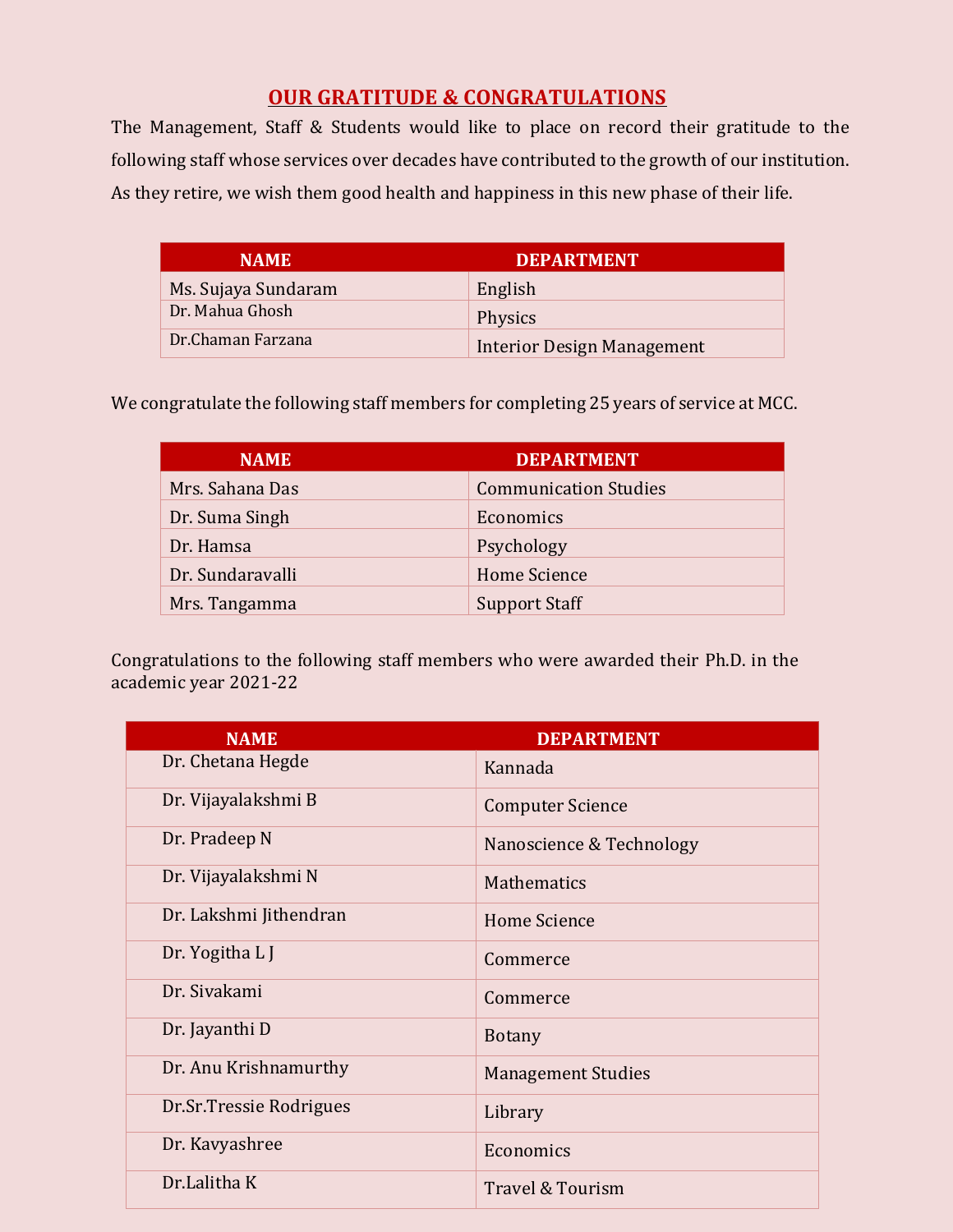## **ACCOLADES & AWARDS**

- Mount Carmel College, Autonomous was ranked **fourth** among the top 10 higher educational institutions in India by **Education World 2022.**
- **Dr.Chitralekha Sidana**, Assistant Professor, Department of Chemistry has been awarded a patent for a chemical process entitled " Synthesis of red mud supported acid catalyst & producing succinic acid over the same"
- **Dr. Rajkumar-** Dean of Management Studies, **Mrs. Nitu Sharma** Assistant Professor Department of Commerce & **Mrs. Rajni Pillai**- Assistant Professor, Department of Commerce have been awarded a Certificate of Registration for a device that provides efficient transaction tracking
- **Dr.Helen Roselene**, HoD & Associate Professor, Department of Environmental Science awarded the " Best Innovative Faculty" by AIACHE
- **Dr.Koyal Biswas**, HoD, Department of Hindi awarded "Bhaghini Nivedhitah Samman" by Bharath Uthyan Nyas Mahila Samithi
- **Ms. Aishwarya Sathiyan,** M.Sc student was awarded Rs. 1.17 lakh in the Innovation Contest 2020 , Ministry of Education, Government of India
- **Vaishnavi Anand**, B.Sc. student awarded Rs. 4.10 lakh in the Innovation Contest 2020 , Ministry of Education, , Government of India
- **Ms. Shruthi R** , B.Sc. student awarded the " Green Initiative Award" by Gujarat Vidhya Peeth, Ahmedabad
- **Ms. G Aarthi** , B.Sc. student won "PM-YUVA Author contest" organized by the Ministry of Education, , Government of India
- **Ms. Kruti Rathod**, M.Sc Food Science & Nutrition, was the winner of vegan foods' logo hosted by Food Safety and Standards Authority of India (FSSAI). The logo, a simple 'V' with a small plant on top of it has been recognized, approved and will be the face of all vegan foods.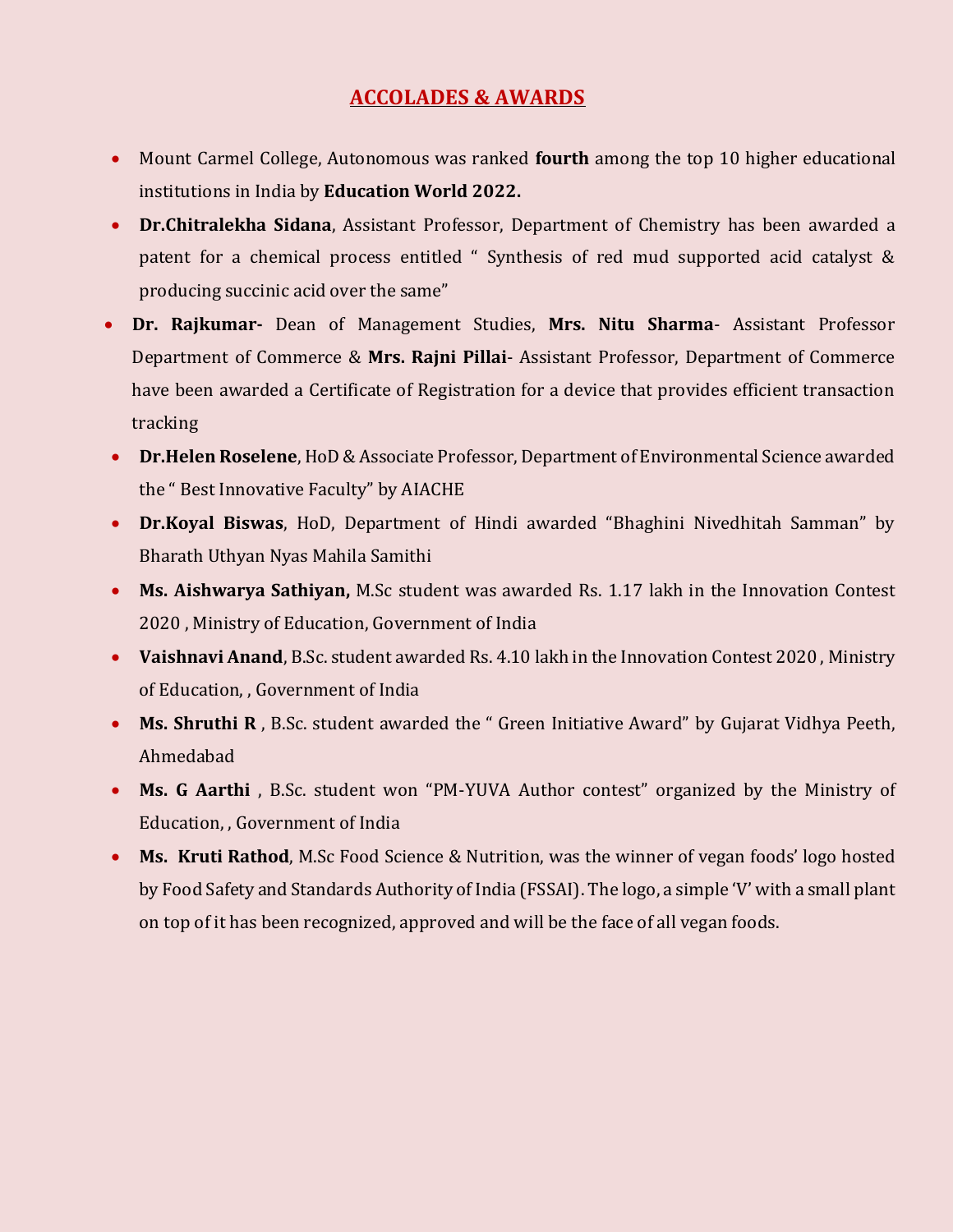## **ADMISSION 2021-22**

The admission process of 2021-22, online and offline, was a smooth process. Despite the challenging times, we have had a tremendous response for all our programs, UG and PG.

| <b>UNDERGRADUATE PROGRAMS</b>      |                               |  |  |  |
|------------------------------------|-------------------------------|--|--|--|
| <b>Bachelor of Arts</b>            | <b>Sanctioned Intake: 780</b> |  |  |  |
|                                    | <b>Admitted: 688</b>          |  |  |  |
| Psychology                         | 324                           |  |  |  |
| Economics                          | 258                           |  |  |  |
| <b>Journalism</b>                  | 111                           |  |  |  |
| History                            | 78                            |  |  |  |
| Sociology                          | 97                            |  |  |  |
| <b>Political Science</b>           | 123                           |  |  |  |
| <b>Optional English</b>            | 87                            |  |  |  |
| <b>Communicative English</b>       | 54                            |  |  |  |
| Travel & Tourism                   | 47                            |  |  |  |
| <b>Physical Education</b>          | 12                            |  |  |  |
|                                    |                               |  |  |  |
| <b>Bachelor of Science</b>         | <b>Sanctioned Intake: 791</b> |  |  |  |
|                                    | Admitted: 534                 |  |  |  |
| Chemistry                          | 80                            |  |  |  |
| <b>Botany</b>                      | 40                            |  |  |  |
| Zoology                            | 102                           |  |  |  |
| <b>Environmental Science</b>       | 19                            |  |  |  |
| Biotechnology                      | 46                            |  |  |  |
| Microbiology                       | 47                            |  |  |  |
| <b>Nutrition &amp; Dietetics</b>   | 60                            |  |  |  |
| Human Development                  | 27                            |  |  |  |
| Physics                            | 16                            |  |  |  |
| <b>Mathematics</b>                 | 57                            |  |  |  |
| Electronics                        | $\overline{4}$                |  |  |  |
| <b>Computer Science</b>            | 47                            |  |  |  |
| <b>Statistics</b>                  | 76                            |  |  |  |
| Economics                          | 46                            |  |  |  |
| <b>Home Science</b>                | 41                            |  |  |  |
| FAD                                | 44                            |  |  |  |
| <b>IDM</b>                         | 39                            |  |  |  |
| <b>BCA</b> (Sanctioned Intake: 45) | 50                            |  |  |  |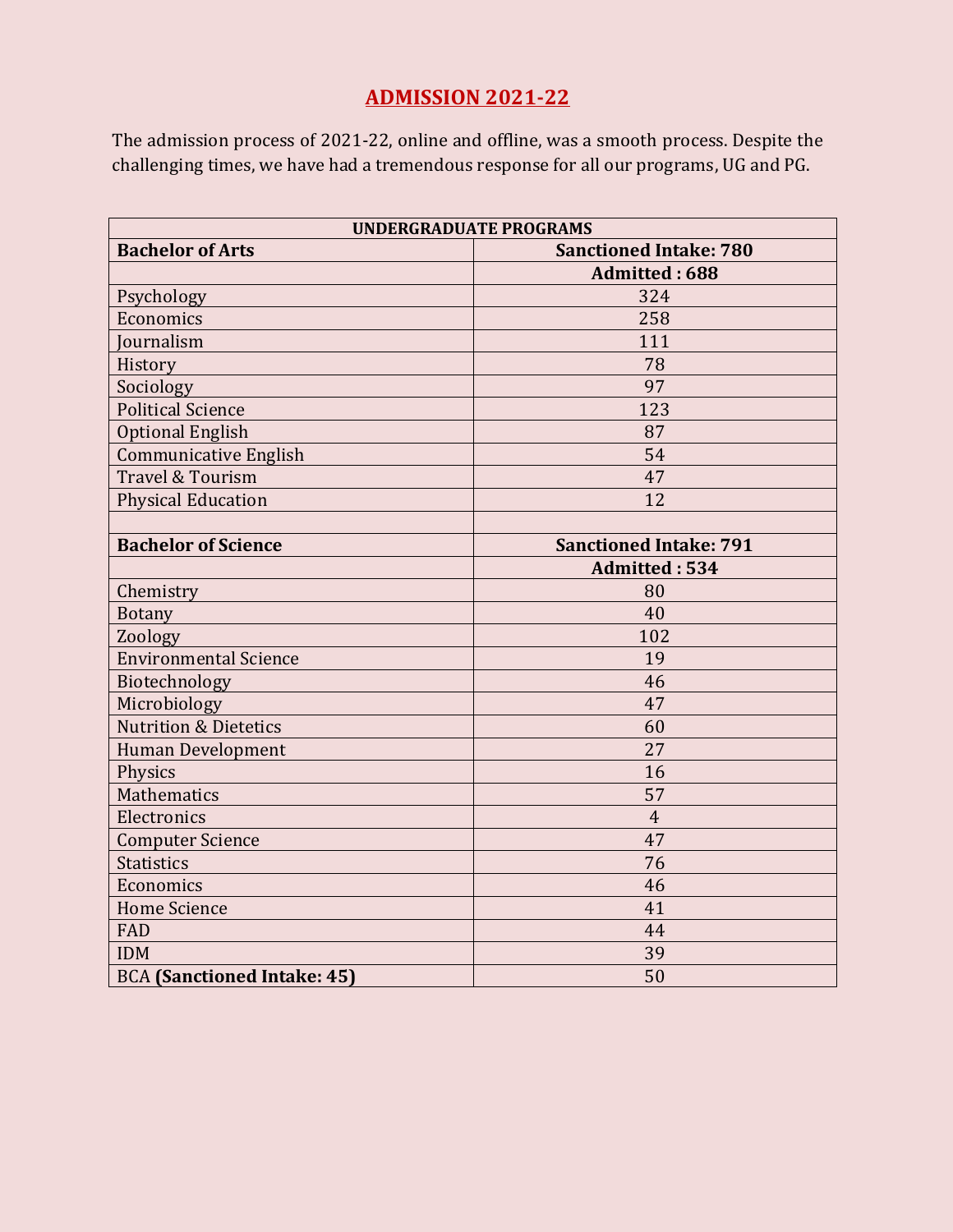| Bachelor of Commerce & Management |                          |                 |  |  |  |  |  |
|-----------------------------------|--------------------------|-----------------|--|--|--|--|--|
| Program                           | <b>Sanctioned intake</b> | <b>Admitted</b> |  |  |  |  |  |
| <b>BBA</b> -Business Analytics    | 50                       | 54              |  |  |  |  |  |
| <b>BBA Regular</b>                | 120                      | 135             |  |  |  |  |  |
| B.Com - BPS                       | 100                      | 98              |  |  |  |  |  |
| <b>B.Com</b>                      | 500                      | 489             |  |  |  |  |  |
| <b>B.Com Honours</b>              | 100                      | 104             |  |  |  |  |  |
| <b>B.Com II</b>                   | 100                      | 88              |  |  |  |  |  |
| <b>B.Com IAF</b>                  | 100                      | 101             |  |  |  |  |  |
| <b>B.Com Professional</b>         | 100                      | 95              |  |  |  |  |  |
| <b>BMTT</b>                       | 100                      | 60              |  |  |  |  |  |
| <b>TOTAL</b>                      | 1270                     | 1224            |  |  |  |  |  |

#### **Bachelor of Commerce & Management**

### **B.Voc Programs**

| Program                        | <b>Sanctioned Intake</b> | <b>Admitted</b> |
|--------------------------------|--------------------------|-----------------|
| <b>B. Voc Analytics</b>        | 50                       |                 |
| B. Voc Hospitality and Tourism | 50                       |                 |
| <b>TOTAL</b>                   | <b>100</b>               |                 |

## **Integrated B.Ed. Programs**

| Program           | <b>Sanctioned Intake</b> | <b>Admitted</b> |
|-------------------|--------------------------|-----------------|
| B.Sc. B.Ed. - CBZ | 50                       | 32              |
| B.Sc. B.Ed. - PCM | 50                       | 13              |
| B.A B.Ed. - HEP   | 50                       |                 |
| B.A B.Ed. - HES   | 50                       |                 |
| <b>TOTAL</b>      | 200                      | 74              |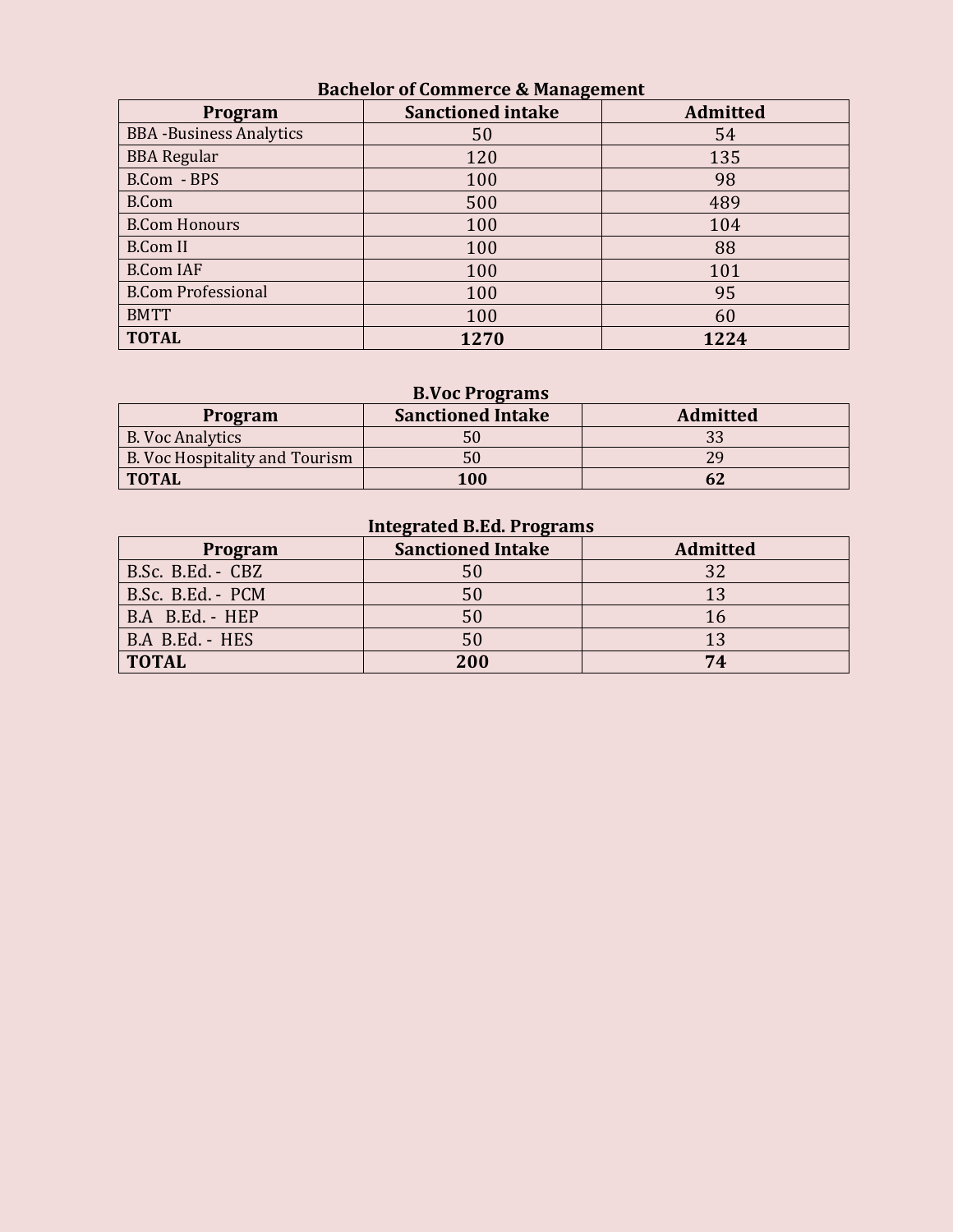| <b>POSTGRADUATE PROGRAMS</b>    |                                             |    |  |  |  |  |  |  |
|---------------------------------|---------------------------------------------|----|--|--|--|--|--|--|
| Program                         | <b>Admitted</b><br><b>Sanctioned intake</b> |    |  |  |  |  |  |  |
| M.Com - Financial Analysis      | 50                                          | 31 |  |  |  |  |  |  |
| M.Com - General                 | 50                                          | 45 |  |  |  |  |  |  |
| M.Com - International Business  | 50                                          | 28 |  |  |  |  |  |  |
| M.Sc. Biochemistry              | 30                                          | 30 |  |  |  |  |  |  |
| M.Sc. Biotechnology             | 30                                          | 30 |  |  |  |  |  |  |
| M.Sc. Botany                    | 20                                          | 14 |  |  |  |  |  |  |
| M.Sc. Chemistry                 | 30                                          | 20 |  |  |  |  |  |  |
| M.Sc. Computer Science          | 30                                          | 10 |  |  |  |  |  |  |
| M.Sc. Electronics               | 30                                          | 11 |  |  |  |  |  |  |
| M.Sc. Food Science & Nutrition  | 30                                          | 30 |  |  |  |  |  |  |
| M.Sc. Human Development         | 30                                          | 27 |  |  |  |  |  |  |
| M.Sc. Life Science              | 30                                          | 30 |  |  |  |  |  |  |
| M.Sc. Mathematics               | 30                                          | 24 |  |  |  |  |  |  |
| M.Sc. Nano Science & Technology | 20                                          | 7  |  |  |  |  |  |  |
| M.Sc. Psychology                | 50                                          | 50 |  |  |  |  |  |  |
| <b>MA Economics</b>             | 30                                          | 26 |  |  |  |  |  |  |
| <b>MA English</b>               | 50                                          | 39 |  |  |  |  |  |  |
| <b>MA Public Policy</b>         | 50                                          | 17 |  |  |  |  |  |  |
| <b>MBA</b>                      | 60                                          | 60 |  |  |  |  |  |  |
| <b>PGDBA</b>                    | 30                                          | 24 |  |  |  |  |  |  |
| <b>PGDIB</b>                    | 30                                          | 17 |  |  |  |  |  |  |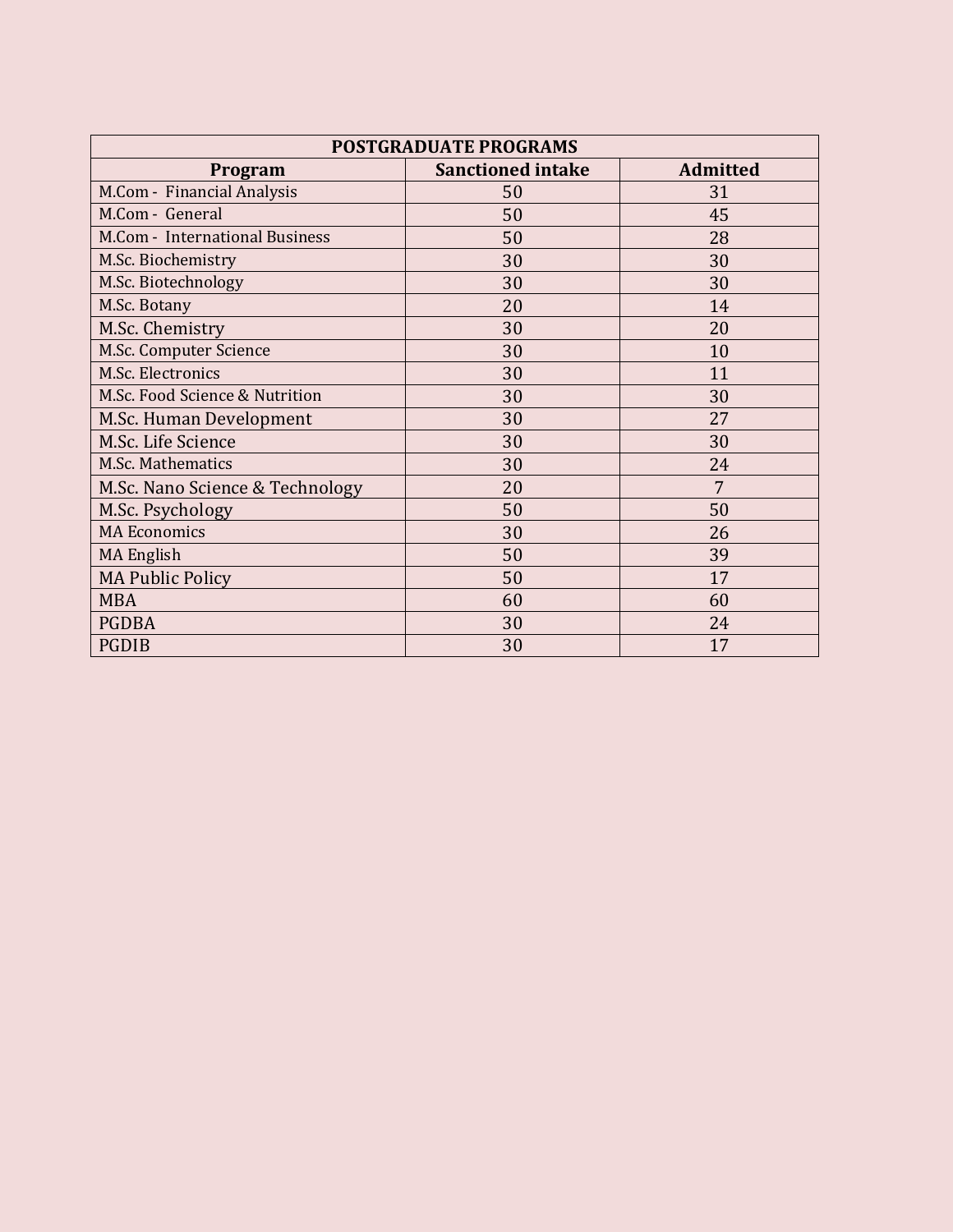## **NEP – 2020 IMPLEMENTATION**

National Education Policy 2020 is a policy initiative that is expected to change the landscape of higher education in India. The policy envisions a complete overhaul and re-energizing of the higher education system to achieve the objective of equity and inclusion. The policy which is primarily Student-centric seeks to make a transition to a holistic multidisciplinary education system which emphasizes on conceptual learning, creativity and critical thinking.

Karnataka has become the first state in the country to implement the National Education Policy 2020. In keeping with the guidelines of the Karnataka State Higher Education Council (KSHEC) and Bengaluru City University, Mount Carmel College implemented NEP 2020 from the academic year 2021-22. After several deliberations with staff and experts the NEP Taskforce headed by Principal Dr.Sr.Arpana finalized the program structure for the 2021 batch of Undergraduate students.

#### Salient Features of the Four Year Multidisciplinary Undergraduate Program

- 1. The Undergraduate program shall be structured in a semester mode with multiple exit options with Certification, Diploma and Basic Bachelor Degree at the completion of first, second and third year, respectively. The candidate who completes the four years Undergraduate Program, either in one stretch or through multiple exits and re-entries would get a Bachelor's degree with Honours.
- 2. The four year undergraduate Honours degree holders with research component and a suitable grade are eligible to enter the 'Doctoral (Ph.D.) Program' in a relevant discipline or 'Two Semester Master's Degree program with project work'.
- 3. The curriculum combines conceptual knowledge with practical engagement and understanding that has relevant real world application through practical laboratory work, field work, internships, workshops and research projects.
- 4. Single discipline undergraduate programs offered in the college are B.Com, BBA, BA in Communication Studies, BCA, Composite Home Science, B.Sc- IDM and B.Sc - FAD. All other BA and B.Sc programs will be two disciplines/subjects programs with the option of choosing a major and minor subject in the third year and progressing to honour's degree in the major subject. .
- 5. In the 2 discipline BA and B.Sc programs, students in third year will opt for one of the discipline as 'major' and the other will be 'minor' subject. In the fourth year, the student will study only the major discipline and obtain the Honours degree.
- 6. All the undergraduate programs will have two languages for four semesters. Languages are classified as L1 and L2. L1 refers to Kannada/ Hindi/ Sanskrit/French/German/ Functional Kannada. L2 refers to English.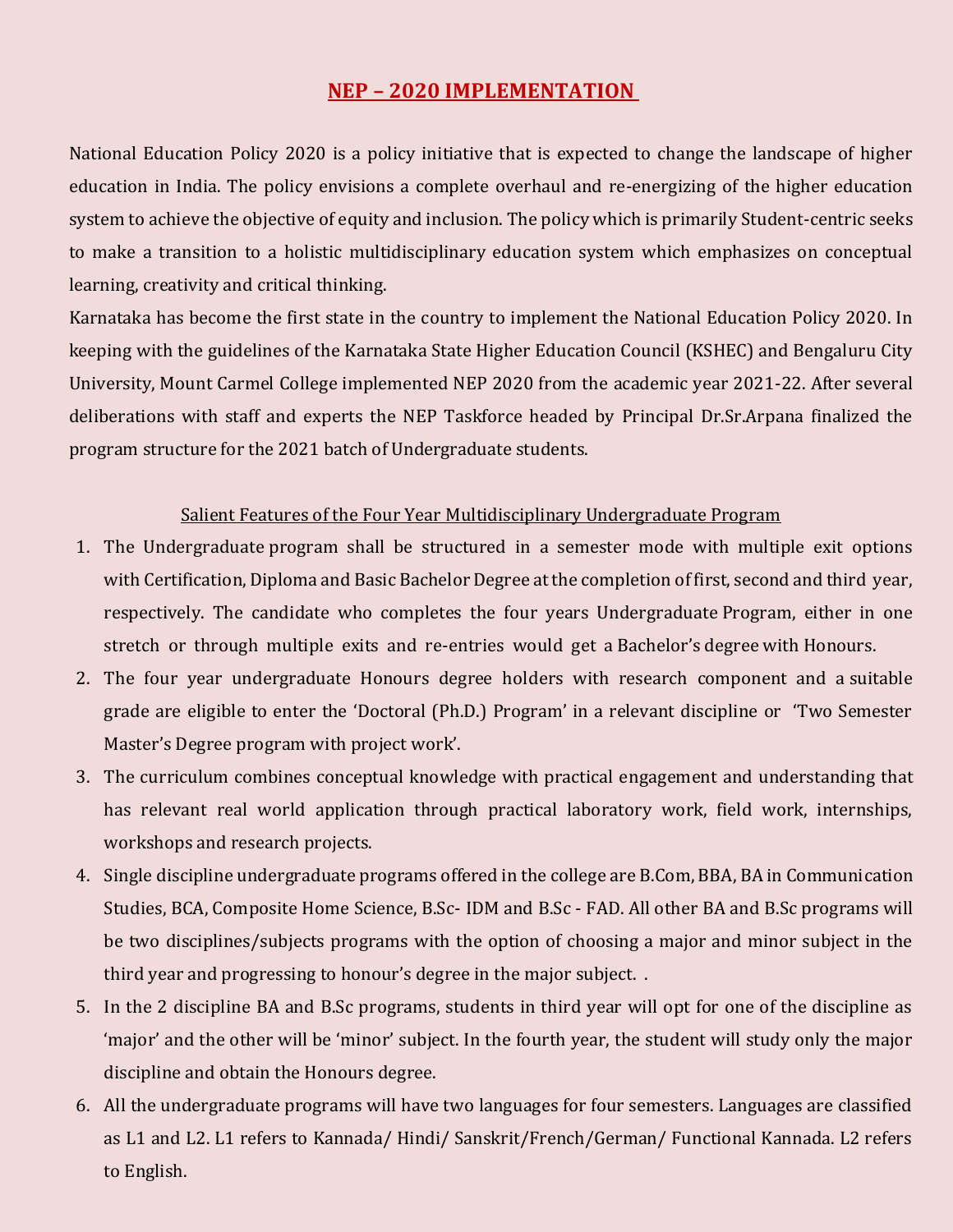The college conducted workshops for faculty to brief them about the features of NEP 2020 and the necessary changes to be made in curriculum and teaching pedagogy. Orientation was conducted for the 2021 Batch of students and parents to ensure smooth transition to the academic year under NEP 2020.

## **MCC in collaboration with Bengaluru City University hosted a Seminar on "Implementation of NEP 2020 in BCU affiliated colleges", 3rd September 2021**

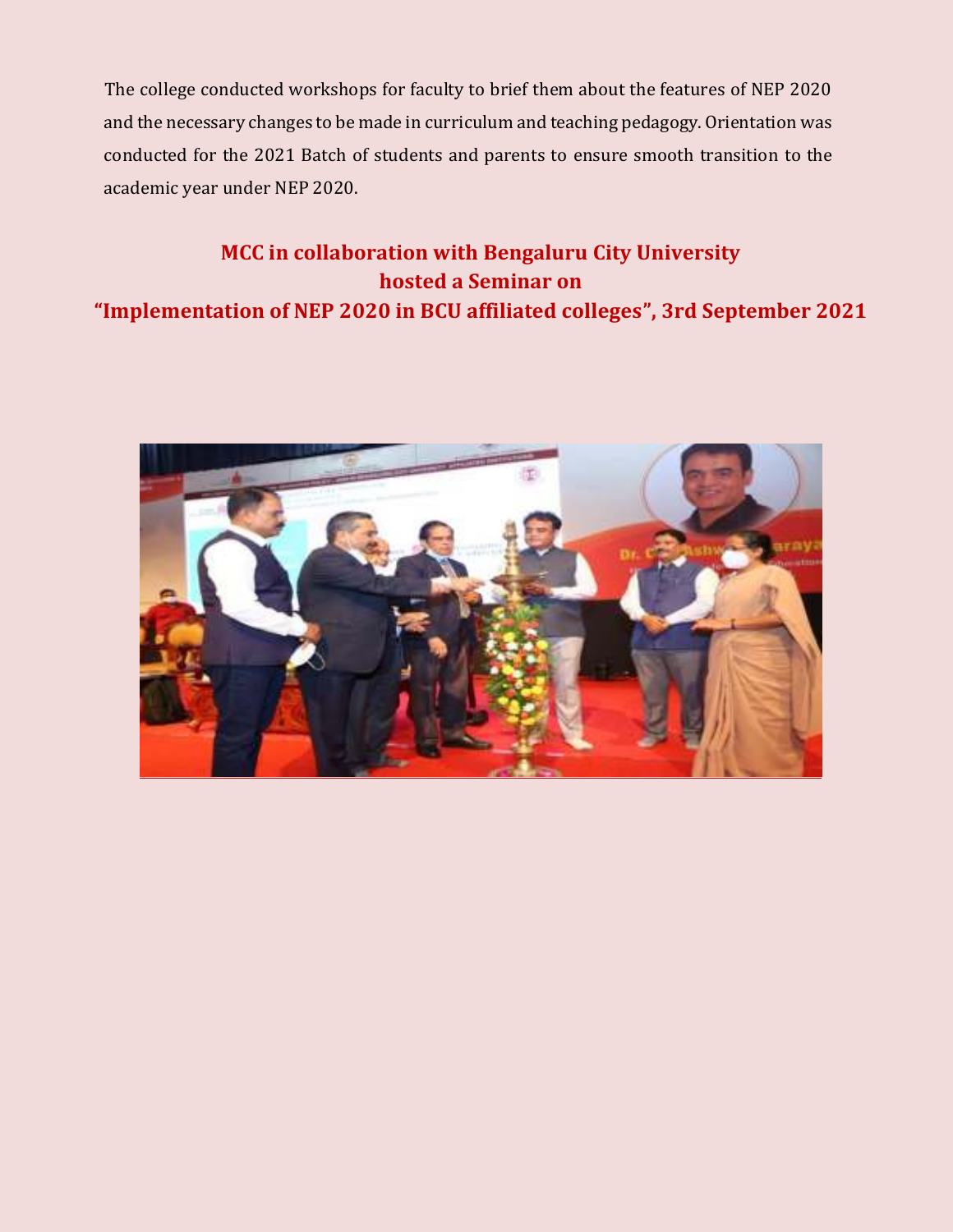## **ACADEMIC ACHIEVEMENTS- END SEMESTER EXAMINATIONS**

|              | <b>Courses</b>    | <b>Appeared</b> | <b>Passed</b> | <b>Pass</b><br><b>Percentage</b> | <b>Distinction</b> | <b>I</b> Class           | <b>II Class</b>          | <b>Pass</b><br><b>Class</b> |
|--------------|-------------------|-----------------|---------------|----------------------------------|--------------------|--------------------------|--------------------------|-----------------------------|
| $\mathbf{I}$ | <b>BA</b>         | 519             | 454           | 87.48                            | 336                | 100                      | 17                       | $\mathbf{1}$                |
| <b>SEM</b>   | <b>BBA</b>        | 169             | 164           | 97.04                            | 150                | 14                       |                          | $\blacksquare$              |
|              | <b>B.Com</b>      | 910             | 837           | 91.98                            | 656                | 168                      | 12                       | $\mathbf{1}$                |
|              | <b>BCA</b>        | 42              | 41            | 97.62                            | 26                 | 13                       | $\overline{2}$           | $\blacksquare$              |
|              | <b>BSc</b>        | 474             | 433           | 91.35                            | 299                | 118                      | 16                       | $\overline{\phantom{a}}$    |
|              | B. Voc            | 37              | 32            | 86.49                            | 28                 | $\overline{4}$           |                          | $\blacksquare$              |
|              | <b>B.A B.Ed</b>   | 20              | 17            | 85                               | 16                 | $\mathbf{1}$             | $\blacksquare$           | $\blacksquare$              |
|              | <b>B.SC B. Ed</b> | 41              | 40            | 97.56                            | 37                 | $\overline{3}$           |                          | $\overline{\phantom{a}}$    |
| IV           | <b>BA</b>         | 554             | 493           | 88.99                            | 389                | 91                       | 13                       | $\blacksquare$              |
| <b>SEM</b>   | <b>BBA</b>        | 119             | 117           | 98.32                            | 96                 | 19                       | $\overline{2}$           | $\overline{\phantom{a}}$    |
|              | <b>B.</b> Com     | 850             | 799           | 94                               | 679                | 113                      | $\overline{7}$           | $\overline{\phantom{a}}$    |
|              | <b>BCA</b>        | 42              | 42            | 100                              | 32                 | 9                        | $\mathbf{1}$             |                             |
|              | <b>BSc</b>        | 538             | 508           | 94.42                            | 439                | 64                       | 5                        | $\overline{\phantom{0}}$    |
|              | B. Voc            | 47              | 41            | 87.23                            | 27                 | 12                       | $\overline{2}$           | $\overline{\phantom{a}}$    |
|              | <b>B.A B. Ed</b>  | 23              | 22            | 95.65                            | 20                 | $\overline{2}$           | $\overline{\phantom{a}}$ | $\blacksquare$              |
|              | <b>B.SC B. Ed</b> | 39              | 39            | 100                              | 39                 |                          |                          | $\blacksquare$              |
| <b>VI</b>    | <b>BA</b>         | 527             | 508           | 96.39                            | 409                | 86                       | 13                       | $\overline{\phantom{a}}$    |
| <b>SEM</b>   | <b>BSc</b>        | 497             | 487           | 97.99                            | 455                | 31                       | $\mathbf{1}$             | $\blacksquare$              |
|              | <b>BBA</b>        | 118             | 117           | 99.15                            | 112                | 5                        | $\blacksquare$           | $\overline{\phantom{a}}$    |
|              | <b>B.Com</b>      | 806             | 783           | 97.15                            | 701                | 77                       | 5                        | $\blacksquare$              |
|              | <b>BCA</b>        | 43              | 43            | 100                              | 42                 | $\mathbf{1}$             | $\blacksquare$           | $\blacksquare$              |
|              | <b>B.Voc</b>      | 37              | 37            | 100                              | 27                 | 10                       | $\overline{\phantom{a}}$ | $\blacksquare$              |
|              | <b>B.A B. Ed</b>  | 8               | 8             | 100                              | $\overline{7}$     | $\overline{\phantom{a}}$ | $\mathbf{1}$             | $\overline{\phantom{0}}$    |
|              | <b>B.SC B. Ed</b> | 15              | 15            | 100                              | 15                 |                          | $\blacksquare$           | $\overline{\phantom{a}}$    |

#### **UNDER GRADUATE RESULTS MARCH / APRIL - 2021**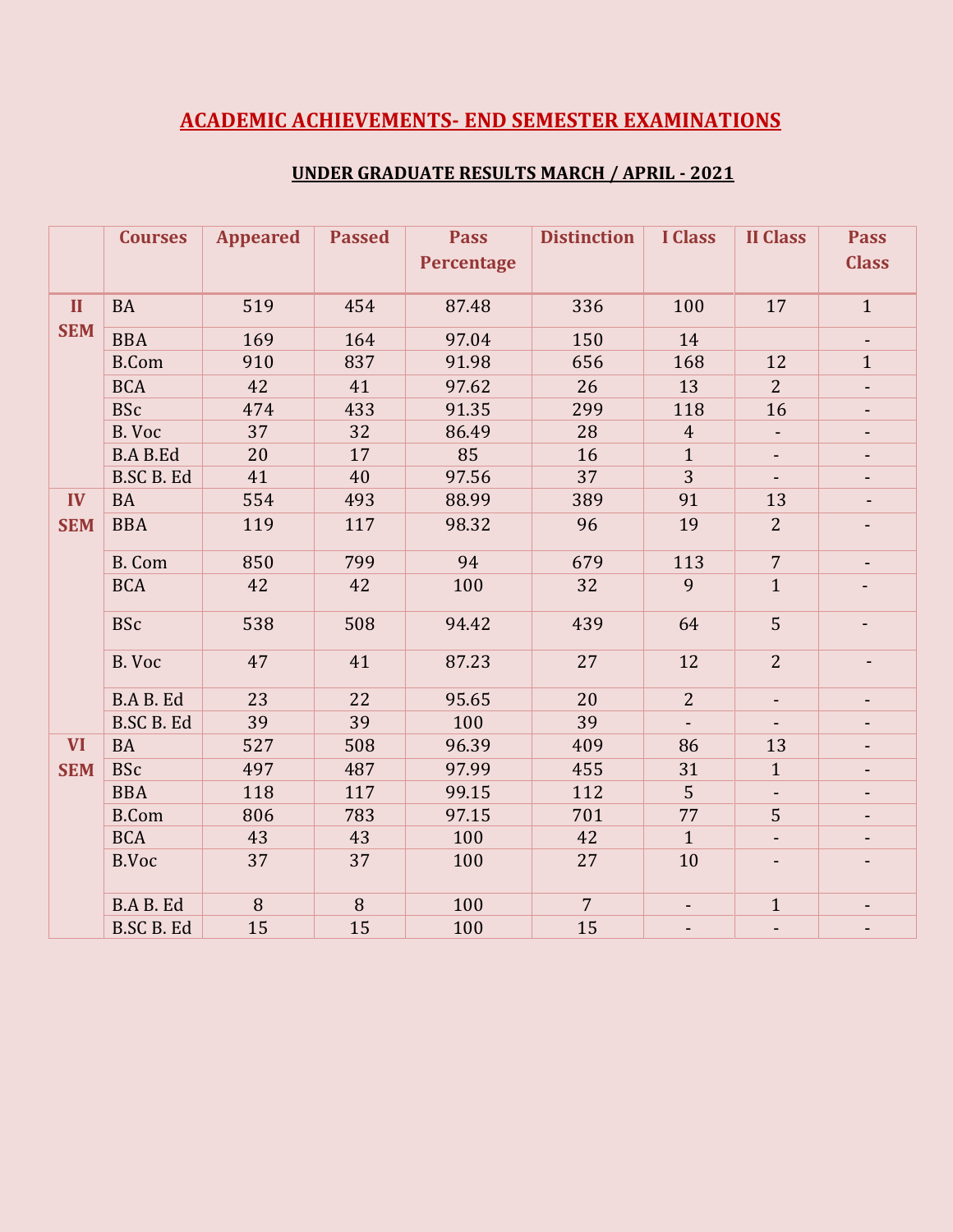## **UNDER GRADUATE RESULTS October /November - 2021**

|              | <b>Courses</b>   | <b>Appeared</b> | <b>Passed</b> | <b>Pass</b><br><b>Percentage</b> | <b>Distinction</b> | <b>I</b> Class | $\mathbf{I}$<br><b>Class</b> | <b>Pass</b><br><b>Class</b> |
|--------------|------------------|-----------------|---------------|----------------------------------|--------------------|----------------|------------------------------|-----------------------------|
| $\bf{I}$     | <b>BA</b>        | 605             | 404           | 66.78                            | 260                | 122            | 21                           | $\mathbf{1}$                |
| <b>SEM</b>   | <b>BBA</b>       | 166             | 141           | 84.94                            | 97                 | 35             | 9                            |                             |
|              | <b>B.Com</b>     | 975             | 688           | 70.56                            | 351                | 257            | 78                           | $\overline{2}$              |
|              | <b>BCA</b>       | 44              | 28            | 63.64                            | 9                  | 13             | 6                            | $\overline{\phantom{m}}$    |
|              | <b>BSc</b>       | 487             | 350           | 71.87                            | 189                | 127            | 34                           |                             |
|              | B.Voc            | 60              | 32            | 53.33                            | 19                 | 9              | $\overline{4}$               | $\blacksquare$              |
|              | <b>B.A B.Ed</b>  | 28              | 11            | 39.29                            | 5                  | 6              |                              | ٠                           |
|              | <b>B.SC B.Ed</b> | 45              | 30            | 66.67                            | 15                 | 15             |                              | $\blacksquare$              |
| III          | <b>BA</b>        | 508             | 354           | 69.69                            | 195                | 134            | 25                           |                             |
| <b>SEM</b>   | <b>BBA</b>       | 166             | 146           | 87.95                            | 113                | 28             | 5                            | $\blacksquare$              |
|              | <b>B.</b> Com    | 900             | 605           | 67.22                            | 324                | 243            | 38                           |                             |
|              | <b>BCA</b>       | 41              | 25            | 60.98                            | 10                 | 11             | $\overline{4}$               | $\blacksquare$              |
|              | <b>BSc</b>       | 471             | 311           | 66.03                            | 209                | 92             | 10                           |                             |
|              | <b>B.Voc</b>     | 35              | 29            | 82.86                            | 19                 | 10             |                              |                             |
|              | <b>B.A B.Ed</b>  | 19              | 15            | 78.95                            | $\overline{7}$     | 8              |                              |                             |
|              | <b>B.SC B.Ed</b> | 40              | 28            | 70                               | 20                 | $\overline{7}$ | $\mathbf{1}$                 | $\sim$                      |
| $\mathbf{V}$ | <b>BA</b>        | 547             | 397           | 72.58                            | 244                | 127            | 26                           |                             |
| <b>SEM</b>   | <b>BBA</b>       | 117             | 100           | 85.47                            | 57                 | 30             | 13                           |                             |
|              | <b>B.Com</b>     | 845             | 643           | 76.09                            | 300                | 284            | 59                           |                             |
|              | <b>BCA</b>       | 42              | 30            | 71.43                            | 16                 | 11             | 3                            |                             |
|              | <b>BSc</b>       | 532             | 423           | 79.51                            | 301                | 104            | 18                           |                             |
|              | B. Voc           | 46              | 41            | 89.13                            | 33                 | 5              | 3                            |                             |
|              | <b>B.A B.Ed</b>  | 23              | 17            | 73.91                            | 8                  | 9              | $\overline{\phantom{a}}$     | ٠                           |
|              | <b>B.SC B.Ed</b> | 38              | 32            | 84.21                            | 28                 | $\overline{4}$ | $\blacksquare$               | ٠                           |
| <b>VII</b>   | <b>B.A B.Ed</b>  | 8               | 6             | 75                               | $\overline{4}$     | $\overline{2}$ |                              |                             |
| <b>SEM</b>   | <b>B.SC B.Ed</b> | 15              | 14            | 93.33                            | 11                 | 3              |                              | $\blacksquare$              |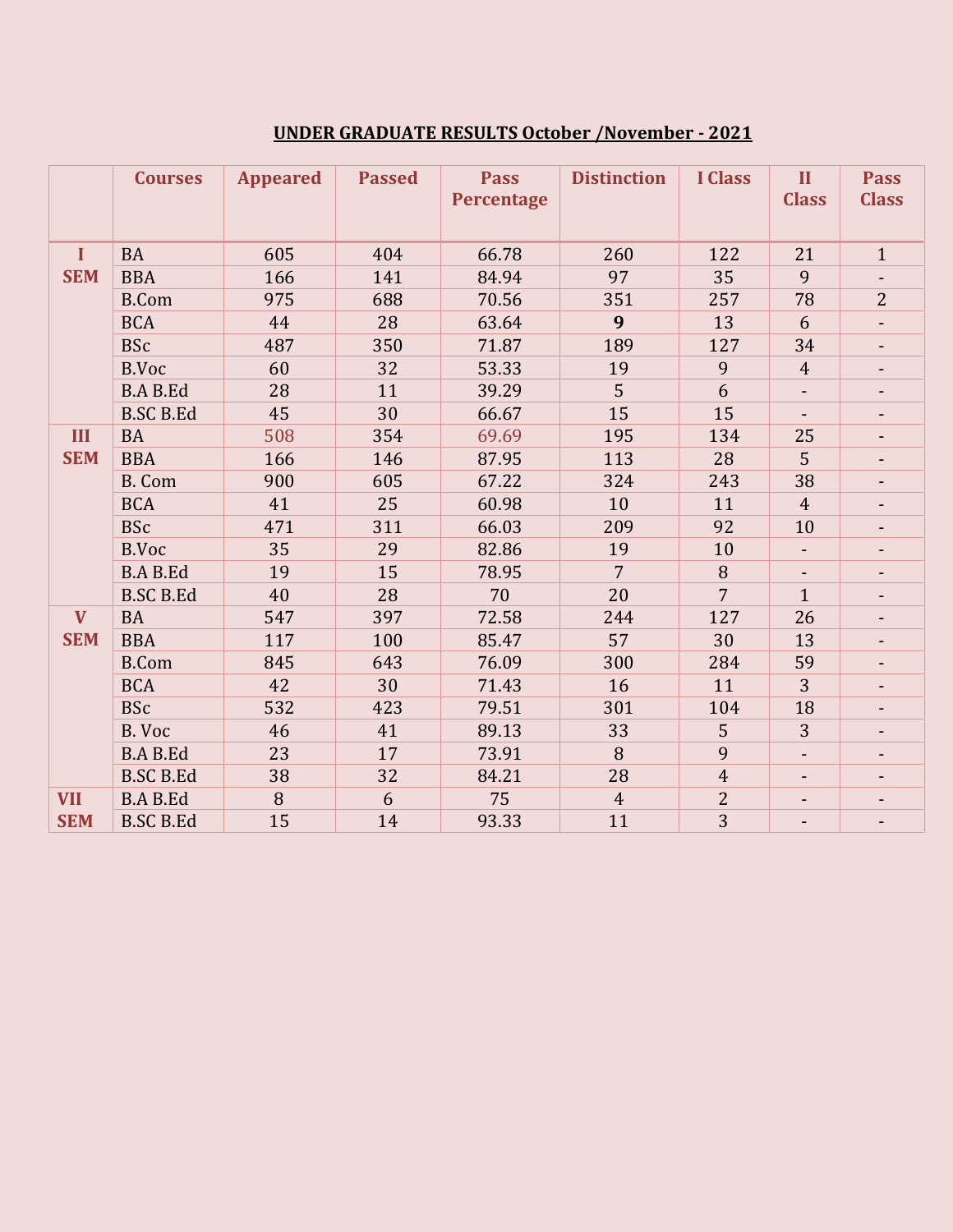| <u>B.A</u>             |          |              |       |  |  |  |  |
|------------------------|----------|--------------|-------|--|--|--|--|
| <b>Name</b>            | Reg.No.  | <b>Class</b> | Rank  |  |  |  |  |
| <b>MADHUMITA DUTTA</b> | MA181544 | <b>PYES</b>  | 90.87 |  |  |  |  |
| <b>B ADITI SHETTY</b>  | MA181175 | <b>PES</b>   | 90    |  |  |  |  |
| JULIA ANNA JOMON       | MA181541 | <b>PYES</b>  | 88.33 |  |  |  |  |

## **RANK HOLDERS OF UNDER GRADUATE COURSE – 2018-2021**

#### **B.Sc**

| <b>Name</b>        | Reg. No. | <b>Class</b> | Rank  |
|--------------------|----------|--------------|-------|
| HARSHITHA H T      | MS183730 | <b>PCM</b>   | 92.78 |
| <b>SHUBHA</b>      | MS183344 | CBZ          | 92.09 |
| <b>BARNALI DAS</b> | MS183503 | <b>CMS</b>   | 91.41 |

### **BCOM / BMTT/ II/PROF/IAF/BPS/HONOURS**

| <b>Name</b>        | Reg. No. | <b>Class</b> | Rank  |
|--------------------|----------|--------------|-------|
| SHARADA.S.RAO      | MC182353 | BCOM - Gen   | 89.82 |
| GERALDINE RESHMA V | MC186026 | BCOM - IAF   | 89.76 |
| RAKSHA H JOSHI     | MC182408 | BCOM - Gen   | 89.58 |

#### **BBA**

| <b>Name</b>           | Reg. No. | <b>Class</b> | Rank  |
|-----------------------|----------|--------------|-------|
| MUSHKAAN JAIN         | MB187091 | BBA - R      | 89.74 |
| ANSHITA DAGA          | MB187102 | $BBA - R$    | 87.34 |
| <b>MANIAREE KADEL</b> | MB187118 | BBA - R      | 85.42 |

#### **B.Voc**

| <b>Name</b>      | Reg. No. | <b>Class</b> | Rank  |
|------------------|----------|--------------|-------|
| UDAYA VAHINI P   | MV185057 | Data Sci &   |       |
|                  |          | Analytics    | 88.52 |
| RINKU G          | MV185019 | H&T          | 88.1  |
| <b>SAMAR NAZ</b> | MV185060 | Data Sci &   |       |
|                  |          | Analytics    | 85.74 |

#### **BCA**

| <b>Name</b>      | Reg. No. | <b>Class</b> | Rank  |
|------------------|----------|--------------|-------|
| <b>KEERTHI S</b> | MS184441 | <b>BCA</b>   | 88.18 |
| RISHYATHI N      | MS184404 | <b>BCA</b>   | 85.87 |
| ANDREA NEHA, A   | MS184408 | BCA          | 85.6  |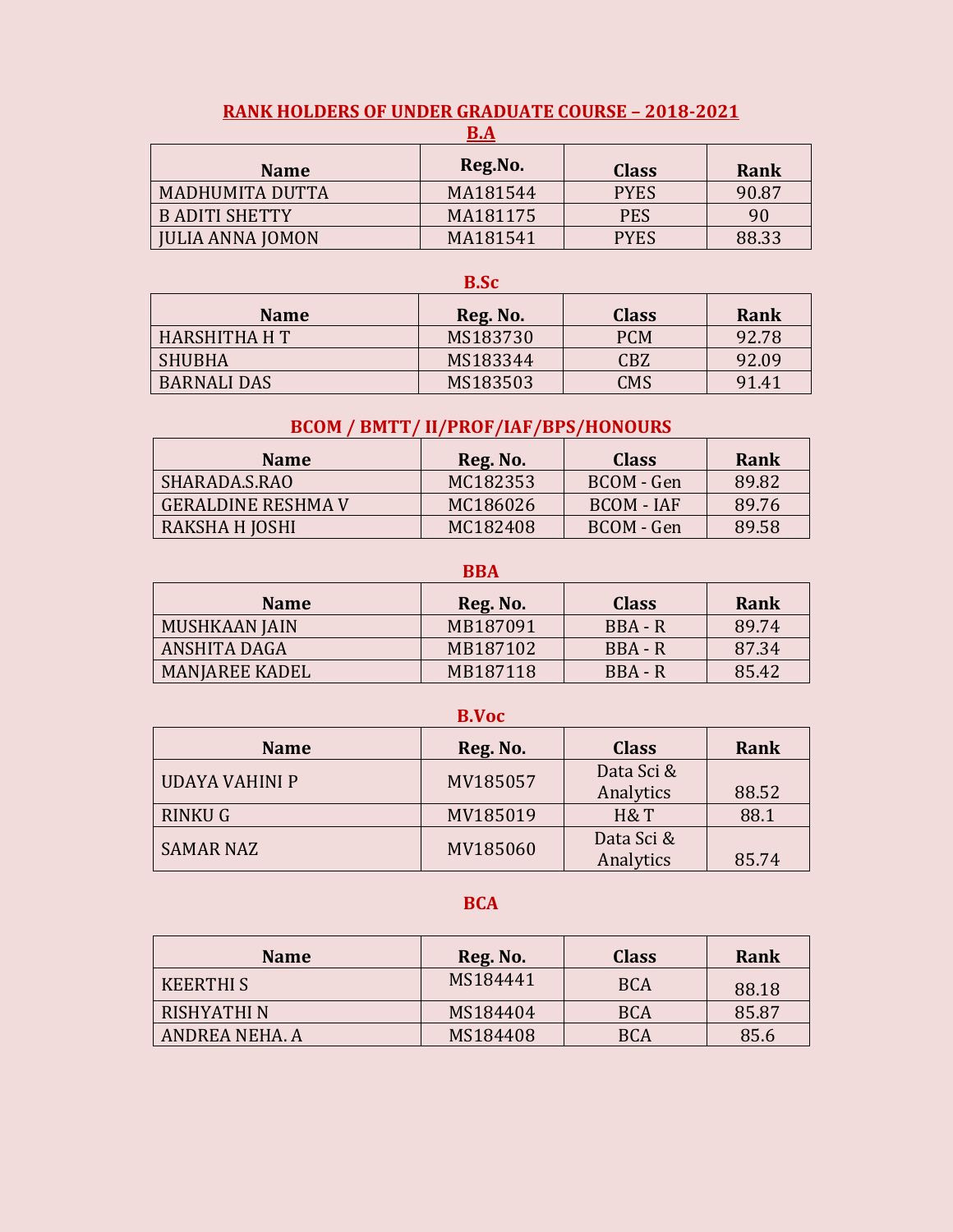## **POST GRADUATE EXAMINATION RESULTS MARCH / APRIL - 2021**

|               | <b>Courses</b>         | <b>Appeared</b> | <b>Passed</b> | <b>Pass</b> | <b>Distinction</b> | I                        | $\mathbf{I}$             |
|---------------|------------------------|-----------------|---------------|-------------|--------------------|--------------------------|--------------------------|
|               |                        |                 |               | Percentage  |                    | <b>Class</b>             | <b>Class</b>             |
| <b>II SEM</b> | <b>M.A Economics</b>   | 20              | 19            | 95          | 5                  | 10                       | $\overline{4}$           |
|               | M.A. English           | 30              | 29            | 96.67       | 27                 | $\overline{2}$           |                          |
|               | M.A. Public Policy     | 22              | 19            | 86.36       | 11                 | $\overline{7}$           | $\mathbf{1}$             |
|               | M Com                  | 34              | 34            | 100         | 29                 | 5                        |                          |
|               | <b>M.Com Financial</b> | 33              | 33            | 100         | 33                 |                          |                          |
|               | Analysis               |                 |               |             |                    |                          |                          |
|               | M.Com IB               | 25              | 25            | 100         | 23                 | $\overline{2}$           | $\overline{\phantom{a}}$ |
|               | M.Sc. BT               | 29              | 29            | 100         | 29                 |                          |                          |
|               | M.Sc. Biochemistry     | 29              | 29            | 100         | 24                 | 5                        |                          |
|               | M.Sc. Botany           | 19              | 19            | 100         | 18                 | $\mathbf{1}$             |                          |
|               | M.Sc. Electronics      | 9               | 9             | 100         | 9                  | $\blacksquare$           |                          |
|               | M.Sc. Food Science     | 27              | 27            | 100         | 20                 | $\overline{7}$           |                          |
|               | & Nutrition            |                 |               |             |                    |                          |                          |
|               | M.Sc. HD               | 8               | 8             | 100         | 8                  |                          |                          |
|               | M.Sc. Life Science     | 30              | 30            | 100         | 27                 | 3                        |                          |
|               | M.Sc. Math             | 23              | 23            | 100         | 19                 | $\overline{4}$           |                          |
|               | M.Sc. NST              | 5               | 5             | 100         | 5                  | $\overline{\phantom{a}}$ |                          |
|               | M.Sc. Psychology       | 43              | 43            | 100         | 38                 | 5                        |                          |
|               | M.Sc. - Chemistry      | 22              | 21            | 95.45       | 11                 | 9                        | $\mathbf{1}$             |
|               | M.Sc. CS               | 10              | 10            | 100         | 9                  | $\mathbf{1}$             |                          |
|               | <b>MCA</b>             | 45              | 41            | 91.11       | 23                 | 17                       | $\mathbf{1}$             |
|               | <b>PGDBA</b>           | 19              | 19            | 100         | 18                 | $\mathbf{1}$             |                          |
| IV            | <b>M.A Economics</b>   | 17              | 16            | 94.12       | 8                  | 8                        |                          |
| <b>SEM</b>    | M.A. English           | 23              | 23            | 100         | 19                 | $\overline{4}$           |                          |
|               | M.A. Public Policy     | 11              | 10            | 90.91       | $\overline{7}$     | $\overline{2}$           | $\mathbf{1}$             |
|               | M Com                  | 20              | 20            | 100         | 17                 | 3                        |                          |
|               | M.Com Financial        | 23              | 23            | 100         | 16                 | 6                        | $\mathbf{1}$             |
|               | Analysis               |                 |               |             |                    |                          |                          |
|               | M.Com IB               | 36              | 35            | 97.22       | 9                  | 24                       | $\overline{2}$           |
|               | M.Sc. Biochemistry     | 30              | 30            | 100         | 27                 | 3                        |                          |
|               | M.Sc. BT               | 28              | 28            | 100         | 27                 | $\mathbf{1}$             |                          |
|               | M.Sc. Botany           | 19              | 19            | 100         | 19                 | $\blacksquare$           |                          |
|               | M.Sc. Electronics      | 10              | 10            | 100         | 10                 | $\overline{\phantom{a}}$ |                          |
|               | M.Sc. FSN              | 26              | 26            | 100         | 26                 |                          |                          |
|               | M.Sc. Human Dev.       | 17              | 17            | 100         | 16                 | $\mathbf{1}$             |                          |
|               | M.Sc. Life Science     | 27              | 27            | 100         | 25                 | $\mathbf{1}$             | $\mathbf{1}$             |
|               | M.Sc. - Math           | 15              | 15            | 100         | 14                 | $\mathbf{1}$             |                          |
|               | M.Sc. NST              | 3               | 3             | 100         | $\overline{2}$     | $\mathbf{1}$             |                          |
|               | M.Sc. Psychology       | 34              | 34            | 100         | 30                 | $\overline{4}$           |                          |
|               | <b>MCA</b>             | 10              | 10            | 100         | $\overline{7}$     | 3                        |                          |
| <b>VI</b>     | <b>MCA</b>             | 33              | 32            | 96.97       | 28                 | 3                        | $\mathbf{1}$             |
| <b>SEM</b>    |                        |                 |               |             |                    |                          |                          |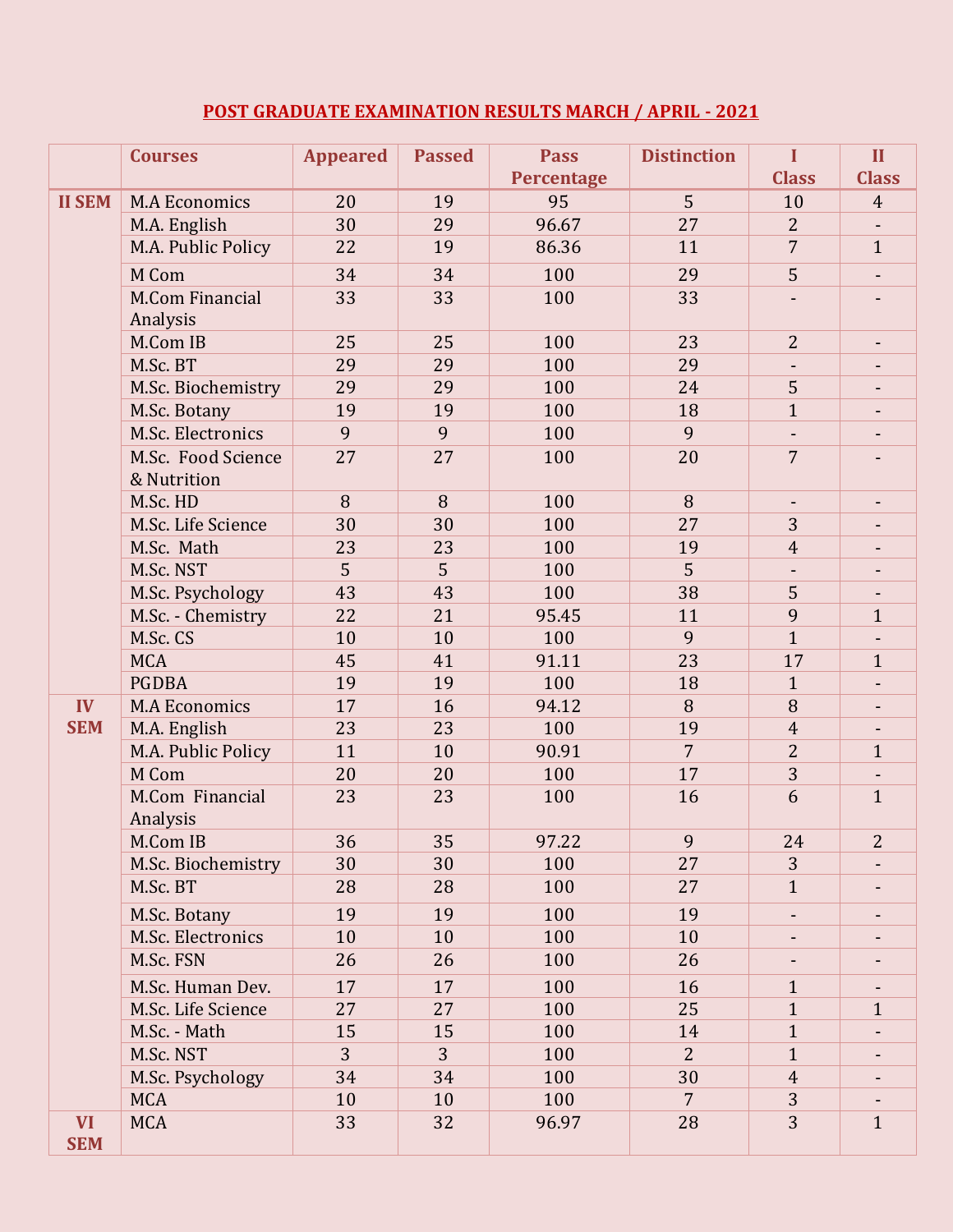|              | <b>Courses</b>                     | <b>Appeared</b> | <b>Passed</b>  | <b>Pass</b><br><b>Percentage</b> | <b>Distinction</b> | $\mathbf I$<br><b>Class</b> | $\mathbf{II}$<br><b>Class</b> |
|--------------|------------------------------------|-----------------|----------------|----------------------------------|--------------------|-----------------------------|-------------------------------|
| <b>I SEM</b> | <b>M.A Economics</b>               | 19              | 14             | 73.68                            | $\overline{2}$     | 10                          | $\overline{2}$                |
|              | M.A. English                       | 38              | 36             | 94.74                            | 9                  | 22                          | 3                             |
|              | M.A. Public Policy                 | 16              | 14             | 87.5                             | 6                  | $\overline{4}$              | $\overline{4}$                |
|              |                                    |                 |                |                                  |                    |                             |                               |
|              | M Com                              | 45              | 43             | 95.56                            | 9                  | 23                          | 9<br>8                        |
|              | <b>M.Com Financial</b><br>Analysis | 28              | 28             | 100                              | $\overline{7}$     | 13                          |                               |
|              | M.Com IB                           | 25              | 25             | 100                              | $\overline{7}$     | 14                          | $\overline{4}$                |
|              | M.Sc. BT                           | 30              | 29             | 96.67                            | 20                 | 8                           | $\mathbf{1}$                  |
|              | M.Sc. Biochemistry                 | 30              | 29             | 96.67                            | 22                 | $\overline{7}$              |                               |
|              | M.Sc. Botany                       | 19              | 18             | 94.74                            | 6                  | 9                           | 3                             |
|              | M.Sc. Electronics                  | 18              | 16             | 88.89                            | 11                 | 5                           |                               |
|              | M.Sc. FSN                          | 29              | 28             | 96.55                            | 12                 | 15                          | $\mathbf{1}$                  |
|              | M.Sc. HD                           | 22              | 19             | 86.36                            | 12                 | $\overline{4}$              | 3                             |
|              | M.Sc. Life Science                 | 28              | 25             | 89.29                            | 8                  | 13                          | $\overline{4}$                |
|              | M.Sc. Math                         | 19              | 16             | 84.21                            | $\overline{4}$     | 10                          | $\overline{2}$                |
|              | M.Sc. NST                          | 6               | 5              | 83.33                            | 3                  | $\overline{2}$              |                               |
|              | M.Sc. Psychology                   | 45              | 43             | 95.56                            | 25                 | 18                          |                               |
|              | M.Sc. Chemistry                    | 28              | 28             | 100                              | 14                 | 12                          | $\overline{2}$                |
|              | M.Sc. CS                           | 11              | 11             | 100                              | 7                  | $\overline{4}$              |                               |
| III          | <b>M.A Economics</b>               | 18              | 16             | 88.89                            | 5                  | $\overline{7}$              | $\overline{4}$                |
| <b>SEM</b>   | M.A. English                       | 29              | 29             | 100                              | 13                 | 16                          |                               |
|              | M.A. Public Policy                 | 21              | 16             | 76.19                            | $\overline{4}$     | 11                          | $\mathbf{1}$                  |
|              | M Com                              | 33              | 31             | 93.94                            | 8                  | 21                          | $\overline{2}$                |
|              | <b>M.Com Financial</b><br>Analysis | 33              | 33             | 100                              | 8                  | 23                          | $\overline{2}$                |
|              | M.Com IB                           | 25              | 24             | 96                               | 5                  | 19                          |                               |
|              | M.Sc. Biochemistry                 | 29              | 29             | 100                              | 26                 | 3                           |                               |
|              | M.Sc. BT                           | 29              | 29             | 100                              | 25                 | $\overline{4}$              |                               |
|              |                                    |                 |                |                                  |                    | 7                           |                               |
|              | M.Sc. Botany<br>M.Sc. Electronics  | 19<br>9         | 17<br>9        | 89.47<br>100                     | 10<br>6            | 3                           |                               |
|              | M.Sc. FSN                          | 27              | 27             | 100                              | 23                 | $\overline{4}$              |                               |
|              | M.Sc. HD                           | 8               | $\overline{7}$ | 87.5                             | 3                  | $\overline{4}$              |                               |
|              |                                    |                 |                |                                  |                    |                             |                               |
|              | M.Sc. Life Science                 | 30              | 28             | 93.33                            | 19<br>9            | 8                           | $\mathbf{1}$<br>$\mathbf{1}$  |
|              | M.Sc. Math                         | 23<br>5         | 18             | 78.26                            | $\overline{4}$     | 8                           |                               |
|              | M.Sc. Nano Science<br>& Technology |                 | $\overline{4}$ | 80                               |                    |                             |                               |
|              | M.Sc. Psychology                   | 43              | 43             | 100                              | 31                 | 12                          | $\blacksquare$                |
| <b>V SEM</b> | <b>MCA</b>                         | 10              | 10             | 100                              | $\overline{2}$     | $\overline{7}$              | $\mathbf{1}$                  |

## **POST GRADUATE EXAMINATION RESULTS OCTOBER / NOVEMBER – 2021**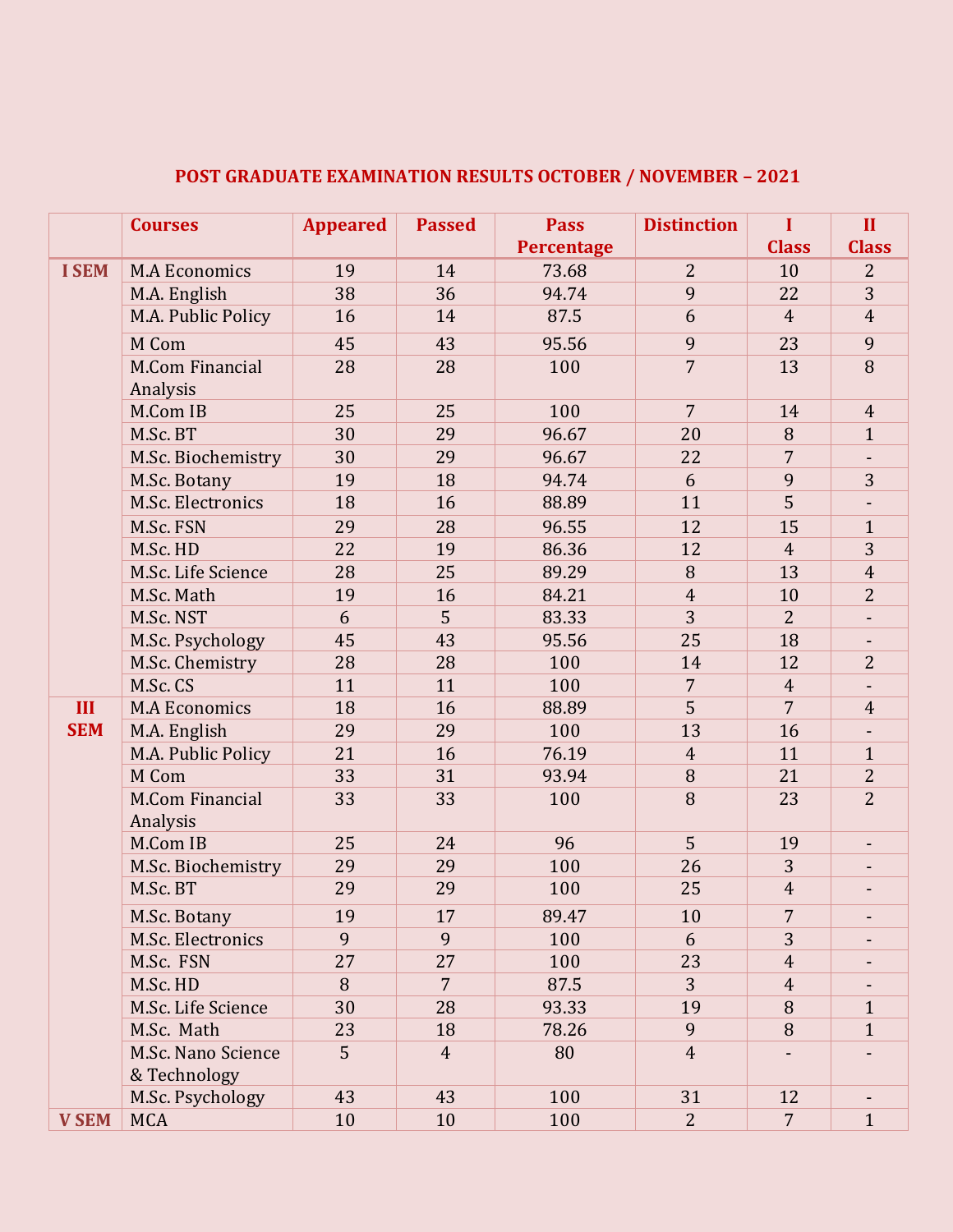### **RANK HOLDERS OF POST GRADUATE COURSE – 2019-2021**

| Reg No. | <b>Name</b>           | Rank |
|---------|-----------------------|------|
| M19EC12 | <b>RAGHAVI</b>        |      |
| M19EC21 | <b>BHAVANI SHARMA</b> |      |
| M19EC16 | <b>SWARNALI DEY</b>   | ັ    |

#### **M.A- Economics**

#### **M.A Public Policy**

| Reg No. | <b>Name</b>            | Rank |
|---------|------------------------|------|
| M19PP06 | <b>DIVYA LAKSHMI S</b> |      |
| M19PP08 | PRAGYA DWIVEDI         |      |
| M19PP04 | <b>DHRUVI SHAH</b>     |      |

### **M.Com - General**

| Reg No. | <b>Name</b>    | Rank |
|---------|----------------|------|
| M19C014 | SREELAKSHMI. P |      |
| M19C009 | NEHA MANJUNATH |      |
| M19C003 | BHOOMIKA.M     | ັ    |

## **M.Com Financial Analysis**

| Reg No.             | <b>Name</b>               | Rank |
|---------------------|---------------------------|------|
| M19FA11             | PAVITHRA.C                |      |
| $M19FA13$   POOJA K |                           |      |
| M19FA16             | <b>SETHULEKSHMI MOHAN</b> |      |

#### **M.Com I B**

| Reg No. | <b>Name</b>             | Rank                     |
|---------|-------------------------|--------------------------|
| M19IB10 | <b>KALPANA C</b>        |                          |
| M19IB13 | <b>LAHARI KV</b>        |                          |
| M19IB03 | <b>ANANTHALAKSHMI V</b> | $\overline{\phantom{a}}$ |

## **M.Sc - Biotechnology**

| Reg No. | <b>Name</b>           | Rank |
|---------|-----------------------|------|
|         | M19BT05   ATHULYA.M.S |      |
| M19BT03 | <b>ARADHANA SINGH</b> |      |
| M19BT16 | NEETHU SHERI KURIAN   |      |

| Reg No. | <b>Name</b>                  | Rank |
|---------|------------------------------|------|
| M19BC03 | DEVAPRABHA VARSHA A S        |      |
| M19BC16 | <b>NASMAH MAQSOOD</b>        |      |
| M19BC10 | MENEZES SERENA SAVIA SANCHIA |      |

#### **M.Sc- Biochemistry**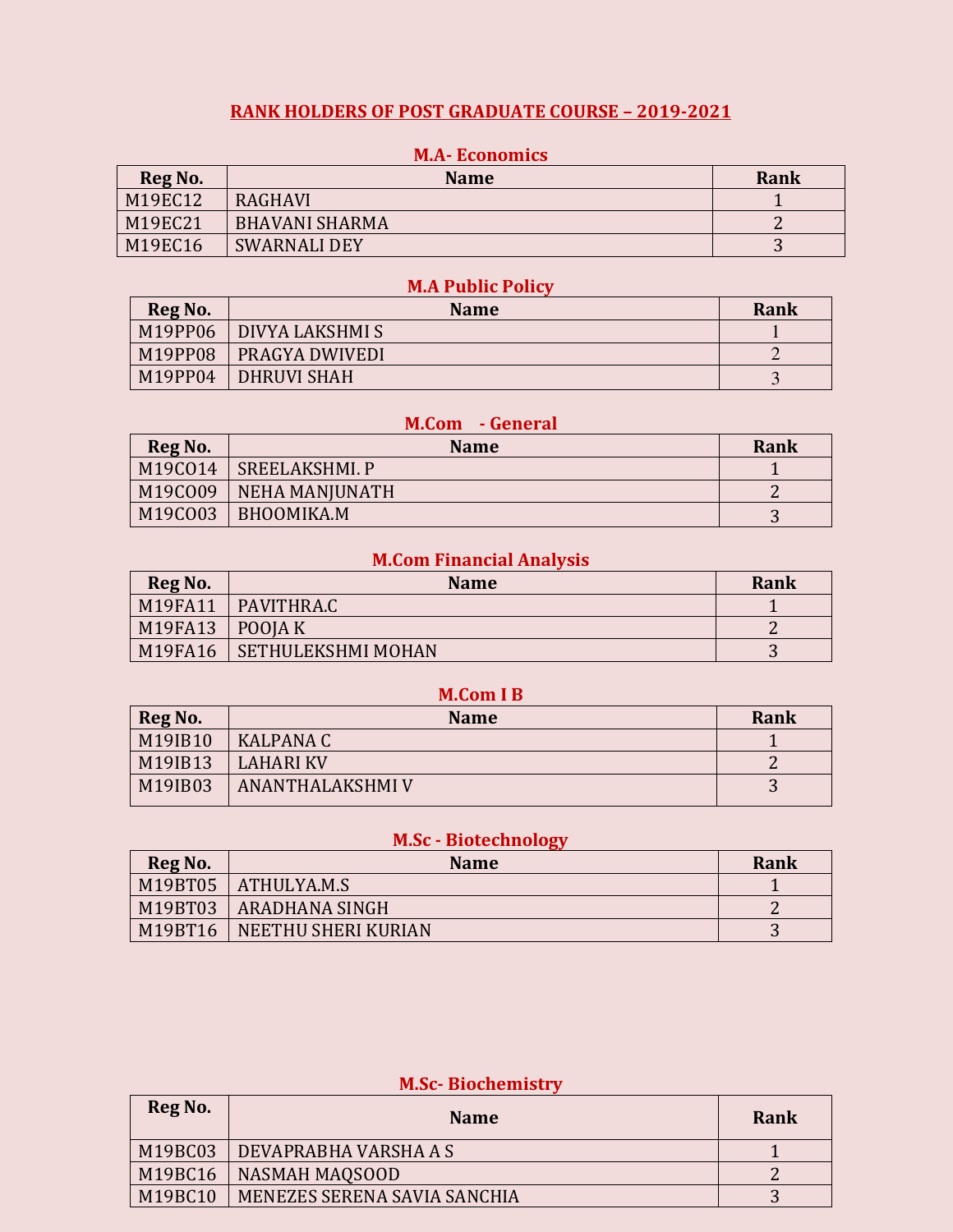## **M.Sc -Life Science**

| Reg No. | <b>Name</b>                | Rank |
|---------|----------------------------|------|
| M19LS11 | GOWRI S                    |      |
| M19LS22 | YAASHNA S MAKHIJA          |      |
|         | M19LS02   ALITA ROSE JACOB |      |

#### **M.Sc - Electronics**

| Reg No.        | <b>Name</b>           | Rank |
|----------------|-----------------------|------|
| <b>M19EL08</b> | <b>SURABHI SHARMA</b> |      |
| M19EL09        | SHIVANGI POKHRIYAL    |      |
| <b>M19EL01</b> | A SHREEDEVI           | . .  |

### **M.Sc -Mathematics**

| Reg No. | <b>Name</b>             | Rank |
|---------|-------------------------|------|
|         | M19MA08   RICHA PAREEK  |      |
| M19MA14 | <b>SANHATI BANERIEE</b> |      |
| M19MA09 | <b>SHABREEN</b>         |      |

### **M.Sc. - Nano Science & Technology**

| Reg No. | <b>Name</b>         | Rank   |
|---------|---------------------|--------|
| M19NT02 | TRISHALA MITRA      |        |
| M19NT01 | <b>KAUSER ZEHRA</b> |        |
| M19NT03 | <b>SANIANA P</b>    | $\sim$ |

#### **M.Sc - Botany**

| Reg No.  | <b>Name</b>         | Rank |
|----------|---------------------|------|
| M19B0T10 | <b>SATABDI DEY</b>  |      |
| M19B0T12 | SWARNALI CHATTERIEE |      |
| M19B0T09 | SAKSHI SIDDHARTH    | ັ    |

#### **M.Sc. - Food Science & Nutrition**

| <b>Reg No.</b> | <b>Name</b>           | Rank |
|----------------|-----------------------|------|
| M19FN17        | ROY ARUNIMA ASHISH    |      |
| <b>M19FN05</b> | <b>ARSHIA SHIREEN</b> |      |
| M19FN21        | SHIFA FATHIMA         | ັ    |

## **M.Sc. - Human Development**

| Reg No. | <b>Name</b>                | <b>Rank</b> |
|---------|----------------------------|-------------|
| M19HD03 | <b>JINAL R RUPAREL</b>     |             |
| M19HD11 | SHARIQUA MOHIYUDDIN SHAIKH |             |
| M19HD14 | <b>TAMIMA MASROORA</b>     | 3           |
|         | <b>M.Sc. - Psychology</b>  |             |
| Reg No. | <b>Name</b>                | <b>Rank</b> |
| M19PY32 | SUNIDHI KASHYAP            |             |
| M19PY34 | <b>V PARVATHY</b>          |             |
| M19PY12 |                            |             |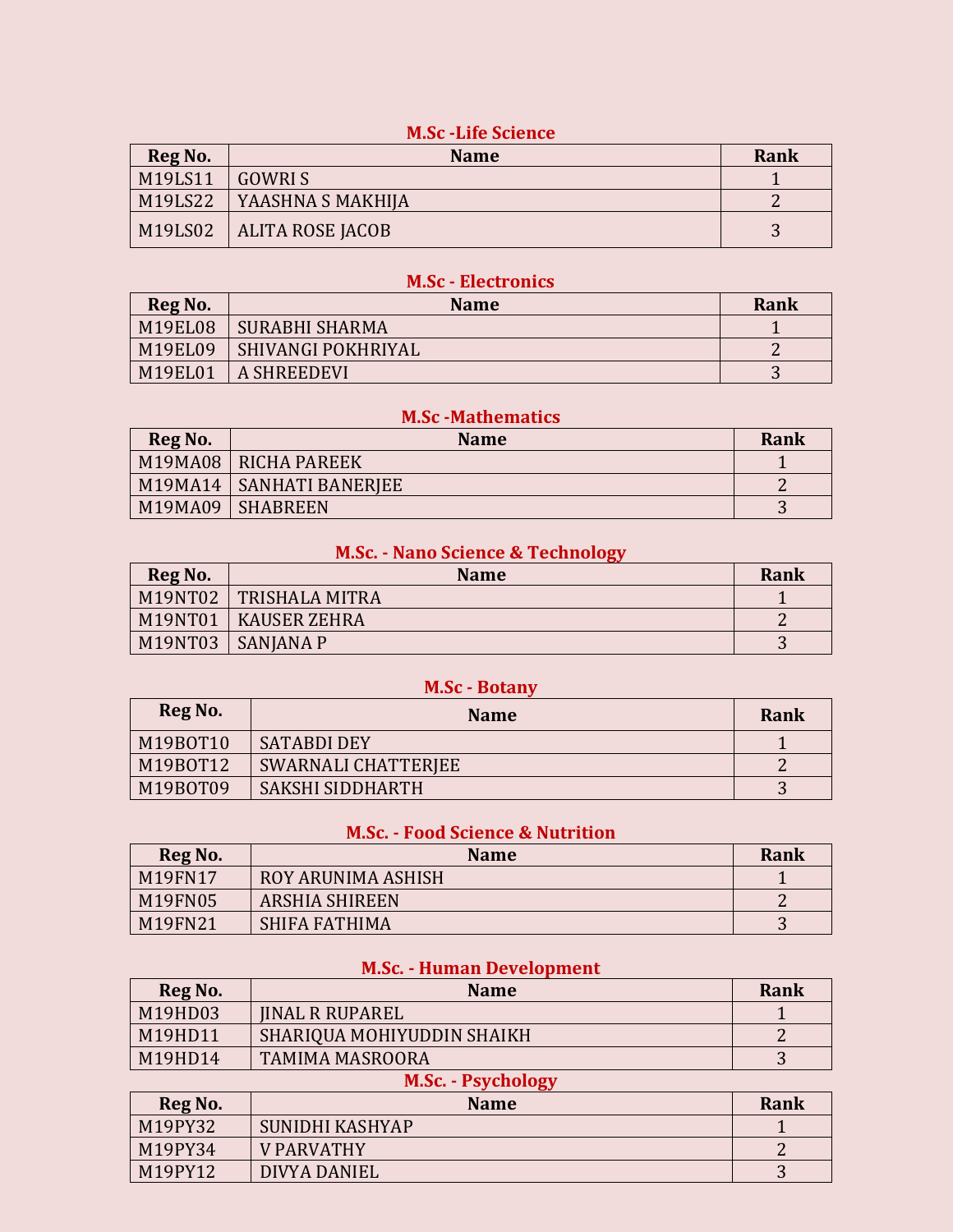#### **M.Sc. – Computer Science**

| Reg No. | <b>Name</b>       | Rank |
|---------|-------------------|------|
| M19CS01 | <b>UK SNEHA</b>   |      |
| M19CS09 | VIDYA SHREE M G   |      |
| M19CS06 | <b>PAVITHRA V</b> | ັ    |

## **M.Sc. - Chemistry**

| Reg No. | <b>Name</b>       | Rank |
|---------|-------------------|------|
| M19CH09 | <b>KEERTHI BR</b> |      |
| M19CH13 | PRATHIKA ELSE K F |      |
| M19CH14 | SIKHA RAMDAS      | ັ    |

#### **PGDBE – 2020-2021**

| Reg No.  | <b>Name</b>     | Rank |
|----------|-----------------|------|
| M20PBE02 | ASHNA D BATAVIA |      |
| M20PBE03 | BRINDA.S        |      |
| M20PBE04 | CHINMAYEE N     | ັ    |

### **PGDIB – 2020-2021**

| Reg No.  | <b>Name</b>     | Rank |
|----------|-----------------|------|
| M20PIB13 | <b>NAVYA R</b>  |      |
| M20PIB09 | <b>SNEHA .K</b> |      |
| M20PIB01 | AKANKSHA THAPA  | . .  |
|          |                 |      |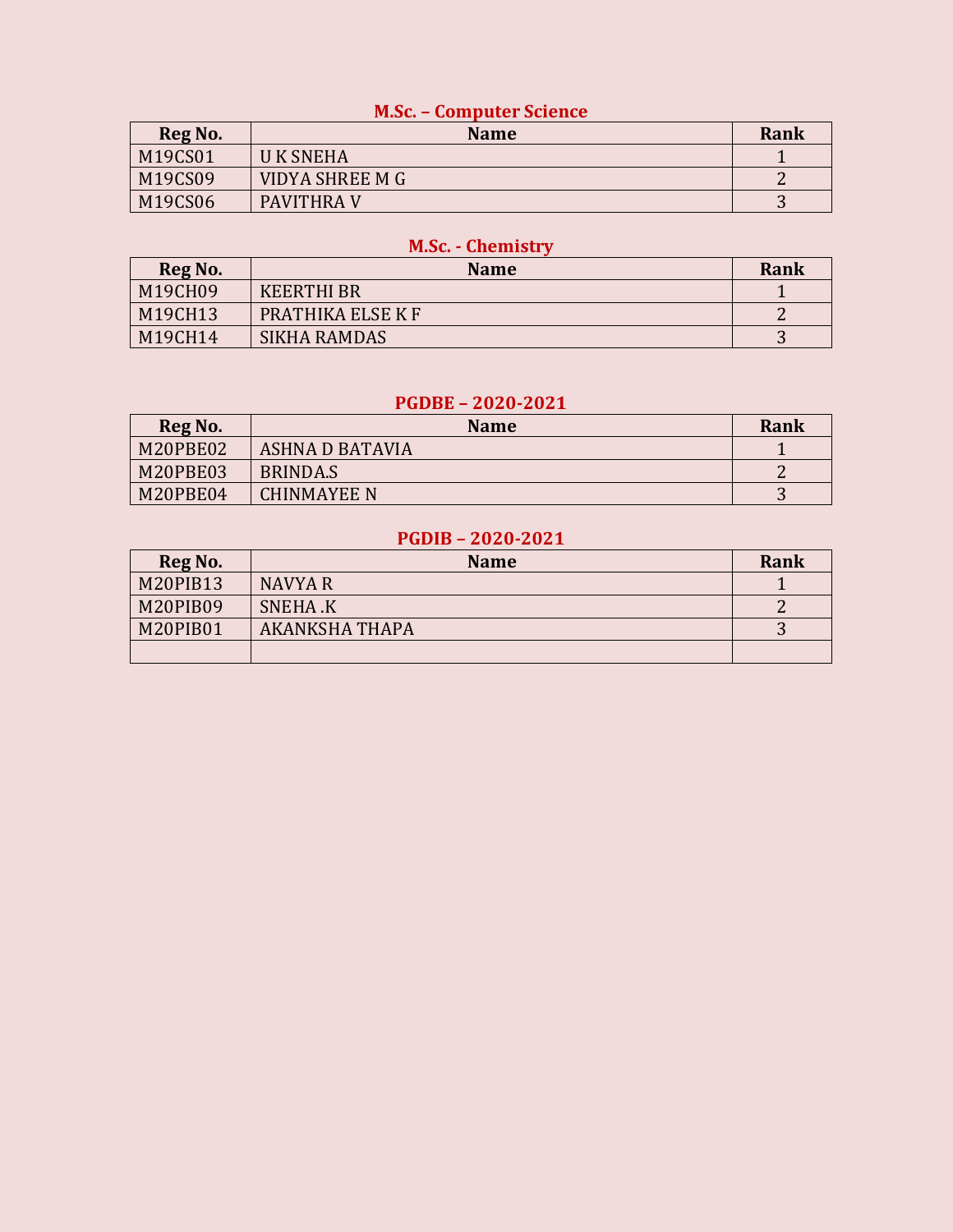## **DEPARTMENTAL ACTIVITIES**

The departments hosted several workshops and webinars to ensure that the benefits of knowledge sharing reached out to the larger student and academic community. The various workshops/seminars provided a platform to discuss and deliberate on the current scenario from a multidisciplinary perspective.

WORKSHOPS/SEMINARS/WEBINAR DEPARTMENT DATE 1 Protein folding in Health and Disease Biochemistry 10-11-2021 2 Molecular Docking, Dynamics in Drug discovery Process Biochemistry 11-11-2021 3 Microbial fermentation Biochemistry 19-01-2022 4 Small but mighty: Platelets in hemostasis and beyond Biochemistry 04-02-2022 5 Clinical trials, different stages of trials involved in the drug development process Biotechnology 14-09-2021 6 Academic and Research prospects in Life Science | Biotechnology | 30-09-2021 7 **Translating research and riding the** entrepreneurship wave Biotechnology 16-01- 2022 8 Journey from Lab to Commercialisation to Technology Transfer –PP Solution Biotechnology 21-01- 2022 9 Introduction to Cell Kraft Biotechnology 08-04- 2022 10 Yamuna Biodiversity Park – A model for Urban Sustainability and Resilience Botany 27-04-2021 11 Why Botany? Botany 09-08-2021 12 NGS Applications & Opportunities Botany 31-01-2022 13 Bamboo – A Grass with bright prospects Botany 05-02-2022 14 | Insights to Competitive Exams for Chemistry Post Graduates Chemistry 05-07-2021 15 | Periodic Table and Modern Challenges of **Chemistry** Chemistry 21-08-2021 16 | Food Adulteration & its Health Impact Chemistry | 22-08-2021 17 Preparation of Multi-purpose liquid detergent | Chemistry | 27-11-2021 18 | How to Build an Argument with Rochelle Pinto: an insight into cultural studies Communication **Studies** 27-08-2021 19 Discourses'21: On the Politics of Protest **Expressions** Communication Studies 21-09-2021 20 Introduction to Television and Film Production Communication Studies 22-09-2021 21 Spoken Word Communication Studies August 2021 22 | Digital Journalism and Multimedia Stories | Communication Studies | August 2021 23 Audio Production with Mantra Mugdh Communication Studies 15-08-2021 24 Learning about Different forms of Audio Content Communication Studies September 2021

The list of the seminars/workshops hosted are as follows: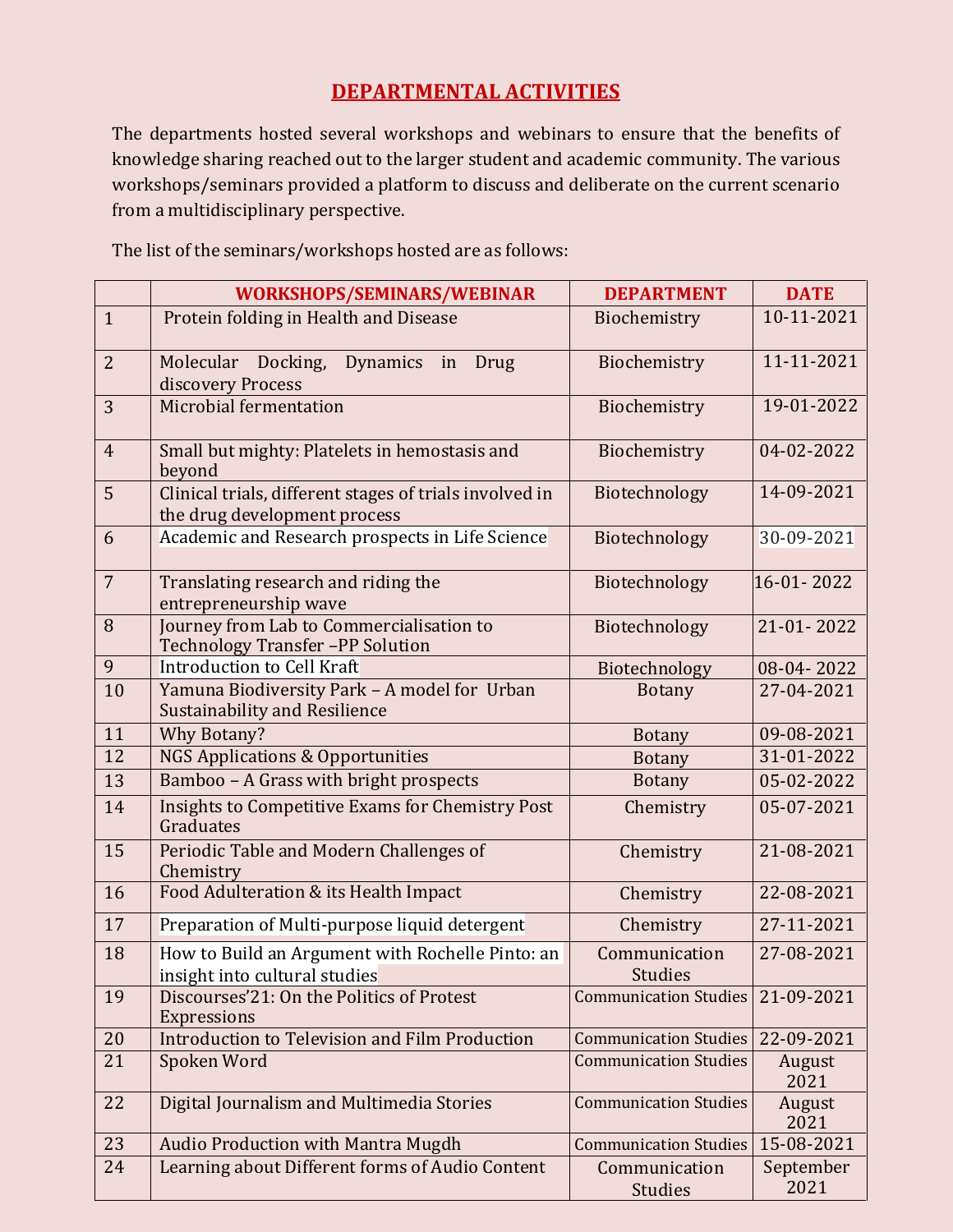| 25 | Digital Journalism                                                                          | Communication<br><b>Studies</b> | September<br>2021 |
|----|---------------------------------------------------------------------------------------------|---------------------------------|-------------------|
| 26 | Media Convergence in Journalism                                                             | Communication                   | September         |
|    |                                                                                             | Studies                         | 2021              |
| 27 | Introduction to Indian Classical Music                                                      | Communication<br><b>Studies</b> | 13-09-2021        |
| 28 | A conversation on Oral History                                                              | Communication<br><b>Studies</b> | 24-09-2021        |
| 29 | Celebrating Mahasena-A discussion on writing and<br>the process behind it                   | Communication<br><b>Studies</b> | 22-10-2021        |
| 30 | Analyzing the Process of Writing                                                            | Communication<br><b>Studies</b> | 04-10-2021        |
| 31 | <b>Exploring the Publishing Industry</b>                                                    | Communication<br><b>Studies</b> | 07-10-2021        |
| 32 | <b>Writing a News Story</b>                                                                 | Communication<br><b>Studies</b> | 08-10-2021        |
| 33 | Jugalbandhi Series, a series of classical dance<br>performances, in collaboration with ICCR | Communication<br><b>Studies</b> | November<br>2021  |
| 34 | Workshop on street theatre for B.Ed. students for<br>their 'Theatre in Education' course    | Communication<br><b>Studies</b> | November<br>2021  |
| 35 | <b>Stock Markets</b>                                                                        | Commerce                        | 01-06-2021        |
| 36 | Cognizance about supply chain management for<br>cutting edge                                | Commerce                        | 27-08-2021        |
| 37 | Forensic Accounting-A perspective into dynamic<br>accounting                                | Commerce                        | 01-09-2021        |
| 38 | Recent Norms & Provision on Taxation Including<br><b>GST</b>                                | Commerce                        | 14-09-2021        |
| 39 | <b>Financial Inclusion</b>                                                                  | Commerce                        | 18-09-2021        |
| 40 | Practical applicability of corporate accounting in<br>real business environment             | Commerce                        | 08-10-2021        |
| 41 | Recent changes in Companies Act, 2013                                                       | Commerce                        | 09-10-2021        |
| 42 | <b>Research Guidelines</b>                                                                  | Commerce                        | 09-10-2021        |
| 43 | <b>Mutual Funds and SIPs</b>                                                                | Commerce                        | 02-11-2021        |
| 44 | <b>Risk Analysis</b>                                                                        | Commerce                        | 12-11-2021        |
| 45 | New Product Development and Life cycle<br><b>Strategies</b>                                 | Commerce                        | 16-11-2021        |
| 46 | Inside the world of retailing                                                               | Commerce                        | 24-11-2021        |
| 47 | Role of CMA in Multi-National Companies                                                     | Commerce                        | 26-11-2021        |
| 48 | Planning and Cyber Defence                                                                  | Commerce                        | 21-12-2021        |
| 49 | <b>Important Skills for CMA</b>                                                             | Commerce                        | 11-01-2022        |
| 50 | Career with CMA                                                                             | Commerce                        | 13-01-2022        |
| 51 | <b>Break-Even Analysis</b>                                                                  | Commerce                        | 12-04-2022        |
| 52 | <b>Opportunities for Management Accountant</b>                                              | Commerce                        | 26-04-2022        |
| 53 | <b>Financial Services through Gamification</b>                                              | Commerce PG                     | 30-07-2021        |
| 54 | <b>Insights into Real Time Trading</b>                                                      | Commerce PG                     | 13-08-2021        |
| 55 | Samvedhanam-FDP                                                                             | <b>Commerce PG</b>              | September<br>2021 |
| 56 | Contemporary issues in LSCM                                                                 | Commerce PG                     | 08-10-2021        |
| 57 | <b>BSE's Investor Awareness Program: Principles of</b>                                      | Commerce PG                     | 22-10-2021        |
|    | Investing                                                                                   |                                 |                   |
| 58 | <b>Forensic Accounting and Fraud Detection</b>                                              | Commerce PG                     | 29-10-2021        |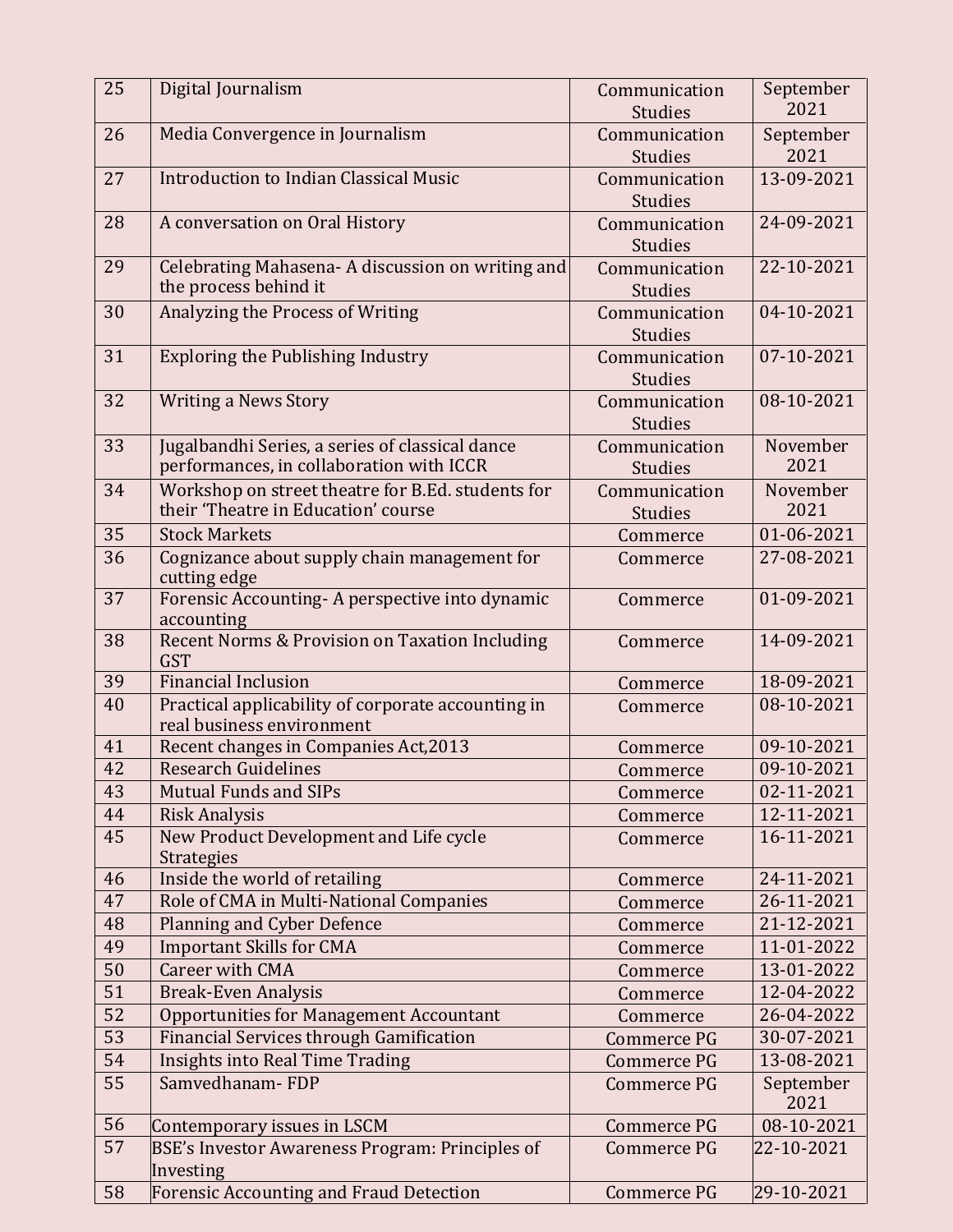| 59 | How to effectively construct a Questionnaire             | Commerce PG              | 05-02-2022                        |
|----|----------------------------------------------------------|--------------------------|-----------------------------------|
| 60 | Samvedhanam 2.0-FDP                                      | Commerce PG              | <b>March 2022</b>                 |
| 61 | <b>Enterprising role of Cost and Management</b>          | Commerce PG              | 01-04-2022                        |
|    | <b>Accountant</b>                                        |                          |                                   |
| 62 | <b>Mobile Application Development</b>                    | <b>Computer Science</b>  | 13-12-2022                        |
| 63 | GitHub & Data Visualization                              | <b>Computer Science</b>  | 28-10-2022                        |
| 64 | International Conference on Futuristic Computing -       | <b>Computer Science</b>  | $3^{\text{rd}}$ & $4^{\text{th}}$ |
|    | Trends & Challenges                                      |                          | February                          |
|    |                                                          |                          | 2022                              |
| 65 | Her money talks- A talk on Financial Literacy            | Economics                | 28-08-2021                        |
| 66 | Covid induced Stagflation                                | Economics                | 21-10-2021                        |
| 67 | Panchamrit --Its implication CoP 26                      | Economics                | 23-11-2021                        |
| 68 | Insights on Union Budget 2022-23                         | Economics                | 23-02-2022                        |
| 69 | Future of Crypto Currency in India                       | Economics                | 23-04-2022                        |
| 70 | Prejudice & Projudice: Witch-Hunting during the          | <b>Public Policy</b>     | 25-10-2021                        |
|    | Covid-19 Pandemic                                        |                          |                                   |
| 71 | <b>PCB Designing</b>                                     | Electronics              | 30-04-2021                        |
| 72 | The 3Ts: Translate, Transcreate, Transliterate           | English                  | 27-08-2021                        |
| 73 | <b>Eco-friendly Ganesha Making</b>                       | Environmental            | 06-09-2021                        |
|    |                                                          | Science                  |                                   |
| 74 | Virtual tour of Urban Jungle and Webinar on              | Environmental            | 06-10-2021                        |
|    | Wildlife Conservation                                    | Science                  |                                   |
| 75 | Making of Vermicomposting                                | Environmental            | 11-10-2021                        |
|    |                                                          | Science                  |                                   |
| 76 | <b>Making Ecofriendly products</b>                       | Environmental            | 12-10-2021                        |
|    |                                                          | Science                  |                                   |
| 77 | <b>Impact of Covid on Environment</b>                    | Environmental            | 30-10-2021                        |
|    |                                                          | Science                  |                                   |
| 78 | Concept of Food, Health and Behavior based on            | <b>Home Science</b>      | 28-09-2021                        |
|    | <b>Yogic Texts</b>                                       |                          |                                   |
| 79 | Aahara, Vihara, Aachara Vichara                          | <b>Home Science</b>      | 23-10-2021                        |
| 80 | Think Tank Capacity Building                             | <b>Human Development</b> | 26-07-2021                        |
| 81 | <b>Better Mental Health</b>                              | <b>Human Development</b> | 06-09-2021                        |
| 82 | Role of Funding Organizations in Child Welfare           | <b>Human Development</b> | 14-09-2021                        |
| 83 | Those Days of the Month' -webinar on Menstrual           | <b>Human Development</b> | 26-09-2021                        |
|    | <b>Health and Hygiene</b>                                |                          |                                   |
| 84 | Reproductive Health and its Importance                   | Human Development        | 27-10-2021                        |
| 85 | Strengthening Family Bonds during Covid and after        | <b>Human Development</b> | 28-10-2021                        |
|    | a 5 "C" Approach                                         |                          |                                   |
| 86 | Living with Autism Spectrum Disorder                     | <b>Human Development</b> | 02-11-2021                        |
| 87 | <b>Exploring the Journey of an ECCE Centre</b>           | <b>Human Development</b> | 21-01-2022                        |
| 88 | <b>Pregnancy and Child Birth Complications</b>           | <b>Human Development</b> | 29-01-2022                        |
| 89 | Developmental Assessments Using NBAS and                 | <b>Human Development</b> | 01-02-2022                        |
|    | <b>BAYLEY Scales</b>                                     |                          |                                   |
| 90 | Hindi ki prayojanmoolakta: Rozgaar ke                    | Hindi                    | 13-09-2021                        |
|    | pariprekshya mein                                        |                          |                                   |
| 91 | <b>Professional Culture</b>                              | History                  | 05-10-2021                        |
| 92 | <b>What Next?</b>                                        | History                  | 02-02-2022                        |
| 93 | Remnants of a Separation                                 | History                  | 30-04-2022                        |
| 94 | <b>Choice of Specialization and Career Opportunities</b> | Management               | 19-05-2021                        |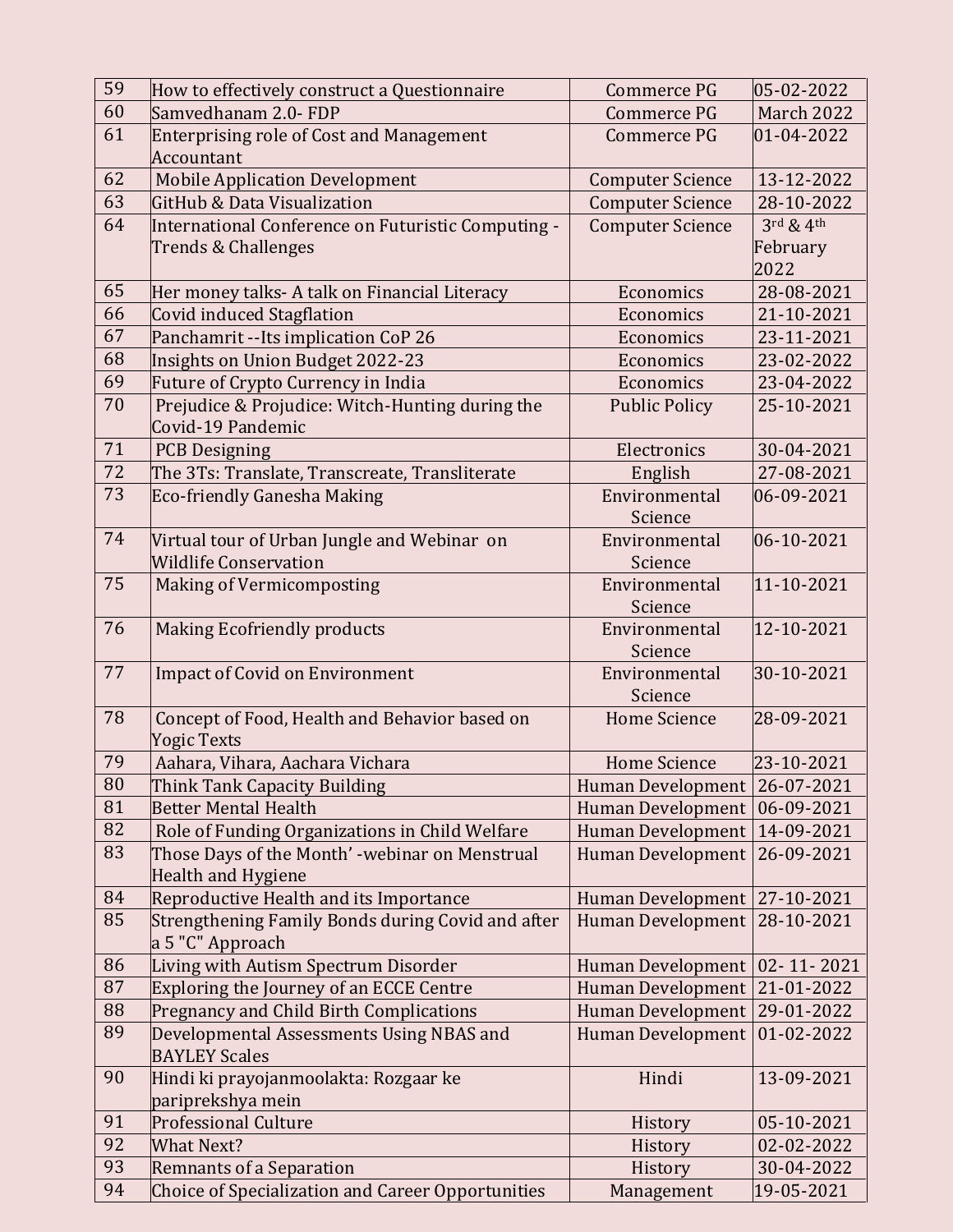| 95  | A spectrum of Intellect                                      | Management                       | 12-05-2021               |
|-----|--------------------------------------------------------------|----------------------------------|--------------------------|
| 96  | <b>Bombay Stock Exchange</b>                                 | Management                       | 10-08-2021               |
| 97  | <b>GST</b> and its implementation                            | Management                       | 10-08-2021               |
| 98  | <b>Building Effective Interpersonal Skills</b>               | Management                       | 20-09-2021               |
| 99  | <b>Intellectual Property Rights</b>                          | Management                       | 11-09-2021               |
| 100 | Know Yourself and Set your Goals                             | Management                       | 31-01-2022               |
| 101 | <b>Research Methodology</b>                                  | Management                       | 03-02-2022               |
| 102 | Higher Education opportunities - College to Career           | Management                       | 07-04-2022               |
| 103 | <b>Career Guidance</b>                                       | Management                       | 19-03-2022               |
| 104 | <b>Bridges of Communication</b>                              | Management                       | 21-03-2022               |
| 105 | Management information system : Detailed Report              | Management                       | 22-03-2022               |
| 106 | Role of Manager in Today's business                          | Management                       | 24-03-2022               |
| 107 | The power of imperfection                                    | Management                       | 19-03-2022               |
| 108 | Intellectual property rights: Geographical                   | Management                       | 23-03-2022               |
|     | indications                                                  |                                  |                          |
| 109 | Insights Into The Stock Market                               | Management                       | 26-03-2022               |
| 110 | Learning Principles of Management using Rhymes               | Management                       | 26-03-2022               |
| 111 | Personal branding                                            | Management                       | 28-03-2022               |
| 112 | <b>GST ERUDITION</b>                                         | Management                       | 30-03-2022               |
| 113 | <b>Stock Investing for Beginners</b>                         | Management                       | 31-03-2022               |
| 114 | Challenges and Opportunities in Microbiology in              | Microbiology                     | 22-09-2021               |
|     | Today's world                                                |                                  |                          |
| 115 | <b>Internship Training Program and Consultancy on</b>        | Nanotechnology                   | November                 |
|     | Nanotechnology 2021                                          |                                  | 2021                     |
| 116 | Nanosensers- Basics and its applications                     | Nanotechnology                   | 08-04-2022               |
| 117 | Synthesis of Nanostructured materials                        | Nanotechnology                   | 30-04-2022               |
| 118 | Demystifying diet                                            | <b>Nutrition &amp; Dietetics</b> | 13-08-2021               |
|     |                                                              |                                  |                          |
| 119 |                                                              | <b>Nutrition &amp; Dietetics</b> | 30-10-2021               |
| 120 | <b>Nutrition During Pandemic</b>                             | <b>Nutrition &amp; Dietetics</b> | 18-10-2021               |
|     | Application of Nanotechnology in Food Product<br>Development |                                  |                          |
| 121 | Standards of Food Safety Protocols to be followed in         | <b>Nutrition &amp; Dietetics</b> | 25-01-2022               |
|     | Hospitals                                                    |                                  |                          |
| 122 | Webinar and virtual tour of Apeejay Institute of             | <b>Nutrition &amp; Dietetics</b> | 29-01-2022               |
|     | Hospitality - Hotel Management College                       |                                  |                          |
| 123 | A career in Pediatric oncology nutrition                     | <b>Nutrition &amp; Dietetics</b> | 12-03-2022               |
| 124 | <b>Financial Econometrics</b>                                | <b>IPP</b>                       | <b>July 2022</b>         |
| 125 | <b>IASP</b>                                                  | <b>IPP</b>                       | 14-08-2021               |
| 126 | Myth and Reality of Stock Exchange & Investment              | <b>IPP</b>                       | 09-10-2021               |
|     | in Equity                                                    |                                  |                          |
| 127 | <b>Block Chain Technology</b>                                | <b>IPP</b>                       | 10-11-2021               |
| 128 | <b>Career in Management Consultancy</b>                      | <b>IPP</b>                       | 23-12-2021               |
| 129 | Become The Creator of your Life                              | <b>IPP</b>                       | 27-12-2021               |
| 130 | <b>Employment and Unemployment in India</b>                  | <b>IPP</b>                       | 29-12-2021               |
| 131 | Paint your Life                                              | <b>IPP</b>                       | 05-01-2021               |
| 132 | Freedom Struggle and Political Scenario                      | <b>Political Science</b>         | 14-08-2021               |
| 133 | HIV/AIDS and life of Radiance                                | <b>Political Science</b>         | 08-10-2021               |
| 134 | <b>Learning Tactics of Street Play</b>                       | <b>Political Science</b>         | 16-10-2021               |
| 135 | POSH Act Awareness Programme by WICCI                        | <b>Political Science</b>         | 27-10-2021               |
| 136 | Objectification of Women by Media                            | <b>Political Science</b>         | 16-11-2021<br>27-01-2022 |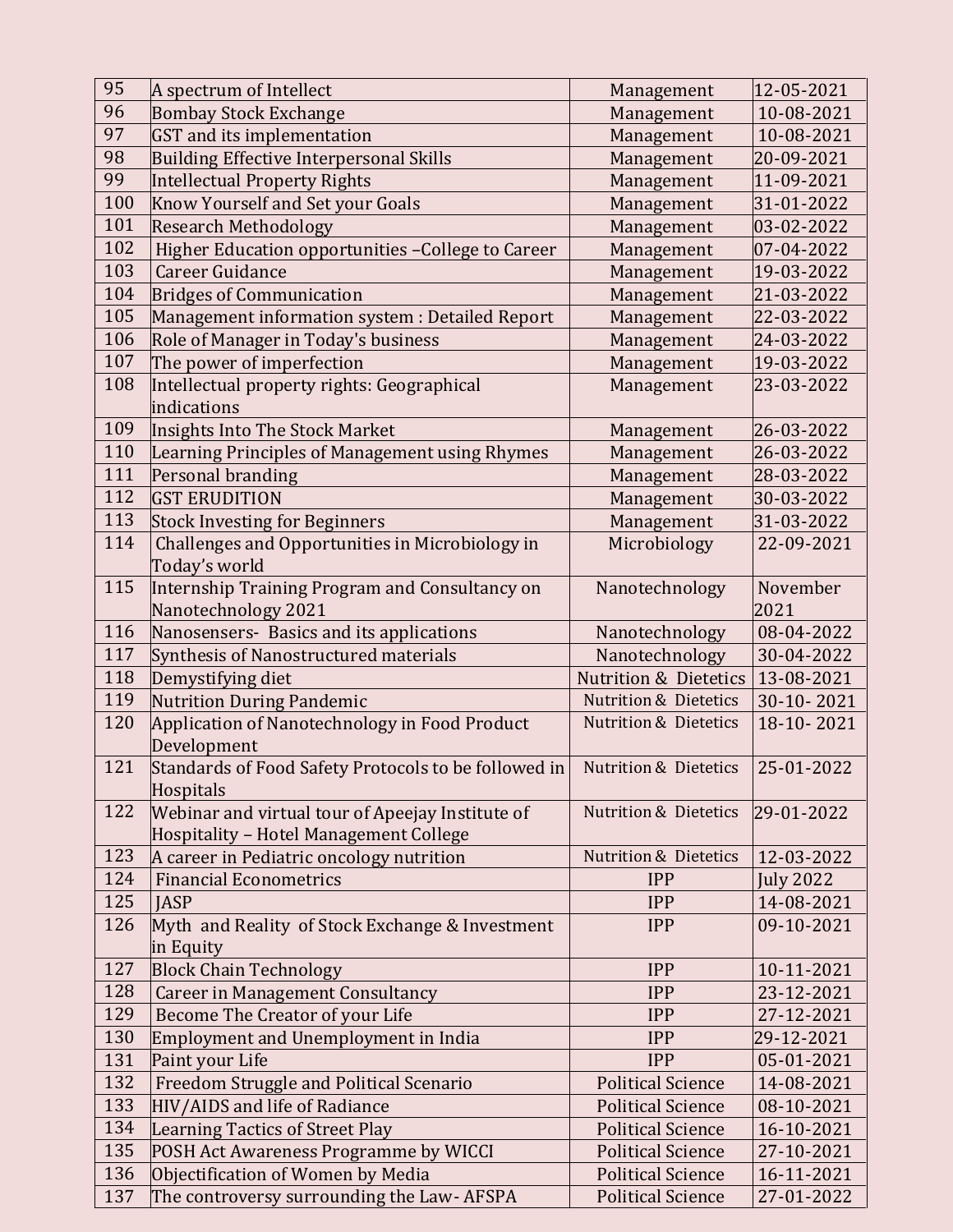| 138 | Suicide risk and management across Adult            | Psychology                        | 17-08-2021   |
|-----|-----------------------------------------------------|-----------------------------------|--------------|
|     | psychopathology                                     |                                   |              |
| 139 | Theoretical background on Queer Affirmative         | Psychology                        | 21-08-2021   |
|     | therapy                                             |                                   |              |
| 140 | Cognitive Neuroscience-Emerging Research in         | Psychology                        | 12-10-2021   |
|     | Cognitive Neuroscience                              |                                   |              |
| 141 | Rorschach Inkblot Test-workshop                     | Psychology                        | 08-11-2021   |
| 142 | Health for Women in association with Sparsh         | Psychology                        | 12-11-2021   |
|     | Hospital                                            |                                   |              |
| 143 | Women's Mental health and work life balance         | Psychology                        | 05-02-2022   |
| 144 | 'Born Smiling' - Mental health and suicide          | Psychology                        | 04-04-2022   |
|     | prevention                                          |                                   |              |
| 145 | Curriculum planning and Design                      | Psychology                        | 11-04-2022   |
| 146 | Samskritam Samaajaaya - Sanskrit for Society        | Sanskrit                          | 25-08-2021   |
| 147 | Ways to develop EQ, based on Sanskrit traditional   | Sanskrit                          | 01-10-2021   |
|     | wisdom                                              |                                   |              |
| 148 | Success story from Ireland-Ayurvedic life style for | Sanskrit                          | 10-10-2021   |
|     | wellbeing of teenagers                              |                                   |              |
| 149 | Sanskrit for Future                                 | Sanskrit                          | 13-02-2021   |
| 150 | <b>U</b> and I Workshop for volunteering            | Sociology                         | 16-08-2021   |
| 151 | Journey from Student to Entrepreneur-A              | <b>Statistics &amp; Analytics</b> | 27-08-2021   |
|     | Multitasker                                         |                                   |              |
| 152 | My Journey with Statistics                          | <b>Statistics &amp; Analytics</b> | 07-09-2021   |
| 153 | <b>Banking and Data Science</b>                     | <b>Statistics &amp; Analytics</b> | 23-09-2021   |
| 154 | <b>Creating Visuals Made Fun</b>                    | <b>Statistics &amp; Analytics</b> | 21-10-2021   |
| 155 | Career Guidance                                     | <b>Statistics &amp; Analytics</b> | $07-04-2022$ |
| 156 | AI / ML and Big Data                                | <b>Statistics &amp; Analytics</b> | April 2022   |
| 157 | Escapades of a Hodophile-A Training Workshop        | <b>Travel and Tourism</b>         | 26-04-2022   |
| 158 | Gujarat Tourism: A Spectrum of Opportunities        | <b>Travel and Tourism</b>         | 27-01-2022   |
| 159 | Tourism Entrepreneurship: Innovative Sustainable    | <b>Travel and Tourism</b>         | 04-05-2022   |
|     | Initiatives'.                                       |                                   |              |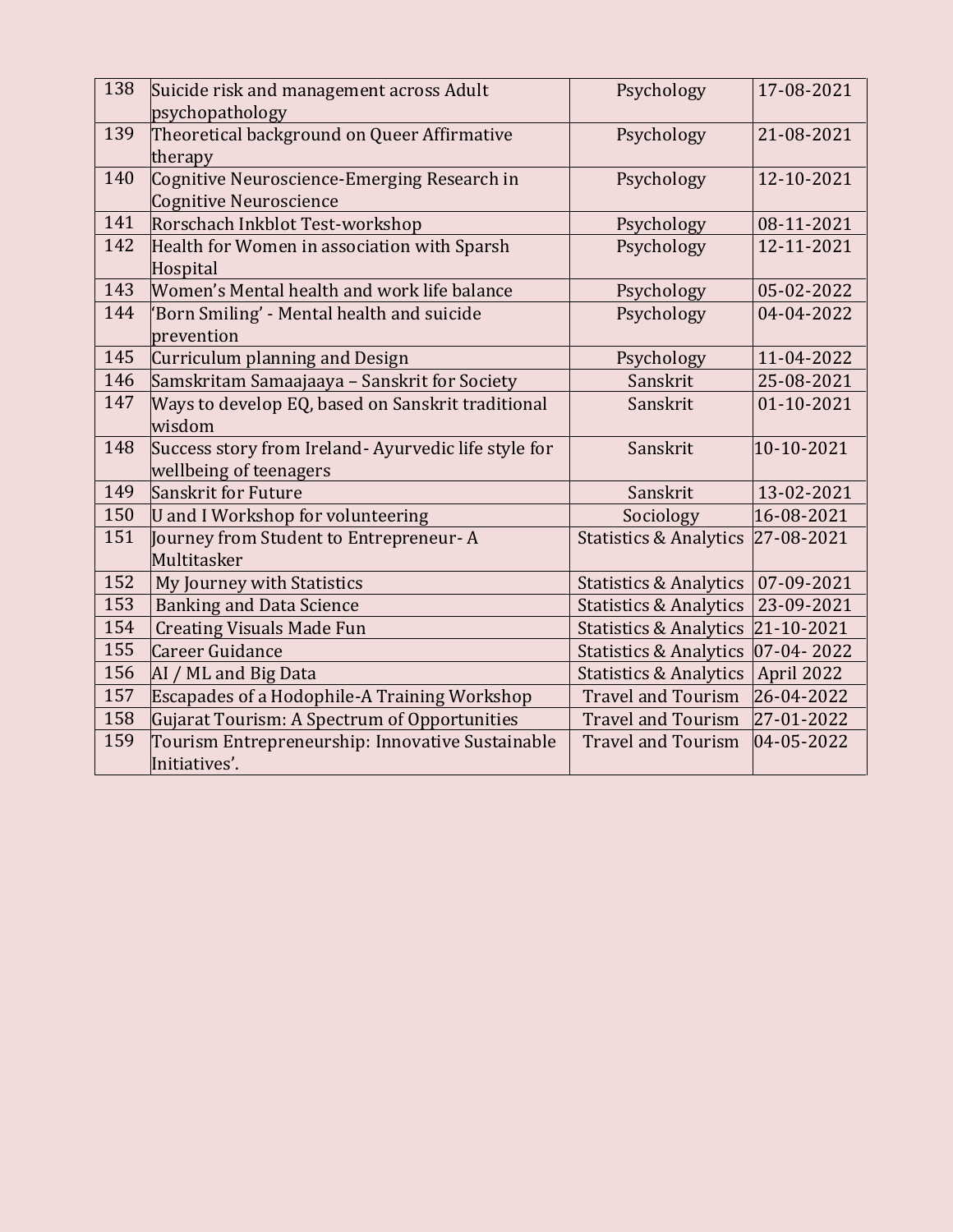Our faculty continued to be engaged within the college and with other institutions, and were active collaborators in promoting academic connect and knowledge.

| <b>Name of the Faculty</b> | <b>Title of the</b>                            | <b>Host Institution</b>     | <b>Date</b> |
|----------------------------|------------------------------------------------|-----------------------------|-------------|
|                            | <b>Workshop/Seminar</b>                        |                             |             |
| Dr. Kavitha G Singh        | NEP 2020 and Higher                            | Smt. Indira B.Ed.           | 03/12/2021  |
| <b>Biochemistry</b>        | <b>Education-Issues &amp;</b>                  | College, Kolar              |             |
|                            | Challenges                                     |                             |             |
|                            | Faculty development program                    | <b>Government First</b>     | 06/04/2022  |
|                            | on Accreditation process                       | grade College,              |             |
|                            |                                                | Hesarghatta                 |             |
|                            | Orientation program for                        | Government Arts &           | 12/04/2022  |
|                            | faculty on Provisional                         | Science College,            |             |
|                            | <b>Accreditation for colleges</b>              | Chennai                     |             |
|                            | (PAC)                                          |                             |             |
| Dr. Myrene Roselyn         | Holistic Approach to Immunity                  | Mahatma Gandhi              | 18/12/2021  |
| <b>Dsouza</b>              | to Microbial Diseases and their                | University, Kottayam,       |             |
| <b>Biochemistry</b>        | Treatment (HMDT 2021)                          | Kerala, India &             |             |
|                            |                                                | Ayurveda und Venen          |             |
|                            |                                                | Praxis Klagenfurt am        |             |
|                            |                                                | WörtherseeÖsterreich        |             |
| Dr. Preetha Nair           | Introduction to animal cell                    | <b>Department of Botany</b> | 14-05-2021  |
| <b>Biotechnology</b>       | culture and basics of setting                  | <b>University of Kerala</b> |             |
|                            | up animal tissue culture lab                   |                             |             |
| Dr. Preetha Nair           | Animal cell culture basics                     | <b>SAS SNDP Yogam</b>       | 03-05-2021  |
| <b>Biotechnology</b>       |                                                | College, Konni, Kerala      |             |
| R.Sumathi                  | National Webinar (Series - III)                | Government, Madhav          | 30-10-2021  |
| <b>Botany</b>              | on National Parks, Tiger                       | Sadashivrao Golvalkar       |             |
|                            | Reserves, WLS and Botanical                    | College, Rewa (M.P.)        |             |
|                            | Gardens, Zoological Parks of                   |                             |             |
|                            | India - Identification,                        |                             |             |
|                            | Conservation and                               |                             |             |
| <b>Sharon Lopez</b>        | Management<br><b>Resource Person at Career</b> | <b>Ascension Career</b>     | 03-04-2022  |
| <b>Com Studies</b>         | Camp <sup>'22</sup>                            | Camp, LFLC,                 |             |
|                            |                                                | Bangalore                   |             |
| <b>Manjula Bhat</b>        | <b>Faculty Development</b>                     | St Joseph's College of      | 12-10-2021  |
| <b>Com Studies</b>         | Programme, 2022                                | Law,                        |             |
| Aparna Chivukula           | Graphic Designer, Internet                     | Centre for Internet         | 10-04-2022  |
| <b>Com Studies</b>         | Researchers' Conference 2022                   | and Society                 |             |
| <b>Sahana Das</b>          | 'Unspoken', online panel                       | National Institute for      | 10-03-2022  |
| <b>Com Studies</b>         | discussion                                     | <b>Advanced Studies</b>     |             |
|                            | <b>Education Redesigned</b>                    | CII IWN Karnataka           | 11-08-2021  |
| Dr. Govinda Gowda H        |                                                | Chapter                     |             |
| G                          | <b>International Youth Day</b>                 | Centre for Amenities,       | 12-08-2021  |
| <b>Commerce PG</b>         |                                                | Rehabilitation and          |             |
|                            |                                                | <b>Education (CARE)</b>     |             |
|                            | <b>NSS Orientation</b>                         | <b>MLA Autonomous</b>       | 28-02-2022  |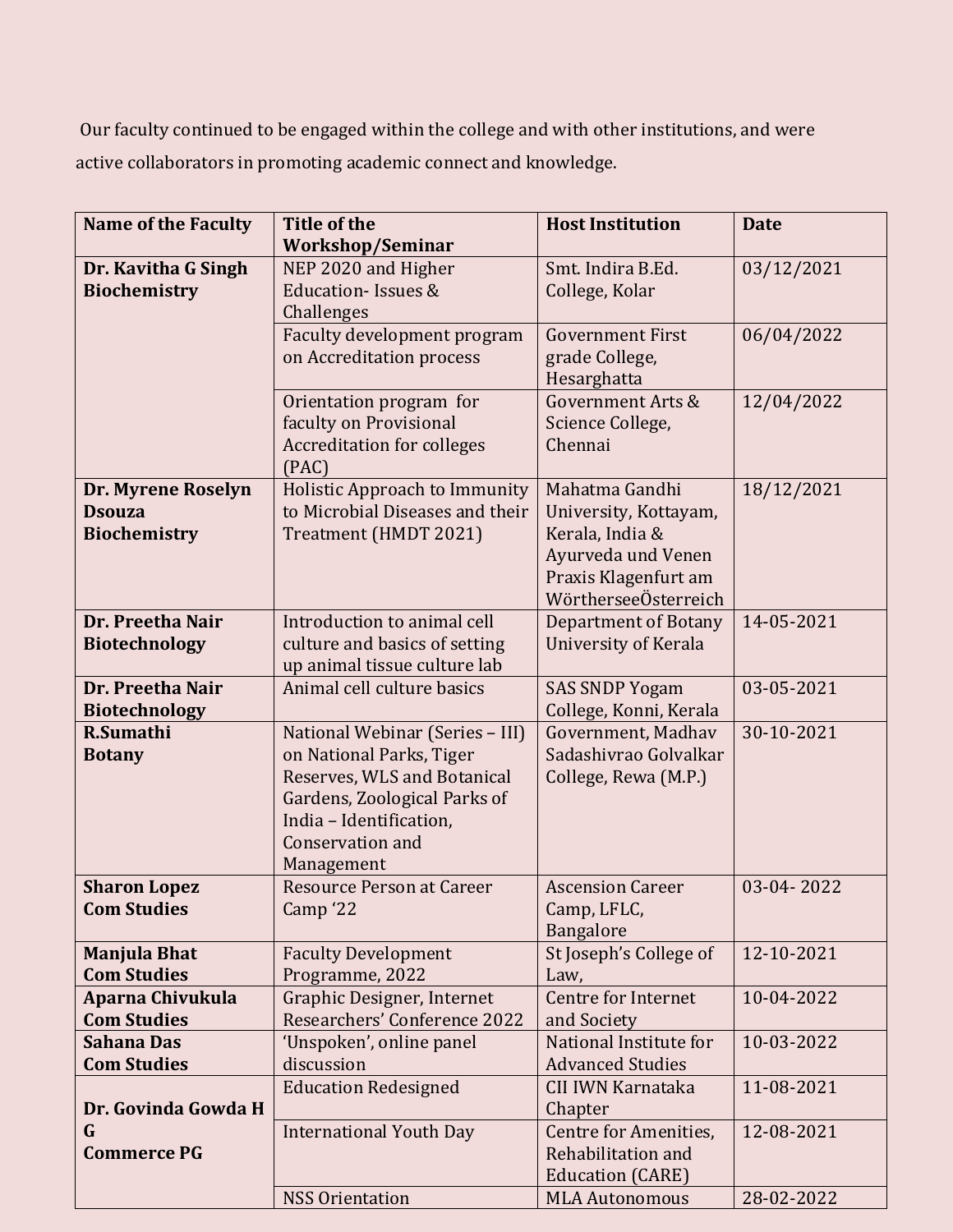|                                        |                                        | College, Bengaluru                  |             |
|----------------------------------------|----------------------------------------|-------------------------------------|-------------|
| Dr. R Sivakami                         | Branding of the Employer: A            | St Anne's College for               | 25-01-2022  |
| <b>Commerce PG</b>                     | Pragmatic Approach                     | Women, Halasuru                     |             |
|                                        | <b>MBA and M.Com Orientation</b>       | Vivekanada Institute                | 16-02-2022  |
|                                        |                                        | of Management                       |             |
|                                        |                                        | Studies, Rajaji Nagar               |             |
|                                        | Good Governance &                      | KLE Society's S.                    | 09-10-2021  |
|                                        | Sustainable Financial Markets          | Nijalingappa College                |             |
| Dr. Raghavendra KS                     | <b>Securitization And</b>              | <b>School Of Humanities</b>         | 13-04-2022  |
| <b>Commerce PG</b>                     | <b>Reconstruction Of Financial</b>     | & Social Sciences, Jain             |             |
|                                        | <b>Assets And Enforcement Of</b>       | Deemed To Be                        |             |
|                                        | <b>Security Interest Act And</b>       | University, Bengaluru               |             |
|                                        | <b>Insolvency And Bankruptcy</b>       |                                     |             |
|                                        | Code                                   |                                     |             |
|                                        | <b>Intellectual Property Rights:</b>   | Anna Adarsh College                 | 23-04-2022  |
|                                        | <b>Legal Issues And Benefits</b>       | For Women, Chennai                  |             |
| Dr.Sindhu                              | <b>Business Environment and</b>        | <b>Primax Foundation</b>            | 10-04-2022  |
| <b>Commerce PG</b>                     | <b>International Business</b>          |                                     |             |
|                                        |                                        |                                     | 06-07-2021  |
| Dr S Regina Lourdhu                    | Machine Learning with Python           | St. Anne's First Grade              |             |
| <b>Suganthi</b><br><b>Com. Science</b> |                                        | College, Millers Road,<br>Bangalore |             |
|                                        | <b>GitHub &amp; Data Visualization</b> | <b>Mount Carmel College</b>         | 28-01-2022  |
|                                        | Digital Literacy Programme             | IQAC, MCC                           | August 2021 |
| <b>Renju K</b>                         | <b>Series</b>                          |                                     |             |
| <b>Com. Science</b>                    | <b>Mobile Application</b>              | <b>Mount Carmel College</b>         | 13-02-2022  |
|                                        | Development                            |                                     |             |
|                                        | <b>Robotic Process Automation</b>      | <b>HKBK College of</b>              | 15-11-2021  |
| Dr. P. Bavithra                        |                                        | Engineering                         |             |
| <b>Matharasi</b>                       | Excellence through                     | Holy Cross College,                 | 10-01-2022  |
| <b>Com. Science</b>                    | Technology                             | Nagercoil                           |             |
|                                        | Data Analytics using Python            | <b>AMC Engineering</b>              | 12-12-2021  |
|                                        |                                        | College                             |             |
| Dr. P. Bavithra                        | Design Thinking, Critical              | <b>Mount Carmel College</b>         | 12-02-2022  |
| Matharasi & Jinu S                     | Thinking and Innovation                |                                     |             |
| Ranjan                                 | Design                                 |                                     |             |
| <b>Com. Science</b>                    |                                        |                                     |             |
|                                        | Afghan Crisis-A Historical             | Reva University,                    | 08-10-2021  |
|                                        | Perspective & Its Impact               | Bengaluru                           |             |
| Dr.Suma Singh                          | NEP Implementation &                   | St. Francis College for             | 30-11-2021  |
| <b>Economics</b>                       | <b>Experience Sharing</b>              | Women, Hyderabad                    |             |
|                                        | NEP & Changing landscape of            | Smt. Indira                         | 03-12-2021  |
|                                        | <b>Higher Education</b>                | <b>Educational Trust,</b><br>Kolar  |             |
|                                        | NEP 2020 Implementation -              | Christ University,                  | 13-01-2022  |
|                                        | The case of an Autonomous              | Bengaluru                           |             |
|                                        | College                                |                                     |             |
|                                        | Inclusivity & Diversity in             | St. Vincent Pallotti                | 23-03-2022  |
|                                        | Curriculum Designing &                 | College, Bengaluru                  |             |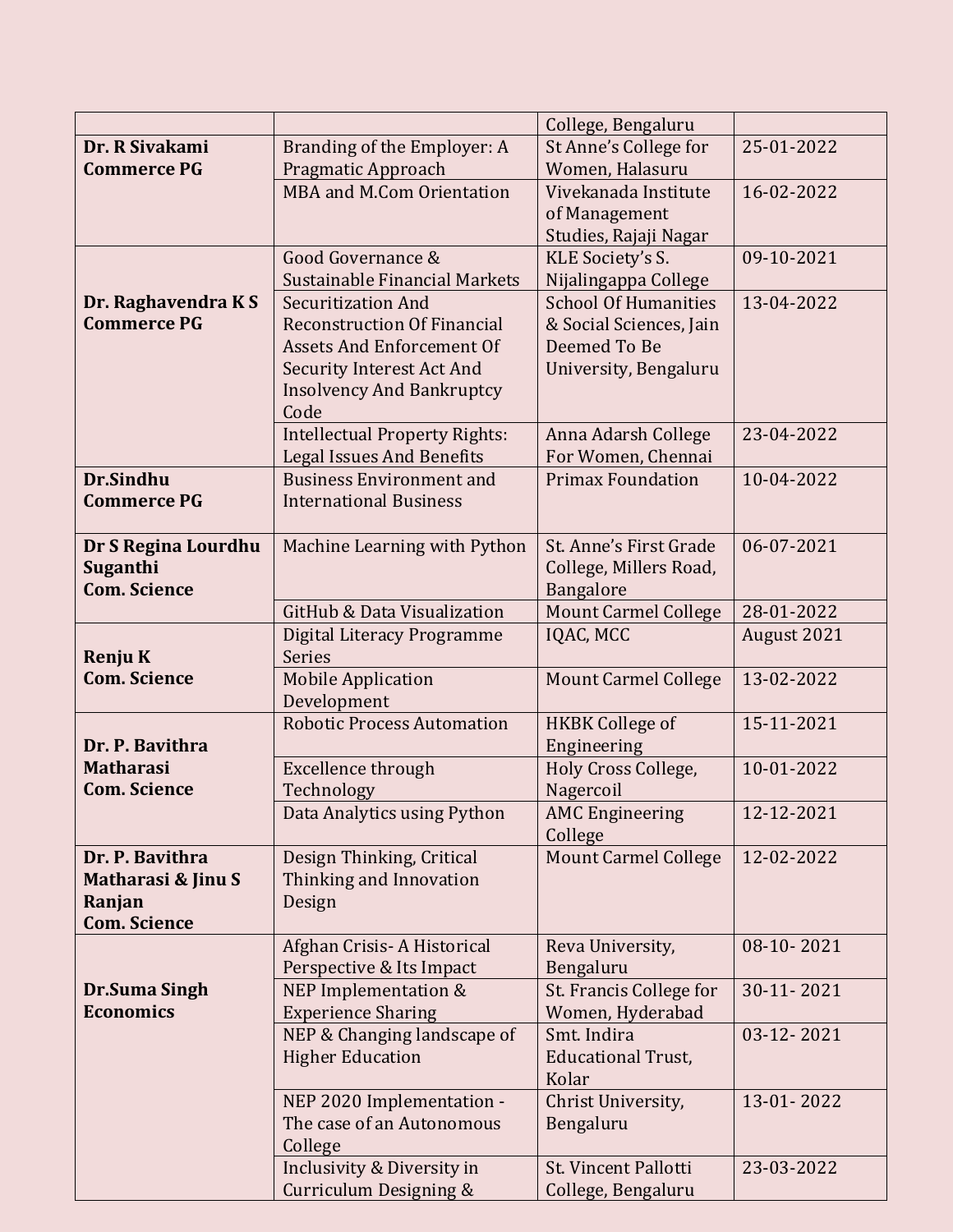|                                          | Development                                                         |                                               |                |
|------------------------------------------|---------------------------------------------------------------------|-----------------------------------------------|----------------|
| Dr. Anjana Mani                          | <b>External Examination Audit</b>                                   | <b>Indian Academy</b>                         | 09-07-2021     |
| <b>Economics</b>                         |                                                                     |                                               |                |
| Dr. Shanthi                              | <b>Challenges and Opportunities</b>                                 | Sri Kaliswari College,                        | 30-03-2022     |
| <b>Economics</b>                         | of MSME's in Post Covid 19                                          | Sivakasi                                      |                |
|                                          | Era                                                                 |                                               |                |
|                                          | <b>Idea Generation and</b>                                          | Shri Krishnaswamy                             | 09-12-2021     |
|                                          | Evaluation                                                          | College for Women,                            |                |
|                                          |                                                                     | Chennai                                       |                |
| Dr. Vijaya Priya                         | Rural Realities, Karnataka -                                        | <b>IMPRI, New Delhi</b>                       | 1 April, 2021  |
| <b>Economics</b>                         | <b>Experiences in Tackling the</b>                                  |                                               |                |
|                                          | Second Wave of Covid                                                |                                               |                |
|                                          | Women, Marginalisation &                                            | <b>Global South Women</b>                     | April 2021     |
| <b>Tania Mukherjee</b>                   | Displacement: Feminist                                              | Forum                                         |                |
| <b>Economics</b>                         | Perspective from Global South                                       |                                               |                |
|                                          | Role of Migration in                                                | Jain (deemed to be)                           | September 2022 |
|                                          | Sustainable Rural                                                   | University                                    |                |
|                                          | Development<br>Agricultural Growth in India                         | Sri Krishnaswamy                              | 03-07-2021     |
| Dr. Lakshmi C J                          | and Employment                                                      | College for Women,                            |                |
| <b>Economics</b>                         | Opportunities                                                       | Chennai                                       |                |
|                                          | Demographic Dividend and                                            | Annai Violet College,                         | 01-09-2021     |
|                                          | <b>Indian Youth Career Growth</b>                                   | Chennai                                       |                |
|                                          | Relevance of Literature                                             | <b>Shalom International</b>                   |                |
| Dr. Neepa Sarkar                         |                                                                     | High School, Gurugram                         |                |
| <b>English</b>                           | Lecture on Plato & Philosophy                                       | Daath Voyage Lecture                          |                |
|                                          |                                                                     | Series conducted by                           |                |
|                                          |                                                                     | Daath Voyage-An                               |                |
|                                          | Narratives of Self, Community                                       | <b>International Journal</b><br>Department of | 21-01-2022     |
|                                          | and the Cultural Other                                              | Languages,                                    |                |
|                                          |                                                                     | <b>Presidency University</b>                  |                |
|                                          |                                                                     | Bengaluru                                     |                |
| Dr. Sudeesh K                            | Making Sense of the Idea of                                         | Department of                                 | 15-01-2022     |
| <b>English</b>                           | Culture                                                             | English, Sir Syed                             |                |
|                                          |                                                                     | College, Kannur                               |                |
|                                          | Decoding                                                            | Dept. of English,                             | 16-09-2021     |
|                                          | Abhignanasakuntalam:                                                | Pranabanananda                                |                |
|                                          | Questions of Translations,                                          | Women's College                               |                |
|                                          | <b>Culture and History</b>                                          | Nagaland                                      |                |
|                                          | Think and Write: Online                                             | Presidency University,                        | 30-07-2021     |
|                                          | <b>Academic Writing</b>                                             | Bangalore                                     |                |
|                                          | Ocean Resources and                                                 | <b>Christ University</b>                      | 19/3/2021      |
|                                          | Sustainability - World Water Day<br>Eco restoration for sustainable | School of Education,                          | 05-07-2021     |
|                                          | development on World                                                | <b>Christ University</b>                      |                |
| Dr. Helen Roselene<br><b>Env Studies</b> | <b>Environment Day</b>                                              |                                               |                |
|                                          | Eco friendly initiatives by                                         | <b>Sir Vithaldas</b>                          | 15-01-2022     |
|                                          | academic institution                                                | <b>Thackersey College of</b>                  |                |
|                                          |                                                                     | <b>Home Science</b>                           |                |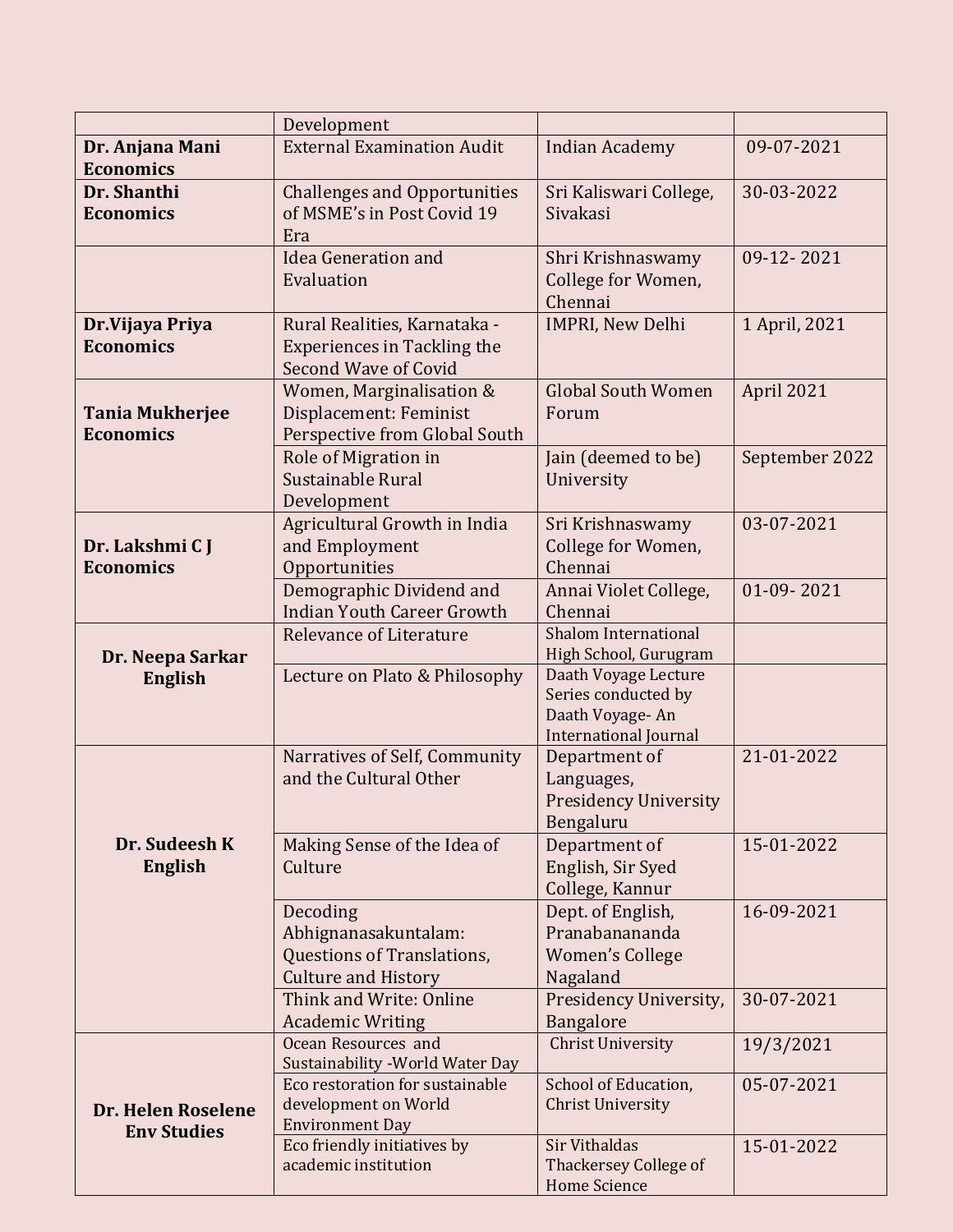|                                                             |                                                                                                | (Autonomous)<br>S.N.D.T Women's<br>University                                                  |              |
|-------------------------------------------------------------|------------------------------------------------------------------------------------------------|------------------------------------------------------------------------------------------------|--------------|
|                                                             | Vermicomposting and its<br>business potential                                                  | WWF, Bangalore                                                                                 | 01-04-2022   |
|                                                             | Techniques of vermicomposting<br>and methods of tree plantation                                | Darshan College                                                                                | 13-04-2022   |
| Dr. Helen Roselene<br>Dr. Soumya G.S.<br><b>Env Studies</b> | Techniques of vermicomposting                                                                  | <b>BMSS</b><br>150 women farmers                                                               | 11-10-2021   |
| Dr Shantha Maria<br><b>Home Science</b>                     | <b>Intergenerational Dialogue</b><br>(Project for the Kishoris and<br>Sangha women of Bijapur) | <b>Best Practices</b><br>Foundation                                                            | 18-09-2021   |
| Dr. Lakshmi<br><b>Jithendran</b><br><b>Home Science</b>     | Nutrigreens-Wonder greens                                                                      | Dhanabhagyam<br>Krishnaswamy Mudaliar<br>college for Women,<br>Vellore                         | 25-09-2021   |
| Dr. Sujata Gupta<br><b>Human Development</b>                | Career opportunities in the field<br>of child development                                      | Maniben Nanavati<br>Women's College,<br>Mumbai                                                 | 22-03-2022   |
|                                                             | Vaishvik Sandarbh mein Ram                                                                     | Ramanujan College,<br>New Delhi                                                                | 28.03.2022   |
| <b>Dr.Koyal Biswas</b><br>Hindi                             | Vaishwikaran aur taknikikaran<br>ke doud mein hindi ka badhtaa<br>varchasva.                   | DAV College, Amritsar,<br>Punjab                                                               | 12.07.2021   |
|                                                             | Samakaleen sandarbh mein<br>sahitya aur cinema.                                                | Aabasaheb Garvare<br>Mahavidyalay                                                              | 26.06.2021   |
|                                                             | Hindi Bhasha Utsav- Lecture on<br>Sairandhree                                                  | Kristu Jayanti College,<br>Bengaluru                                                           | 17.11.2021   |
| Dr.Vanishri Buggi<br>Hindi                                  | Propagation of Hindi in South<br>India: Challenges &<br>Opportunities                          | Sambhram<br>Academy of<br><b>Management Studies</b>                                            | 30-03-22     |
| <b>Muhammed Niyas</b><br><b>History</b>                     | <b>Remembering Martyrs and</b><br><b>Commemorating Sacrifice</b>                               | IBN Khaldun Institute of<br>Social Sciences, Kuttiadi<br>- Kozhikode                           | October 2021 |
| Dr. Sujin Babu<br><b>History</b>                            | Forgotten Women Freedom<br><b>Fighters of Kerala and</b><br><b>Parliamentary Politics</b>      | Providence Women's<br>College, Kozhikode,<br>Kerala                                            | 14-03-2022   |
| Dr. Shilpa J<br>Journalism                                  | <b>Conflicts Through Media</b><br>Discourse Globally                                           | Mother Teresa Women's<br><b>University Research and</b><br><b>Extension Centre,</b><br>Chennai | 16-09-2021   |
| Dr S Rajkumar<br><b>Management</b>                          | Role of Information<br><b>Technology in Business</b>                                           | D.G Vaishnav College,<br>Chennai                                                               | 18-09-2021   |
|                                                             | <b>Accreditation Awareness,</b><br><b>Planning and Execution</b>                               | <b>Holy Cross College</b><br>and Special Minds                                                 | 16-04-2022   |
| <b>Shobha T.S</b><br><b>Management</b>                      | <b>Financial Innovation</b>                                                                    | Brindavan College                                                                              | 17-01-2022   |
| Dr. Stanley Vincent G<br><b>Management</b>                  | How do Indians buy products<br>& what are the factors<br>influencing their buying<br>behavior  | Mardhar Kessari Jain<br>College for Women,<br>Vanniyambadi                                     | 28-12-2021   |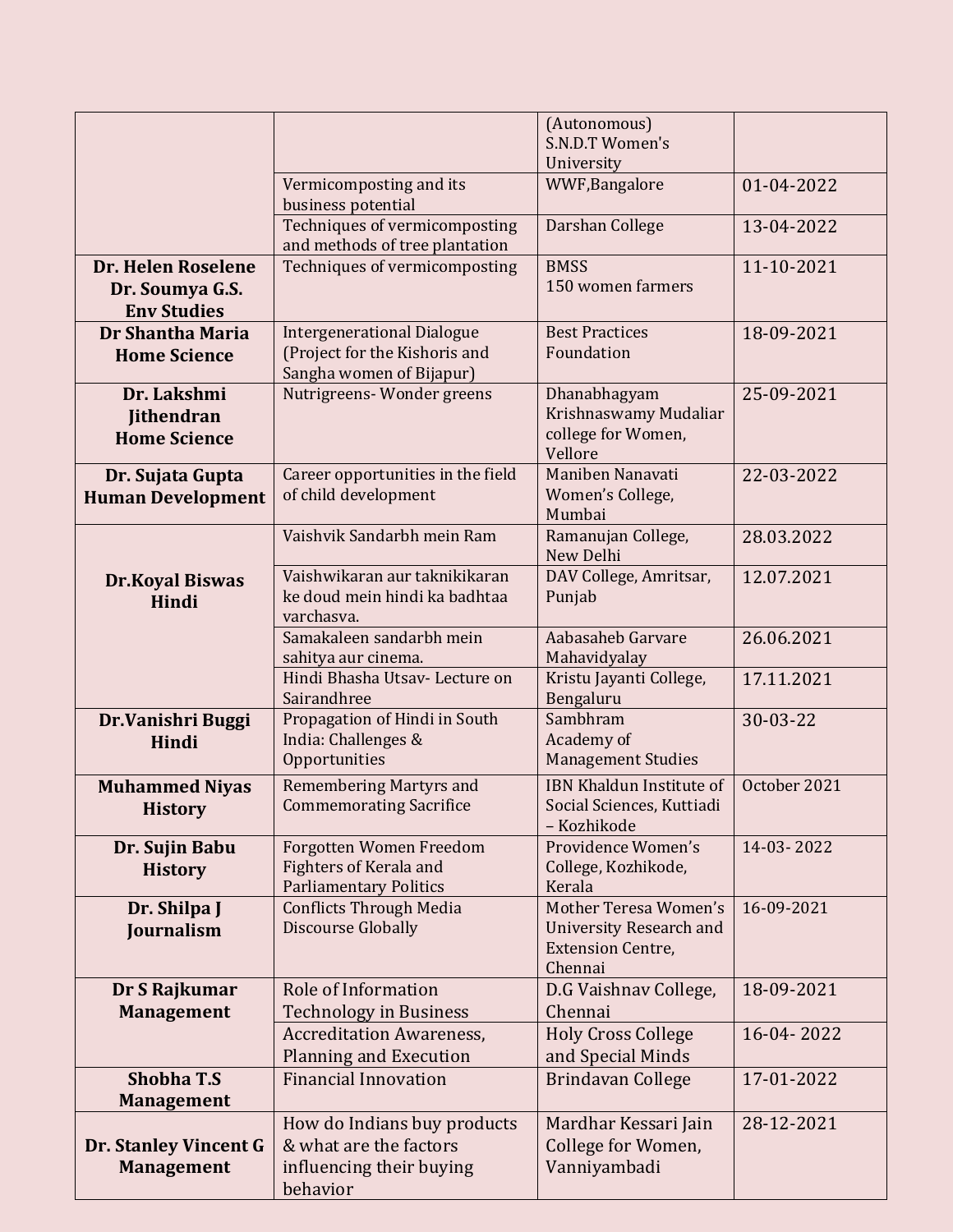|                                                                            | Skills for Entrepreneurship                                                                                   | Sacred Heart College,<br>Thirupatur                                                                            | 29-11-2021     |
|----------------------------------------------------------------------------|---------------------------------------------------------------------------------------------------------------|----------------------------------------------------------------------------------------------------------------|----------------|
|                                                                            | <b>Different Marketing Strategies</b><br>in Indian Marketing Scenario                                         | Brindavan College,<br>Bengaluru                                                                                | 08/12/2021     |
| Dr. Sangeeta Pandey<br><b>Nutrition &amp; Dietetics</b>                    | Reva Research Conclave 2021                                                                                   | Reva University                                                                                                | December, 2021 |
| Dr. Geetha Santhosh<br>&<br>Dr.V.Padma<br><b>Nutrition &amp; Dietetics</b> | Nutrition and Hygiene - A way to<br>good health                                                               | St. Joseph College,<br>Bengaluru                                                                               | 21-12-2021     |
| Dr. Mitravinda<br>Aneesh<br><b>Nutrition &amp; Dietetics</b>               | Nutriwire the Brain: Nutrition<br>and Cognition                                                               | <b>Indian Association for</b><br><b>Parenteral and Enteral</b><br>Nutrition                                    | 27-12-2021     |
| Dr. Vasantha Kumari<br><b>Nutrition &amp; Dietetics</b>                    | <b>Food Born Infection</b>                                                                                    | Department of<br>Microbiology, St. Joseph<br>College of Arts and<br>Science, Cuddalore                         | 04-06-2021     |
|                                                                            | <b>Geriatric Nutrition</b>                                                                                    | National Institute of<br>Social Defence, Ministry<br>of Social Justice &<br>Empowerment<br>Government of India | 01-11-2021     |
|                                                                            | Role of Nutrition on Geriatric<br>population                                                                  | Nehru Arts and Science<br>College, Dept. Food<br><b>Science and Nutrition</b>                                  | 15-11-2021     |
|                                                                            | <b>Emerging Trends in Business</b>                                                                            | Amruta Institute of<br>Engineering &<br>Management Sciences,                                                   | 05-06-2021     |
|                                                                            | Research Methodology in Social<br><b>Science Research</b>                                                     | Dr. G. Shankar Govt.<br><b>Women's First Grade</b><br>College                                                  | 22-09-2021     |
| Dr. Ramesh<br><b>IPP</b>                                                   | Changing trends in Information<br>Technology, Media &<br>Management - Post pandemic<br>challenges & prospects | S.M Shetty College of<br>Science, Commerce &<br><b>Management Studies</b>                                      | 12-02-2022     |
|                                                                            | Emerging trends in Business and<br>Employability Skills for the job<br>market                                 | <b>Bangalore University</b>                                                                                    | 07-03-2022     |
|                                                                            | Writing & Publishing a Research<br>Paper                                                                      | S.M Shetty College of<br>Science, Commerce &<br><b>Management Studies</b>                                      | 19-04-2022     |
|                                                                            | Writing up Research Proposal,<br><b>Research Paper and Publication</b><br>Process"                            | <b>International Institute</b><br>of Business Studies                                                          | 26-04-2022     |
| Dr. Abhiruchi Ranjan<br><b>Political Science</b>                           | Un-Making the Nation: Religious<br>unorthodoxies, Secular,<br><b>Uncertainties and Minorities</b>             | <b>Center for South Asian</b><br><b>Studies</b>                                                                | 09-09-2021     |
| Dr. Rukmini Kakoty<br><b>Political Science</b>                             | <b>International Conference on</b><br>Photography and History                                                 | <b>University of Madeira</b><br>(Portugal)                                                                     | 15-12-2021     |
| Dr Hamsa N<br><b>Psychology</b>                                            | <b>Emerging areas in Psychology</b>                                                                           | Christ University, New<br>Delhi(NCR)                                                                           | 18-08-2021     |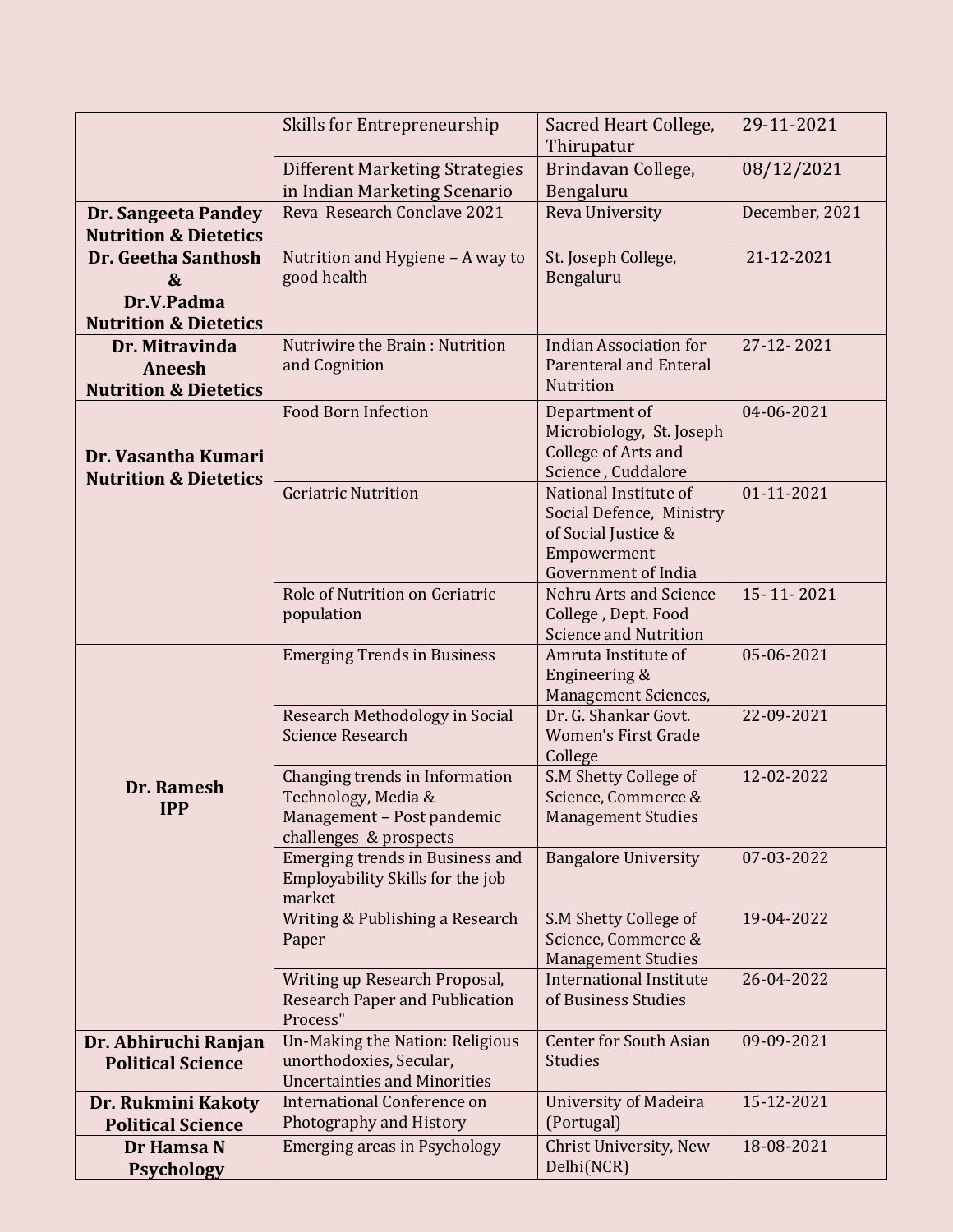| Aabharna<br><b>Psychology</b>               | Dynamics of Intrapersonal and<br>Interpersonal relationships                                                              | <b>Mount Carmel College</b>                                                   | 04-10-2021    |
|---------------------------------------------|---------------------------------------------------------------------------------------------------------------------------|-------------------------------------------------------------------------------|---------------|
| Dr. Jyothirmayi.<br><b>Sanskrit</b>         | Challenges and Possibilities of<br>Sanskrit teaching in the context<br>of NEP 2020                                        | Govt. Sanskrit College,<br>Tiruvananthapuram                                  | December 2021 |
| Dr. Afeeda K.T.<br><b>Sociology</b>         | Inequality and Plurality:<br><b>Challenges to Democracy</b>                                                               | <b>School of Distance</b><br>Education, Kerala<br>University                  | 25-03-2021    |
| Lalitha K<br><b>Travel &amp; Tourism</b>    | Tourism for Inclusive Growth                                                                                              | <b>IHM Bangalore</b>                                                          | 27-09-2021    |
| Dr. Sneha. N<br><b>Travel &amp; Tourism</b> | <b>ICT Tools-Managing Virtual</b><br>Classes                                                                              | Le Cordon Bleu School<br>of Hospitality &<br>Tourism, GD Goenka<br>University | 26-07-2021    |
|                                             | Renaissance: Challenges &<br>Prospects of New Normal of Life<br>in Various Spheres Surviving the<br>COVID-19 Pandemic Era | School of Business &<br>Management, CHRIST<br>University, Bengaluru           | 06-08-2021    |
|                                             | Tech Tools for Effective Learning<br>in Tourism Industry                                                                  | Annai Fathima College<br>of Arts & Science,<br>Madurai                        | 29-01-2022    |

## **MEMBERS OF BOARD OF STUDIES OF OTHER INSTITUTIONS**

| <b>NAME</b>          | <b>DEPARTMENT</b>         | <b>INSTITUTION</b>                |
|----------------------|---------------------------|-----------------------------------|
| Dr. Kavitha G. Singh | Biochemistry              | Maharani Lakshmi Ammanni College  |
|                      |                           | <b>Indian Academy of Sciences</b> |
|                      |                           | <b>Bangalore City University</b>  |
|                      |                           | St. Josephs College               |
|                      |                           | <b>Bangalore University</b>       |
| Dr. Myrene Roselyn   | Biochemistry              | Maharani Lakshmi Ammanni College  |
|                      |                           | Bengaluru City University         |
| Dr. Shlini. P        | Life Science              | <b>Bengaluru University</b>       |
|                      | <b>Biological Science</b> | <b>Bengaluru University</b>       |
|                      |                           |                                   |
| Dr. Preeta Nair      | Biotechnology             | Reva University                   |
| Dr. Shalini B U      | <b>Botany</b>             | National College, Bengaluru       |
| Dr. George Lekha     | <b>Botany</b>             | Jyoti Nivas College               |
|                      |                           | St. Josephs College               |
|                      |                           | Nrugathunga University            |
| Dr. Mahesh           | Chemistry                 | National College, Bengaluru       |
| Ms. Meenakshi Dinesh | Commerce                  | MLA College, Autonomous           |
| Prof. V.N. Raghu     | Commerce                  | <b>CMS</b> Jain University        |
|                      |                           | Acharya Institute of Management & |
|                      |                           | Sciences                          |
|                      |                           | Bengaluru North University        |
|                      |                           |                                   |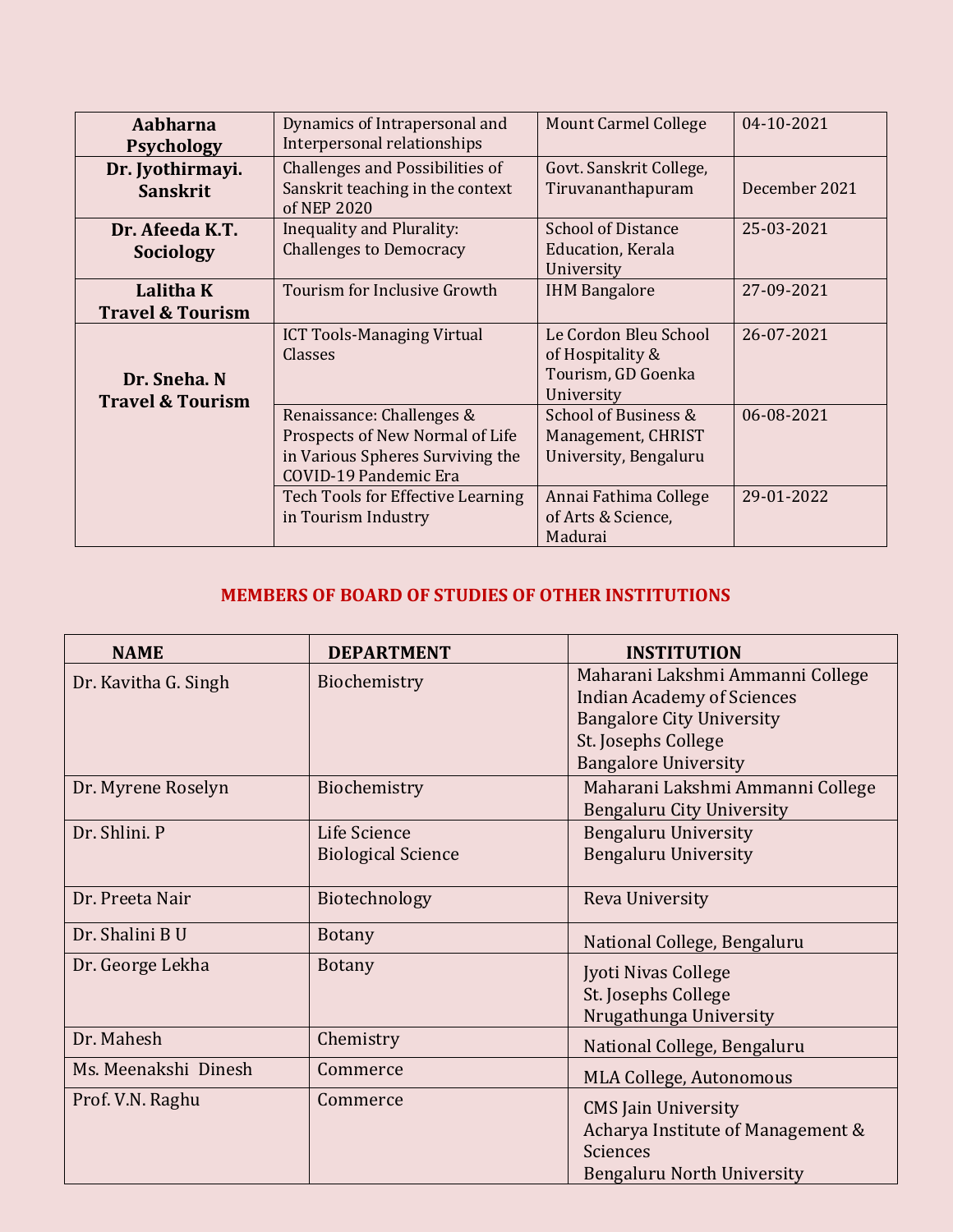| Dr. S Regina L Suganthi | <b>Computer Science</b>           | Jyoti Nivas College<br><b>Indian Academy College</b> |
|-------------------------|-----------------------------------|------------------------------------------------------|
|                         |                                   | Nrupatunga University                                |
|                         |                                   | <b>BMS College for Women</b>                         |
| Dr. Suma Singh          | Economics                         | Maharani Cluster University                          |
|                         | <b>Public Policy</b>              | <b>MS Ramaiah Applied Science</b>                    |
|                         |                                   | University                                           |
| Kavyashree              | <b>Public Policy</b>              | St. Josephs College                                  |
| Dr. A Upendra Raju      | Electronics                       | <b>Indian Academy College</b>                        |
| Dr.Neepa Sarkar         | English                           | <b>Christ Deemed to be University</b>                |
| Dr.Helen Roselene       | <b>Environmental Science</b>      | <b>Bangalore University</b>                          |
|                         |                                   | <b>Bangalore North University</b>                    |
|                         |                                   | St. Josephs College                                  |
| Lizy Wilson             | German                            | <b>Bangalore University</b>                          |
| Dr. A. Sundaravalli     | <b>Home Science</b>               | Avinashilingam Institute for Home                    |
|                         |                                   | Science & Higher Education for                       |
|                         |                                   | Women                                                |
| Dr. Sapna Dinesh        | <b>Home Science</b>               | St. Teresa's College, Ernakulum                      |
| Dr. Sujata Gupta Kedar  | <b>Human Development</b>          | <b>VHD Central Institute of Home Science</b>         |
| Dr. Koyal Biswas        | Hindi                             | <b>Indian Academy Degree College</b>                 |
|                         |                                   | St. Joseph's Commerce College                        |
| Dr. Rathod Pundlik      | Hindi                             | St. Joseph's College                                 |
| Dr. Sujin Babu          | History                           | Surana College (Autonomous), South                   |
|                         |                                   | End, Bangalore                                       |
| Dr. Suba G A Manuel     | Life Science                      | <b>Bangalore North University</b>                    |
|                         |                                   | <b>Bangalore University</b>                          |
| Dr. Padmashree Kulkarni | Life Science                      | <b>Bangalore North University</b>                    |
| Dr. S. Rajkumar         | Management                        | <b>Bengaluru City University</b>                     |
|                         |                                   | Jain University                                      |
|                         |                                   | St. Joseph College                                   |
| Dr. Sangeeta Pandey     | <b>Food Science and Nutrition</b> | <b>University of Mysore</b>                          |
|                         |                                   | Reva University                                      |
|                         |                                   | Sir Vithaldas Thackersey College of                  |
|                         |                                   | Home Science, Mumbai                                 |
|                         |                                   | <b>Bengaluru City University</b>                     |
|                         |                                   | St. Johns Research Institute, Bengaluru              |
|                         |                                   | <b>Bishop Cotton Womens' Christian</b>               |
|                         |                                   | College, Bengaluru                                   |
| Dr Hamsa N              | Psychology                        | <b>Presidency College</b>                            |
|                         |                                   | <b>CMR</b> university                                |
| Dr.Ramesh               | Commerce & Management             | National College, Jayanagar                          |
|                         |                                   | Dayananda Sagar University                           |
| Dr. Shamala             | Physics                           | Nrupatunga University                                |
| <b>Alice Mathew</b>     | <b>Political Science</b>          | <b>Indian Academy College</b>                        |
|                         |                                   | <b>University of Madras</b>                          |
| Dr. Rukmini Ranjan      | <b>Political Science</b>          | Jyothi Nivas College                                 |
| Dr. Jyothirmayi. PC     | Sanskrit                          | MLA College, Malleswaram                             |
|                         |                                   | <b>NMKRV College</b>                                 |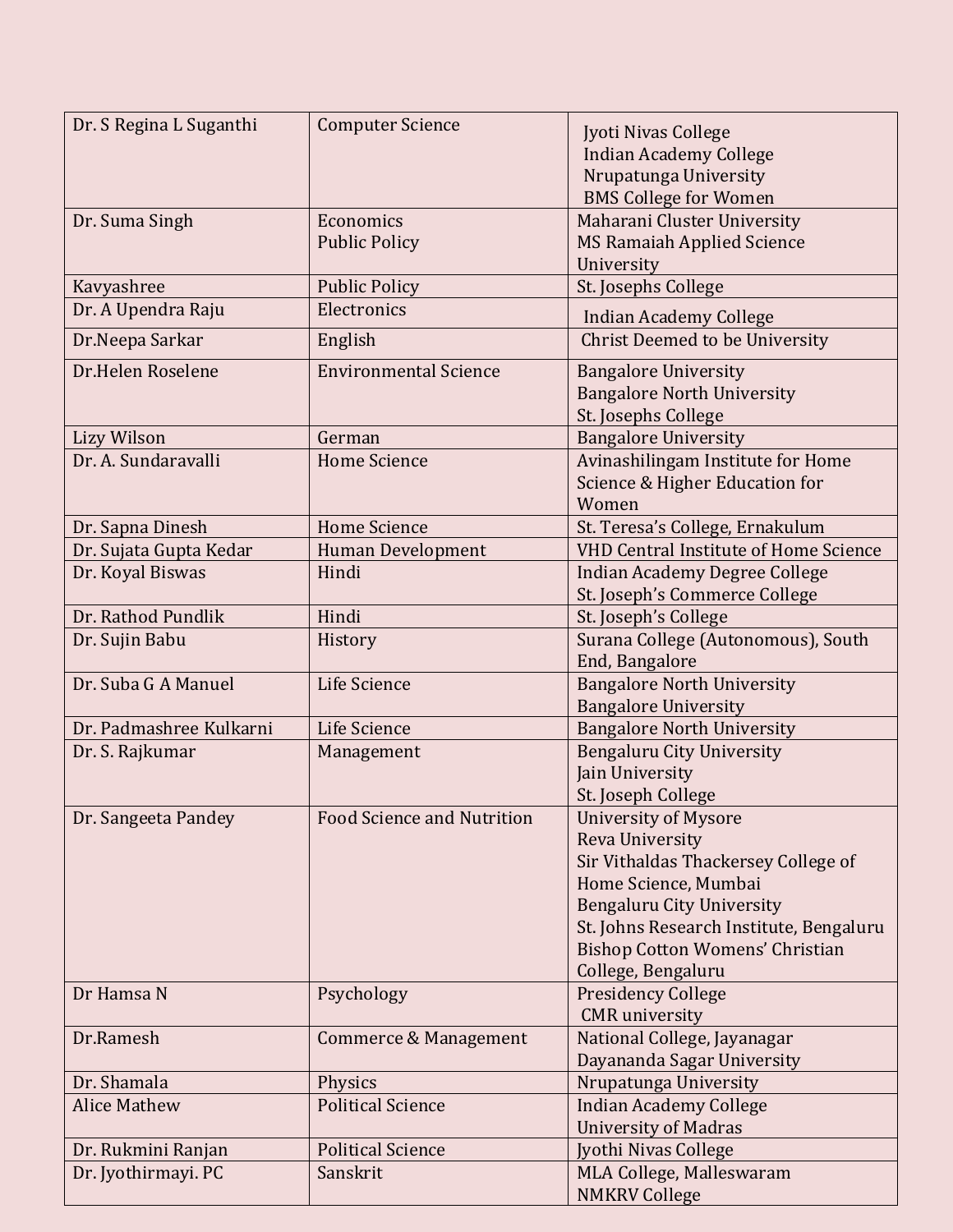| Ms. Sophia Sharon | Sociology         | St. Joseph's Arts and Science College |  |
|-------------------|-------------------|---------------------------------------|--|
|                   |                   | Jyothi Nivas College                  |  |
| Dr. Lakshmi S K   | <b>Statistics</b> | Nrupathunga University                |  |
|                   |                   | <b>Bengaluru City University</b>      |  |
| Ambika C          | <b>Statistics</b> | Bengaluru City University             |  |
| Dr. Sneha. N      | Travel & Tourism  | M.S Ramaiah Institute of Technology   |  |
|                   |                   | St. Joseph's College                  |  |
|                   |                   | Bengaluru City University             |  |
| Lalitha K         | Travel & Tourism  | Jyoti Nivas College                   |  |
|                   |                   | <b>Indian Academy College</b>         |  |

## **BOARD OF EXAMINERS**

| <b>NAME</b>             | <b>DEPARTMENT</b>       | <b>INSTITUTION</b>                                                                                                                                            |
|-------------------------|-------------------------|---------------------------------------------------------------------------------------------------------------------------------------------------------------|
| Dr. Kavitha G. Singh    | Biochemistry            | St. Joseph's College<br><b>REVA University</b><br>Maharani Lakshmi Ammanni College<br><b>Indian Academy Degree College</b>                                    |
| Dr. Myrene Roselyn      | Biochemistry            | Maharani Lakshmi Ammanni College<br><b>Indian Academy of Sciences</b><br><b>REVA University</b>                                                               |
| Dr. Shlini P            | Biochemistry            | <b>Bangalore University</b>                                                                                                                                   |
| Dr. Thilagavathy A      | Biochemistry            | Maharani Lakshmi Ammani College<br>Kristu Jayanti College<br>Jyoti Nivas College                                                                              |
| Dr.Shalini B.U          | <b>Botany</b>           | <b>MLA College</b><br>Nrupathunga University                                                                                                                  |
| Dr. Nethravathi C       | Chemistry (UG & PG)     | Jyoti Nivas College, Autonomous                                                                                                                               |
| Dr. N. S. Kaviyarasi    | Chemistry               | <b>Indian Academy Degree College</b>                                                                                                                          |
| Dr. Umayal, M           | Chemistry               | Ramaiah University of Applied Sciences                                                                                                                        |
| Dr. Chitralekha Sidana  | Chemistry               | <b>Indian Academy Degree College</b>                                                                                                                          |
| . Rajani H Pillai       | Commerce                | <b>MLA College for Women</b>                                                                                                                                  |
| Dr. R Sivakami          | Commerce                | <b>NMKRV College</b><br>Jyothi Nivas Colege<br>Maharani Lakshmi Ammani College<br>Ramaiah Institute of Management Studies<br>St Joseph's College for Commerce |
| Dr. Karuna M            | Commerce                | <b>NMKRV College</b>                                                                                                                                          |
| Dr Raghavendra K S      | Commerce                | <b>NMKRV College</b><br><b>Jyoti Nivas College</b><br><b>Indian Academy</b><br>Jain University<br><b>Alliance Business School</b>                             |
| Dr. S Regina L Suganthi | <b>Computer Science</b> | St. Aloysius, Mangalore                                                                                                                                       |
| Renju K                 | <b>Computer Science</b> | <b>Indian Academy</b>                                                                                                                                         |
| <b>Jinu Sara Rajan</b>  | <b>Computer Science</b> | Indian Academy                                                                                                                                                |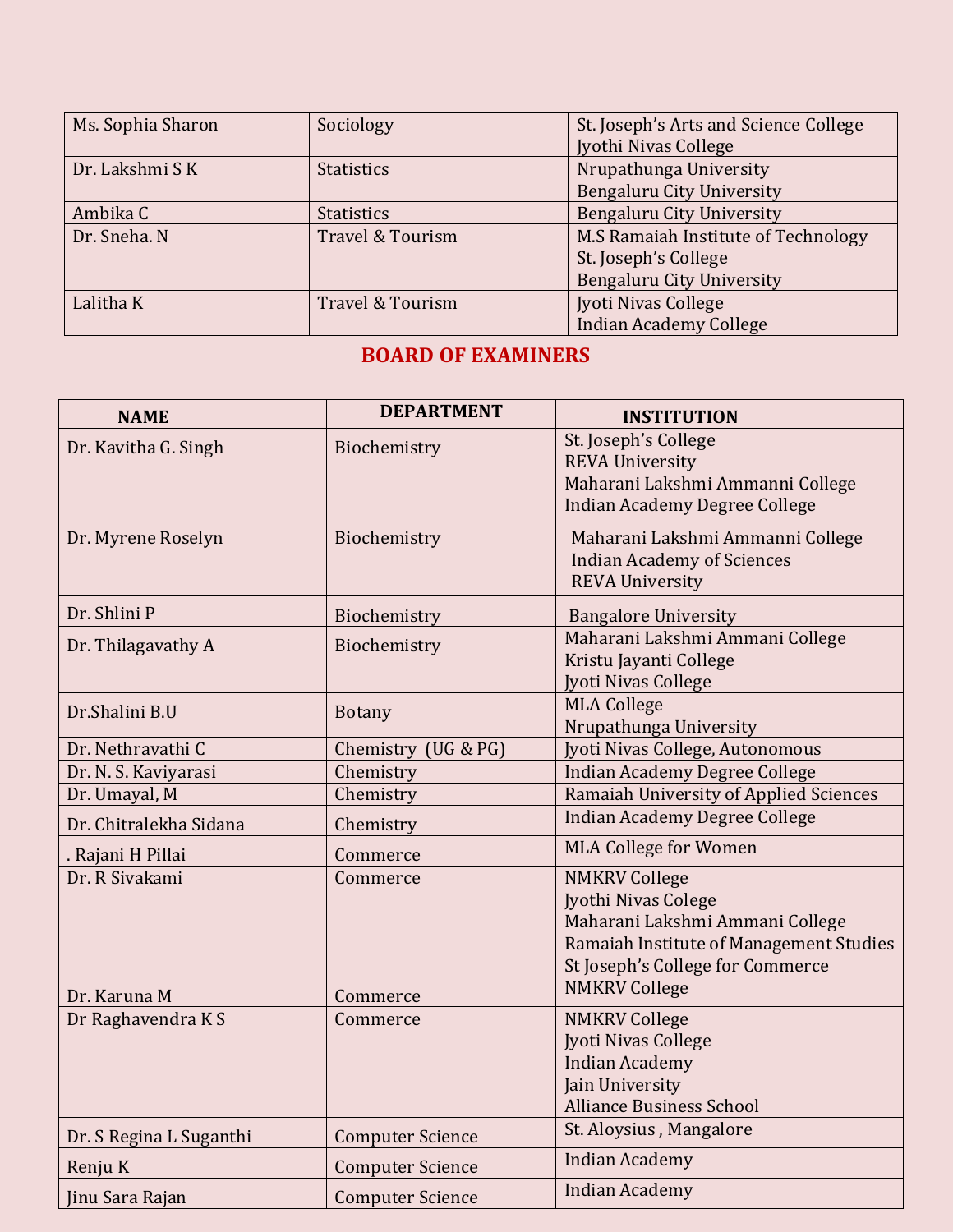| Jency Jose              | <b>Computer Science</b>      | Kristhu Jayanthi College, Autonomous                                             |  |
|-------------------------|------------------------------|----------------------------------------------------------------------------------|--|
| Tulasimala B            | <b>Computer Science</b>      | <b>MLA College</b>                                                               |  |
| Shaila Mary J           | <b>Computer Science</b>      | <b>Bengaluru City University</b>                                                 |  |
| Sumalatha               | <b>Computer Science</b>      | <b>Indian Academy</b>                                                            |  |
| Dr.Vijayapriya          | Economics                    | St. Josephs College of Arts & Science<br>University of Hyderabad.                |  |
| Dr. A Upendra Raju      | Electronics                  | <b>Bangalore University</b>                                                      |  |
|                         |                              | Maharani Cluster University<br>Nrupathunga University                            |  |
| Suma N                  | Electronics                  |                                                                                  |  |
| Dr.Soumya Mahesh        | <b>Environmental Science</b> | <b>Bangalore University</b>                                                      |  |
| Dr. A. Sundaravalli     | <b>Home Science</b>          | <b>Mysore University</b>                                                         |  |
|                         |                              | Osmania University                                                               |  |
|                         | <b>Home Science</b>          | <b>Bengaluru City University</b><br><b>VHD Central Institute of Home Science</b> |  |
| Dorothy Anthony         |                              | <b>Bengaluru City University</b>                                                 |  |
|                         | <b>Home Science</b>          | S B College of Management Studies,                                               |  |
| Lakshmi Jithendran      |                              | Yehalanka, Bengaluru                                                             |  |
|                         | <b>Home Science</b>          | Mahatma Gandhi University, Kerala                                                |  |
| Dr.Sapna Dinesh         |                              | Maharani Cluster University                                                      |  |
| Dr. Sujata Gupta Kedar  | <b>Human Development</b>     | <b>VHD Central Institute of Home Science</b>                                     |  |
| Dr. Savitha L           | <b>Human Development</b>     | <b>VHD Central Institute of Home Science</b>                                     |  |
| Dr. Sujin Babu          | History                      | <b>Indian Academy Degree College</b>                                             |  |
| Vivitha M.K             | Journalism                   | St. Josephs Evening College                                                      |  |
| Dr. Suba G A Manuel     | Life Science                 |                                                                                  |  |
| Dr. Padmashree Kulkarni | Microbiology                 | <b>Bangalore University</b>                                                      |  |
| Dr. Sowmya Kumar        | <b>Applied Sciences</b>      | Nrupathunga University<br><b>REVA University</b>                                 |  |
| Dr. S. Rajkumar         | Management                   |                                                                                  |  |
|                         |                              | Jain University<br>Kristu Jayanti College                                        |  |
| Shobha T.S              | Management                   | Kristu Jayanti College                                                           |  |
| Venissa N.Shenoy        | Management                   | Kristu Jayanti College                                                           |  |
| Ms. Anto Juliet Mary    | Management                   | Kristu Jayanti College                                                           |  |
| Ms. Sumita Kumar        | Management                   | Kristu Jayanti College                                                           |  |
| Dr. Anu Krishnamurthy   | Management                   | Kristu Jayanti College                                                           |  |
| Dr. Sangeeta Pandey     | <b>Food and Nutrition</b>    | Smt. VHD Central Institute of Home                                               |  |
|                         |                              | Science, Bengaluru                                                               |  |
| Dr. Geetha Santhosh     | <b>Food and Nutrition</b>    | Smt. VHD Central Institute of Home                                               |  |
|                         |                              | Science, Bengaluru                                                               |  |
| Deepa Radhakrishnan     | <b>Home Science</b>          | Bishop Cotton Women's Christian College,<br>Bengaluru                            |  |
| Dr S Ramesh             | Management                   | <b>Bangalore University</b>                                                      |  |
| Rajani Korah            | Management                   | Mats Institute of Management<br>and                                              |  |
|                         |                              | Entrepreneurship                                                                 |  |
| Dr. Shamala. K.S.       | Physics                      | Maharani Cluster University                                                      |  |
| <b>Alice Mathew</b>     | <b>Political Science</b>     | St. Josephs Evening College                                                      |  |
|                         |                              | <b>REVA University</b>                                                           |  |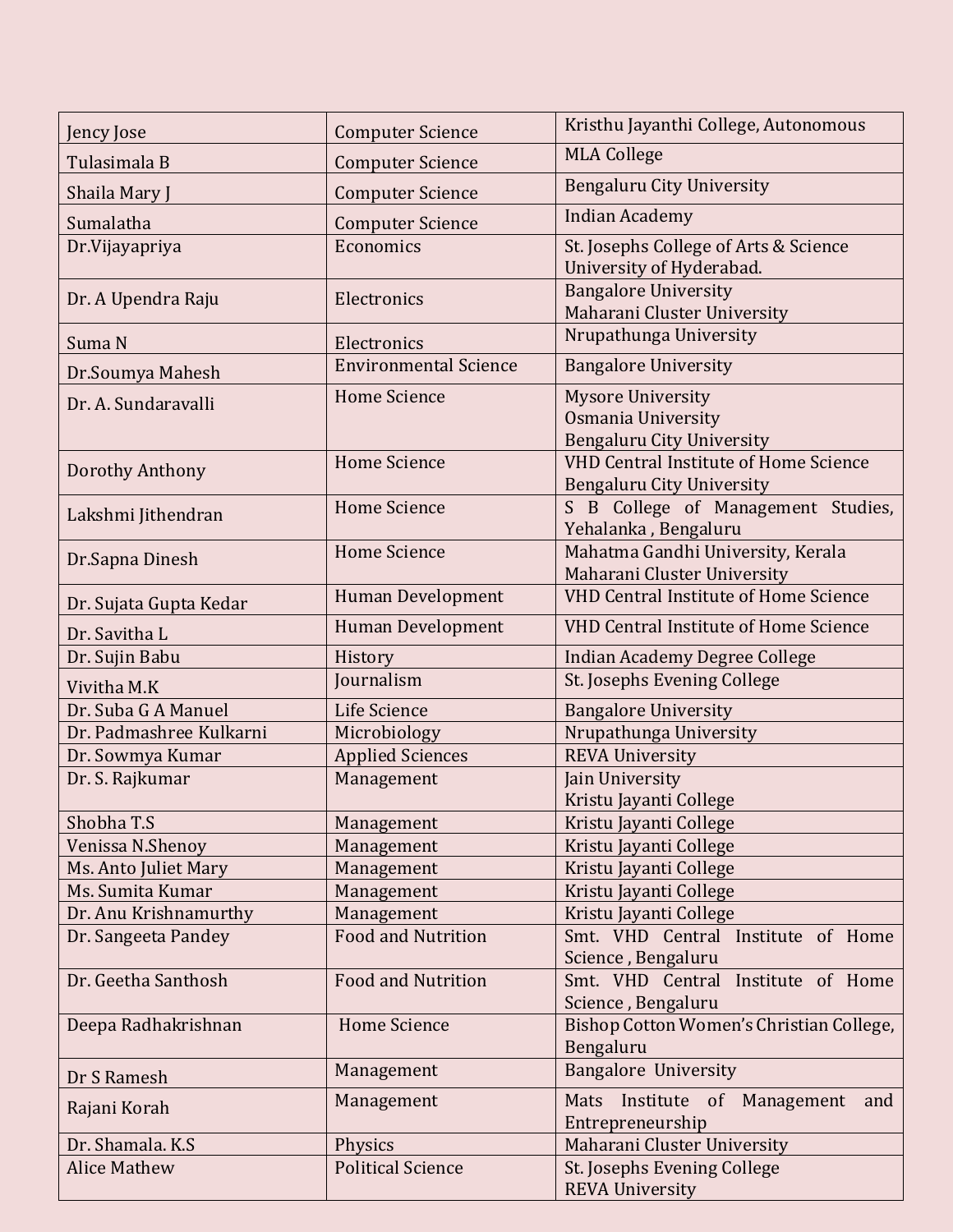| Dr. Rukmini Kakoty   | <b>Political Science</b> | <b>REVA University</b>                   |
|----------------------|--------------------------|------------------------------------------|
| Dr. Abhiruchi Ranjan | <b>Political Science</b> | <b>REVA University</b>                   |
| Ms. Kalavathi.P      | Sociology                | St. Josephs Evening College of Arts      |
| Sophia Sharon.M      | Sociology                | St. Josephs College of Arts and Commerce |
| Dr. Lakshmi. S. K.   | <b>Statistics</b>        | Bengaluru City University                |
| Dr. Jyothirmayi. PC  | Sanskrit                 | <b>NMKRV College</b>                     |
| Dr. Sneha N          | Tourism                  | Kristu Jayanti College                   |
|                      |                          | <b>Indian Academy</b>                    |
|                      |                          | Bengaluru City University                |
| Lalitha K            | Travel & Tourism         | Jyoti Nivas College                      |
|                      |                          | St. Joseph College of Commerce           |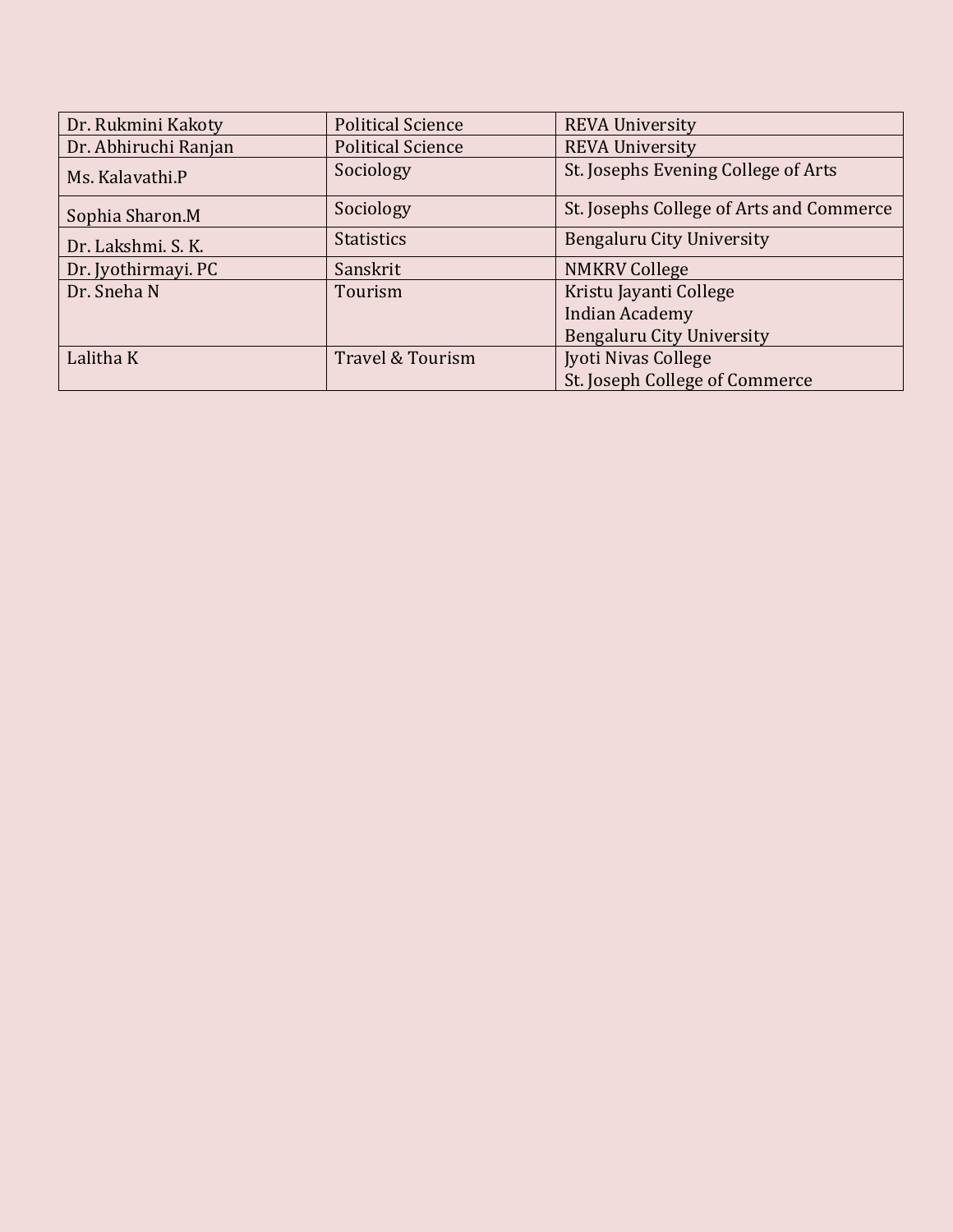## **RESEARCH CENTRE ACTIVITIES**

The Centre for Scientific Research and Advanced Learning which is committed to the cause of promoting Research culture on campus continued with its activities reaching out to the students and faculty in these times of uncertainty.

 With the prime objective of promoting research, the allotment for Management funded projects was enhanced.

|                                | <b>No. of Projects</b> | <b>Budget Allotted</b> |
|--------------------------------|------------------------|------------------------|
| Major Research Projects        | 08                     | 20,32,500              |
| <b>Minor Research Projects</b> | 25                     | 17,80,000              |

- The institution's DISR-SIRO recognition was extended till 31-03-2023
- Under the DBT- STAR College Scheme, Department of Botany in collaboration with Azyme Biosciences conducted a workshop on Molecular Techniques with Dr. Mahesh M, CEO, Azyme Biosciences as the resource person. - 26th October 2021.
- Successful completion of the ICSSR funded Covid Special Project "Prejudice and Projudice- Witch-Hunting during the Covid-19 Pandemic" by Dr. Suma Singh, Department of Economics, November 2021
- Dr.Shantha Maria and Dr.Sundaravalli, Department of Home Science, have been awarded a project for Rs 2, 60,000 by Auro Centre for Public Nutrition, Public Health and Public Policy, Bengaluru on "Food Product Development in association with KSCST and CST –IISc"
- Dr. Shlini. P, Department of Biotechnology was awarded a Rs 3 lakh VGST Project- "Characterization of Potent molecules from traditional spices and its study on inhibition of functional activity"
- Research Centre held demonstration of following equipment for students and staff-ELMO Visualizer, ELISA Reader and U.V./Visible Spectrophotometer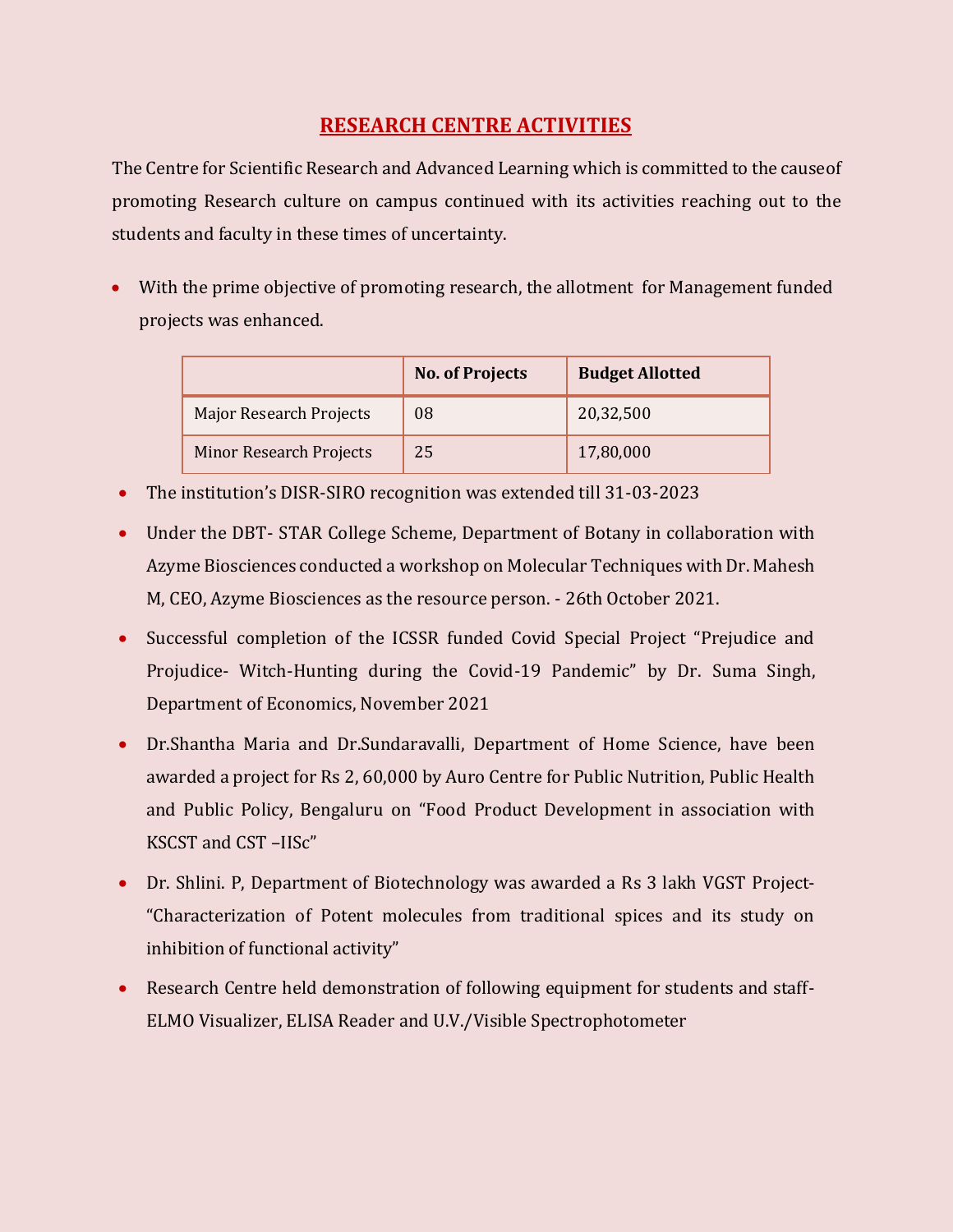Consultancy revenue generated for the year 2021-22:

| <b>Department</b>                  | <b>Organization</b>                                                        | Amount     | Date       |
|------------------------------------|----------------------------------------------------------------------------|------------|------------|
| Food Science &<br><b>Nutrition</b> | Ayurvidye Trust                                                            | Rs. 59,000 | 29-09-2021 |
| Nanoscience &<br>Technology        | Training of Instruments to<br>Students of Chettinad University,<br>Chennai | Rs13,500   | 20-11-2021 |
| Food Science &<br><b>Nutrition</b> | Pepsico India Holdings Pvt Ltd                                             | Rs 30,000  | 02-03-2022 |

# **RESEARCH PUBLICATIONS**

| FACULTY/<br><b>DEPARTMENT</b>               | <b>PAPER TITLE</b>                                                                                                                                                                                          | <b>JOURNAL</b>                                                                                       |
|---------------------------------------------|-------------------------------------------------------------------------------------------------------------------------------------------------------------------------------------------------------------|------------------------------------------------------------------------------------------------------|
|                                             | Individual and Synergistic Anti-<br>obesity Effect of Flax Seeds<br>(Linumusitatissimum), Fenugreek<br>Seeds (Trigonella foenum) and Black<br>Seeds (Nigella sativa), in-vivo in<br>Drosophila melanogaster | Int. J. Pharm. Sci. Rev. Res., 70(2),<br>September - October 2021;<br>Article No. 21, Pages: 175-179 |
| Dr. Kavitha G. Singh<br><b>Biochemistry</b> | Effect of Nutritional Composition &<br>Glycemic Index on selected varieties<br>of Rice, Millets and Legumes                                                                                                 | Int. J. Pharm. Sci. Rev. Res., 70(2),<br>Oct 21, Pages: 131-137                                      |
|                                             | In vitro Study of Antioxidant, Anti-<br>Diabetic and Anti-Atherosclerotic<br>Activity of Cold and Hot Leaf<br><b>Extracts from Trigonella foenum</b><br>gracecum                                            | <b>IJBCRR.85844</b><br>ISSN: 2231-086X, NLM ID:<br>101654445, May 2022                               |
|                                             | In-vitro Anticariogenic Activity of P.<br>betle Leaf Extract Against Oral<br>Pathogen                                                                                                                       | Research Journal of<br>Pharmaceutical, Biological and<br>Chemical Sciences, 12 (3); 133-<br>142      |
| Dr. Myrene R Dsouza<br><b>Biochemistry</b>  | Naji, K.M., Al-Khatib, B.Y., Al-Haj, N.S.,<br>Dsouza, M.R. (2021)<br>Hepatoprotective activity of melittin<br>on isoniazid- and rifampicin-induced<br>liver injuries in male albino rats                    | <b>BMC Pharmacology and</b><br>Toxicology, 22, 39.                                                   |
|                                             | Preclinical evaluation of anticataract<br>activity of Mentha spicata leaves on<br>isolated goat lens by an in vitro<br>model.                                                                               | Journal of Applied Biology &<br>Biotechnology Vol. 9(5), 39-44.                                      |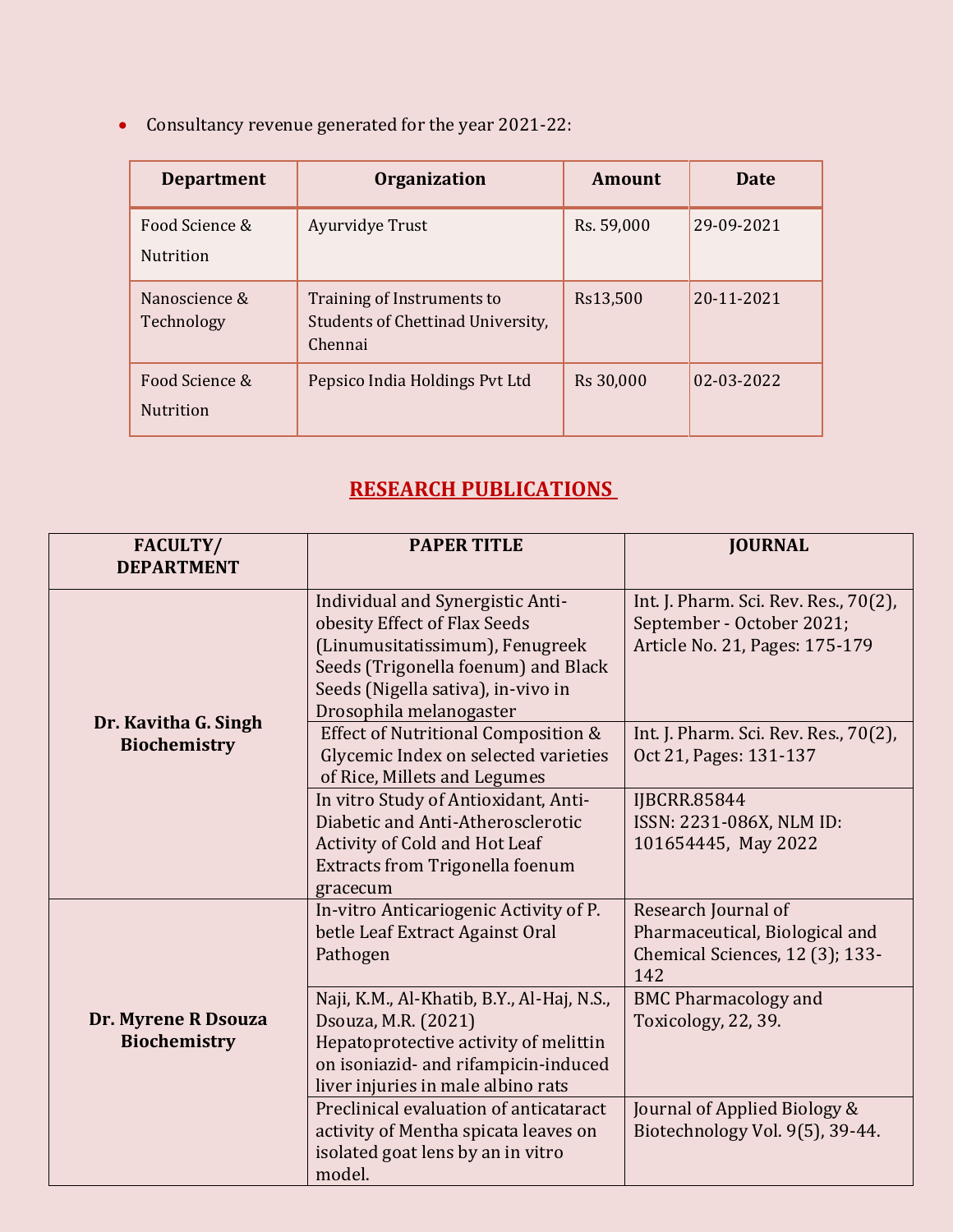| Dr. Shlini.P<br>Biochemistry            | Chitosan - A Novel Biopolymer As<br>a Potential Drug Delivery Vehicle                                                                                                                                                                          | Int. J. Pharm. Sci. Rev. Res., 68(2),<br>2021; 165-171                                                                    |
|-----------------------------------------|------------------------------------------------------------------------------------------------------------------------------------------------------------------------------------------------------------------------------------------------|---------------------------------------------------------------------------------------------------------------------------|
|                                         | Isolation and Purification of bioactive<br>component from Rosmarinus<br>officinalis                                                                                                                                                            | J. Pharm. Sci. & Res. Vol. 13(5),<br>2021, 279-283                                                                        |
|                                         | <b>Comparative study of Dietary Sources</b><br><b>Together with Sevelamer Carbonate</b><br>In Hyperphosphatemia Condition                                                                                                                      | Int J Curr Pharm Res Vol 13,<br>Issue 4, 2021; 48-52                                                                      |
|                                         | Synthesis And Characterization Of<br>Chitosan Linked Nanopolymer Using<br>Rosmarinus Officinalis Leaf Extract                                                                                                                                  | J Chem & Pharma Sci<br>Vol 14, Issue 4, 2021; 53 - 58.                                                                    |
| Dr. Thilagavathy<br><b>Biochemistry</b> | Individual and Synergistic Anti-<br>obesity Effect of Flax Seeds<br>(Linumusitatissimum), Fenugreek<br>Seeds (Trigonella foenum) and Black<br>Seeds (Nigella sativa), in-vivo in<br>Drosophila melanogaster                                    | Int. J. Pharm. Sci. Rev. Res., 70(2),<br>September - October 2021;<br>Article No. 21, Pages: 175-179                      |
| Dr. Vyshali P.<br><b>Biochemistry</b>   | A comparative Study on The Effect of<br><b>Fermentation on Anti-nutrient</b><br><b>Composition and Bioactivity of</b><br><b>Extracts from Common Tubers-</b><br>Amorphophallus paeoniifolius<br>(Dennst.) Nicolson and Manihot<br>esculenta L. | International Journal of<br><b>Pharmaceutical Sciences Review</b><br>and Research                                         |
|                                         | Neuroprotective effect of Morus nigra<br>L. (mulberry) fruit extract on<br>acrylamide - induced Danio rerio<br>(Zebrafish).                                                                                                                    | International Journal of<br>Pharmaceutical Sciences and<br>Research.                                                      |
|                                         | Extraction and polymerization of<br>lactic acid to polylactic acid                                                                                                                                                                             | International Journal of Scientific<br>& Engineering Research Volume<br>12,(1): 2021;549-557                              |
| Dr.Preetha Nair<br><b>Biotechnology</b> | Antibiotics production from<br>lignocellulosic waste materials                                                                                                                                                                                 | International Journal of<br><b>Innovations in Engineering</b><br><b>Research and Technology Vol</b><br>8(1): 2021; 45-50. |
|                                         | Phytochemical Profile and Total<br><b>Phenolic Content of Processed</b><br>Solanum nigrum Linn Ripe Berry<br><b>Extract The</b>                                                                                                                | Indian Journal of Nutrition and<br>Dietetics Supplement 1:2021; 53-<br>61.                                                |
|                                         | Mitochondrial Biogenesis in liver<br>cells due to stress.                                                                                                                                                                                      | International Research Journal of<br><b>Engineering and Technology</b><br>18(3): 2021;1368-75                             |
|                                         | Isolation and Characterization of<br>Potassium Solubilizing Bacteria from<br>Paddy Rhizophere (Oryza sativa L)                                                                                                                                 | <b>International Journal of Creative</b><br><b>Research Thoughts</b>                                                      |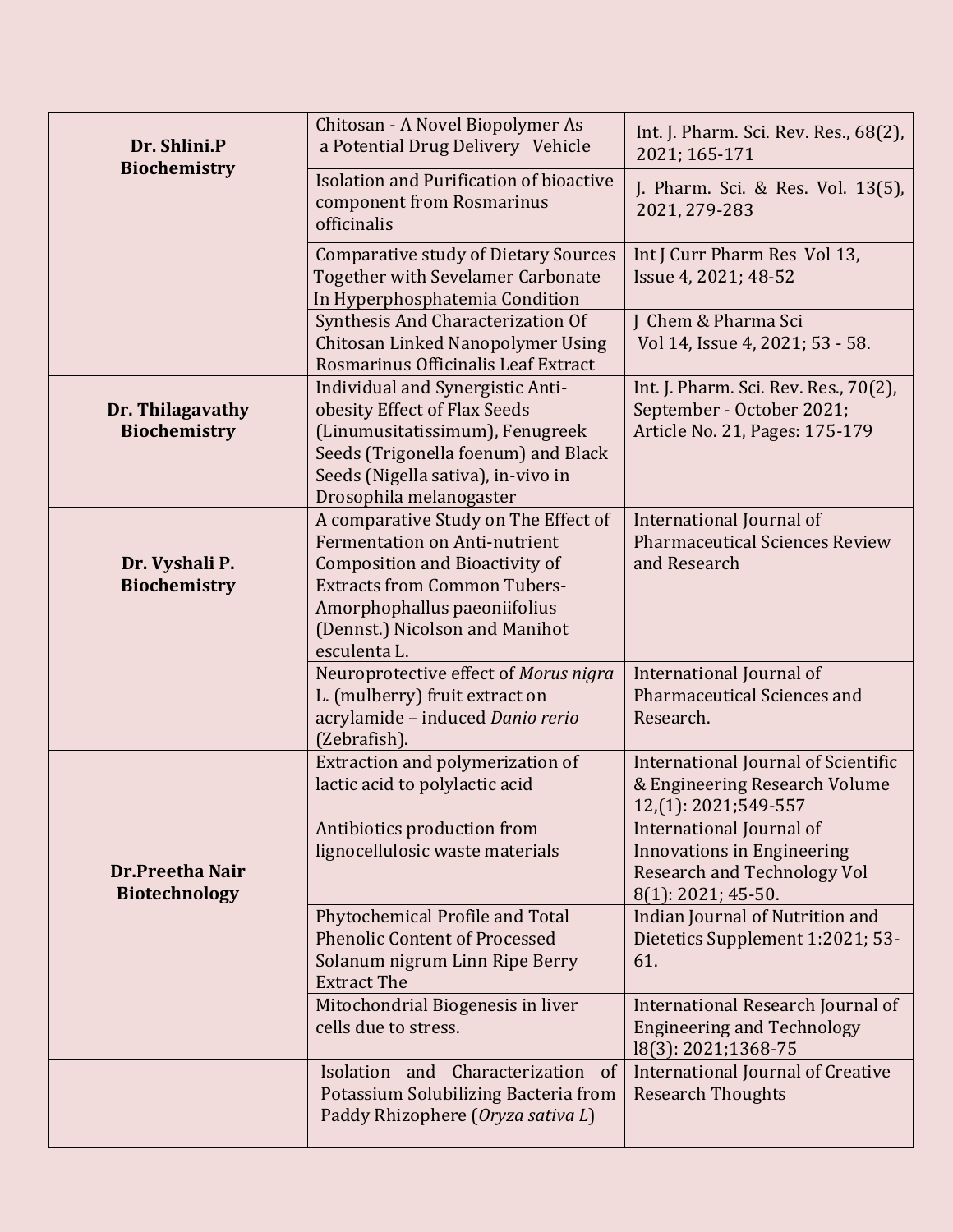|                                                | Plant Based Sources Of Lipase, Their<br>Application and Recent Advances in<br><b>Immobilization Techniques</b>                                                                                          | International Journal of Scientific<br>& Engineering Research           |
|------------------------------------------------|---------------------------------------------------------------------------------------------------------------------------------------------------------------------------------------------------------|-------------------------------------------------------------------------|
| <b>Dr.Sindhu Anoop</b><br><b>Biotechnology</b> | A Review on Bioethanol Production<br>from the Orange Peel Waste (OPW)<br>Using Cellulolytic Soil Bacteria                                                                                               | International Journal of Scientific<br>& Engineering Research           |
|                                                | Biochemical characterization of<br>potential fruits and vegetables that<br>can produce probiotic juices and<br>comparative analysis of probiotic<br>juice from - apple, tomato, beetroot<br>with yakult | <b>International Journal of Creative</b><br><b>Research Thoughts</b>    |
|                                                | A Review on The Antioxidant<br>Assays that can be Used to<br>Determine Antioxidant Activity in<br>Coffee                                                                                                | International Research Journal of<br><b>Engineering and Technology</b>  |
|                                                | Latrunculin A - Insight into Specific<br><b>Modifications to Design Novel Drugs</b><br>to Overcome Resistance                                                                                           | <b>Current Computer-Aided Drug</b><br>Design, Volume 12                 |
| Ms. Roopa L<br><b>Biotechnology</b>            | Molecular dynamics and high<br>throughput binding free energy<br>calculation of anti-actin anticancer<br>drugs-New insights for better<br>design,                                                       | J. Computational Biology and<br>Chemistry, 64, 47-55                    |
|                                                | Comparative<br>analysis<br>of various<br>extraction<br>processes<br>based<br>on<br>economy, eco-friendly,<br>purity<br>and<br>recovery of polyhydroxyalkanoate: A<br>review                             | International journal of biological<br>macromolecules, 183, 1881-1890   |
|                                                | Green synthesis of silver<br>nanoparticles with algae and the<br>importance of capping agents in the<br>process                                                                                         | Journal, genetic engineering &<br>biotechnology, 19(1), 126.            |
|                                                | Extracellular<br>Silver<br>Synthesis<br>of<br>Nanoparticles<br>by Soil<br>Isolate<br>of<br>Staphylococcus                                                                                               | <b>Current Trends in Biotechnology</b><br>and Pharmacy, 15(5), 496-502. |
|                                                | An interesting approach for Biofilm<br>disruption by Thermocouple device                                                                                                                                | <b>Current Trends in Biotechnology</b><br>and Pharmacy, 15(5), 545-549. |
| R.Sumathi<br><b>Botany</b>                     | Pharmacognostic, antibacterial and<br>anti-oxidant activity of Aerva lanata<br>(L.) A.L. Juss ex Schultes<br>(Amaranthaceae)                                                                            | International Journal of Botany<br><b>Studies</b>                       |
|                                                | Urolithins, the colon microbiota<br>metabolites as endocrine                                                                                                                                            | <b>Frontiers in Nutrition</b>                                           |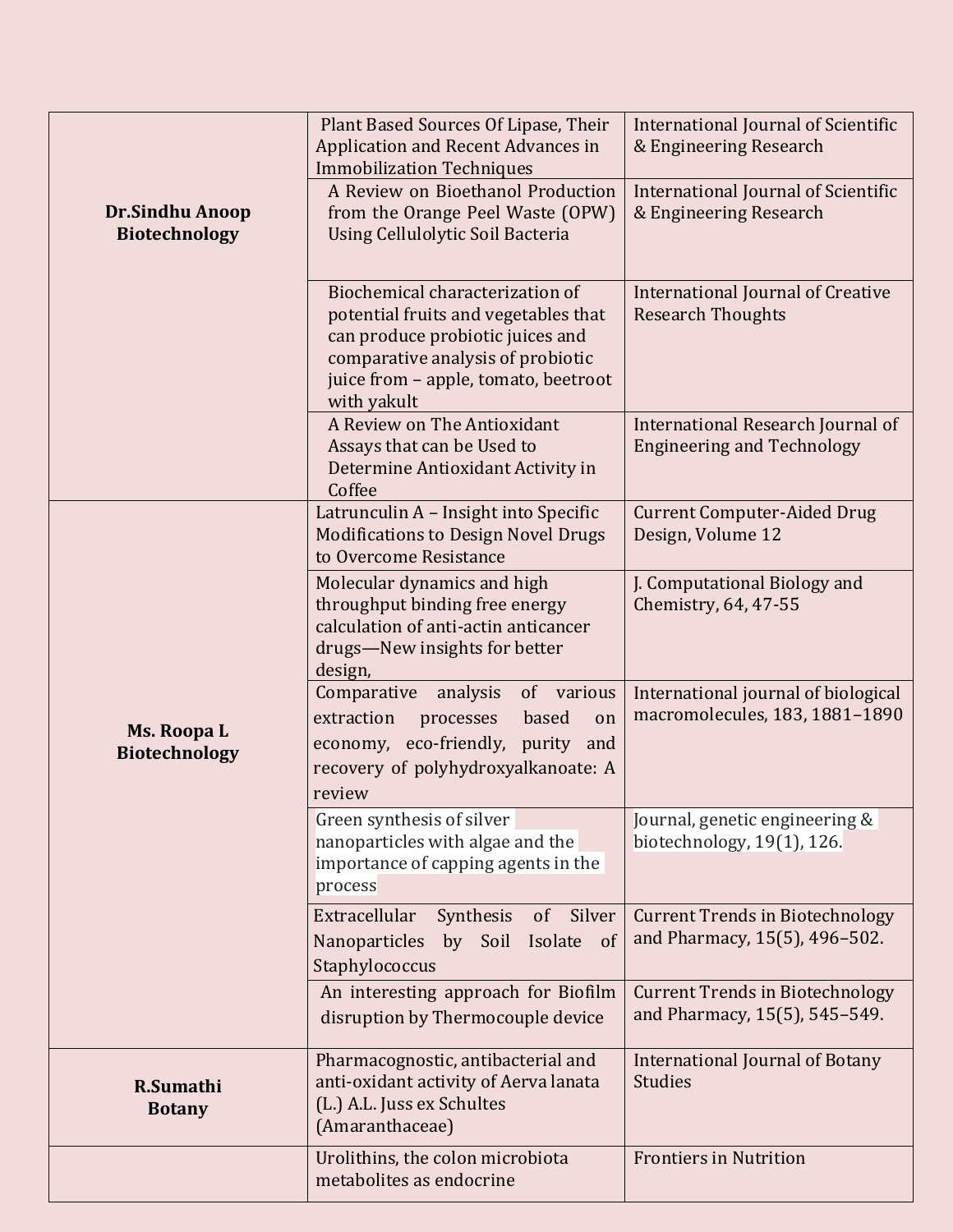|                                  | modulators: Prospects and<br>Perspectives.                                   |                                          |
|----------------------------------|------------------------------------------------------------------------------|------------------------------------------|
| Dr. Parvathy M<br><b>Botany</b>  | Study of antibacterial activity of<br>Camellia sinensis and its              | Carmelight (Accepted)                    |
|                                  | phytochemical analysis.                                                      |                                          |
|                                  | FOXO1: a pivotal pioneer factor in<br>oral squamous cell carcinoma           | American Journal of Cancer<br>Research   |
| Dr. Dakshayini Malakapur         | A Comprehensive Account On                                                   | <b>Emerging trends in Plant Science-</b> |
| & Dr. Parvathy M                 | Traditional Uses, Pharmacological                                            | <b>Review paper Proceedings</b>          |
| <b>Botany</b>                    | Activity, Chemical Composition And                                           |                                          |
|                                  | Antiviral Properties Of Nigella sativa<br>With Special Reference To Covid-19 |                                          |
|                                  | <b>Coumarin Derived Schiff Base</b>                                          | <b>JUSST</b>                             |
|                                  | Ligand-Synthesis, Characterization                                           |                                          |
|                                  | and Antimicrobial Study of its Metal                                         |                                          |
|                                  | Complexes                                                                    |                                          |
| Syeda Haseen Buvabi &<br>Vani. S | Anthelmintic and antibacterial<br>studies of zinc oxide NPs:                 | <b>Materials Today: Proceedings</b>      |
|                                  | Synthesized using dragon fruit juice                                         |                                          |
|                                  | as novel fuel                                                                |                                          |
|                                  | Biological studies of novel 22-                                              | <b>Materials Today: Proceedings</b>      |
|                                  | Membered N2O2 diazadioxa                                                     |                                          |
|                                  | Macrocyclic Bis-Triazoles transition<br>metal Complexes: Synthesis and       |                                          |
|                                  | physicochemical studies.                                                     |                                          |
|                                  | A Review on Face masks - Current                                             | <b>JUSST</b>                             |
|                                  | <b>Scenario and Future Aspect</b>                                            |                                          |
| Vani S                           | Synthesis and characterisation of the                                        | <b>RJCE</b>                              |
| Chemistry                        | new zero generation dendrimer                                                |                                          |
|                                  | 1,3,5-tris{methyl(4,7,10-triaza-3,11-                                        |                                          |
|                                  | dimethyltrideca-3,10-diene-2,12-<br>dione dioxime)}benzene and its           |                                          |
|                                  | transition metal complexes                                                   |                                          |
| Dr. Ruma Joshi                   | Binding Study of Vanadium and                                                | <b>Chemistry Select</b>                  |
| Chemistry                        | <b>Uranium Complexes with Amidoxime</b>                                      |                                          |
|                                  | Ligands at different pH                                                      |                                          |
| Dr. Selva Ganapathi<br>Chemistry | DNA interaction perspectives of<br>sulphur containing Knoevenagel            | Inorg. Chim. Acta                        |
|                                  | condensed                                                                    |                                          |
|                                  | copper(II) complexes: Molecular                                              |                                          |
|                                  | docking, DFT, anti-biogram and in                                            |                                          |
|                                  | silico assessment                                                            |                                          |
|                                  | The Effect of Reactive Electric Field-<br>Assisted Sintering of MoS2/Bi2Te3  | Materials 2022, 15, 53.                  |
|                                  | Heterostructure on the Phase                                                 |                                          |
|                                  | Integrity of Bi2Te3 Matrix and the                                           |                                          |
|                                  | <b>Thermoelectric Properties</b>                                             |                                          |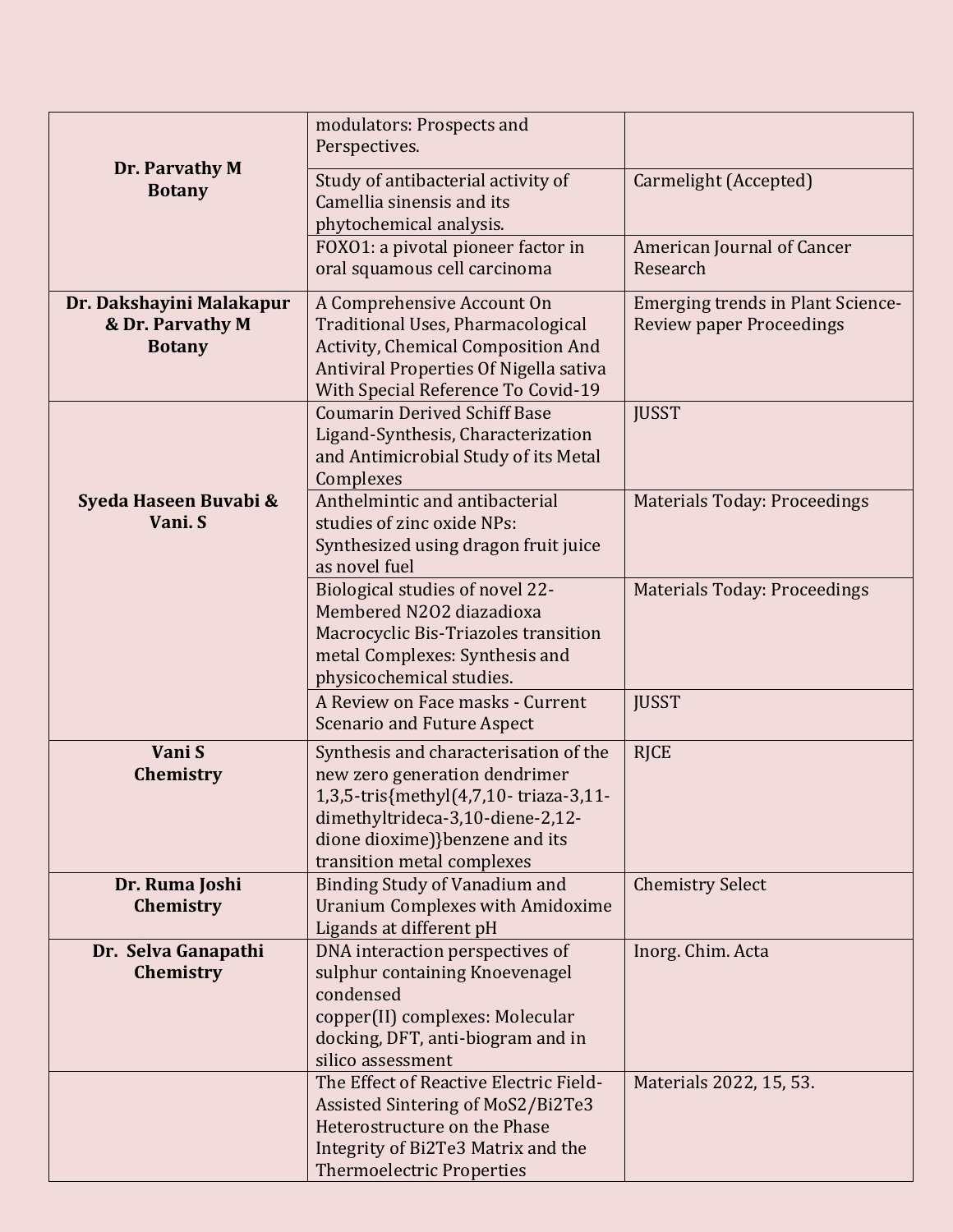| Dr. Nethravathi C.<br>Chemistry                               | <b>Induced 2H-Phase Formation and</b><br>Low Thermal Conductivity by<br>Reactive Spark Plasma Sintering of<br>1T-Phase Pristine and Co-Doped<br><b>MoS2 Nanosheets</b><br>Porous CaO-MgO Nanostructures for<br>CO <sub>2</sub> Capture | ACS omega 2021, 6, 32783.<br>ACS Appl. Nano Mater. 2021, 4,<br>10,10969                                                |
|---------------------------------------------------------------|----------------------------------------------------------------------------------------------------------------------------------------------------------------------------------------------------------------------------------------|------------------------------------------------------------------------------------------------------------------------|
|                                                               | Hierarchically Porous, Biphasic, and<br>C-Doped TiO2 for Solar<br>Photocatalytic Degradation of Dyes<br>and Selective Oxidation of Benzyl<br>Alcohol                                                                                   | ACS Omega 2021, 6,12124-12132                                                                                          |
| <b>Sahana Das</b><br><b>Communication Studies</b>             | The Film and the Norm                                                                                                                                                                                                                  | The International Journal of<br><b>Research and Analytical Reviews</b>                                                 |
|                                                               | Leadership Style: A boon or bane in<br><b>Banking Sector</b>                                                                                                                                                                           | Turkish Online Journal of<br>Qualitative Inquiry (TOJQI),<br>August 2021, Vol. XXIII, No.: 8,<br>AUG 2021 page 163-167 |
|                                                               | A SEM Approach to retention<br>strategy in Banking Sector                                                                                                                                                                              | Journal of Education:<br>Rabinrabharati University, 2021,<br>Vol.: XXIII, No.: 8, 2021                                 |
| Rajani Pillai                                                 | Leadership Style: Employee<br>Awareness Is A Silver Lining In<br><b>Insurance Sector</b>                                                                                                                                               | NIU International Journal of<br>Human Rights, Dec 2021, Volume<br>8(XXIII), DEC 2021, Page 180-182                     |
| <b>Commerce</b>                                               | A Study on Staff Retention<br>Techniques in Insurance Sector.                                                                                                                                                                          | <b>Advancing Research for</b><br>Innovation, Sustainability and<br>Enhancement, Jan 2022, PAGE-<br>373-379             |
|                                                               | <b>Mediatory Role of Employee's</b><br>Psychological Behaviour between<br>Leadership Style and Employee's<br>Commitment: An Empirical Study in<br><b>Banking Sector</b>                                                                | International Journal of Health<br>Sciences, March 2022, Volume 6<br>(s3) March 2022, Page 397-418                     |
|                                                               | A Study on customer relationship<br>practices on Banking Sector                                                                                                                                                                        |                                                                                                                        |
| Rajani Pillai, Mifzala Ansar<br>& Sitara G<br><b>Commerce</b> | A Study on customer relationship<br>practices on Banking Sector                                                                                                                                                                        | A paradigm shift in marketing.<br>Creating value for a more<br>sustainable future, Princeton<br>press, USA             |
| Vijaya Caroline<br><b>Commerce</b>                            | <b>Consumers Attitude &amp; Perception</b><br>towards Millets in North Bengaluru<br>City                                                                                                                                               | Journal of Education: Rabindra<br>Bharati University, Dec 2021, Vol:<br>XXIII, No.: 12(II), 2021                       |
| Janaki &<br><b>Shruthi R</b><br><b>Commerce</b>               | Impact of personality on Impulsive<br><b>Buying Behaviour of Consumers - A</b><br>reference to future marketers                                                                                                                        | Dogo Ransang Research Journal,<br>Aug 2021                                                                             |
| <b>Candida Smitha</b><br><b>Commerce</b>                      | A Study On The Impact Of Digital<br><b>Marketing On E-Commerce Sectors</b>                                                                                                                                                             | Journal of Education: Rabindra<br>Bharati University, Dec 2021,<br>Vol.: XXIII                                         |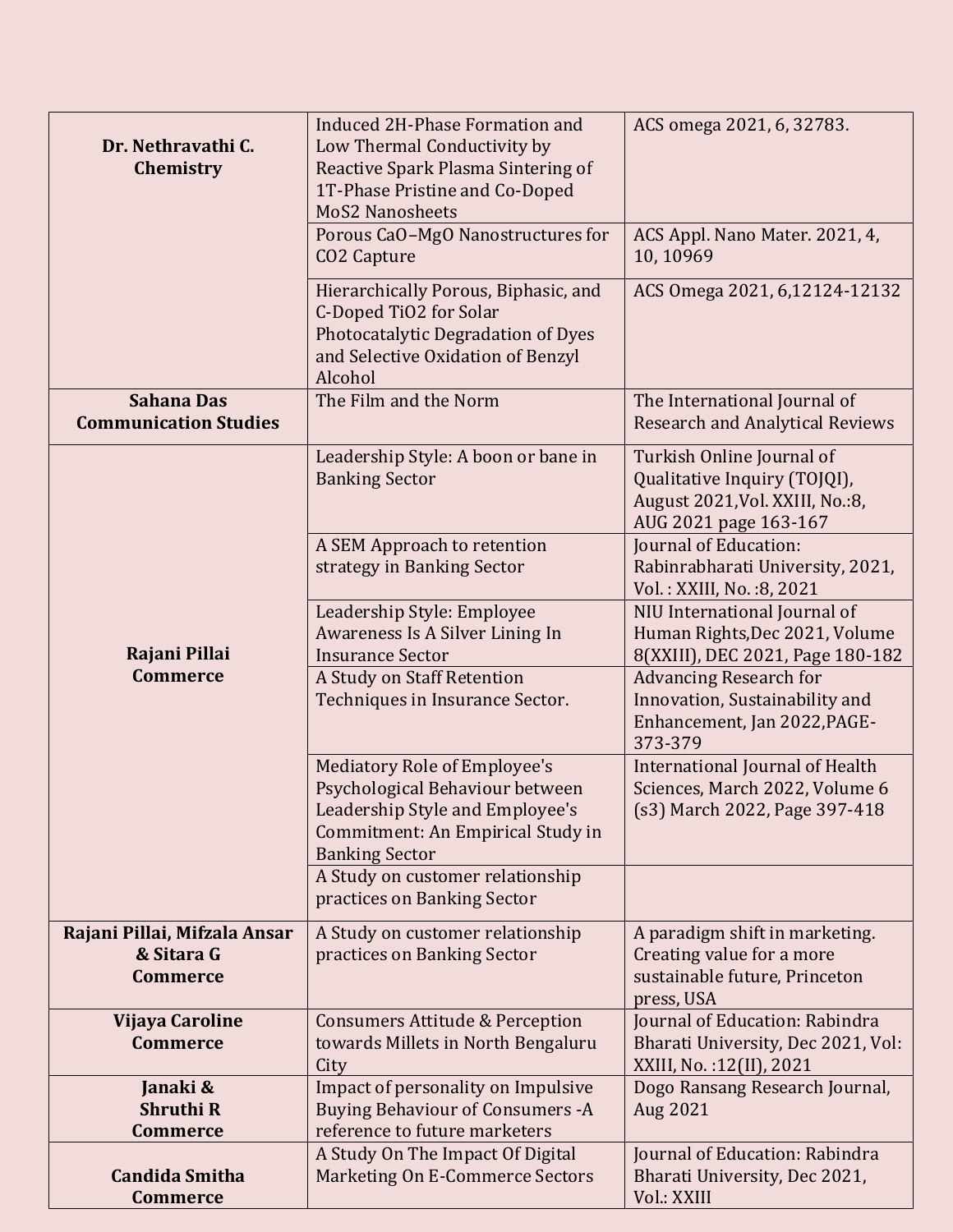| Candida Smitha &<br>Suriya Kumari                       | A Study On Critical Review Of Digital<br>Marketing And Its Growth In Indian                                                    | NIU International Journal of<br>Human Rights, Nov 2021, Vol 8                                                          |
|---------------------------------------------------------|--------------------------------------------------------------------------------------------------------------------------------|------------------------------------------------------------------------------------------------------------------------|
| <b>Commerce</b><br>Dr. M Josephine Rebecca &            | Market<br>Comparative Study On The Return On<br><b>Equity And Economic Value-Added At</b>                                      | (VIII)<br>Juni Kyat, Dec 2021,<br>Volume11, Issue 12, Page 31-45                                                       |
| Aishwarya K<br><b>Commerce</b>                          | Exports<br><b>Transgender Persons (Protection Of</b><br>Rights) Act 2019 - A Systematic<br>Review                              | <b>Advancing Research For</b><br><b>Innovation Sustainability &amp;</b><br>Enhancement, Jan 2022                       |
| Dr.Yogitha L J &<br>S Shruthi Sindhe<br><b>Commerce</b> | Impact Of Covid 19 On Digital<br>Marketing                                                                                     | Journal of Education: Rabindra<br>Bharati University, 2021, Vol.:<br><b>XXIII</b>                                      |
| Suraksha & Chaitra Umesh<br><b>Commerce</b>             | Factors affecting online shopping in<br>Thanjavur District                                                                     | Dogo Rangsang Research<br>Journal, Jan2022, Vol:12                                                                     |
| S Shruthi Sindhe<br><b>Commerce</b>                     | Study Conducted On How Covid19 Is<br>A Boost To Online Marketing In<br><b>Bangalore</b>                                        | Journal of Education: Rabindra<br>Bharati University, Vol.: XXIV, No.<br>:1(IV), 2022                                  |
| <b>Monica Janet Clifford</b>                            | A Study On The Impact Of Digital<br>Marketing On E-Commerce Sectors                                                            | Journal of Education: Rabindra<br>Bharati University, Dec 2021, Vol.<br>: XXIII, No. : 12(II), 2021                    |
| <b>Commerce</b>                                         | <b>Navigating Turbulent Times -</b><br><b>Economic Revival Strategies Post</b><br>Covid 19                                     | Carmelight, 2021, Vol 16                                                                                               |
|                                                         | A study on Work Environment and its<br>impact on Employee Commitment                                                           | Industry 4.0 Innovation,<br><b>Transformation, and Business</b><br>Strategies, Vol.: XXIII, No.:12(II),<br>2021        |
| Sitara G<br><b>Commerce</b>                             | Growing divergence between<br>education and employment- A study<br>across selected degree colleges in<br><b>Bangalore City</b> | Journal of Education: Rabindra<br>Bharati University, Dec2021, Vol<br>XXIV, No: 12                                     |
| <b>Shruthi R</b>                                        | A Study On Impact Of Covid 19 On<br>Retail Sector In India And Its Revival<br><b>Strategies</b>                                | International Journal of<br>Commerce and Economics, 2021<br>Vol 3                                                      |
| <b>Commerce</b>                                         | An Analysis Of Socio - Economic<br><b>Condition Of Domestic Workers</b>                                                        | <b>International Journal of Creative</b><br>Research thoughts, Volume 9<br>Issue 6                                     |
|                                                         | <b>Employee Retention And</b><br>Organization Learning: The<br>Moderating Role Of Organizational<br>Size                       | Dogo Rangsang Journal, 2022Vol.<br>12, Issue. 03                                                                       |
|                                                         | <b>Recent Trends in Digital Banking</b><br>System in Karnataka                                                                 | International Journal of Emerging<br>Technologies & Innovative<br>Research<br>ISSN 2349-5162<br>Vol:8/Issue:11/2021-11 |
| Dr. Govinda Gowda H G<br><b>Commerce</b>                | Impact of PMJDY Scheme on the<br><b>Financial Empowerment of Rural</b><br>Poor - A Study Across Bangalore                      | ANVESAK-<br><b>UGC Care Group 1 Journal</b><br>ISSN: 0378-4568                                                         |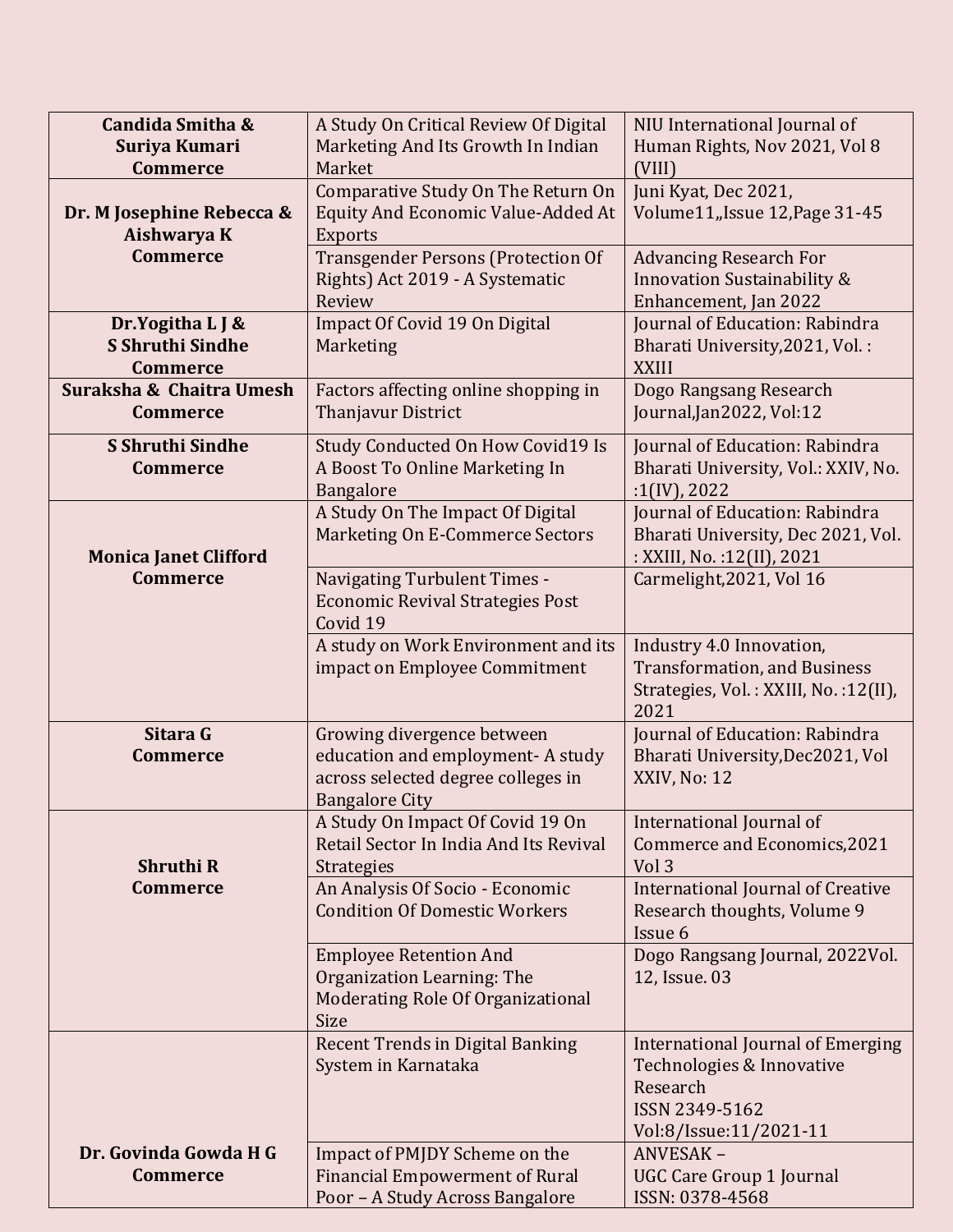|                                                            | Rural District in Karnataka India                                                                                                                                    | Vol.51, No.2(III) July 2021                                                                                                                                |
|------------------------------------------------------------|----------------------------------------------------------------------------------------------------------------------------------------------------------------------|------------------------------------------------------------------------------------------------------------------------------------------------------------|
|                                                            | Impact of Pandemic-Covid 19 in<br>Agrarian part of the Country $-A$<br>study across village's adopted by<br>Mount Carmel College, Autonomous,<br><b>Bangalore</b>    | International Journal of<br><b>Engineering and Management</b><br>Research<br>Vol-11, Issue-6, December 2021                                                |
| Dr R Sivakami                                              | <b>Employee Retention and</b><br>Organisational Learning: The<br>Moderating Role of Organisational<br>Size                                                           | <b>International Journal of Current</b><br>Science<br>ISSN 2250-1770, Vol 12 Issue 2                                                                       |
| <b>Commerce</b>                                            | Learning Organisations: Strategic<br><b>Advantage Unleashed</b>                                                                                                      | Journal of Education: Rabindra<br>Bharati University, ISSN No:<br>0972-7175                                                                                |
|                                                            | Perception of Tax Filers towards E-<br>filing of Income Tax Returns                                                                                                  | <b>International Journal of Research</b><br>& Analytical Reviews, E<br>ISSN:2348-1269, P ISSN:2349-<br>5138, Vol 9 Issue 1, March 2022                     |
| Dr Raghavendra KS<br><b>Commerce</b>                       | Market Potential And Growth Of<br>Indian Insurance Industry-A Study                                                                                                  | <b>International Journal Of Emerging</b><br><b>Technologies And Innovative</b><br>Research, Volume 8, Issue 11,<br>2021-Issn-2349-5162                     |
|                                                            | <b>Risk Mitigation Among Farmers And</b><br>Agri Labourer Through Mandatory<br>Subsidised Insurance By Government<br>- With Special Reference To<br>Karnataka        | Shodhsamhita, UGC Care Group 1<br>Journal, Volume No. VIII, Issue 12<br>(Iii), 2021-2022-Issn No. 2277-<br>7067                                            |
| Dr Sindhu A.N<br><b>Commerce</b>                           | A Study on Technological Change and<br>its impact on Commodity Markets in<br>India.                                                                                  | Journal of the Oriental Institute<br>$(ISSN: 0030-5324)$                                                                                                   |
|                                                            | A Study on determinants and its<br>influence on Financial Literacy                                                                                                   | Shanlax International Journal of<br>Management (ISSN 2321-4643)                                                                                            |
| Dr. Karuna M<br><b>Commerce</b>                            | A Study On Impact Of Stressed Assets<br>On Lending Capacity Of Indian Banks<br>A Study On Impact Of Stressed Assets<br>On Lending Capacity Of Indian<br><b>Banks</b> | <b>ANVESAK</b><br><b>UGC Care Group 1 Journal</b><br>ISSN: 0378 - 4568<br>Vol. 51, No.2(IV) July - December<br>2021                                        |
| Dr S Regina Lourdhu<br>Suganthi<br><b>Computer Science</b> | Comparative study of machine<br>learning algorithms for esophageal<br>cancer survival analysis                                                                       | Journal of Emerging Technologies<br>and Innovative Research (JETIR),<br>Volume 9 Issue 4<br>April-2022                                                     |
| <b>Renju K</b><br><b>Computer Science</b>                  | <b>Evaluating the Performance of</b><br><b>Machine Learning Models In</b><br><b>Classifying Music Genres</b>                                                         | <b>International Journal of All</b><br><b>Research Education and Scientific</b><br>Methods (IJARESM)<br>ISSN: 2455-6211<br>Volume 9, Issue 8, August -2021 |
| Jinu Sara Rajan<br><b>Computer Science</b>                 | A Community-Based Study on Falls In<br><b>Elderly Adults: Need For Detection</b>                                                                                     | Journal of Emerging Technologies<br>and Innovative Research (JETIR),                                                                                       |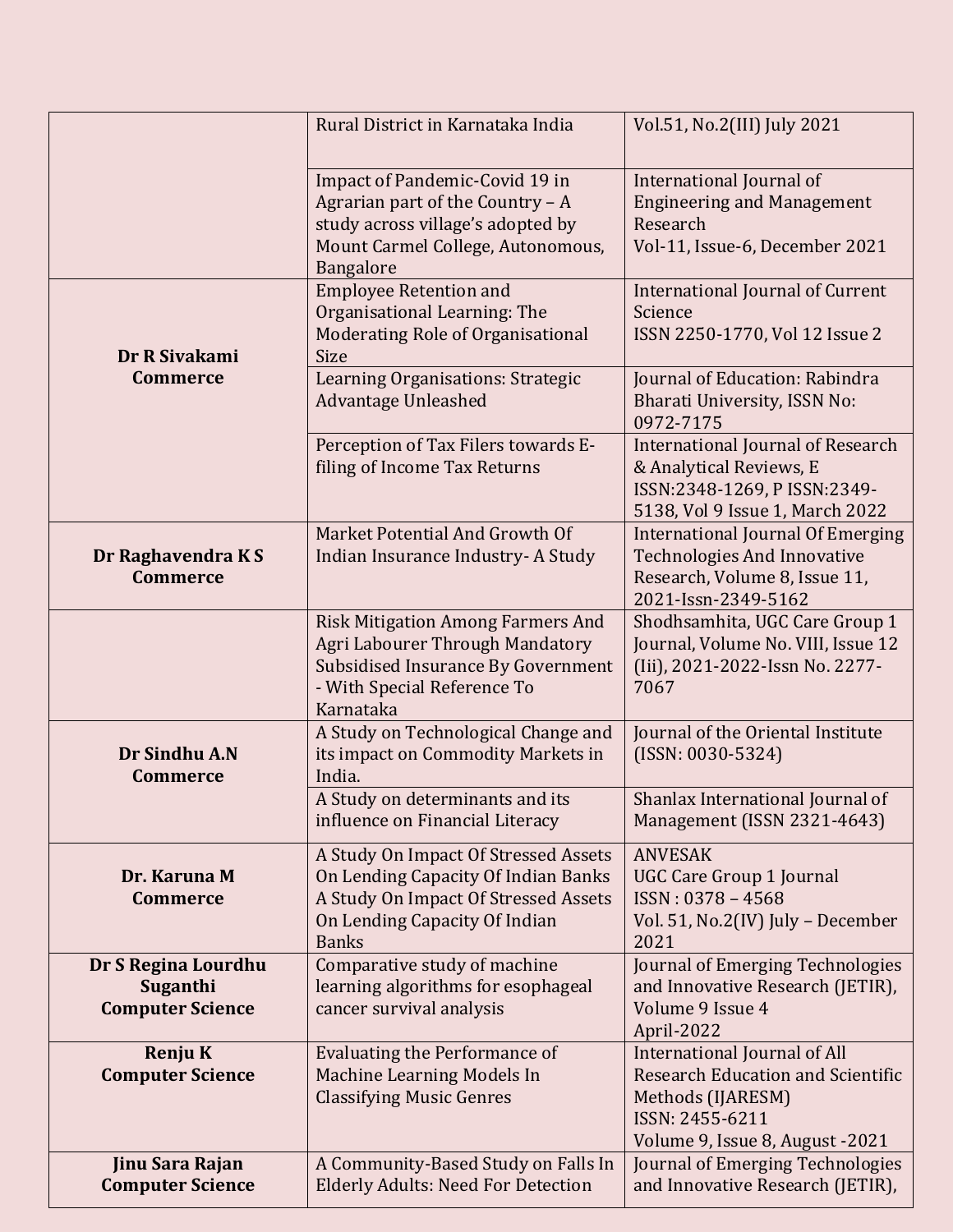|                                            | <b>And Prevention Of Falls</b>                                                                                                                                    | Volume 9 Issue 4<br>April-2022                                                                                                                |
|--------------------------------------------|-------------------------------------------------------------------------------------------------------------------------------------------------------------------|-----------------------------------------------------------------------------------------------------------------------------------------------|
| Dr. P. Bavithra Matharasi                  | <b>Industrial Robot Performance</b><br>Analysis and Fault Prediction System<br>using Machine Learning Approach                                                    | Design Engineering Toronto                                                                                                                    |
| <b>Computer Science</b>                    | A Review on Categorizing the<br><b>COVID19 Dataset using K-Means</b><br><b>Clustering Algorithm</b>                                                               | 2021 Innovations in Power and<br><b>Advanced Computing</b><br>Technologies (i-PACT)                                                           |
| <b>Tania Mukherjee</b><br><b>Economics</b> | Bridging the Gap-Response of Civil<br>Society Organisations towards the<br>Stranded Migrant Laborers in COVID-<br>19 Lockdown-A Case study of<br>Bengaluru, India | Refugee Review (ISSN 2371-<br>9001), Volume V, January, 2022.                                                                                 |
|                                            | <b>Migrant Labourers from Eastern</b><br>States of India to Bengaluru: An<br><b>Empirical Study on their Challenges</b>                                           | <b>International Journal of Research</b><br>& Analytical Review (ISSN: 2348-<br>1269(E), 2349-5138 (p)).Vol:9;<br>April 2022                  |
| <b>Shweta Sharma-Economics</b>             | Analysis of Impact of the Covid 19<br>Pandemic on Street Vendors' - A Case<br><b>Study of North Bengaluru</b>                                                     | Primax International Journal of<br>Commerce and Management -<br>Vol. 9, Issue No. 3, Oct-Dec, 2021,<br>ISSN: 2321-3612                        |
| Dr. Rajesh Chandra<br><b>Economics</b>     | Economic Well-being, Living and<br><b>Working Conditions of Inter-state</b><br>Migrants in Lucknow'                                                               | <b>International Journal of Creative</b><br>Research Thoughts (IJCRT),<br>Volume 10, Issue 3, March 2022,<br>ISSN: 2320-2882                  |
| <b>Suma N</b><br><b>Electronics</b>        | Study of Specific Capacitance of<br>Graphene-Pani Based<br>Nanocomposites as Electrodes of<br>Supercapacitors                                                     | International Journal of Scientific<br><b>Engineering and Applied Science</b><br>(IJSEAS) - Volume-7, Issue-8,<br>August 2021 ISSN: 2395-3470 |
| Dr.Neepa Sarkar<br>English                 | Film Review essay- The Bridges of<br><b>Madison County</b>                                                                                                        | Middle West Review (University of<br>Nebraska Press)                                                                                          |
|                                            | Review- Irish Crime Fiction                                                                                                                                       | <b>Irish Studies Review</b>                                                                                                                   |
| Dr. Sudeesh K<br><b>English</b>            | Decoding the Master code: An<br>Analysis on the Elusive Enigma of the<br>Feminine in Rashamon and Run Lola<br>Run                                                 | Journal of Literary Studies and<br>Interdisciplinary Research,<br>Kannur University                                                           |
| Dr. Poulami Paul<br>French                 | L'Inde du 19e siècle revisitée sous la<br>plume d'Edouard de Warren                                                                                               | Caraivéti, Langer International,<br>Vol 1, issue 1, Julu-December<br>2107 (ISSN: 2456-9690)                                                   |
|                                            | Les intelligences multiples et<br>enseignement de la grammaire en<br><b>FLE</b>                                                                                   | Caraivéti, Langer International,<br>Vol. 1, issue 2, January-June 2018,<br>$(ISSN: 2456-9690)$                                                |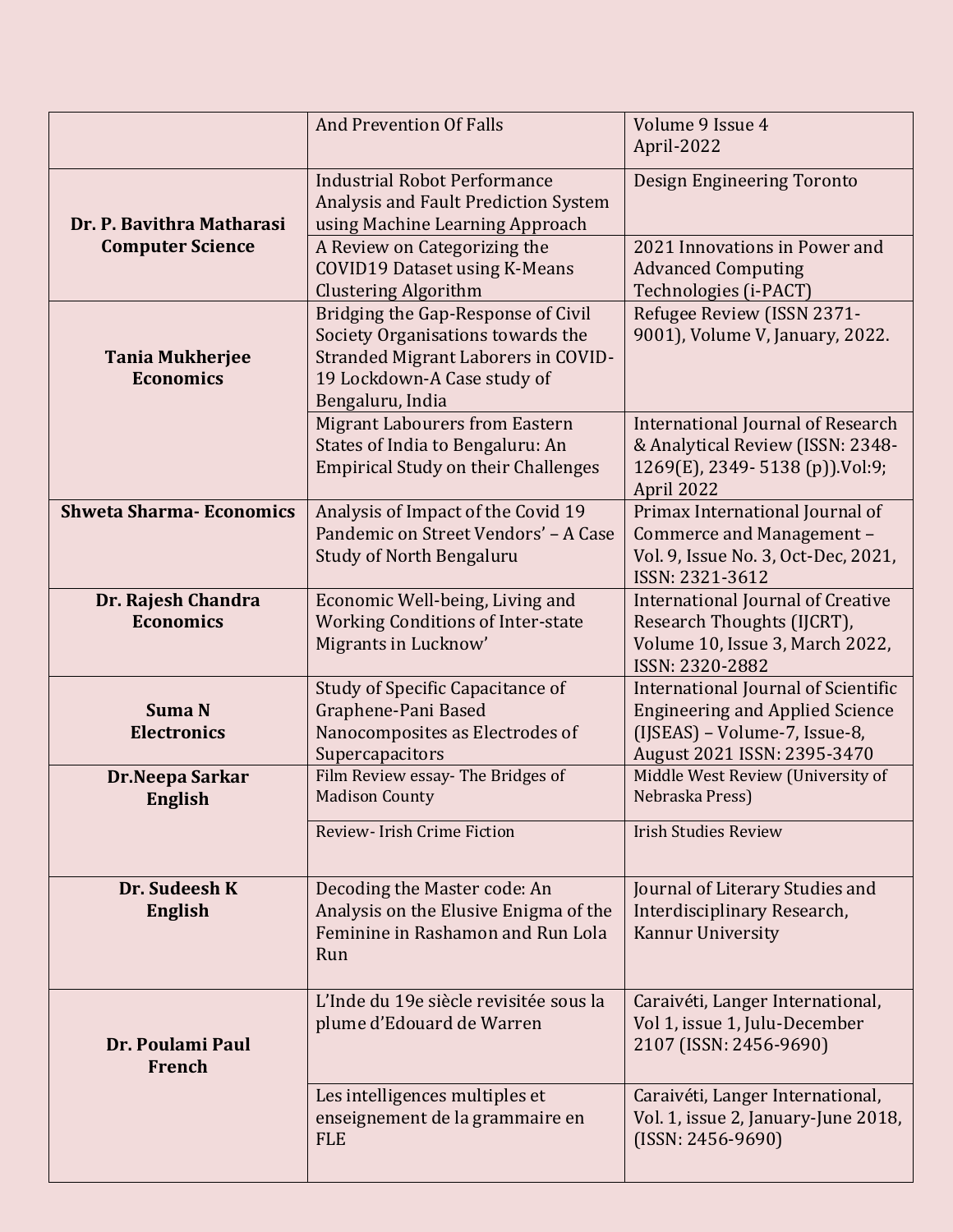| Dr. A. Sundaravalli &<br>Dr.Sapna D<br><b>Home Science</b><br><b>Dorothy Anthony</b> | Micro green farming for productive<br>life management<br>Assessing women safety in different                                                                                                    | Journal of Scientific Research,<br>Institute of Science, Banaras<br>Hindu University, Varanasi; Vol:<br>65, Issue 4, May 2021. ISSN NO.<br>0447-9483.<br>Anvesak - A bi-annual journal                                                 |
|--------------------------------------------------------------------------------------|-------------------------------------------------------------------------------------------------------------------------------------------------------------------------------------------------|----------------------------------------------------------------------------------------------------------------------------------------------------------------------------------------------------------------------------------------|
| <b>Home Science</b>                                                                  | spheres - A study on millennials and<br>centennials across Bangalore city                                                                                                                       |                                                                                                                                                                                                                                        |
| Dr. Lakshmi Jithendran<br><b>Home Science</b>                                        | Nutritional potential of<br>Solanumnigrumlinn berries grown in<br>home garden                                                                                                                   | International Journal of Food and<br><b>Nutritional Sciences - Published</b><br>by Wolters Kluwer - Medknow,<br><b>July 2021</b>                                                                                                       |
|                                                                                      | Mental health factors among<br>pregnant women during covid-19<br>pandemic                                                                                                                       | International Journal of Scientific<br>Research, Volume 10, Issue 10,<br>Pages 1-2                                                                                                                                                     |
| Dr.Sujata Gupta<br><b>Human Development</b>                                          | Social media usage, addiction and<br>depression in young and middle<br>adults of Chennai and Bangalore                                                                                          | International Journal of education<br>and Social Science Research, Vol<br>04, No-05, Pages 41-52                                                                                                                                       |
|                                                                                      | Perceived stress among adults under<br>the lockdown during Covid - 19<br>pandemic                                                                                                               | Journal of Science Engineering<br>and Technology, Volume 11, Issue<br>3, pages 40-50                                                                                                                                                   |
|                                                                                      | Self-concept and level of educational<br>aspiration among adolescents                                                                                                                           | <b>International Journal of Home</b><br>Science; 7(3): 32-38                                                                                                                                                                           |
|                                                                                      | Socio-emotional behavior in<br>children- How Covid-19 lockdown<br>Impacted them                                                                                                                 | International Research Journal of<br>Management Sociology &<br>Humanities, Vol 12 Issue 8, Pages<br>66-76                                                                                                                              |
| Dr. Savitha L<br><b>Human Development</b>                                            | Self-concept among young adults                                                                                                                                                                 | International Journal of Scientific<br>Research, Vol 2                                                                                                                                                                                 |
| <b>Muhammed Niyas A</b>                                                              | "Entanglement of Arabic-Malayalam<br>Print Culture and Mappila Community<br>Formation in Colonial Kerala,"                                                                                      | The Universe of Words: Two years of<br>Malayalam Printing, ed. Babu<br>Cherian. Kottayam: Benjamin Bailey<br>Foundation, 2021 (ISBN 978-93-<br>91946-16                                                                                |
| <b>History</b>                                                                       | Politics of Marginalization: Arabic-<br>Malayalam and Mappila Literature in<br>Kerala Literary History<br><b>Hostagizing History: Commemorating</b><br>the Sacrifices of 1921 Mappila Martyrs," | 1921: A Century old History of<br>Kerala Muslims, ed. A P Kunhammu.<br>Kozhikode: Vachanam Books, 2021<br>The Malabar Revolt and Dictionary<br>of Martyrs, ed. Umair Bukhari.<br>Kozhikode: IPB Books, 2021 (ISBN<br>978-93.91376-23-9 |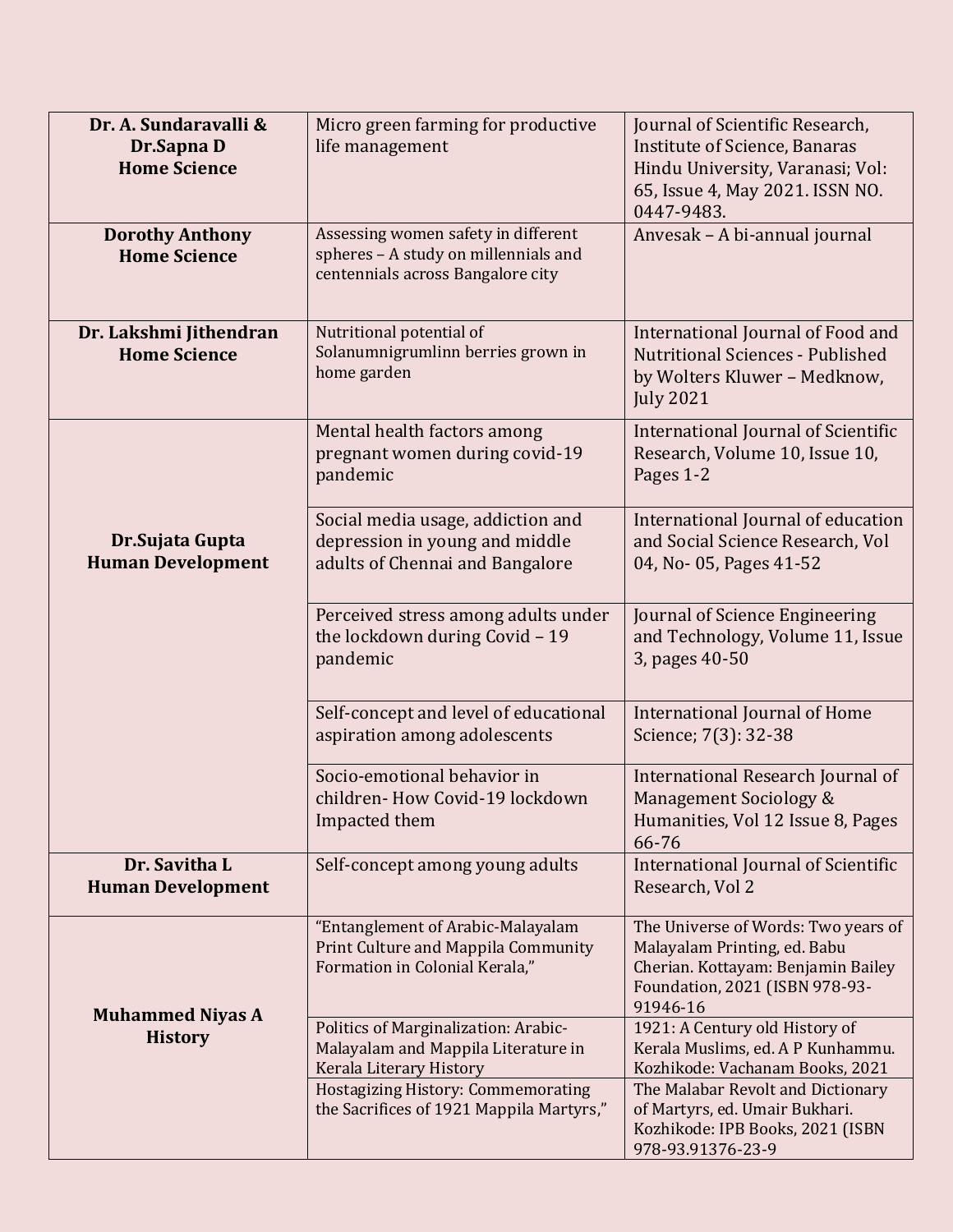| Dr. Vivitha M.K<br>Journalism             | Impact of Hi-Tech sanitation on Public<br>Sanitation: An                                                                                                      | <b>Education Research International</b><br>Vol.10(1) Feb-May 2021, PG 1-10                     |
|-------------------------------------------|---------------------------------------------------------------------------------------------------------------------------------------------------------------|------------------------------------------------------------------------------------------------|
|                                           | Analysis<br>'Hosajadina chintanegala sutta(mahila<br>sahityavannu anulakshisi)'                                                                               | Shodha (UGC care list)                                                                         |
|                                           | 'Stree laingikate: sadilagolluttiruva<br>choukattu'                                                                                                           | Pratispanda<br>ISSN - 2320 - 9941                                                              |
| <b>Dr.Chetana Hegde</b><br><b>Kannada</b> | 'Stree soundarya : Aropitha choukattu'                                                                                                                        | Multilingualism in Language and<br>Literature<br>ISBN: 978-93-5493-463-6                       |
|                                           | 'Vachana saahityadalli streepara<br>niluvugalu'                                                                                                               | Vachana - Vivechane<br>ISBN: 978-93-92051-06-7                                                 |
|                                           | 'Adhikarashahi vyavastege sankammana<br>savalu'                                                                                                               | Karnataka janapada<br>mahakavyagalu: parampare mattu<br>samskruti<br>ISBN-978-93-5526-247-9    |
|                                           | Mahila hejjegalu                                                                                                                                              | Sahitya Shodha<br>ISBN: 978-93-88929-00-4                                                      |
|                                           | Santa Shishunala Sharifara<br>tatvapadagalalli Bhaktiya Parikalpane                                                                                           | Kalagnanigalu, Avadhootaru, Siddaru<br>in Telugu & Kannada Languages                           |
| <b>Anitha KV</b>                          | Ambedkar suuktigalalli vasthava bharata                                                                                                                       | Ambedkarembaantahkarana<br>ISBN-978-81-948128-3-8, 2021                                        |
| <b>Kannada</b>                            | B.M.Shri avara bhasha chintane                                                                                                                                | English geetagalu emba sahitya,<br>ISBN- 978-81-<br>953786-3-0, 2021                           |
|                                           | Janapada vrutti gayaka sampradaya                                                                                                                             | Karnataka janapada mahakavyagalu<br>mattu samskruti, 2021<br>ISBN-978-93-5526-247-9            |
|                                           | Kuvempu mattu Bendre kavya:<br>svatantrya chaluvaliya ruupagalu                                                                                               | Pratispanda, Literature Culture<br>Research Quarterly Journal, ISSN-<br>23209941, Oct-Nov-2021 |
|                                           | Gadya sahitya Siddalingayyanavara<br>sartaka                                                                                                                  | Nadooja Da. Siddalingayyaavara<br>baduku bahara                                                |
| <b>Dr.Suba Manuel</b>                     | The effect of manure and fertilizer on<br>the endophytes isolated from<br>Curcuma longa                                                                       | Journal of Advanced Scientific<br>Research 12(2): 49 - 55.                                     |
| <b>Life Sciences</b>                      | Green synthesis of iron and zinc<br>oxide nanoparticles from Moringa<br>olifera pod peel extract and in vitro<br>analysis of their antibacterial<br>potential | <b>International Journal of Advanced</b><br>Research 9(6):394-402.                             |
| Dr. Padmashree Kulkarni                   | Chlorantriniprole and its Effect on the<br>Soil Ecosystem                                                                                                     | <b>Journal of Advanced Scientific</b><br>Research 12(3) Suppl 1: 47 - 53.                      |
| <b>Life Sciences</b>                      | A review on bacterial degradation of<br>triphenylmethane dyes                                                                                                 | International Journal of Scientific<br>Development and Research 6(5): 1-<br>5.                 |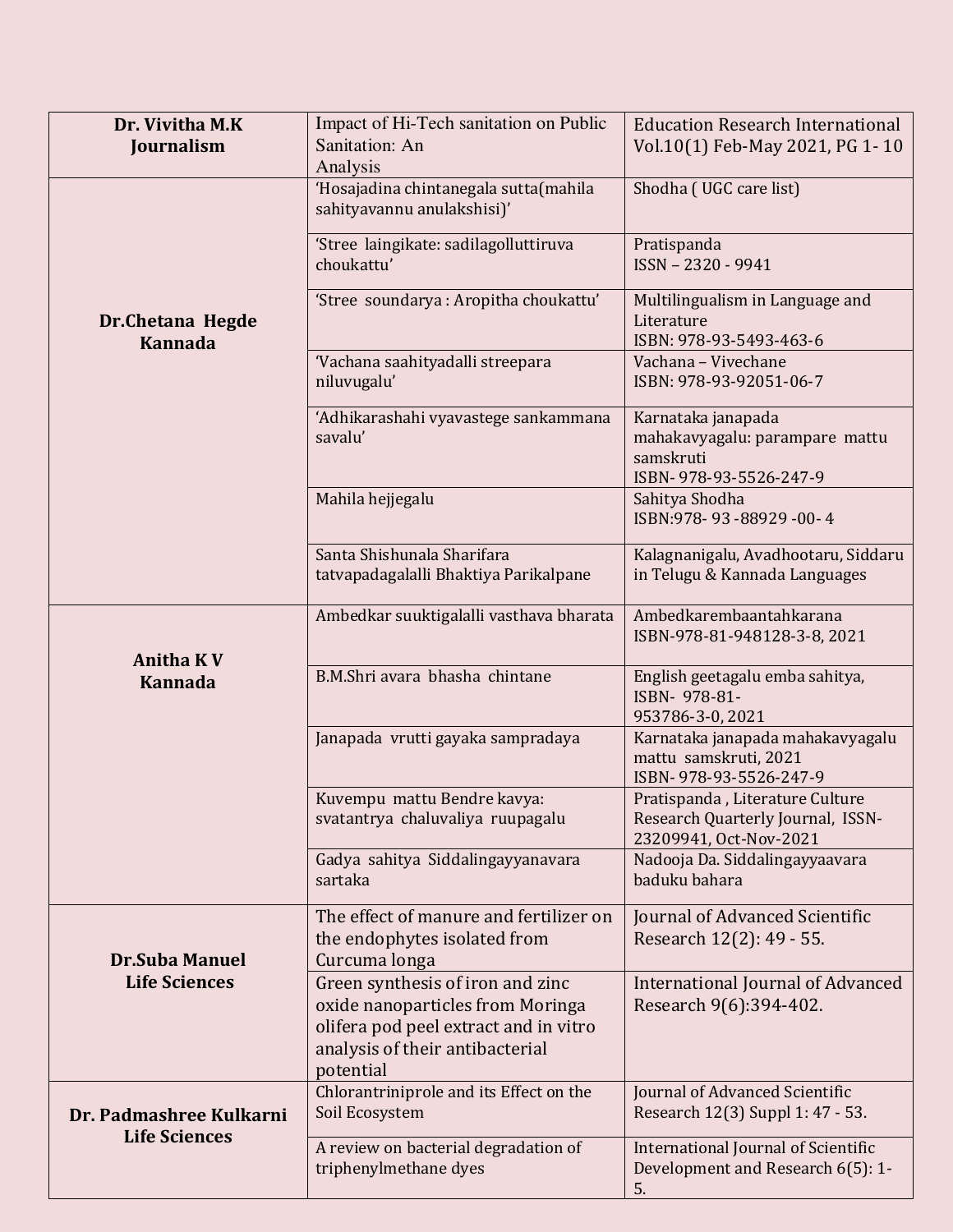|                                              | Decolorization of Azo Dyes by<br>Chemically and Biosynthesized ZnO<br>Nanoparticles                                               | Applied Biochemistry and<br>Biotechnology, 1-12.                                                  |
|----------------------------------------------|-----------------------------------------------------------------------------------------------------------------------------------|---------------------------------------------------------------------------------------------------|
|                                              | Microbial Peroxidases and their<br>applications                                                                                   | International Journal of Scientific &<br>Engineering Research 12(2).                              |
| Dr. Sharadamma N<br><b>Life Sciences</b>     | Purification and Characterization of<br>Tannase:                                                                                  | <b>International Journal</b><br>A review<br>of Scientific & Engineering Research<br>$12(3)$ .     |
|                                              | Production of Tannin Acyl Hydrolase and<br>its Purification from Klebsiella<br>pneumonia                                          | <b>Bioscience Biotechnology Research</b><br>Communications                                        |
| Dr. Sowmya Kumar                             | Stevia rebaudiana as an Antimicrobial<br>and Anti- Quroum sensing agent                                                           | <b>Compendium of "Research Insights</b><br>of Life Science students" (ISBN:978-<br>93-91342-27-2) |
| <b>Life Sciences</b>                         | <b>Evaluation of Antibacterial and</b><br>Antihelmethic Activity of Fermented<br><b>Ayurvedic Formulations</b>                    | Journal of Scientific Research. 66 (1).                                                           |
|                                              | Effect of Isoflavones as Antibacterial<br>andante-Quorum Sensing Agents<br>Against Chromobacterium violaceum                      | Journal of Advanced Scientific<br>research, 13(2)                                                 |
| Dr. S. Rajkumar<br><b>Management</b>         | Impact of social media marketing on<br>buying behaviour of Millennial towards<br>Smart Watches in Bangalore city                  | International Journal of Qualitative<br>Inquiry                                                   |
| <b>Shobha T.S</b><br><b>Management</b>       | An exploratory study on the factors<br>affecting retirement planning among<br>working women in the city of Bengaluru              | <b>Indian Journal of Commerce and</b><br><b>Management Studies</b>                                |
| <b>Anto Juliet Mary</b><br><b>Management</b> | An empirical study on the effect of<br>work/family conflict to work-life<br>integration                                           | <b>Materials Today</b>                                                                            |
|                                              | An Exploratory study on increase of<br>transactions with the use of Deferred<br>payment facilities                                | <b>SMART Journal of Business</b><br><b>Management Studies</b>                                     |
| Priyanka Joe<br><b>Management</b>            | A Study on the use of Social Media<br>Campaigns to convert offline<br>communities into online communities<br>for NPO Reap Benefit | Efflatounia                                                                                       |
|                                              | A Study On Impact Of Personalization<br>On Life Insurance Products Among<br><b>Customers In Bengaluru City</b>                    | Vidyabharati International<br><b>Interdisciplinary Research</b><br>Journal                        |
| Dr. Anu Krishnamurthy<br><b>Management</b>   | <b>Impact of select Behavioural Factors</b><br>on the key variables in Value<br>Investing: an Empirical Study                     | Dogo Rangsang Research Journal                                                                    |
|                                              | Value Investing as a tool for Wealth<br>Creation in Equity Market: an<br><b>Exploratory Study</b>                                 | Dogo Rangsang Research Journal                                                                    |
| Dr. Sharon Sophia.J<br><b>Management</b>     | <b>Conceptualizing Determinants of</b><br>Apparel E-commerce Purchase<br>through Technology Acceptance<br>Model                   | <b>Business Environment and</b><br>Technological Innovation -<br><b>Emerging Trends</b>           |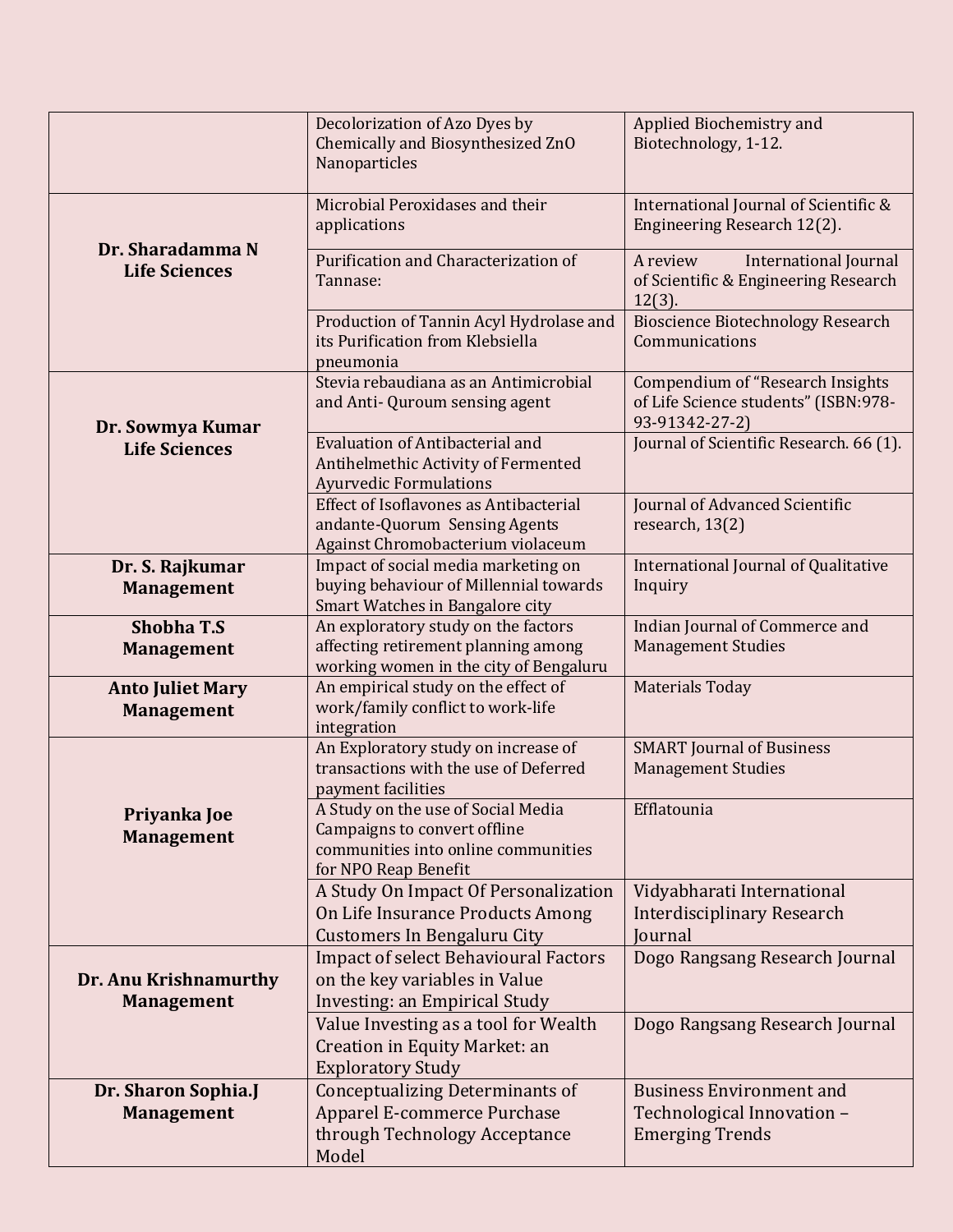| Dr. Preeti<br><b>Management</b>                         | Service sector performance by a non-<br>parametric approach: a critical review.                                                                                                               | <b>International Journal of Process</b><br>Management and Benchmarking                  |
|---------------------------------------------------------|-----------------------------------------------------------------------------------------------------------------------------------------------------------------------------------------------|-----------------------------------------------------------------------------------------|
|                                                         | Application of Hybrid Approach in<br>Banking System: An Undesirable<br><b>Operational Performance Modelling</b>                                                                               | <b>Global Business Review</b>                                                           |
|                                                         | Operational performance of banks:<br>Frontier based Data Envelopment<br>Analysis with undesirable output.                                                                                     | <b>VISION-The Journal of Business</b><br>Perspective                                    |
|                                                         | Development and investigation of the<br>flexible hydrogen sensor based on ZnO<br>decorated Sb2O3 nanobelts                                                                                    | Materials today chemistry, Volume<br>22,2021,100576                                     |
|                                                         | Humidity sensing properties of<br>hierarchical Fe doped SnO2 nanocoral-<br>like structures",                                                                                                  | Journal of Electronic Materials 50(7),<br>April 2021                                    |
|                                                         | Influence of probe amplitude on the<br>preparation of graphene scroll by probe<br>ultrasonicator technique                                                                                    | Materials Today: Proceedings,<br>Volume 45, Part 4,<br>2021                             |
| Dr. N Pradeep<br>Nanotechnology                         | Green synthesis of graphene quantum<br>dots and the dual application of<br>graphene quantum dots-decorated<br>flexible MSM p-type ZnO device as UV<br>photodetector and piezotronic generator | Bull Mater Sci 44, 33                                                                   |
|                                                         | Flexible hydrogen gas sensor: ZnO<br>decorated SnO2 nanowire on overhead<br>projector (OHP) sheet substrate,                                                                                  | Materials Today: Proceedings,<br>Volume 45, Part 4,<br>2021, Pages 4073-4080            |
|                                                         | <b>Enzyme Free Detection of Glucose Using</b><br>MgO Nanocubes Based Extended Gate N-<br>channel MOSFET                                                                                       | IOP Conf. Ser.: Mater. Sci. Eng. 1219<br>012030                                         |
| Dr. Padma V.<br><b>Nutrition &amp; Dietetics</b>        | Health Status of Type 2 Diabetics - The<br>Need for Better Lifestyle Management                                                                                                               | <b>International Journal of All Research</b><br><b>Education and Scientific Methods</b> |
|                                                         | Determination of Nutritional Status,<br>physiological and performance<br>parameters of taekwondo athletes                                                                                     | <b>Indian Journal of Applied Research</b><br>ISSN 2249 - 555X                           |
| Dr. M. Aneesh<br><b>Nutrition &amp; Dietetics</b>       | Diet diversity of urban households in<br>India during the COVID-19 lockdown                                                                                                                   | <b>Nutrition and Health</b>                                                             |
|                                                         | <b>Food Access and Insecurity During</b><br>COVID 19 : Evidence from India                                                                                                                    | Report published in the website of<br>PENN State University,<br>Pennsylvania, US        |
|                                                         | Nutrition Knowledge among Elite Indian<br><b>Badminton Players.</b>                                                                                                                           | <b>Indian Journal of Applied Research</b>                                               |
|                                                         | Sleep quality and processed food<br>consumption among female college<br>students                                                                                                              | DY Patil Journal of Health Sciences                                                     |
| Dr. Vasantha Kumari<br><b>Nutrition &amp; Dietetics</b> | Processing of Banana Peel - Powerful<br><b>Booster for Health</b>                                                                                                                             | International Journal of Green and<br><b>Herbal Chemistry</b>                           |
|                                                         | Quality characteristics of set curd<br>substituted pennisetum typhoideum<br>dehydrated powder.                                                                                                | <b>International Journal of Creative</b><br><b>Research Thoughts (IJCRT)</b>            |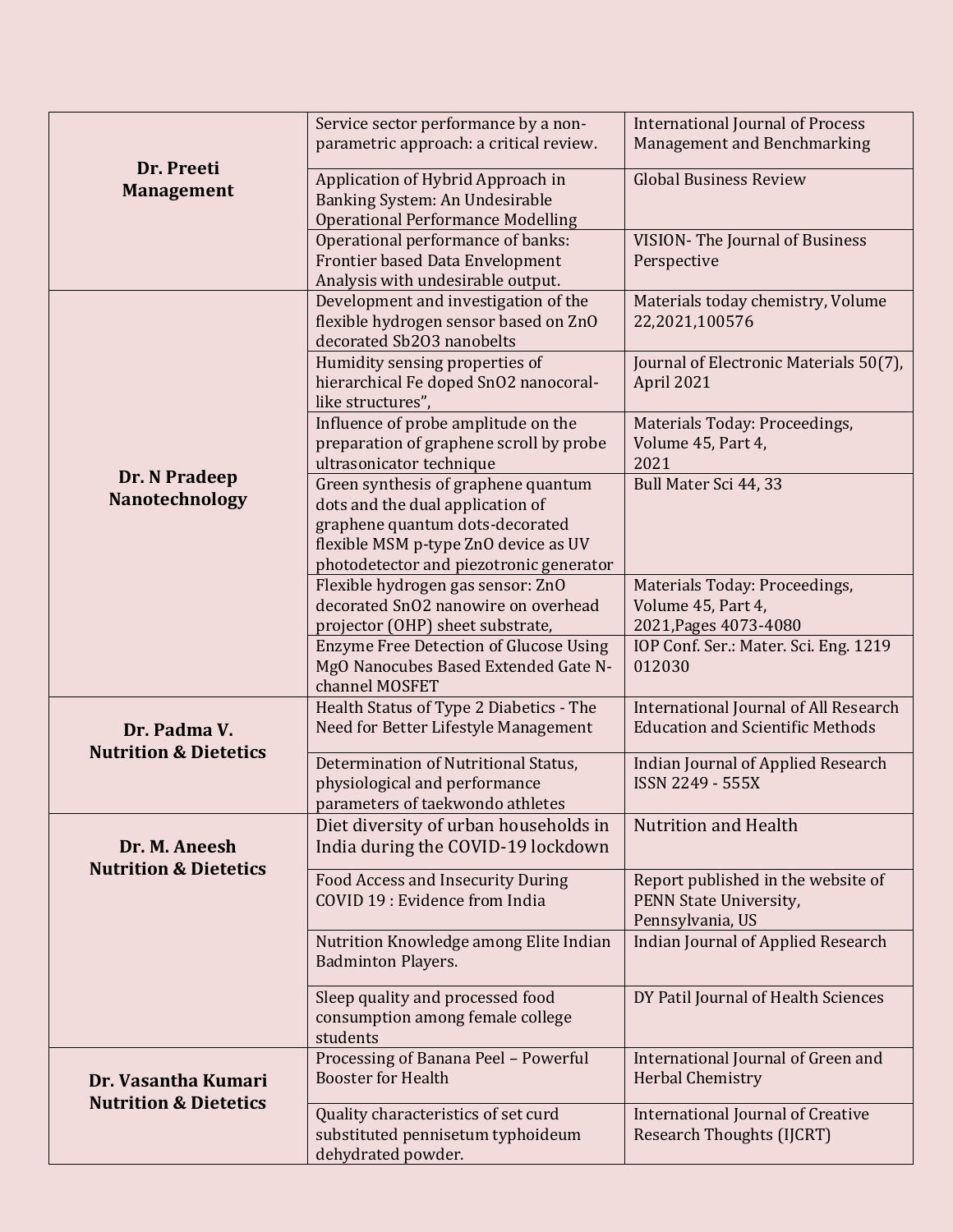| Dr. Ramesh<br><b>IPP</b>                             | <b>Influence of Social Marketing on</b><br><b>Community Engagement Behaviour-A</b><br>study with reference to Karnataka<br><b>Influence of Social Marketing on</b><br>Health Related Behaviour - A study<br>with reference to Karnataka | Journal of Creative Research<br>Thoughts<br>International Journal of all<br><b>Research Education and Scientific</b><br>methods |
|------------------------------------------------------|-----------------------------------------------------------------------------------------------------------------------------------------------------------------------------------------------------------------------------------------|---------------------------------------------------------------------------------------------------------------------------------|
|                                                      | Social Marketing Projects in India                                                                                                                                                                                                      | The Journal of Oriental Research                                                                                                |
| Dr. Shamala, K.S.<br><b>Physics</b>                  | Influence of substrate temperature<br>on optical structural & dielectric<br>properties of TiO2 thin films.                                                                                                                              | Science Direct, Materials today,<br>vol 52 part 3,2022 pg; 1344                                                                 |
| Dr. Hamsa<br><b>Psychology</b>                       | Resilience and proactive coping in<br>engineering graduates with Internal<br>and External locus of control during<br>Covid -19 pandemic                                                                                                 | International Journal of Indian<br>Psychology, Vol 09, issue 4, Oct-<br>dec, 2021 ISSSN 2348-5396                               |
| Dr. Lakshmi Arun<br><b>Psychology</b>                | Effect of social media on body image<br>and Self-esteem among college<br>students                                                                                                                                                       | <b>IJAR</b>                                                                                                                     |
|                                                      | Relationships between adverse<br>childhood experience and adult<br>introversion-extroversion trait                                                                                                                                      | International Journal of Indian<br>Psychology                                                                                   |
| Dr. Jyothirmayi. PC<br><b>Sanskrit</b>               | Swaasthyam Asmadadheenam- Jeevema<br>SaradaH Satam                                                                                                                                                                                      | Veda Samskrita Academy, Kuvempu<br>University                                                                                   |
| <b>Ms. Sophia Sharon</b><br>Sociology                | Factors influencing parental attitude<br>towards sports an empirical study<br>across Bangalore city                                                                                                                                     | Journal of Education Rabindranath<br>University                                                                                 |
| . Kalavathi. P<br><b>Sociology</b>                   | <b>Correlates of Self Rated Health</b><br>among Elderly Men and Women from<br>Different Social Classes: A<br><b>Prospective Study</b>                                                                                                   | International Journal of<br>Multidisciplinary Research and<br>Analysis                                                          |
| Dr. Sneha<br><b>Travel &amp; Tourism</b>             | Post-Pandemic Travel: Decoding the<br><b>Trends and Challenges for Indian</b><br>Traveler's                                                                                                                                             | Atna Journal of Tourism Studies                                                                                                 |
| <b>Mohammad Saqib</b><br><b>Travel &amp; Tourism</b> | Pro-Poor Tourism: A Tool for Poverty<br>Alleviation in case of Handicraft<br>Sector of Jaipur                                                                                                                                           | <b>COMPASS</b>                                                                                                                  |
|                                                      | A Study on Chelonian Fauna of River<br>Tungabhadra (Hampi)                                                                                                                                                                              | 2021. Records of the Zoological<br>Survey of India, 121(1), 55-59                                                               |
| <b>Deepak P</b><br><b>Zoology</b>                    | Morphological groupings within<br>Euphlyctis (Anura: Dicroglossidae)<br>and description of a new species<br>from the surroundings of Thattekad<br>Bird Sanctuary, Kerala, India.                                                        | 2021. Zootaxa 4990: 329-353.                                                                                                    |
|                                                      | 'Endangered'or 'Near Threatened',<br>distribution status of Karaavali<br>Skittering frog from the west coast of<br>peninsular India.                                                                                                    | 2021. Records of the Zoological<br>Survey of India, 121(3), 355-361.                                                            |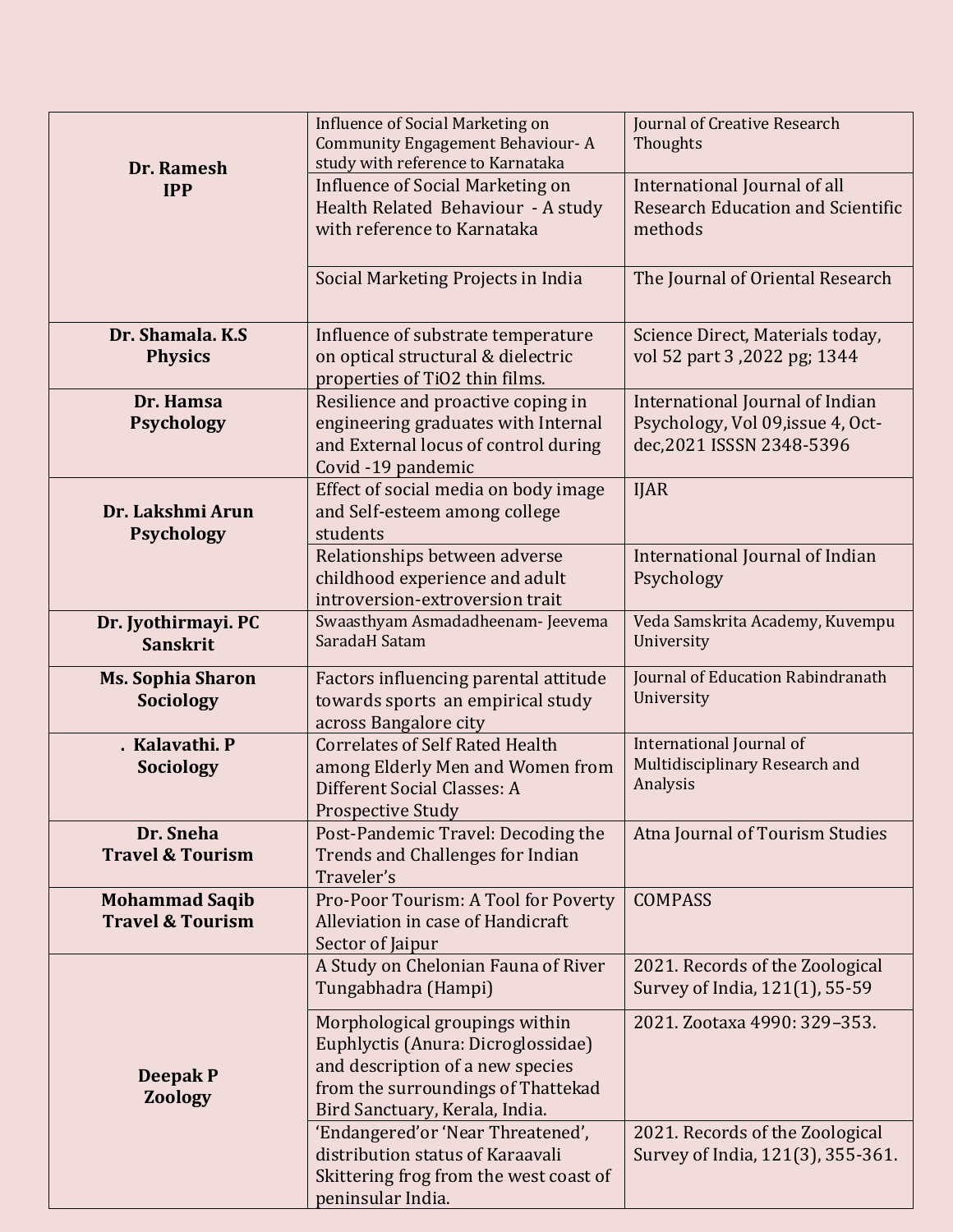| Discovery of a new species of<br>Euphlyctis (Anura: Dicroglossidae)<br>from the western coastal plains of<br>peninsular India. | 2022. Zootaxa, 5100(3), 419-434              |
|--------------------------------------------------------------------------------------------------------------------------------|----------------------------------------------|
| Diversity of insect pollinators in<br>Mount Carmel College campus                                                              | 2022. Insect Environment Vol<br>$25(I)67-75$ |

## **BOOKS PUBLISHED**

- **Dr. Myrene R. D., Department of Biochemistry**, authored a chapter "Traditional Indian Herbs for the Management of Diabetes Mellitus and their Herb–Drug Interaction Potentials: An Evidence-Based Review" in "Structure and Health Effects of Natural Products on Diabetes Mellitus", Haixia Chen and Min Zhang (Ed). Springer Nature Singapore Pvt Ltd. 2021. [ISBN 978-981-15-8790-0]
- **Dr. Preetha Nair** and Radha D. Kale, **Department of Biotechnology,** authored a chapter " Microbial Remediation of Persistent Agro-Chemicals by Soil Bacteria" in " Bioremediation and Phytoremediation Technologies in Sustainable Soil Management", Volume 4, Degradation of Pesticides and Polychlorinated Biphenyls , Published by Apple Academic Press
- **Dr. Preetha Nair** and Sabu Abdul Hameed 2022 , **Department of Biotechnology** , authored a chapter "Enzyme-based food modification in managing digestive disorder" in "Value-Addition in Food Products and Processing Through Enzyme Technology", Published by Academic Press an in print of Elsevier
- **Dr. N. S. Kaviyarasi , Department of Chemistry** , authored a chapter "Structure, Biosynthesis, and Biological Properties of Lectins" in the book "Lectins Innate Immune Defense and Therapeutics", Springer, Singapore
- **Kala Krishnan, Department of Communication** authored a book "Mahasena- Book One of the Murugan Trilogy", Westland Publishers
- **Dr Raghavendra K , Department of Commerce, PG**, authored a book "Intellectual Property Rights", HIMALAYA PUBLISHING HOUSE- EDTN:2021, ISBN:978-93-5495-403-0
- **Dr. Sindhu A.N, Department of Commerce, PG,** authored a book "Principles of Marketing", Ever Shine Publication
- **Dr. Sindhu A.N, Department of Commerce, PG,** authored a book "Indian Ethos and Leadership", Himalaya Publishing House ISBN:978-93-5495-195-4
- **Ms.Aruna Bhaskar & Ms. Diana E, Department of Commerce**, authored a book "Cost Accounting-Elements and Methods", Himalaya Publishing House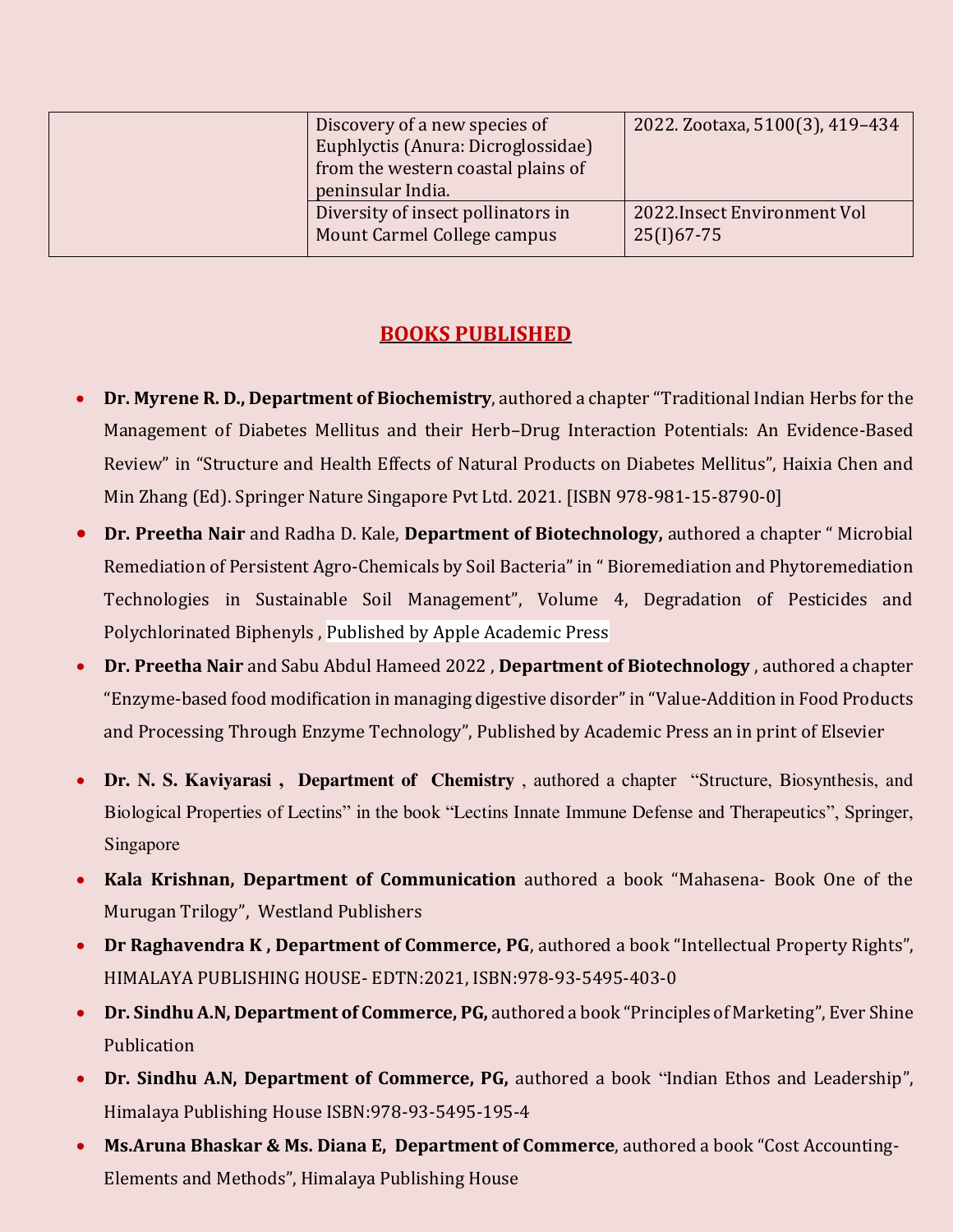- **Ms.Aruna Bhaskar & Ms. Diana E , Department of Commerce**, authored a book "Techniques of Cost Control ", Himalaya Publishing House
- **Ms. Rajani Pillai & Ms. Aatika Bi, Department of Commerce**, authored a book "Management Behavioural Process", Kalyani Publisher
- **Ms. Rajani Pillai & Ms. Aatika Bi, Department of Commerce**, authored a book "Human Resource Management", Kalyani Publisher
- **Dr.M.Josephine Rebecca, Ms. Padmashree & Ms. Diana E, Department of Commerce**, authored a book Financial Accounting I, Himalaya Publishing House
- **Dr.M.Josephine Rebecca, Ms. Padmashree & Ms. Diana E, Department of Commerce,** authored a book "Financial Accounting II", Himalaya Publishing House
- **Dr.M.Josephine Rebecca & Ms. Diana E, Department of Commerce**, authored a book "Management Accounting" Himalaya Publishing House
- **Ms. Diana E, Department of Commerce,** authored a book "Integrated Marketing Communication " Himalaya Publishing House
- **Ms. Tania Mukherjee , Department of Economics** , authored a chapter "Gender Biased Socio-Economic Challenges Faced by Educated working Women-A Case Study on Bengaluru" in the book Information Edge & Education Policy in India & Europe, ISBN 978-93- 81778-99-9; Associated Publishing House, Agra
- **Dr. Sweetha Saji, Department of English** authored a book "Metaphors of Mental Illness in Graphic Medicine", Routledge
- **Dr Devapriya Sanyal, Department of English authored** a book "Gendered Modernity and Indian Cinema: The Women in Satyajit Ray's Films", Routledge UK, South Asia Series
- **Dr Devapriya Sanyal, Department of English** authored a book "Salman Khan The Man The Actor The Legend", Bloomsbury India
- **Dr. Helen Roselene, Department of Environmental Science** authored a chapter "Indoor air quality and its impact in Bangalore city" in the book Contemporary Environmental Issues- Concern and Management, LAP Lambert Academic Publishing. ISBN: 978-620-2-81528-4
- **Dr. Soumya G.S, Department of Environmental Science** authored a chapter "Pulmonary Health Status of traffic police personnel in Bangalore city" in the book Contemporary Environmental Issues-Concern and Management, LAP Lambert Academic Publishing. ISBN: 978-620-2-81528-4
- **Dr. A. Sundaravalli, Department of Home Science** authored a chapter "Poor Diet and its consequences" in the book Eat Right – A Food Systems Approach, published by Eat Right Foundation; ISBN 978-93-5526459-6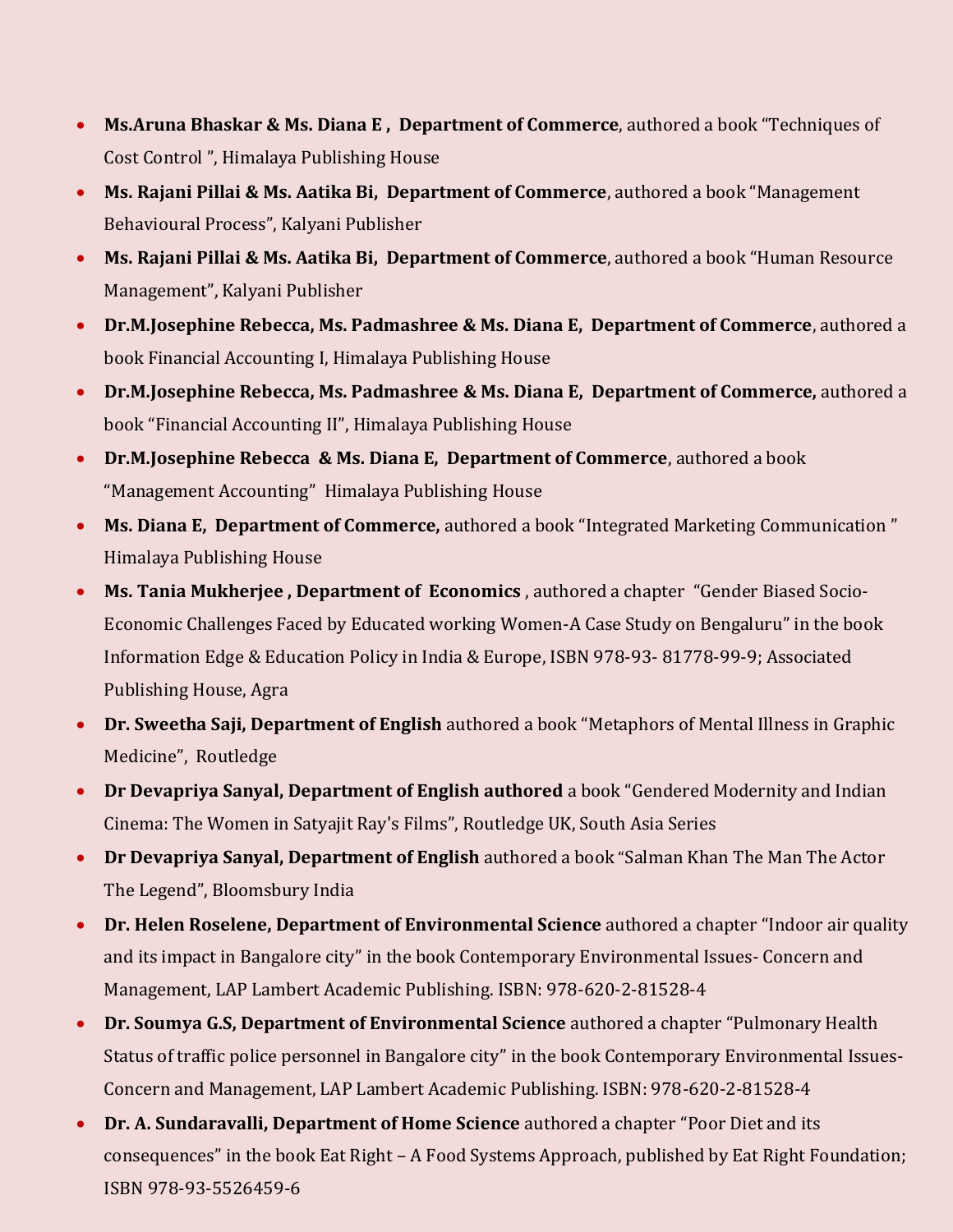- **Dr. Sapna Dinesh, Department of Home Science** authored a chapter "Friendly living for our Elders" in the book Aging with Dignity and Respect-A complete guide on Ageing , Mahi Publication, Ahmedabad
- **Dr. Sujata Gupta, Department of Human Development** authored a chapter " Ageing and Wellbeing" in the book Aging with Dignity and Respect-A complete guide on Ageing , Mahi Publication, Ahmedabad
- **Dr. S. Rajkumar, Department of Management** authored a book "Human Resource Management", Kalyani Publishers
- **Dr. Stanley Vincent G, Department of Management** authored a book "Human Resource Management", Charulatha Publishers, Chennai
- **Dr. Stanley Vincent G, Department of Management** authored a book " Marketing Management", Charulatha Publishers, Chennai
- **Dr. Stanley Vincent G, Department of Management** authored a book " International Business Management", Charulatha Publishers, Chennai
- **Dr. Sangeeta Pandey, Department of Nutrition & Dietetics** authored a chapter "Chronological Developments in the technology of weaning and geriatric foods" in the book "Advances in processing technology" , New India Publishing Agency
- **Dr. Geetha Santhosh, Department of Nutrition & Dietetics** authored a chapter "Anthropology of food and dietary culture of Coorg , Karnataka" in the book "Indian Food Anthropology and The Eat Right Movement", Selective & Scientific Books, ISBN 978-81-9514592-2-3
- Dr. Sneha, Department of Travel & Tourism authored a chapter "Advances in Social Media Influencer Strategy on Solo Travel in Advance Technologies in Tourism and Hospitality Sector" in the book publcshed by Department of Tourism & Hospitality Management and Department of Hospitality & Airline Catering Management, Annai Fathima College of Arts and Science, Madurai, 2021.ISBN 9788195258994. Page no. 198-205.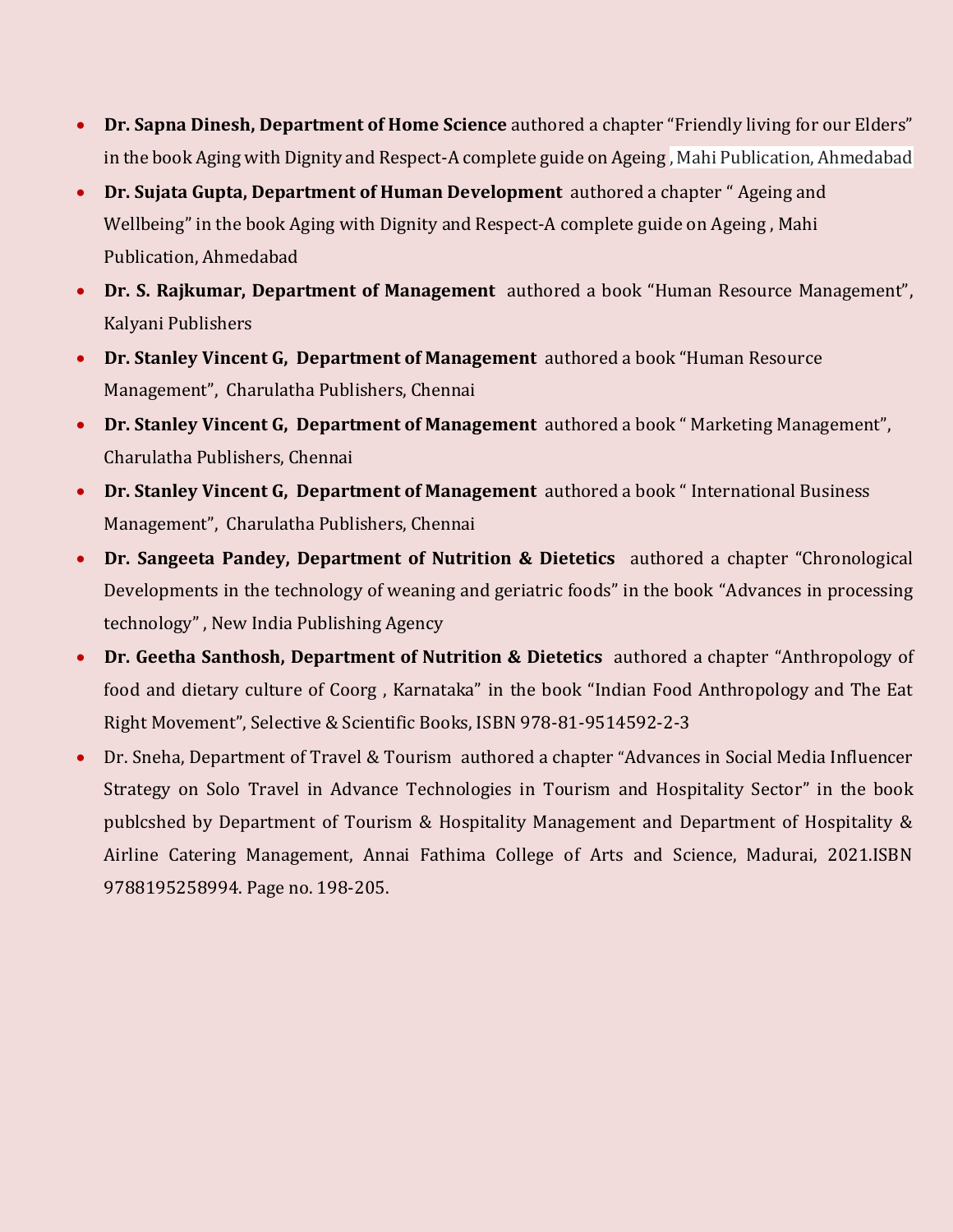## **MOUs – STRENGTHENING INDUSTRY ACADEMIC LINKAGES**

Departments have been encouraged to collaborate and partner with other academic institutions, research organizations and industry to enhance the academic and research standards of the institution. In the academic year 2021-22 the following MOUs were signed:

**.** 

| <b>DEPARTMENT</b>                | <b>ORGANIZATION</b>                                                                                                                                                              |
|----------------------------------|----------------------------------------------------------------------------------------------------------------------------------------------------------------------------------|
| <b>Botany</b>                    | <b>CSIR CIMAP, Lucknow</b><br>$\bullet$<br>Sri Sri College of Ayurvedic Science and Research<br>Mericux NutriSciences Bangalore Pvt. Ltd.<br><b>Azyme Bioscience</b><br>Bionivid |
| Biochemistry                     | Biozeen Bangalore Biotech Labs Pvt. Ltd<br>$\bullet$<br>Narayana Hrudayalaya ltd<br>Pharma Training Institute, Bangalore                                                         |
| Commerce                         | NICT Computer Education Pvt. Ltd<br>$\bullet$<br><b>Miles Education</b>                                                                                                          |
| Hindi                            | Mahatma Gandhi Antarrashtriya Hindi<br>$\bullet$<br>Vishwavidyalay, Wardha                                                                                                       |
| Life Science                     | Biozeen Bangalore Biotech Labs Pvt. Ltd<br>$\bullet$                                                                                                                             |
| <b>Management Studies</b>        | <b>SOBA &amp; Miles Education</b><br>$\bullet$                                                                                                                                   |
| <b>Nutrition &amp; Dietetics</b> | Pepsico India Holdings Pvt Ltd, New Delhi<br>$\bullet$<br>Ayuridye Trust, Bangalore                                                                                              |
| Psychology                       | Psychotherapy Advanced Resource Centre,<br>Bengaluru                                                                                                                             |
| <b>Research Centre</b>           | Clevergene Biocorp Pvt. Ltd.<br>$\bullet$                                                                                                                                        |
| <b>MCCIIE</b>                    | International Council of Technology Management<br><b>KSCST</b>                                                                                                                   |
| Sanskrit                         | Ammucare Charitable Trust                                                                                                                                                        |
| Travel & Tourism                 | Equitable Tourism Options, Bangalore<br>Travel Tours, a Division of FCM Travel<br>Shangrila Hotel, Bangalore<br><b>Speedlinks Aviation Academy</b>                               |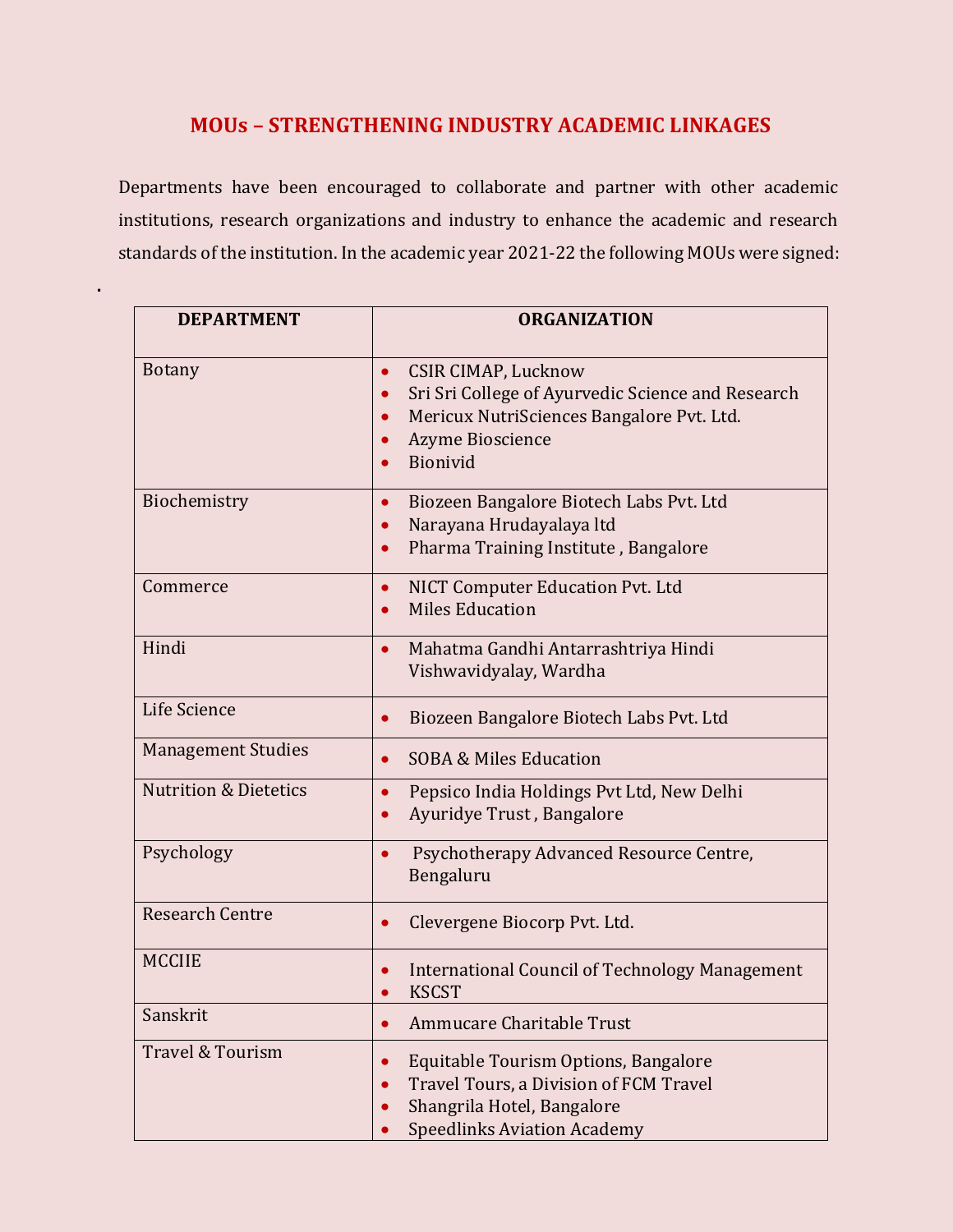# **OUTREACH ACTIVITIES**

#### *"CARING, SHARING & RESPONSIBLE CITIZENSHIP IS WHAT CARMEL STANDS FOR!"*

Mount Carmel College since its inception in 1948 has worked towards the cause of "Empowering through Education". Over the seven decades, thousands of confident women have walked through our portals to become a catalyst of change.

Education is a life changing experience- this is at the core of MCC culture. The young Carmelite is molded to become an empathetic responsible citizen. We not only impart quality education but open up the windows of the world to our students through our extension activities.

- Department of Botany and ISRC in association with Vruksha Foundation and Citizens for Citizens (C4C), organized a drive on FREEING TREES FROM THE ABUSE OF NAILS, RODS, SIGNAGES & POSTERS on 25TH APRIL, 2022 in Vasanthnagar.
- The students of VI Semester MCA conducted the outreach program in various schools to create awareness about computers and its usage among the school students.
- II semester M.A. Economics students participated in one of the projects of People's Corp (January – February, 2022), in which they collected information from state sponsored schools and BBMP schools (60 schools) and submitted a report to the People's Corp.
- Department of Electronics is offering a skill development course "Electrical Technician" for the school/college dropouts and unemployed personal to make them skilled and job ready under Pradhan Mantri Kousal Vikas Yojana (PMKVY) 3.0, an initiative of Skill Hub India and National Skill Development Corporation (NSDC).
- On the occasion of Ganesh Chaturthi (September 2021), the department of Environmental Science conducted eco-friendly Ganesha making session for students and staff.
- Environmental Science Department organized an awareness programme, focused on female farmers on the 11th of October 2021. The event shared inputs on vermicomposting, simple and effective eco-friendly product making session, menstruation and sanitary waste disposal.
- A tree plantation drive was undertaken by students of Environmental Science at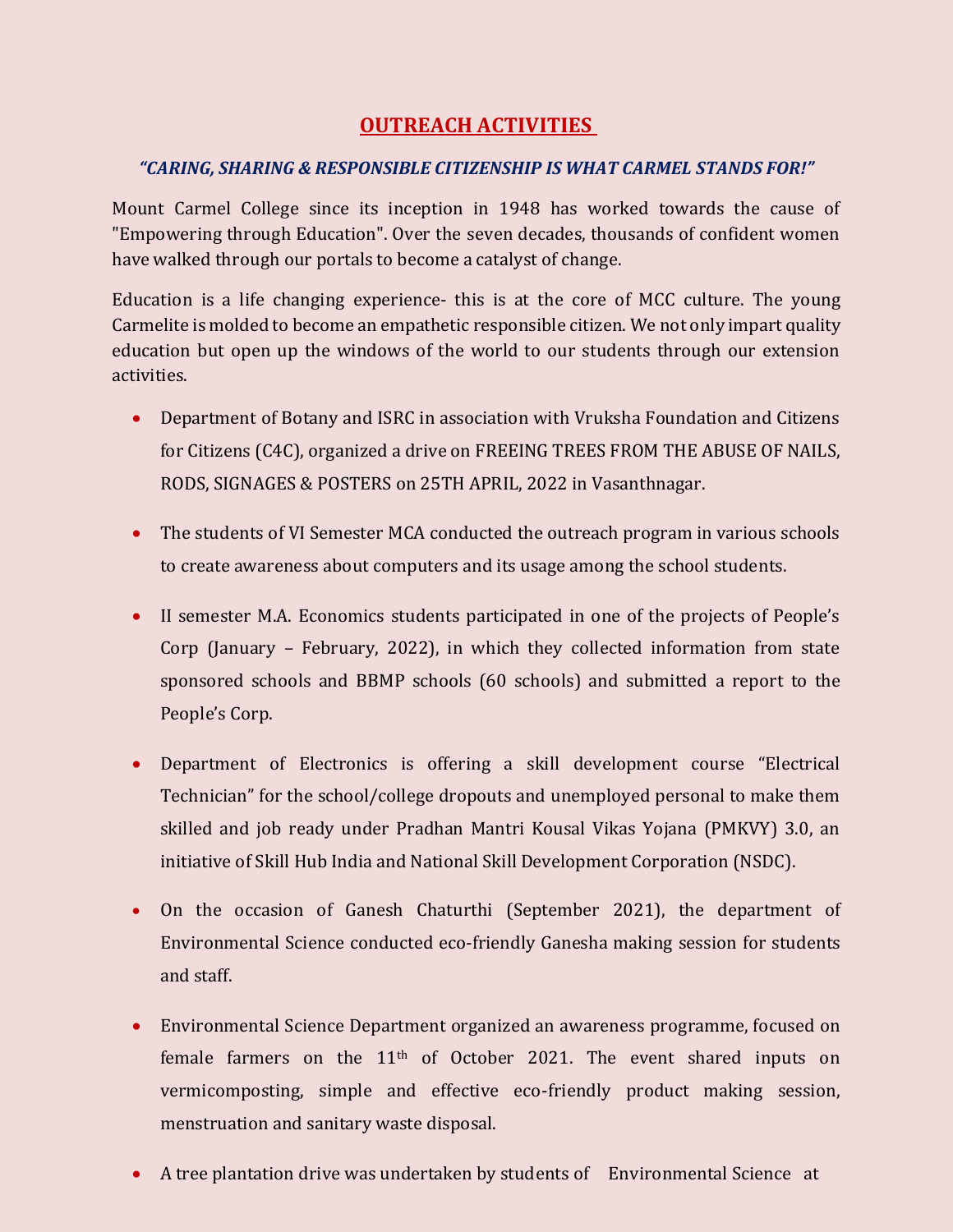Banavathi on 18th October 2021.

- The Department of Home Science conducted a program on "Awareness of Hygiene and Sanitation for BBMP civic workers in Vasanthnagar on 7th April 2022.
- Students of Department of Home executed extension activity based on a Programme Development Cycle (PDC) at Christu Seva Samaj Ashram where basic dental checkup was undertaken on 9th April 2022.
- Department of Human Development conducted Stress Management sessions for youth, Baking Classes to public to cope with the stress of pandemic and students provided online tuitions for government school students.
- Business Management Association donated about 45 blankets for the residents of an old age home called 'advantAGE – Athena' near Dodda Gubbi, Bangalore.
- Department of Microbiology hosted "Health and Hygiene awareness program for Pourakarmikas of BBMP" on 5th May 2022.
- Department of Nutrition and Dietetics in partnership with PepsiCo India Holdings Pvt Ltd and the Food Safety and Standards Authority of India (FSSAI) conducted Nutrition Education Program on 'Importance of Whole Grains: My Breakfast' from September, 2021 to November, 2021. It benefitted 12205 students from different parts of the country.
- A three day training program 'Food Safety Training for Food Handlers' for canteen employees was organized by the Department of Nutrition and Dietetics in April 2022.
- Students of Second semester M.Com were actively involved in 20 hours of Community Development Programs at various NGO's, Orphanages and Old Age Homes.
- The PGDBA students under 'EACH ONE TEACH ONE' initiative educated the under privileged students in the basic of English.
- PGDBA students undertook Health & Hygiene drive for women and sessions on Home gardening for community and helped vegetable vendors with paper bag making.
- Department of Physics hosted 50 students from St Mary's School, Shivajinagar and St. Xaviers School, Shivajinagar and gave them a glimpse of the physics lab.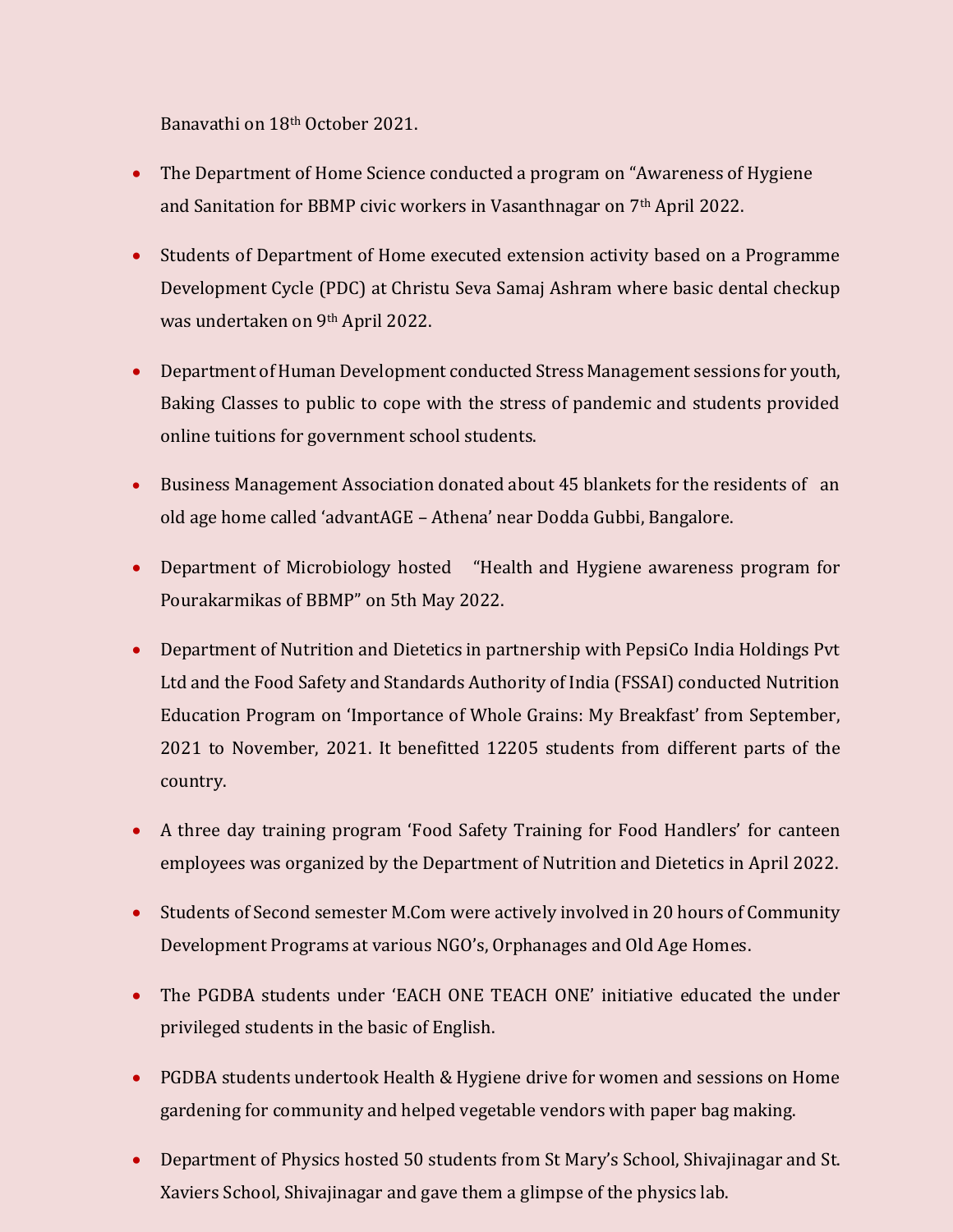- Department of Political Science students are involved in Janaagraha' s Civic Learning program 'Bala Janaagraha' which strives to instill the values of Active Citizenship and 21st Century Skills among youth.
- Sanskrit Association actively participated in a fruit tree plantation drive under which one thousand fruit-tree saplings were planted in a village Mavallipura. It was a mega event organized by Ammucare Charitable Trust.
- Seva Samarpanam, was an initiative of the Department of Sanskrit, under which students visited 'Mohanji Ka Aangan' an after-school learning centre at Weavers colony off Bennarghatta Road and they spent quality time with the kids.
- Department of Sociology hosted a Fund Raiser for treating AIDS patients, during Human Rights Week in December 2021.
- Department of Psychology post graduate students undertook an awareness drive about mental health on campus and interacted with people in Cubbon Park and in their neighborhood.
- Department of Travel and Tourism made a video for primary school adopted by the college with the objective of creating awareness about Karnataka's beautiful destinations and measures to safeguard the environment.
- Dr. Helen Roselene and Dr. Soumya, Department of Environmental Science undertook a Management-funded community project to 'Evaluate the Ground water and Drinking water status of Kolar Gold Field and its implication on utility'. The study showed that water used by the local community in Kolar Goldfields was contaminated with Fluorides and had a high amount of Total Dissolved Salts. Since the presence of fluorides was above the permissible level, the project has initiated measures to control and reduce the presence of fluoride and total dissolved salts, thus benefiting the society at large.
- Dr. Helen Roselene, Department of Environmental Science initiated a collaborative project with SEVA trust to "Utilize Sericulture Waste and Improve Socio-economic status and bring about Sustainable Development".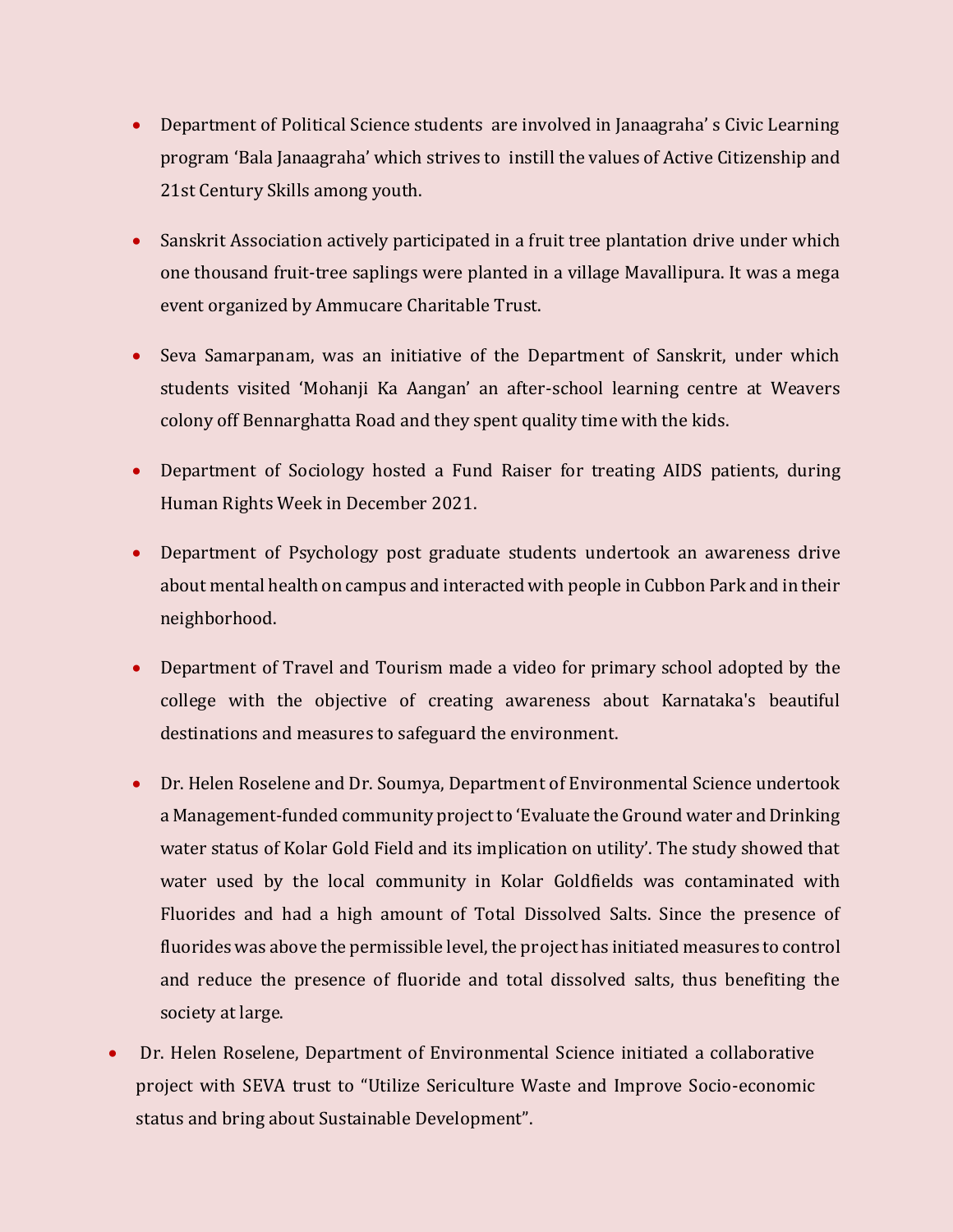### **INSTITUTIONAL SOCIAL RESPONSIBILITY CELL**

With the objective of preparing the students to be socially responsible citizens the Institutional Social Responsibility Cell was set up in July, 2020. ISRC aims to inculcate the values of service among the students with a vision to uplift society and create a civilization of love. SPOC for community activities has been nominated for each department and over 4000 students have registered with the Cell.

The Institutional Social Responsibility Cell works on 3 verticals – *Maulya (Values), Asraya (Support) and Parisara (Environment).* 

| <b>DATE</b>                     | <b>EVENT</b>                                                           |  |  |  |  |
|---------------------------------|------------------------------------------------------------------------|--|--|--|--|
| 23rd August, 2021               | <b>Trash Tag</b> - Clean Up Drive - Time to discover the Monica Galler |  |  |  |  |
|                                 | inside you and show us the best you can make out of the mess!          |  |  |  |  |
|                                 | <b>Survey of Slums - Understanding the real need of mankind.</b>       |  |  |  |  |
| 19th September 2021             | <b>Donation Drive - A Visit to the underdeveloped areas of</b>         |  |  |  |  |
|                                 | Vasanthnagar and Sadashivnagar supplying hygiene kits to               |  |  |  |  |
|                                 | senior citizens, pregnant women and children in need                   |  |  |  |  |
| 22 <sup>nd</sup> September 2021 | Gift Green - Distributing homegrown plants and organic manure          |  |  |  |  |
|                                 | to the residents of Vasanth Nagar. Helping the environment in a        |  |  |  |  |
|                                 | way that you can.                                                      |  |  |  |  |
| 7 <sup>th</sup> October, 2021   | Vaccination Drive -for Staff and Students of Mount Carmel              |  |  |  |  |
|                                 | College                                                                |  |  |  |  |
| 16th October, 2021              | The Real You - Webinar on a small step towards accepting who           |  |  |  |  |
|                                 | you are and what you have.                                             |  |  |  |  |
| 6 <sup>th</sup> November, 2021  | <b>Workshop on Self Defence</b>                                        |  |  |  |  |
| 10th November, 2021             | Act Don't React - Lets create a new idea for old Problem an event      |  |  |  |  |
|                                 | for the students                                                       |  |  |  |  |
| 5th April, 2022                 | No Honking Campaign in association with Citizen for Citizen-           |  |  |  |  |
|                                 | Creating awareness inside Cubbon park                                  |  |  |  |  |
| 08 April, 2022                  | <b>Autism Awareness</b> - Talk on reality of Autism.by Ms.Suruchi      |  |  |  |  |
|                                 | Sancheti                                                               |  |  |  |  |
| 20th April, 2022                | <b>Parthenon</b>                                                       |  |  |  |  |
| 25th April, 2022                | Walkathon - 'FREEING TREES' from the abuse of nails, Rode,             |  |  |  |  |
|                                 | Posters in association with Department of Botany                       |  |  |  |  |
| 5 <sup>th</sup> May, 2022       | Salute to the Pourakarmikas in association with Department of          |  |  |  |  |
|                                 | Microbiology                                                           |  |  |  |  |

## **YOUTH RED CROSS SOCIETY**

The Youth Red Cross Society of MCC hosted several workshops to mark important days like National Youth Day, Girl Child Day, National Voters' Day and Gandhi Jayanti. YRCS collaborate with NSS to host a vaccination drive, blood donation drive and a hair donation camp.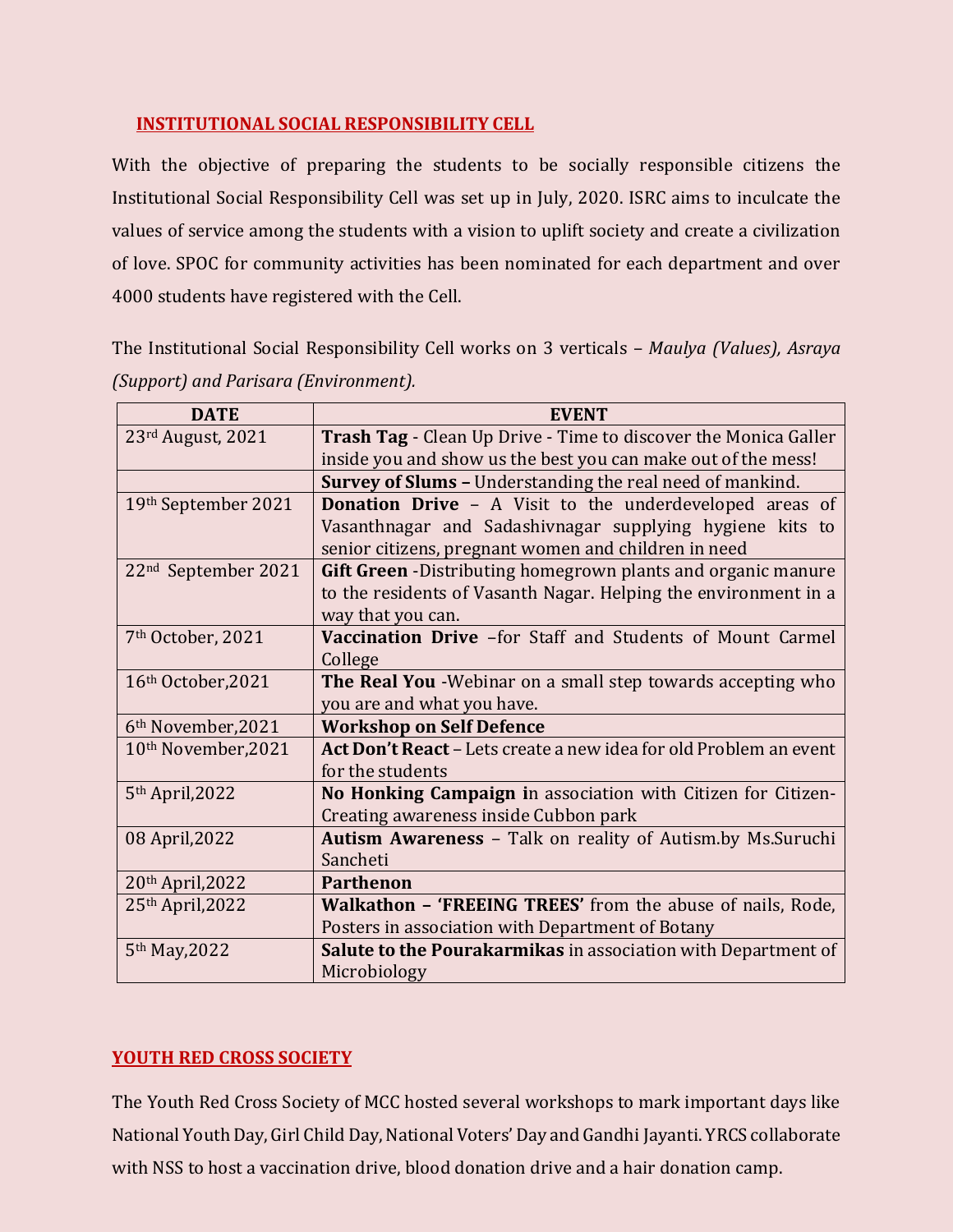#### **SEVANJALI**

The NSS wing of MCC- Sevanjali hosted the following events in the academic year 2021-22:

- Pledge on World No Tobacco Day, 31<sup>st</sup> May 2021
- *Ecosystem Restoration* was the theme for online celebration of the World Environment Day, 5th June 2021
- *Oxygen Challenge- a plantation drive* where in 5 lakh trees were planted across the state of Karnataka to celebrate World Environment Day.
- "Yoga for well-being" was the theme for International Yoga day where student volunteers actively participated in yoga session.
- World Population Day on 11<sup>th</sup> June 2021, were activities focused on the challenges of overpopulation
- Creating awareness among student community against drug abuse and illicit trafficking
- World Food Day,  $16<sup>th</sup>$  October 2021 saw the volunteers spreading awareness on need to build hunger-free world
- POSCO Act Awareness program was hosted on 14<sup>th</sup> November 2021
- NSS volunteers actively participated at the Rajyotsava celebrations hosted by Government of Karnataka
- NSS in collaboration with St. Joseph College hosted a webinar on ' Urban Forestry & Trees' on 1st October 2021
- Breast Cancer Awareness program & Screening was conducted for students and staff on 12th November 2021
- Kargil Diwas and Armed Forces Flag day was celebrated to instill patriotic fervor among the youth
- NSS volunteers took the lead in taking anti-corruption oath on the World-Anti Corruption Day, 31st October 2021
- All students were administered the pledge on Constitution Day
- NSS volunteers took part on the Clean India campaign organized by Department of Youth Empowerment & Sports, Govt of Karnataka on 22nd October 2021.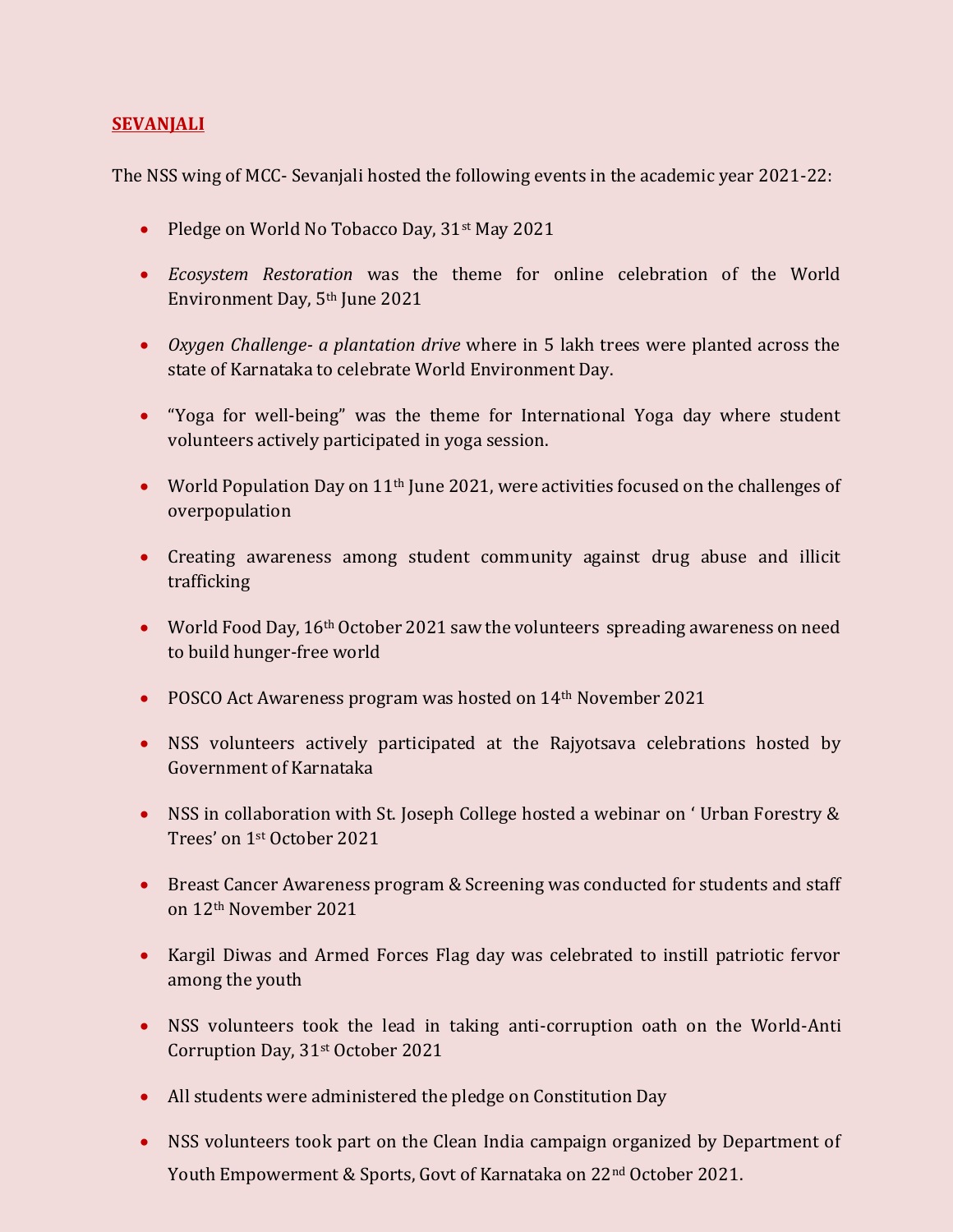# **INTERNAL QUALITY ASSURANCE CELL**

The IQAC in keeping with its commitment to upgrading the quality standards in all aspects of the functioning of the institution, undertook the following initiatives:

 The IQAC organized a 4 day Training program for administrative staff members from 2<sup>nd</sup> August to 5<sup>th</sup> August, 2021.



| <b>RESOURCE PERSON</b>                     | <b>TOPIC</b>                         |
|--------------------------------------------|--------------------------------------|
| Mr. M. V. Sridhar, Tax Expert              | GST and its Implications             |
| Ms. Suseil Rani, Associate Professor, Lady | e-Filing of IT Returns               |
| Doak College, Madurai                      |                                      |
| Dr. Shubha Madhusudan                      | Work-life Balance                    |
| Dr. Swarnalatha Iyer                       | <b>Communication and Soft Skills</b> |
| <b>Department of Computer Science</b>      | Digital Literacy program             |

• IQAC hosted a talk on "Learning Outcomes based approach to Curriculum Design & Planning" by Dr. Suma Singh, Dean of Humanities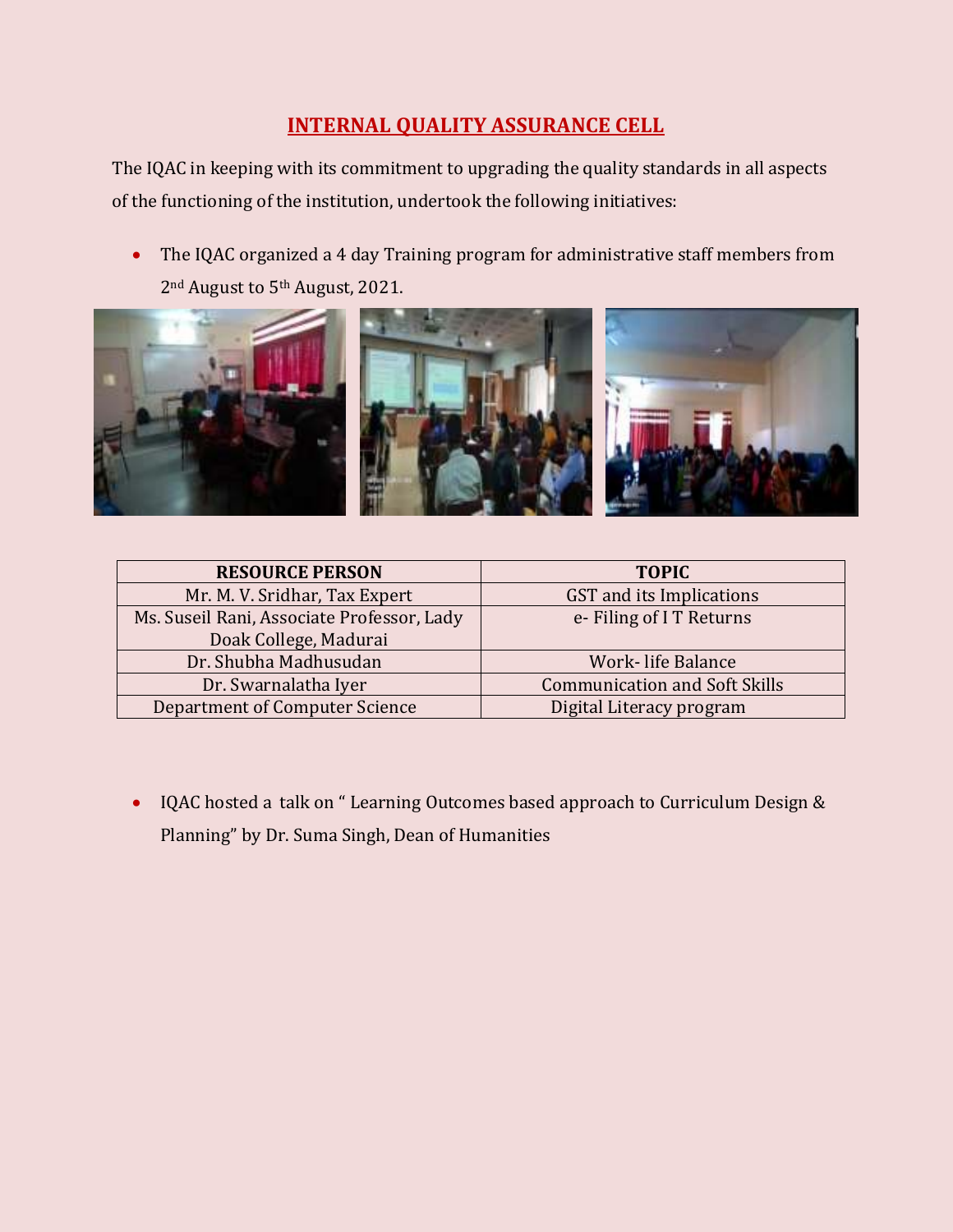## **PLACEMENT CELL**

|              | <b>HUMANITIES</b> | <b>COMMERCE</b> | <b>MANAGEMENT</b> | <b>SCIENCE</b> |
|--------------|-------------------|-----------------|-------------------|----------------|
| UG           | n c               | 240             | 40                |                |
| PG           | ' 4               | ხპ              | 08                | 20             |
| <b>TOTAL</b> | 44                | 303             | 54                | 93             |

- 185 companies visited campus for recruitment and 76 companies recruited the students.
- The highest salary among UG students was Rs.9 lakh and among PG students it was Rs 18 lakh.
- The median salary for UG students was Rs.4 lakh and for PG students it was Rs 5 lakh
- Placement Cell conducted training sessions for all the students registered for placement
- The Cell actively collaborated with Industry for providing internship opportunities for students
- Handholding and placement support was provided for the students of the previous academic year as well

|                          | <b>OUR KEY RECRUITERS</b> |                                   |  |  |  |
|--------------------------|---------------------------|-----------------------------------|--|--|--|
| JP Morgan & Chase        | Amazon                    | <b>Wipro</b>                      |  |  |  |
| <b>Accenture</b>         | Byju's                    | Cognizant                         |  |  |  |
| <b>Morgan Stanley</b>    | <b>Wells Fargo</b>        | <b>Deloitte</b>                   |  |  |  |
| <b>KPMG</b> India        | <b>Societe Generale</b>   | <b>DELL</b>                       |  |  |  |
| <b>KMPG Global</b>       | <b>Schneider Electric</b> | <b>TCS</b>                        |  |  |  |
| EY India                 | <b>BOSCH</b>              | <b>Exxon Mobil</b>                |  |  |  |
| <b>EY Global</b>         | <b>Goldman Sachs</b>      | <b>ICICI Bank</b>                 |  |  |  |
| <b>Infosys</b>           | <b>Deutsche Bank</b>      | <b>McKinsey</b>                   |  |  |  |
| <b>Citi Bank</b>         | <b>CISCO</b>              | <b>Legato Health Technologies</b> |  |  |  |
| <b>ITC Ltd</b>           | <b>PwC</b>                | <b>SAP</b>                        |  |  |  |
| Capgemini                | <b>Zyla Health</b>        | <b>Bartleby's Technologies</b>    |  |  |  |
| <b>Grant Thornton</b>    | <b>Target Corporation</b> | Clevergene                        |  |  |  |
| <b>Zinnov Consulting</b> | <b>Sagar Hospitals</b>    | <b>Apollo Hospitals</b>           |  |  |  |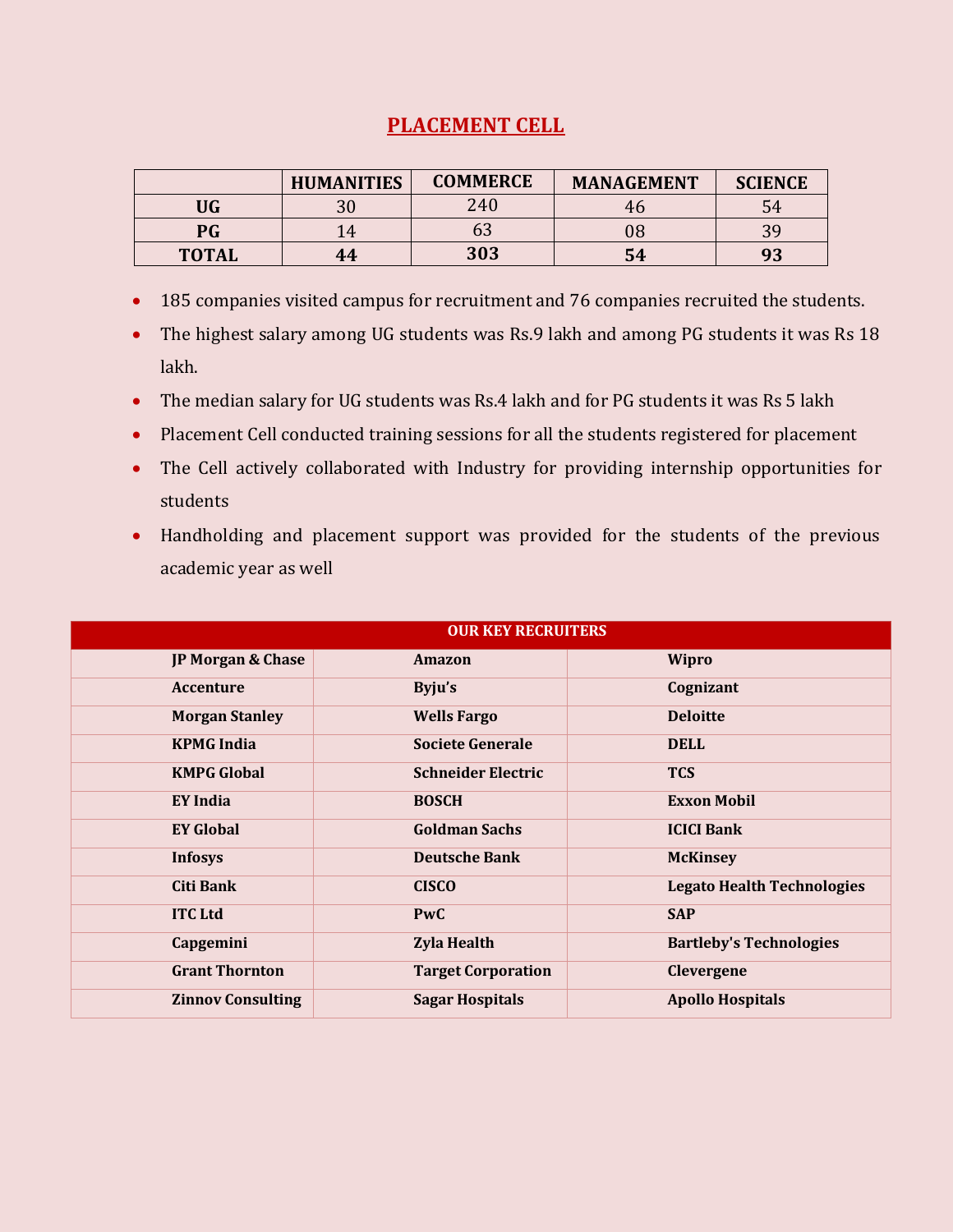## **CENTRE FOR EXTENDED EDUCATION**

The Centre for Extended Education (CEE) coordinates a wide range of certificate credit courses across the spectrum of multiple disciplines, to make learning a rich and complete experience and lays special emphasis on preparing the students to face the world with confidence. Courses are student friendly, cost effective, logistics are effectively arranged and well managed in time.

- CEE offered courses in the following areas- Educational Services, Educational Training Programs, Life Skills, Soft Skills and Hobby Courses.
- CEE offered Competitive Exam Trainings for Bank PO Exams, Railway Recruitment Control Board , Employees State Insurance Corporation , Civil Services Exam, CAT, CMAT, MAT, XAT, GMAT, GRE, NMAT Exams and UGC- NET
- Anchoring course by Rashmi Shetty A RJ & an ICF credentialed Professional Certified Coach
- Music Workshop to learn Guitar & Keyboard
- Japanese & Chinese Beginners Course
- A Cohort was conducted on Active Citizenship in association with CMCA Yuva Program to transform the young into concerned, thinking and active citizens.
- Pot Painting and Terrarium Workshop for students to inculcate gardening habits right, boost your creativity and keep oneself engaged and connected with nature.
- 'Caring and Sharing' week on the eve of Christmas.
- Hosted Workshops on How to crack CAT and Civil Service as a Career
- Course on 'Science of sports nutrition' with Geetha Ghaliyavar, a Sports nutritionist
- Collaborated with Sri Aurobindo Society to offer a Certificate Course on Public Nutrition, Public Health and Public Policy.
- Offered IT Technical Certificate Courses Amazon Web Services, Cloud Computing, Big Data & Hadoop, Cloud Computing, Full Stack Web Development, Ethical Hacking & Cyber Forensic.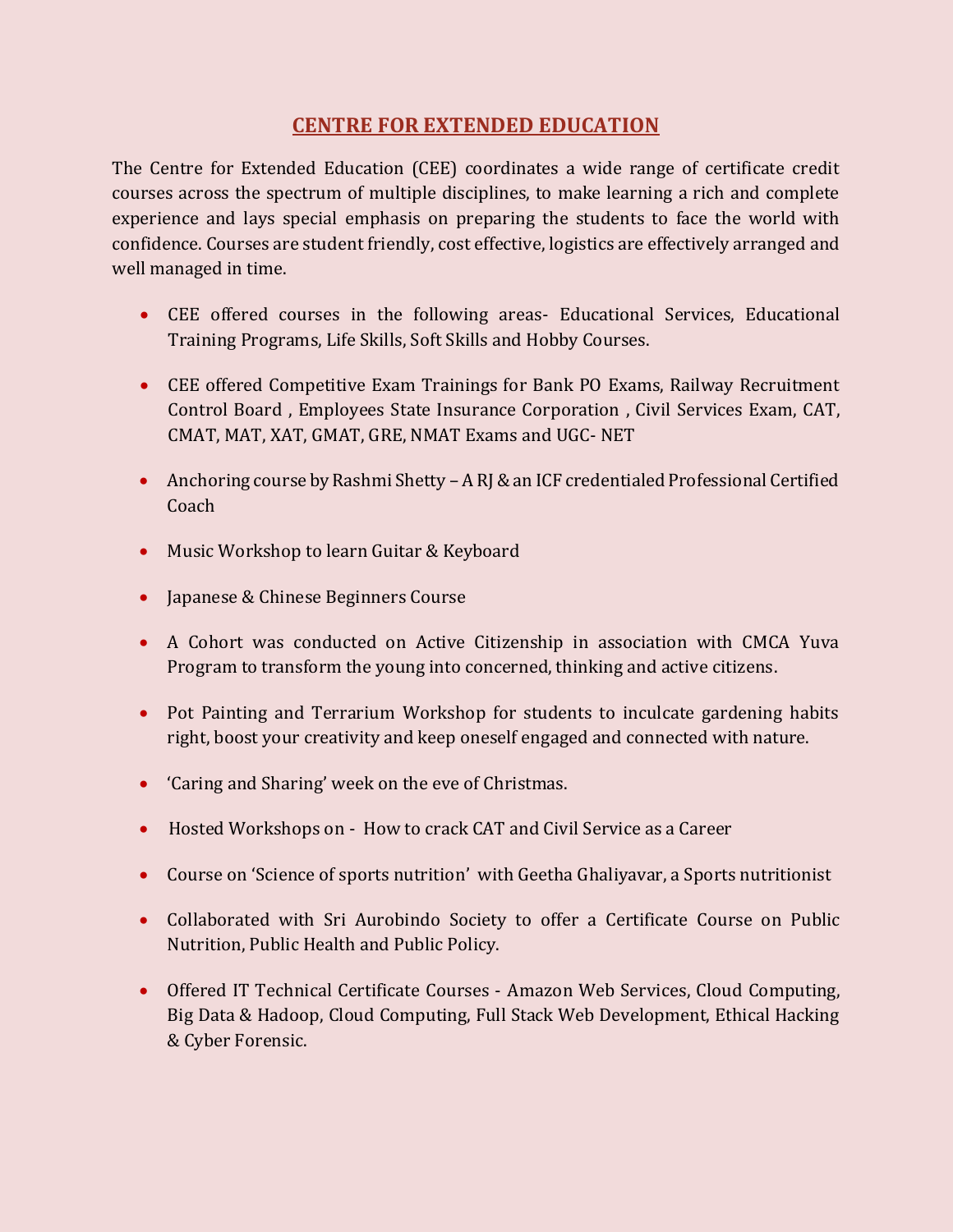# **CENTRE FOR LEARNING, DEVELOPMENT & TRANSFORMATION**

CLDT which primarily aims to build faculty competency, strengthen the teaching-learning environment and nurture a responsible capable student community undertook the following activities in the year 2021-22:

| Sl.N           | <b>Date</b>                           | <b>Title</b>                                                                                           | <b>Details</b>                                                                                                                                                                                                                      |
|----------------|---------------------------------------|--------------------------------------------------------------------------------------------------------|-------------------------------------------------------------------------------------------------------------------------------------------------------------------------------------------------------------------------------------|
| $\bf{0}$<br>1. | 16th, 17th and 18th<br>September 2021 | Three-Day Skill<br><b>Development Sessions</b>                                                         | Training<br>for<br>students<br>session<br>on<br>Communication including Email Writing,<br>Building,<br>Presentation, Resume<br>Critical<br>Thinking, Leadership Skills, Building Self<br>Confidence, Goal Setting & Career Mapping. |
| 2.             | 28th September<br>2021                | Concept of Food,<br><b>Health and Behaviour</b><br>Based on Yogic Texts'                               | Webinar<br><b>National</b><br><b>Nutrition</b><br>Month<br>Organized in association with the Department<br>of Home Science and IQAC.                                                                                                |
| 3.             | 16th October 2021                     | Ahara, Vihara Achara<br>and Vichara'                                                                   | World Food Day Session in association with<br>the Department of Home Science and IQAC<br>bilingual                                                                                                                                  |
| 4.             | 19th November 2021                    | Ethics in Science - A<br>Non-Retractable<br>Concern                                                    | PG students with Resource person<br>Dr<br>Dipshikha Chakravarty, Professor, IISc                                                                                                                                                    |
| 5.             | 26th March 2022                       | Reference Manager -<br>Mendeley                                                                        | A hands-on training session for faculty<br>members was organized in association with<br>Research Centre and IQAC with trainer Dr.<br>Ramya Rao, Principal Scientist, Research<br>Desk.                                              |
| 6.             | 26th March 2022                       | Cut-Copy-Paste-<br><b>Repeat: Understanding</b><br><b>Ethics in Research</b>                           | Ms. Puja Minni, Guest Faculty, Masters in<br>Public Policy, MCC.                                                                                                                                                                    |
| 7.             | 9th & 16th April<br>2022              | <b>Training Programme</b><br>on Reference Manager<br>- Mendeley Software &<br><b>End Note Software</b> | Principal<br>Scientist,<br>Ramya G Rao,<br>Dr.<br>ResearcheDesk (ReD)<br>Dr. Manjula K R, Professor, REVA University                                                                                                                |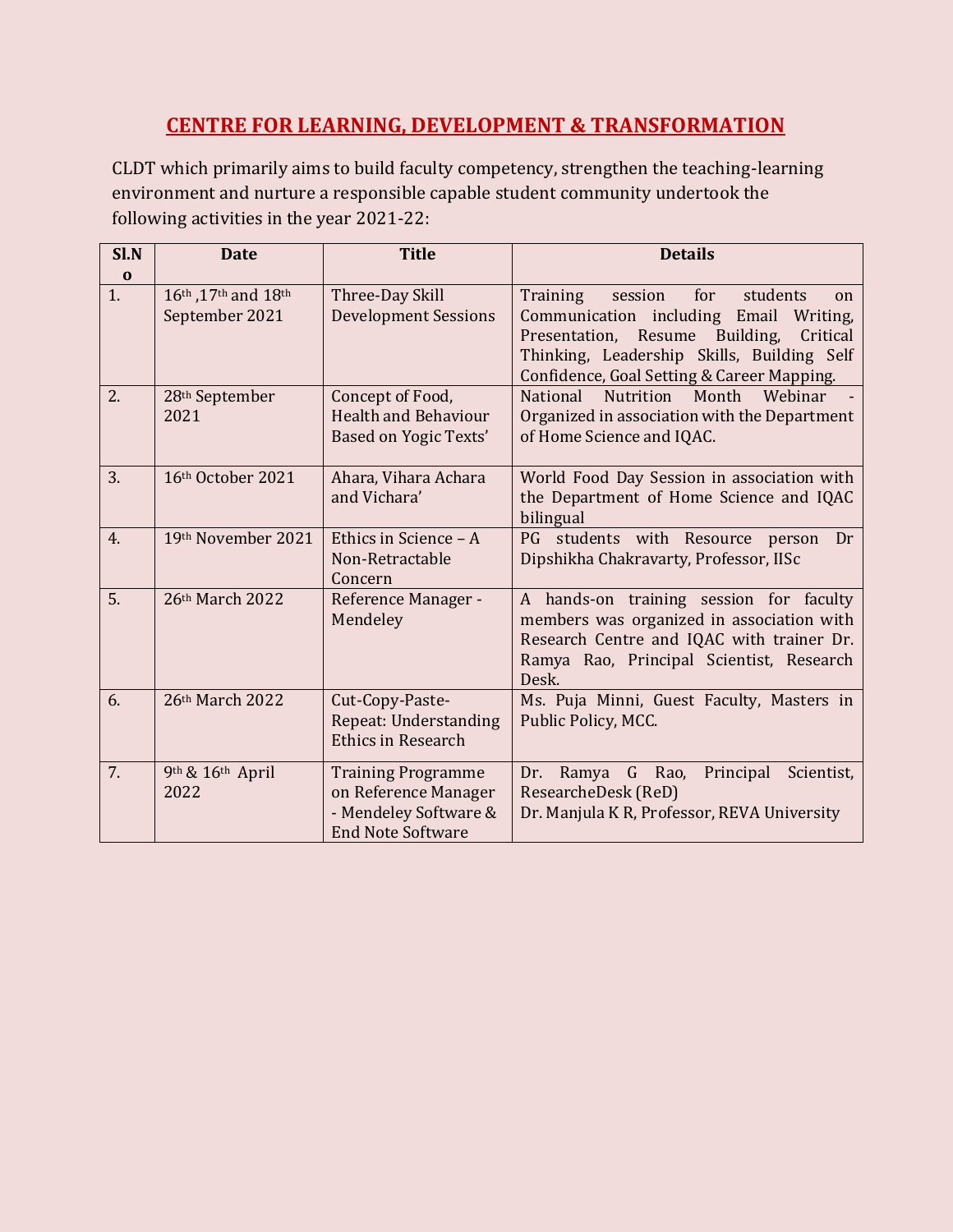# **MOUNT CARMEL CENTRE FOR INNOVATION, INCUBATION & ENTREPRENEURSHIP**

Mount Carmel College Centre for Innovation, Incubation and Entrepreneurship (MCCIIE) works to promote the spirit of entrepreneurship and startup culture on campus. During the year, MCCIIE with the following activities kindled the spirit of entrepreneurship among the students.

- Webinar on "Business Model Canvas" on 18<sup>th</sup> June 2021
- "How to plan start-ups? Its ethical and legal issues" hosted with Mr. Ayan Kumar Bandyopadhy on 3rd July 2021
- World Entrepreneur's day in August 2021 celebrated with competitive events
- Biz- Idea Contest (Round 1 and Round 2) was hosted on 27th October & 23rd November 2021
- 'GONE RICH WITH GONE MAD' was hosted on 9th November, 2021.
- A motivational talk on "AN IDEA THAT BECAME A START-UP" was hosted on 17th November, 2021 with Ms. Khushboo, Founder and CEO of Lattooland which creates safe, sensorial, open-ended play kits for children.
- Webinar on " Entrepreneur and innovation as career opportunity" was hosted on 12th January 2022
- Talk on "Innovation in drone technology and its application in Medical logistics" held on the occasion of "Innovation Day", 12th January 2022 with Mr. Adarsh as the resource person.
- ''Translating Research & Riding the Entrepreneurial Wave" was hosted on 13th January 2022 with Dr. Praapti Jayaswal, Co-founder and CEO of AarogyaAI interacted with Bioscience students
- "Journey from Lab to Commercialization to technology transfer PP Solution" , hosted on 21st January 2022
- In association with KSCST, IPR Cell was inaugurated on 22<sup>nd</sup> February 2022
- A National E Symposium "Innovation and Entrepreneurship" was hosted on 28th March 2022 to discuss the role of Innovation and Incubation in Entrepreneurship, to encourage start-up culture among students and faculty.
- "Transcendo" 2022, was organized from 29th April to 5th May 2022 with the theme "Innovation and Entrepreneurship" to mark the E-Week.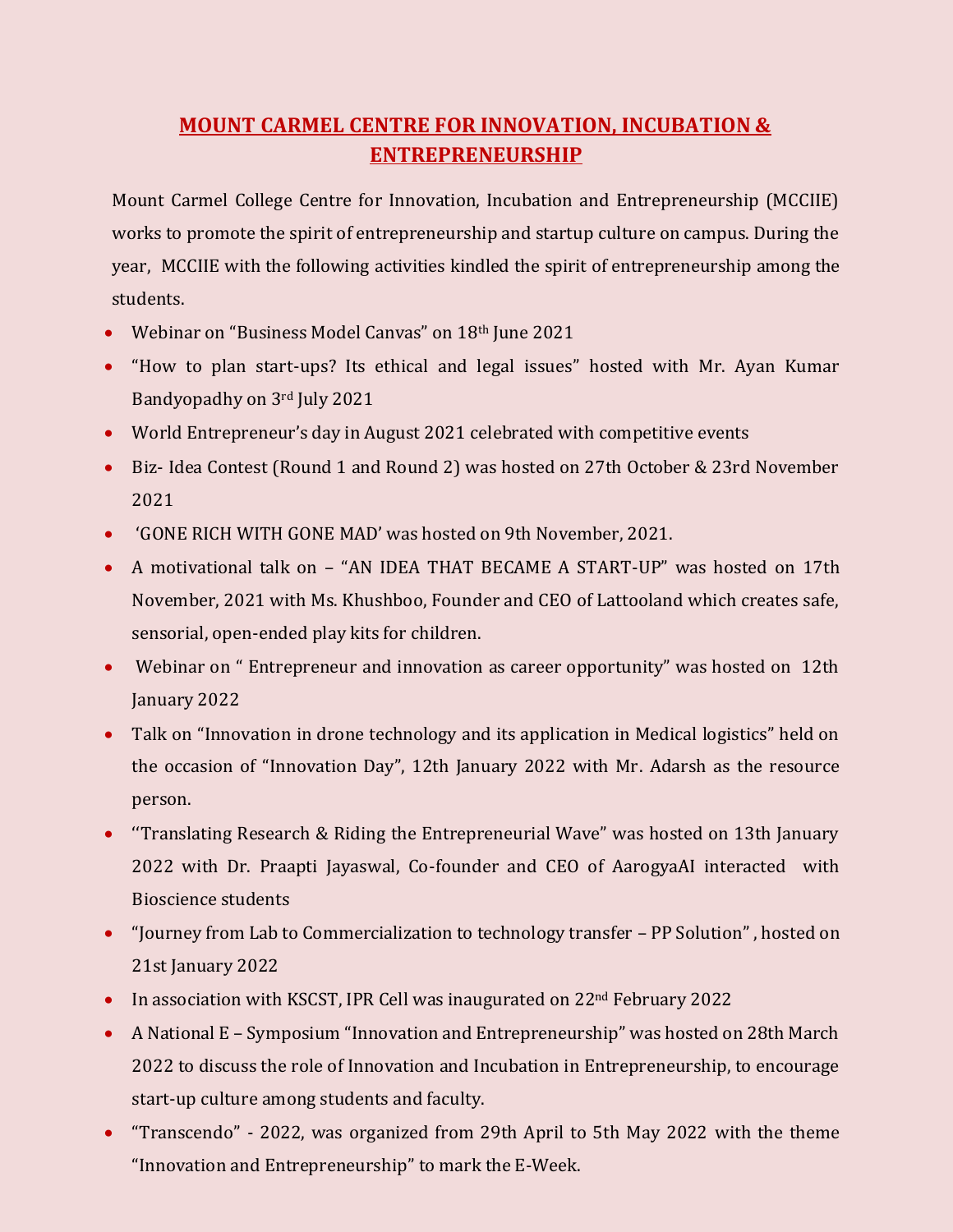# **STUDENT SUPPORT INITIATIVES**

The pandemic and lockdown disturbed the accepted normal for all and in particular for the student community. We at Mount Carmel College ensured that we continue to be engaged with our students with the following initiatives:

- COVID-19 Cell was set up and members of the Cell kept themselves available for the students to address their personal and academic concerns
- College Counsellors were available to the students to provide emotional support
- The college enhanced scholarships, fee waiver and fee concession support to the students during the pandemic

|                | SOCIAL SERVICE EXPENDITURE OF MCC              | <b>TOTAL</b> | <b>AMOUNT</b> |
|----------------|------------------------------------------------|--------------|---------------|
| $\mathbf{1}$   | Institutional Scholarships                     | 903          | 69,72,200     |
| $\overline{2}$ | <b>Government Scholarships</b>                 | 337          | 2716635       |
| 3              | <b>Private Scholarships</b>                    | 88           | 15,17,350     |
| $\overline{4}$ | Financial Assistance towards education for the |              | 4,92,000      |
|                | children of Staff members                      |              |               |
| 5 <sup>5</sup> | Financial Assistance during Covid 19 Pandemic  |              | 11,26,000     |
| 6              | <b>Community Development Project Expenses</b>  |              | 60,54,102     |
| $\overline{7}$ | <b>ISRC</b> Project                            |              | 1,55,418      |
| 8              | NSS/NCC                                        |              | 27,112        |
| 9              | Medical aid/Staff Welfare                      |              | 7,16,878      |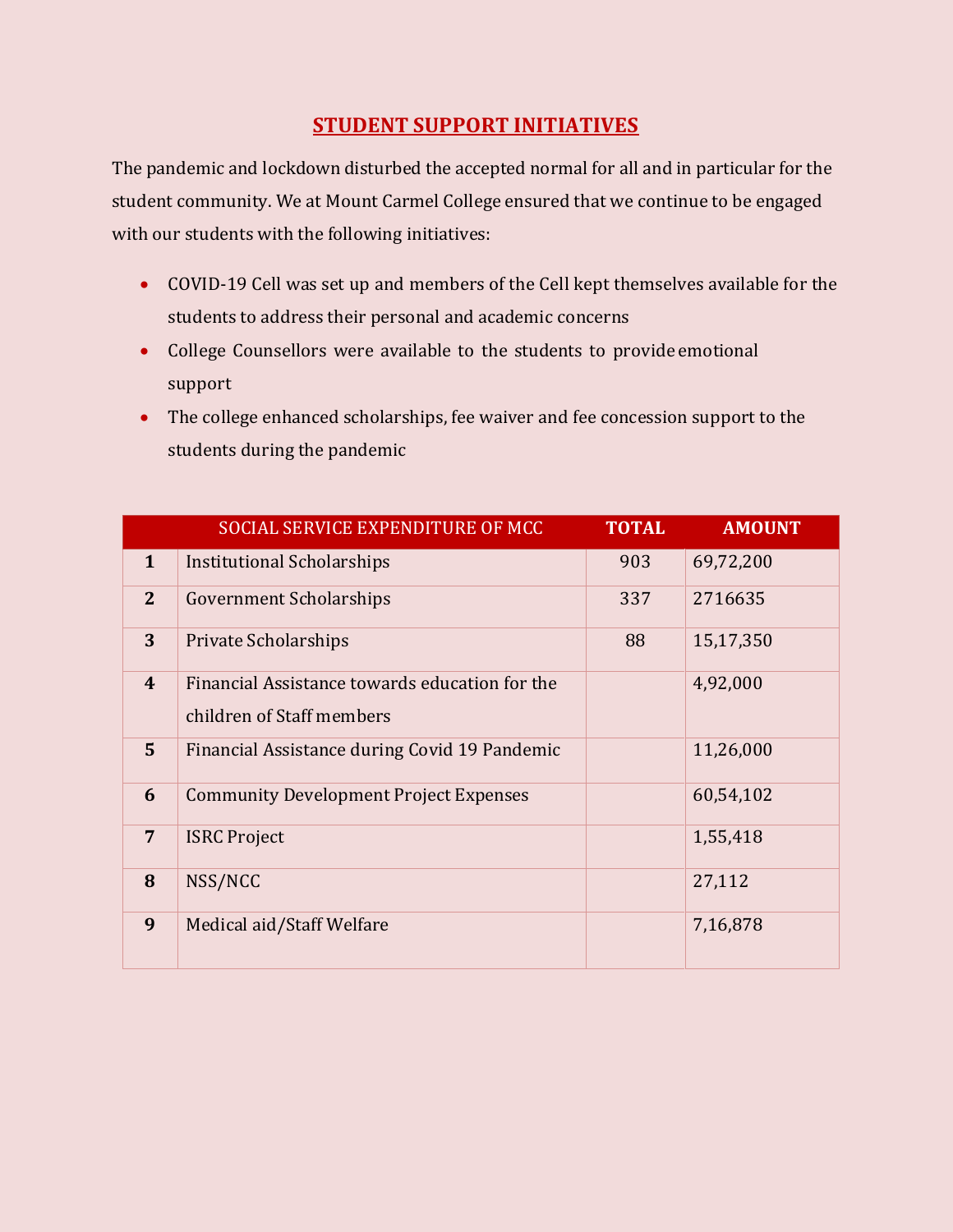# **STUDENT ACHIEVERS**

MCC is always recognized for being a vibrant campus which nurtures talents and enables the all-round growth of the students. The pandemic did take away the joy of hosting several cultural and academic events on campus, our Students proudly represented the college at various inter-collegiate events and laurels.

- **Yogita Raghavendra**, IV BA won the third prize at Young Economist Competition hosted by Christ University
- **Maitreyi Bahuguna & Swarnali Mukherjee,** Department of Communication Studies secured first place at Antarvaani (Audio PSA) at TattvAnkura (Gandhian & Peace Studies, Manipal)
- **Nanditha Gogate, Nidhi Kiran Bhandari, Ananya Rene Dass & Bhavana Sarangi,**  Department of Communication Studiessecured first place in Murder Mystery at Wildlife Awareness and Conservation Club, St. Josephs College , Autonomous
- **Srijoni Sarkar,** Department of Communication Studies secured Second Place in Burn Fire (Public Relations) at Lasya hosted by Jain CMS
- **Suyashi Shanker & Nakshatra Kumar** secured Second Place and **Mahek Sarkar & Shria Bellalcheroo** secured Third Place in Picture Baaki Hai (Film Poster Design) at Blue Pencil, St. Josephs College Autonomous
- **H S Kanchan**, Department of Commerce ( PG) was the runner up at National level HR Fest hosted by Seshadripuram Institute of Management Studies
- **Preethi K P**, Department of Commerce (PG) won the Best Paper presentation in International Conference on Innovative Sustainable Practices in Commerce, Economy, Technology by School of Business, Assam Kaziranga University
- **Preksha Kumari Jain & Elakya Priya,** Department of Commerce ( PG) were runners-up at the Logistics Event , Utchrista 2.0: Christ Deemed to be University
- **Disha Mehta M & H S Kanchan**, Department of Commerce ( PG)won Best Paper presentation in International Conference on Innovative Sustainable Practices in Commerce, Economy, Technology by School of Business, Assam Kaziranga University
- **Thrisha S**, Department of Psychology won Best poster presentation at 48th NACIACP by Indian Association of Animal Psychologist, Madurai
- **Sneha Sri Varshini PB,** Department of Education won laurels for the institution at several intercollegiate events
	- o 3rd place in Group singing at Lasya- Jain University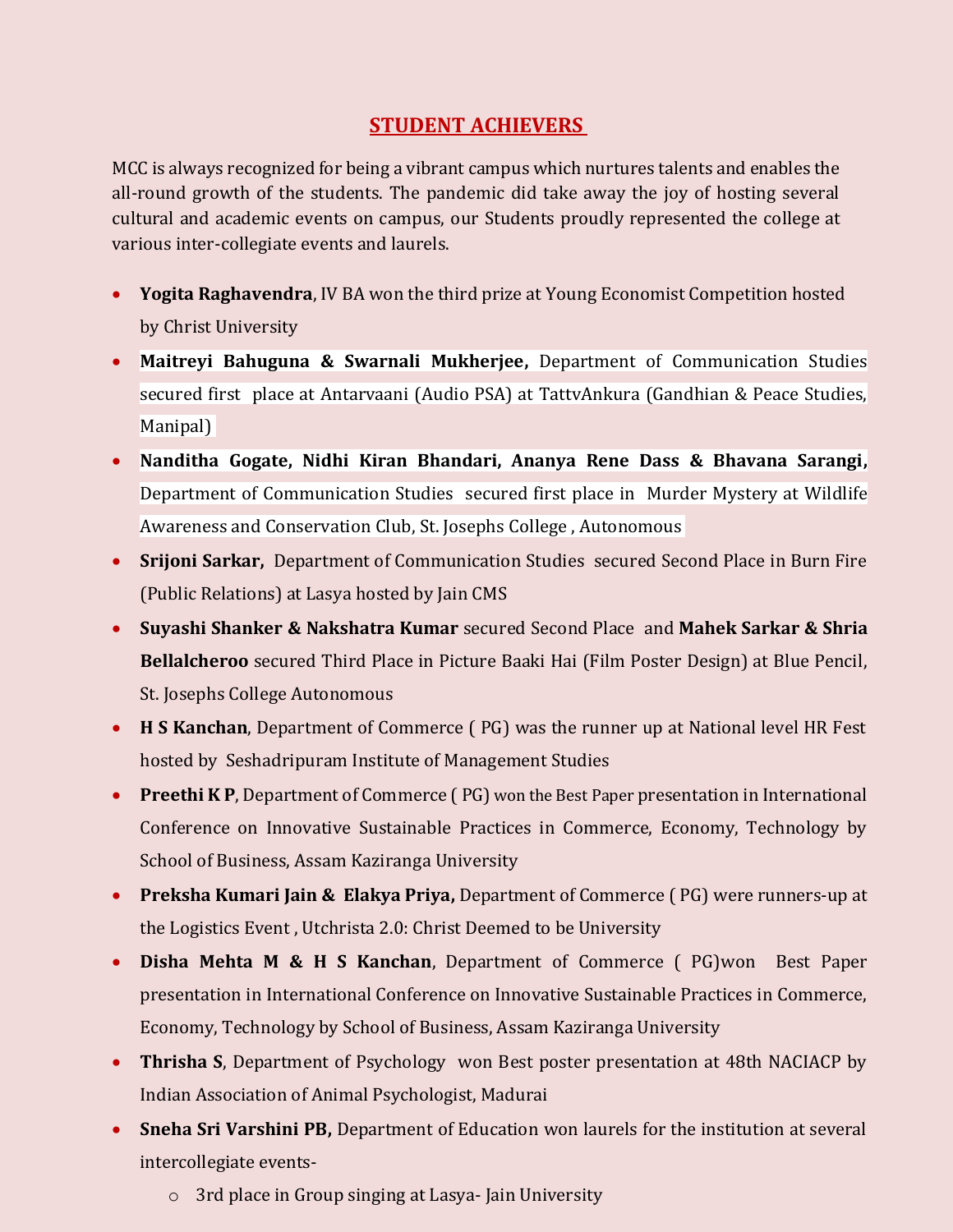- o 1st place in Indian Group Singing at Scintillation- Jyothi Nivas College
- o 2nd place in Riff Off at Dhwani- St. Josephs College of Commerce
- o 2nd place in Solo Singing at Dhwani- St. Josephs College of Commerce
- o 2nd place in Duet Singing at Synaesthesia- BITS Goa
- o 2nd place in Indian Music Group Singing at Magnovite- Christ University, Kengeri
- **Megha Jeyan,** Department of Education was part of the dance team which won first place in Group dance at Atrangi, Hindi Department Fest SJC and third place in Group Dance at Nrityanjali KJC
- **Vibha Srichand**, II year B.Sc. EMS, , was placed First in Certificate Course on Public Policy, conducted by Centre for Research in Social Sciences & Education & Jain Deemed to be University
- **Saakshi Biradar** II-year BA PES, won first prize in Melange Media debate, CMS Jain and second position in Maths and Aptitude Quiz conducted by HR College, Mumbai
- **Daksa**, Department of Envi, ronment Science, won first and second prize in competitions related to Environment Science at MLA College
- **Akshitha J**, III B.Sc won the first prize in the event ' Click' at Jyothi Nivas College
- **Hima G Raj**, II B.Sc won the third prize in the event ' Jam' at Jyothi Nivas College
- **Ashitha Hebbar, Kushinara Dharmasen & Sireesha S**, Dept of Journalism were placed third in MAD Ads at SJC fest – Dhwani
- **Shubhangi Kumari,** Dept of Journalism won first place in 'Just a Minute Video Making' at St. Joseph Law College
- **Shubhangi Kumari,** Dept of Journalism won first place in Enact Short film making at St. Joseph College of Commerce
- **Shubhangi Kumari**, Dept of Journalism won third place in Verve Short film making at Symbiosis Institute
- **Krisha Vora,** Dept of Journalism won first place in Polar-Eyed photography event at International Relations Scholastic Conclave, Jadavpur University
- **Punya Satija**, Dept of Journalism won second place in 'The Classic NMCEE' debate at NMCEE, Mumbai
- **Anjali Ancy** , III B.Voc was placed third in 'Council Wars' at Jain Centre for Management & St. Joseph's College of Commerce Fest
- **Apeksha Sachin, Amrutha Varshini P. B & Keerthima N R** from III B.Voc(Analytics) won the first place in Analytics event at Ramaiah Institute of Management Studies Fest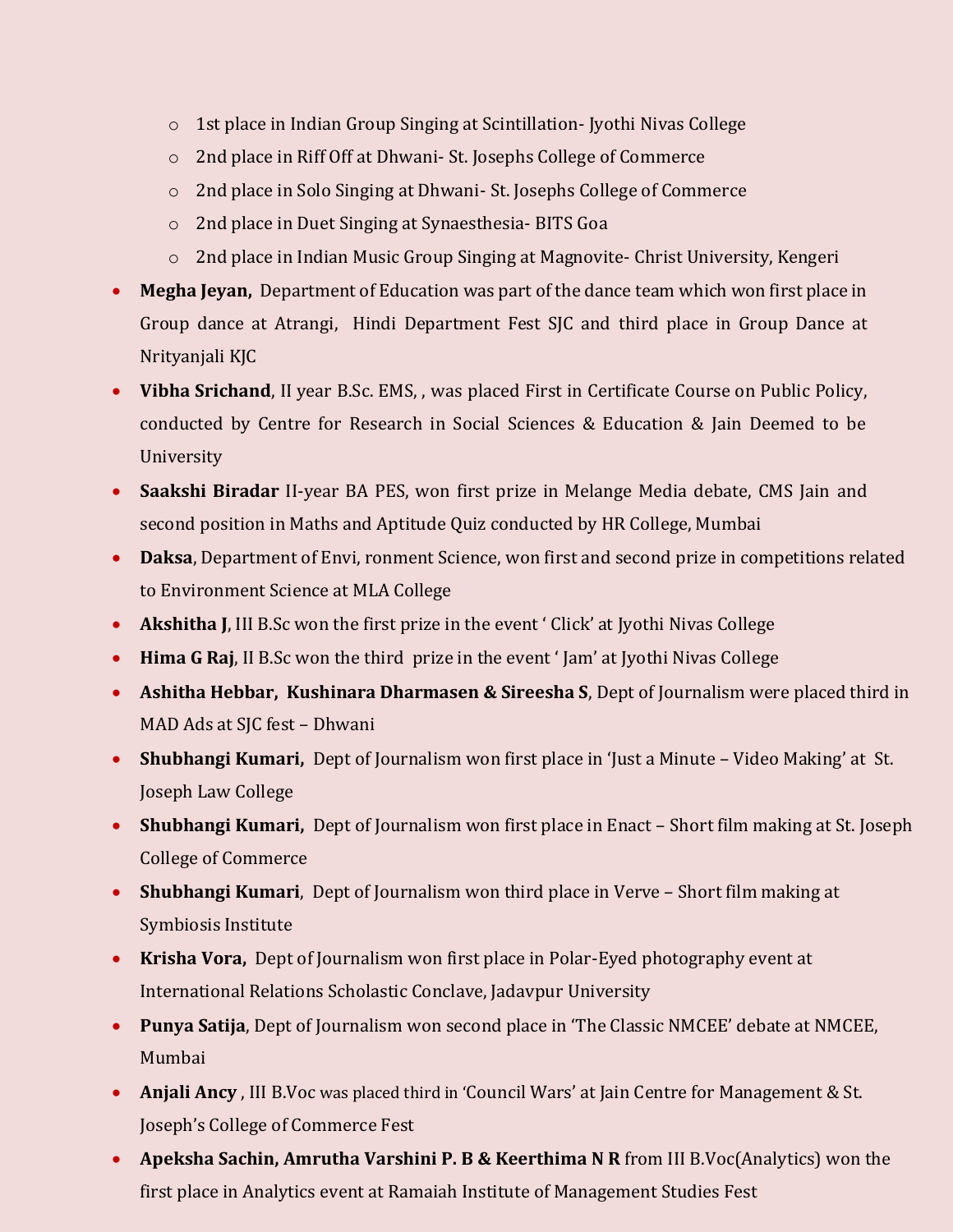- **Nandita K Nanavate**, II B.Voc won first place in Quiz at St. Joseph's College Fest -DATAGRAM 4.0
- **Ayushi (III BCA)and Nandita(III B Voc)** were placed first in the Quiz at SJC Computer Science fest
- **Jenifer and Kanupriya** (III BCA) were placed second in the Quiz at SJC Computer Science fest
- **Nitya and Indraki** (III BCA) were placed third in the Quiz at SJC Computer Science fest
- **Akshitha** , I B.Sc Computer Science won second prize in debate at SJC Computer Science fest
- **Nithya and Ayushi** (III BCA) were placed second in Pictionary at SJC Computer Science fest
- **Western Music Association** won first place for Western Acoustics at Dhwani 2022 (SJCC) and second place for Riff-Off
- **Western Music Association** secured first place for Western Acoustics at Anaadyanta 2022 (NMIT)
- The **students of Department of Microbiology** won the Overall Runners up Trophy at Bioaura, Kristu Jayanti College
	- o First prize in Quiz : Anusha Lucas and Khushi Girish Shah (III year CBM)
	- $\circ$  Second prize in Biopreneur : Rachna B R, Sanjana D and Divya (III year CBM)
	- o Third prize in Biopreneur : Abhirami , Palak Pakhi , Khushi Girish Shah, Anusha Lucas (III CBM)
	- o Second Prize Biologique quiz Angela Rosz, Khushi Girish Shah, Alisha Daudi
- Students of **Sanskrit Association** won laurels for the institution in the following events,
	- o Devi Vempati, Manaswini Annam, & Keerthana won second place in the Sanskrit quiz at NEXUS Jain College of Sciences
	- o Sreeranjini. S, Steffy Ann Paul & Anjali won third place in the Sanskrit quiz at Bhasha Surabhi Fest, Christ College
	- o Aathira Ramesh won third place in Bhagavad Gita recitation at Christ College
	- o Anjali. R, Sreeranjini. S & Aathira Ramesh won third place in Shloka Antakshari at Christ College
- Tourism Association in collaboration with the Commerce Association organized **Travelsphere**- an intercollegiate fest to commemorate this year's World Tourism Day on 9th October, 2021
- **Students of the Tourism Association** won the overall Championship in the National level intercollegiate fest-ALTA VISTA organized by Christ University, Bannerghatta Road
	- o Extasis Best Manager- I Prize: Sanjana, BMTT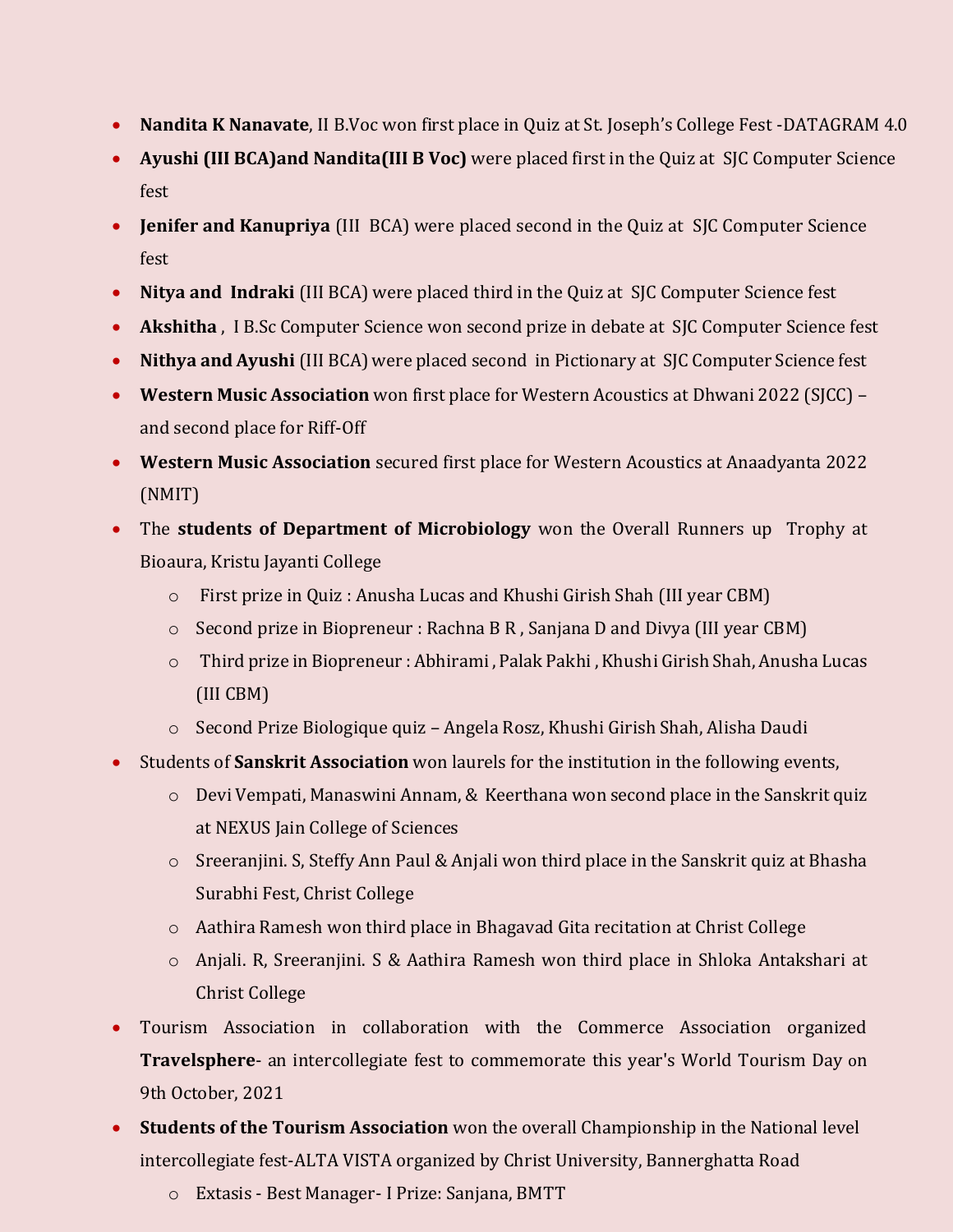- o Creatix Event Management- II Prize : Shreya Mehta, BMTT
- o Kotler's Quotient Destination Marketing- I Prize : Aditi, HJTT & Shraddha Golechha, PyPT
- o Travel Tale Teller Blogging Name- I Prize: Ananya Vakde, PyPT & Srija Dutta, **HJTT**
- o Global Guide -Product Launch I Prize: Tanya, BMTT & Stuti Jain, PyPT
- **M.Sc Mathematics students** won overall third place at the Mathematics fest in Christ University, with the following students emerging winners.
	- o Treasure Hunt 2nd place : Jennifer, Pallavi & Lavanya
	- o Potpourri 2nd & 3rd place: Gopika, Mary Priya, Nandini, Aparna, Pooja & Keerthi
	- o Quiz 3rd place : Surabhi & Shivapriya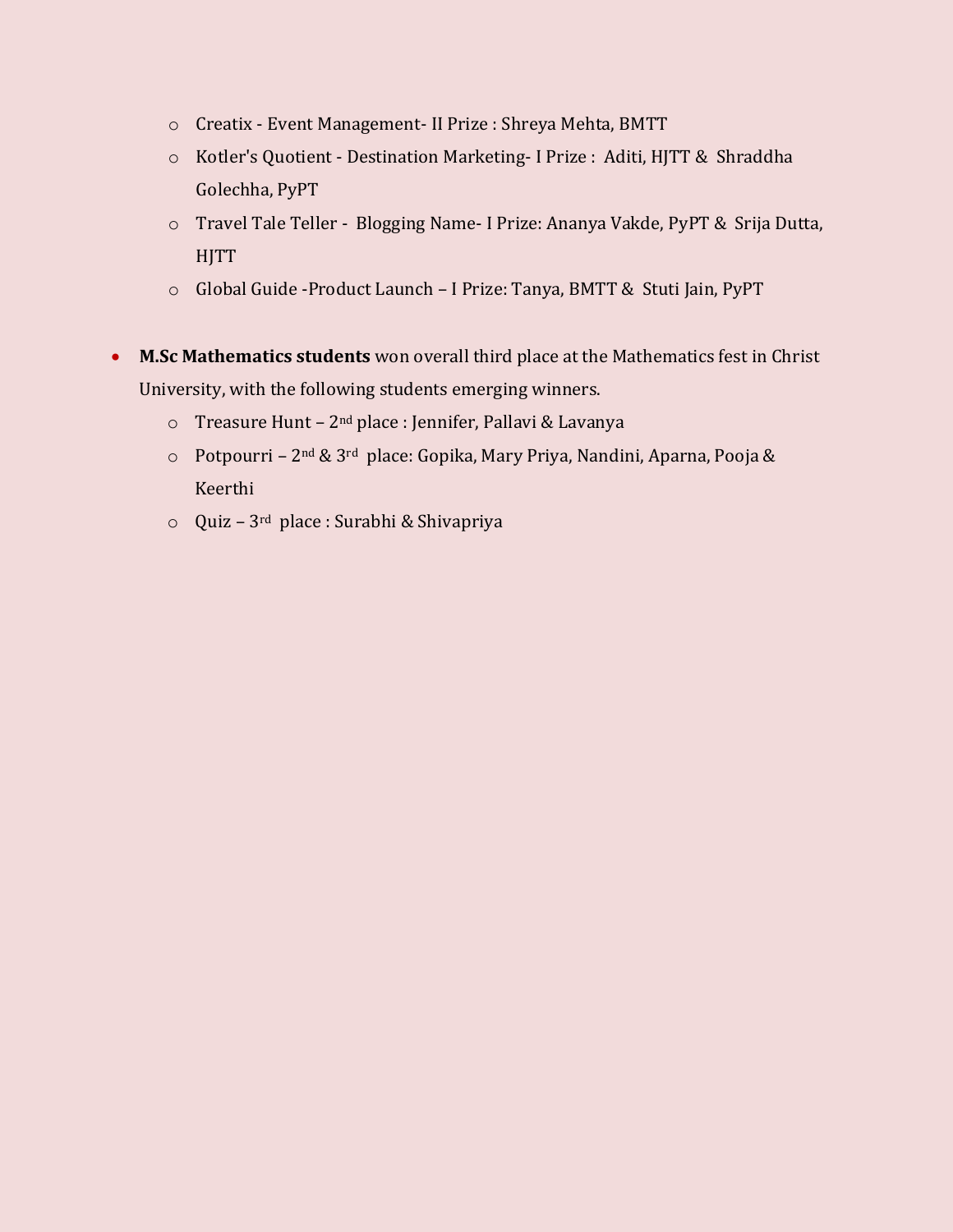# **ACTION ON THE FIELD – A GLIMPSE OF THE WORLD OF SPORTS**

MCC which is known for its sporting culture ensured that students stayed connected during the lockdown with series of talks to help them to maintain physical and mental wellbeing. The Department of Physical Education undertook the following activities to engage the students and faculty.

- To mark the International Yoga Day  $-21$ <sup>st</sup> June 2021, the department held live online session on "Meditation and Healing Power of Yoga"
- To celebrate Azaadi ka Amrit Mahotsav, aerobics session was hosted for the students
- Hosted a webinar "Olympic challenges and how to stay motivated" with Ms. Soha Sadiq, noted tennis player
- For FIT Week in September department hosted series of fitness challenges for the students
- Annual Sports Day was hosted on 27<sup>th</sup> April 2022

#### **OUR SPORTS STARS**

| <b>SLNO</b> | <b>Name</b>                                                                                | <b>Event</b>      | <b>All India Inter</b><br>University/Inter<br><b>Collegiate BCU</b>                             | <b>State /Nationals</b>                                                                                                                                                                                                                 |
|-------------|--------------------------------------------------------------------------------------------|-------------------|-------------------------------------------------------------------------------------------------|-----------------------------------------------------------------------------------------------------------------------------------------------------------------------------------------------------------------------------------------|
| 1.          | 1. NAVYA, R<br>2. VASHINOVI<br><b>SHETTY</b><br>3.RAMYA.S.J<br>4. JESSICA<br><b>XAVIER</b> | Athletics         | <b>Won Bronze Medal</b><br>1.4X100 Mts Relay<br>2.4X400 Mts Relay                               |                                                                                                                                                                                                                                         |
| 2.          | <b>JESSICA</b><br><b>XAVIER</b>                                                            | Athletics         | <b>Won Gold Medal</b><br>1.High Jump                                                            |                                                                                                                                                                                                                                         |
| 3.          | <b>NIRIKSHA</b>                                                                            | Athletics         | <b>Won Bronze Medal</b><br>1.100 Mts Hurdles                                                    |                                                                                                                                                                                                                                         |
| 4.          | <b>SIMRAN</b><br><b>PUNJABI</b>                                                            | Athletics         | <b>Won Bronze Medal</b><br>1. Discus Throw                                                      |                                                                                                                                                                                                                                         |
| 5.          | ABIGAIL<br>DEEPA.A                                                                         | Basketball        | Represented BCU at the<br><b>All India Inter</b><br><b>University Basketball</b><br>Tournament. | 1. Represented Karnataka<br>- Won 3rd Place 3X3<br><b>INBL All India Basketball</b><br>Tournament<br>2. Represented Karnataka<br>3X3 National Basketball<br>Tournament<br>3. Represented Karnataka<br><b>Women's Association</b><br>Cup |
| 6.          | <b>PAVANI</b>                                                                              | <b>Basketball</b> |                                                                                                 | Represented Karnataka -                                                                                                                                                                                                                 |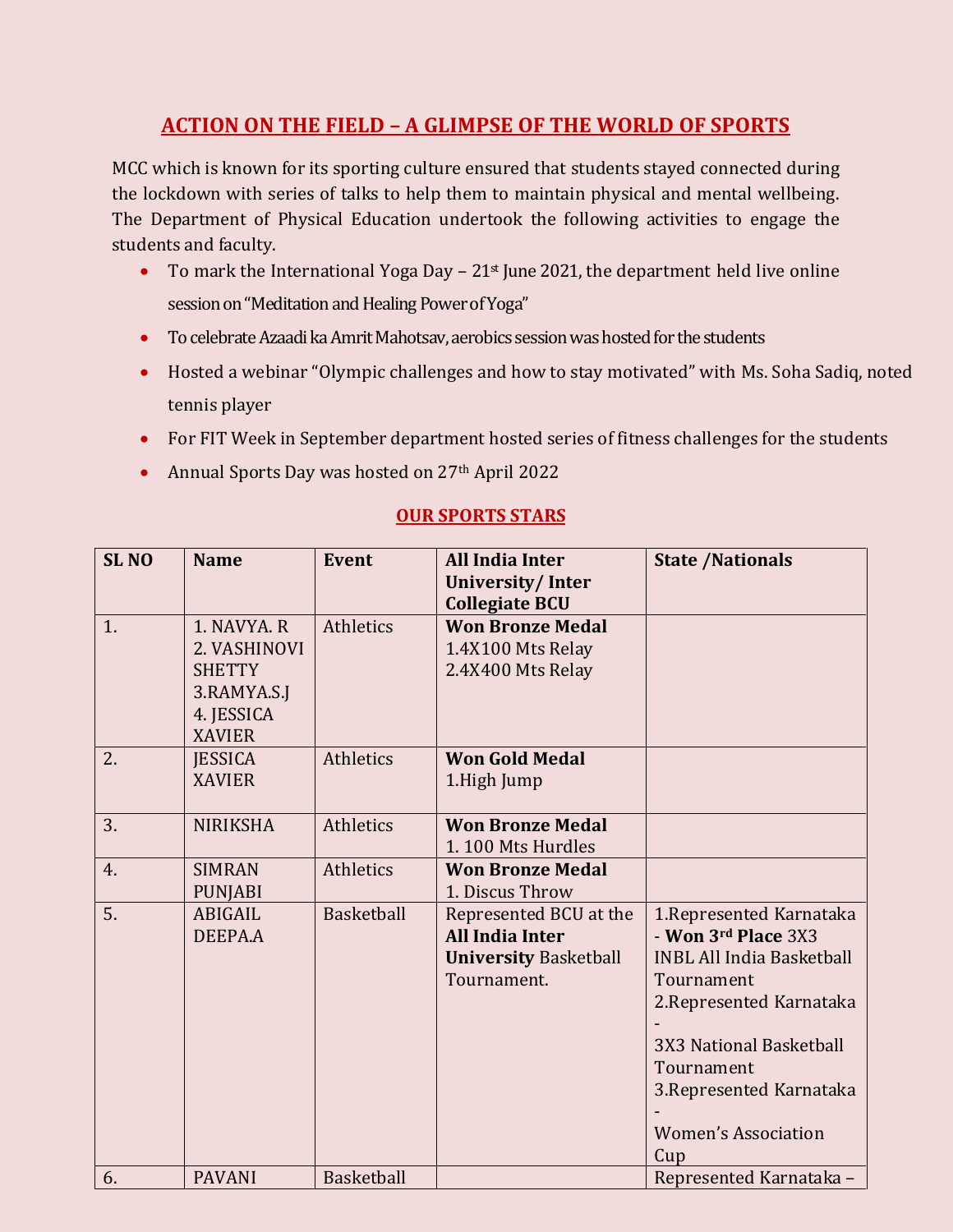|     | SANGWAN                                |            |                                                                                                 | <b>U-19 Nationals</b>                                                                                                                                               |
|-----|----------------------------------------|------------|-------------------------------------------------------------------------------------------------|---------------------------------------------------------------------------------------------------------------------------------------------------------------------|
| 7.  | <b>ANVITHA</b>                         | Basketball | Represented BCU at the<br><b>All India Inter</b><br><b>University Basketball</b><br>Tournament. |                                                                                                                                                                     |
| 8.  | <b>RITIKA VILAS</b><br><b>ANASANE</b>  | Basketball | Represented BCU at the<br><b>All India Inter</b><br><b>University Basketball</b><br>Tournament. |                                                                                                                                                                     |
| 5.  | <b>RITHIKA</b><br><b>TRESA</b>         | Floor ball |                                                                                                 | Represented Karnataka -<br>National Floor ball<br>Tournament.                                                                                                       |
| 6.  | <b>THEJASHWIN</b><br><b>RAJASHEKAR</b> | Floor ball |                                                                                                 | Represented Karnataka -<br>7TH National Floor Ball<br><b>Federation Cup</b>                                                                                         |
| 7.  | <b>MARIA SHROI</b>                     | Floor ball |                                                                                                 | Represented Karnataka -<br>7TH National Floor Ball<br><b>Federation Cup</b>                                                                                         |
| 8.  | LIDIYA.D                               | Foot ball  | Represented BCU at the<br><b>All India Inter</b><br><b>University Football</b><br>Tournament.   |                                                                                                                                                                     |
| 9.  | RAMYA.S.J                              | Foot ball  | Represented BCU at the<br><b>All India Inter</b><br><b>University Football</b><br>Tournament.   |                                                                                                                                                                     |
| 10. | NAVYA, R                               | Foot ball  | Represented BCU at the<br><b>All India Inter</b><br><b>University Football</b><br>Tournament.   |                                                                                                                                                                     |
| 11. | <b>VASHINOVI</b><br><b>SHETTY</b>      | Foot ball  | Represented BCU at the<br><b>All India Inter</b><br><b>University Football</b><br>Tournament.   |                                                                                                                                                                     |
| 12. | RISHITHA.G                             | Jump Rope  |                                                                                                 | <b>1.Gold Medal - National</b><br>Jump Rope<br>Championship<br>2. Honored by<br>Kuvempu Karnataka<br><b>Janapada</b> for winning<br>Gold at State and<br>nationals. |
| 13. | NAVYA.R                                | Kho-Kho    | Represented BCU at the<br><b>All India Inter</b><br><b>University Kho-Kho</b><br>Tournament.    |                                                                                                                                                                     |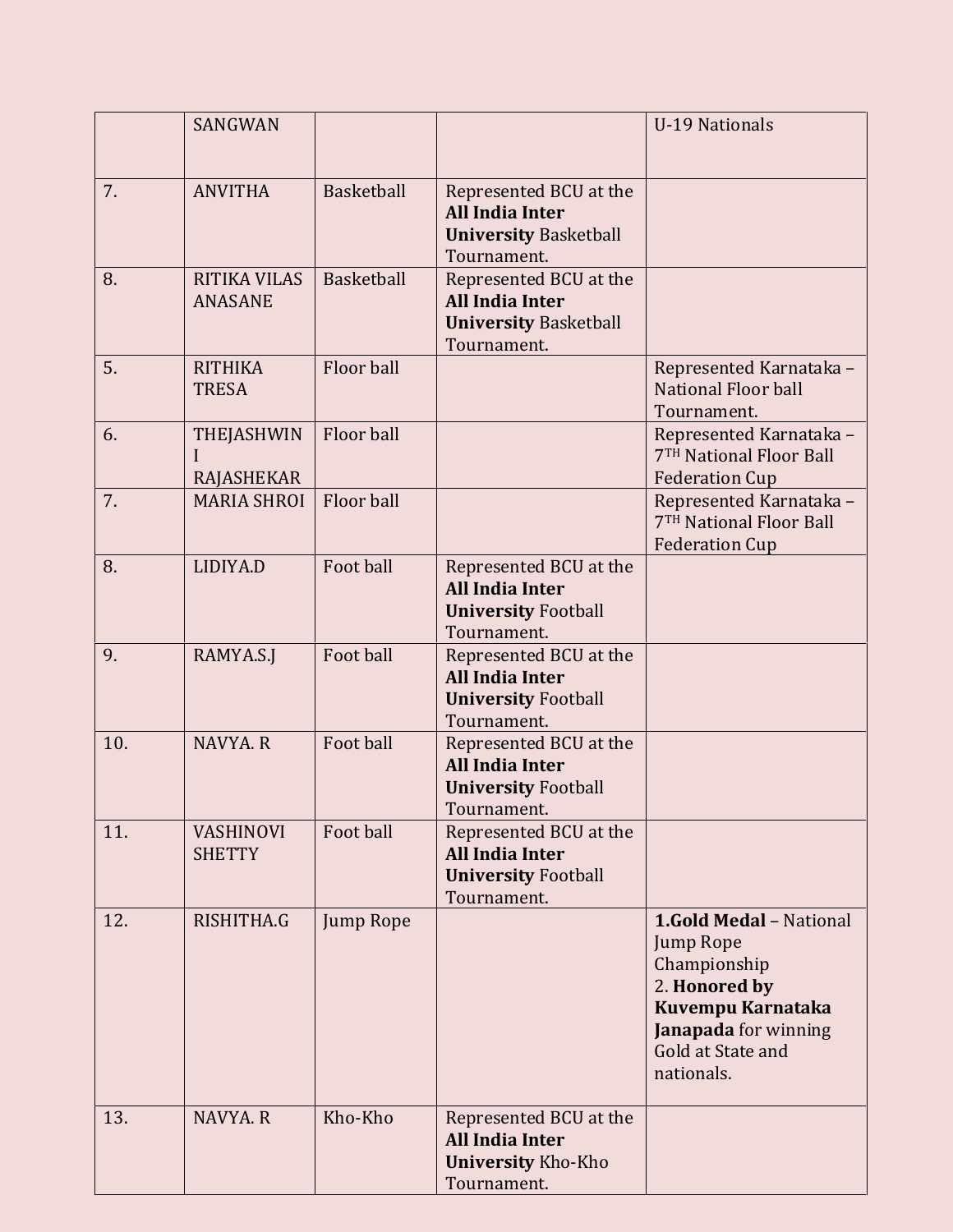| 14. | RAMYA.S.J                                       | Kho-Kho              | Represented BCU at the<br><b>All India Inter</b><br><b>University Kho-Kho</b><br>Tournament.                                                                                                          |                                                                                                               |
|-----|-------------------------------------------------|----------------------|-------------------------------------------------------------------------------------------------------------------------------------------------------------------------------------------------------|---------------------------------------------------------------------------------------------------------------|
| 15. | RISHITHA.G                                      | Pencak Silat         |                                                                                                                                                                                                       | <b>Won Silver-</b> Fighting<br>Event<br><b>Won Bronze-Thungal</b><br>Event                                    |
| 16. | <b>VARSHA</b><br><b>VINEETHA</b><br><b>BHAT</b> | Shuttle<br>Badminton | Represented BCU at the<br><b>All India Inter</b><br><b>University Shuttle</b><br>Badminton<br>Tournament.                                                                                             |                                                                                                               |
| 17. | <b>VASHINOVI</b><br><b>SHETTY</b>               | Shuttle<br>Badminton | Represented BCU at the<br><b>All India Inter</b><br><b>University Shuttle</b><br>Badminton<br>Tournament.                                                                                             |                                                                                                               |
| 18. | <b>DHARANI</b>                                  | Shuttle<br>Badminton | Represented BCU at the<br><b>All India Inter</b><br><b>University Shuttle</b><br>Badminton<br>Tournament.                                                                                             |                                                                                                               |
| 19. | YUKTHA.K-                                       | Shooting             | 1. Won Silver and<br><b>Bronze</b> medal at the<br><b>BCU</b> Intercollegiate<br>Shooting<br>Tournament.<br>2. Represented BCU at<br>the All India Inter<br><b>University Shooting</b><br>Tournament. | <b>Gold Medal at Junior</b><br><b>Women 100 Mts</b><br>Airpistal - Pondi Open<br><b>Shooting Championship</b> |
| 20. | <b>SITARA</b>                                   | Swimming             | Represented BCU at the<br><b>All India Inter</b><br><b>University Swimming</b><br>Tournament.                                                                                                         |                                                                                                               |
| 21. | <b>AISHWARYA</b><br><b>DAS</b>                  | <b>Table Tennis</b>  |                                                                                                                                                                                                       | <b>Won Gold Medal-</b><br><b>District Table Tennis</b><br>Championship                                        |
| 22. | <b>CHETANA.G</b>                                | Taek-Won-<br>Do      |                                                                                                                                                                                                       | <b>Won Gold Medal-</b><br>Azadi Ka Amrut<br>Mahotsav Fit India Open<br>National Taek-Won-Do<br>Championship   |
| 23. | <b>SIMRAN</b><br><b>PUNJABI</b>                 | <b>Throw Ball</b>    |                                                                                                                                                                                                       | II Place-44th Senior<br>National Throw ball<br>championship                                                   |
| 24. | <b>TRISHA.K</b>                                 | <b>Throw Ball</b>    |                                                                                                                                                                                                       | <b>Winners-Throw ball</b>                                                                                     |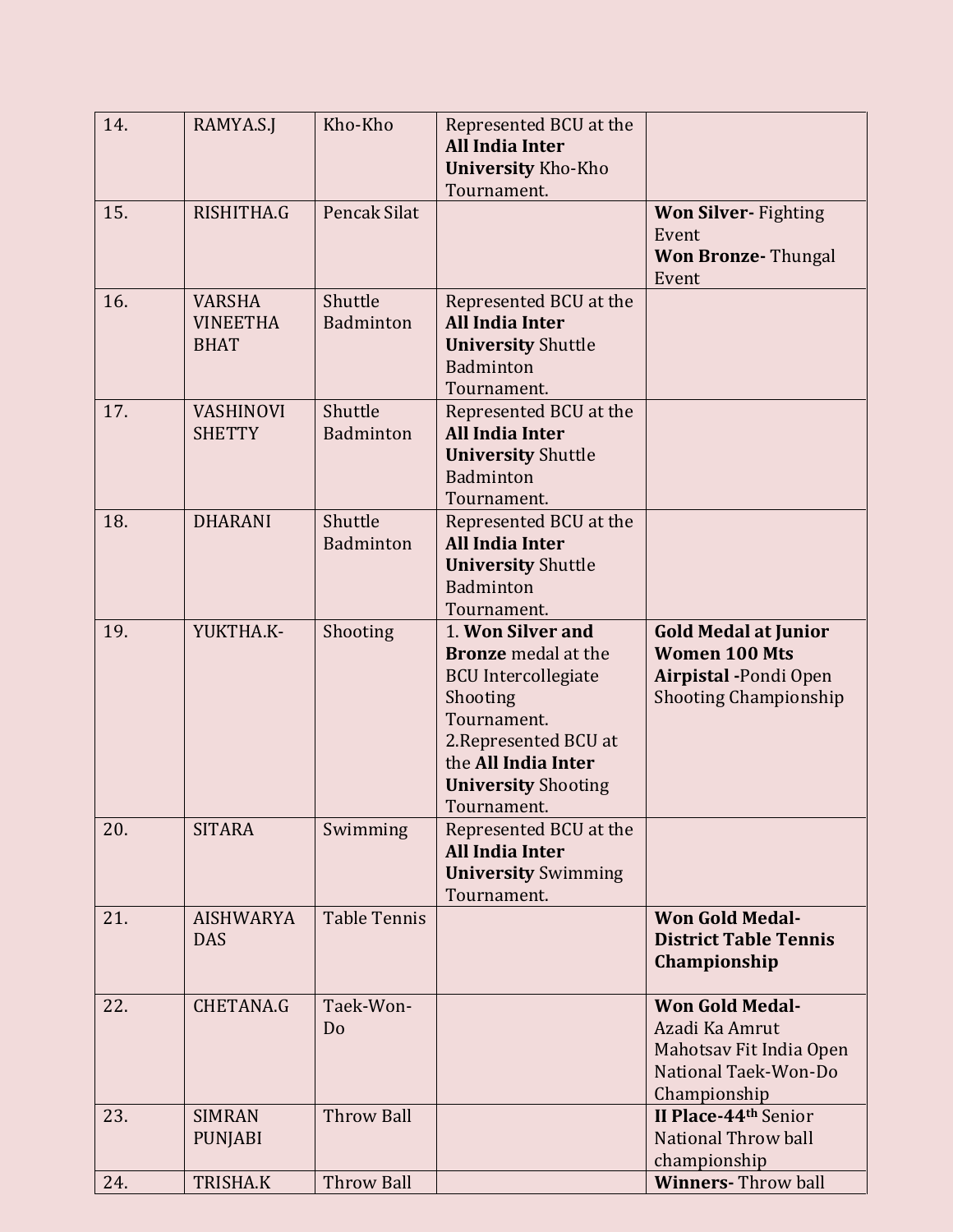|     |                  |                   |                          | National championship     |
|-----|------------------|-------------------|--------------------------|---------------------------|
| 25. | <b>KEERTHI.U</b> | <b>Throw Ball</b> |                          | <b>Winners-Throw ball</b> |
|     |                  |                   |                          | National championship     |
| 26. | <b>VAISHNOVI</b> | Tennis            | Represented BCU at the   | Represented Karnataka -   |
|     | <b>SHETTY</b>    |                   | <b>All India Inter</b>   | All India National Tennis |
|     |                  |                   | <b>University Tennis</b> | Tournament                |
|     |                  |                   | Tournament               |                           |
| 27. | YASHASWINI       | Tennis            | Represented BCU at the   | Represented Karnataka -   |
|     | <b>PANWAR</b>    |                   | <b>All India Inter</b>   | 1. All India National     |
|     |                  |                   | <b>University Tennis</b> | <b>Tennis Tournament</b>  |
|     |                  |                   | Tournament               | 2.ITF Women's Pro         |
|     |                  |                   |                          | circuit Tennis            |
|     |                  |                   |                          | Tournament                |
|     |                  |                   |                          |                           |
| 28. | PREKSHA.R        | Tennis            | Represented BCU at the   |                           |
|     |                  |                   | <b>All India Inter</b>   |                           |
|     |                  |                   | <b>University Tennis</b> |                           |
|     |                  |                   | Tournament               |                           |
| 29. | <b>VINISHA</b>   | Tennis            | Represented BCU at the   |                           |
|     | <b>SHREE</b>     |                   | <b>All India Inter</b>   |                           |
|     |                  |                   | <b>University Tennis</b> |                           |
|     |                  |                   | Tournament               |                           |
| 30. | GOWRI.A.         | Volleyball        |                          | <b>Youth Nationals</b>    |
|     | <b>KADAM</b>     |                   |                          |                           |
| 31. | ANAGHA.B         | Volleyball        |                          | <b>Youth Nationals</b>    |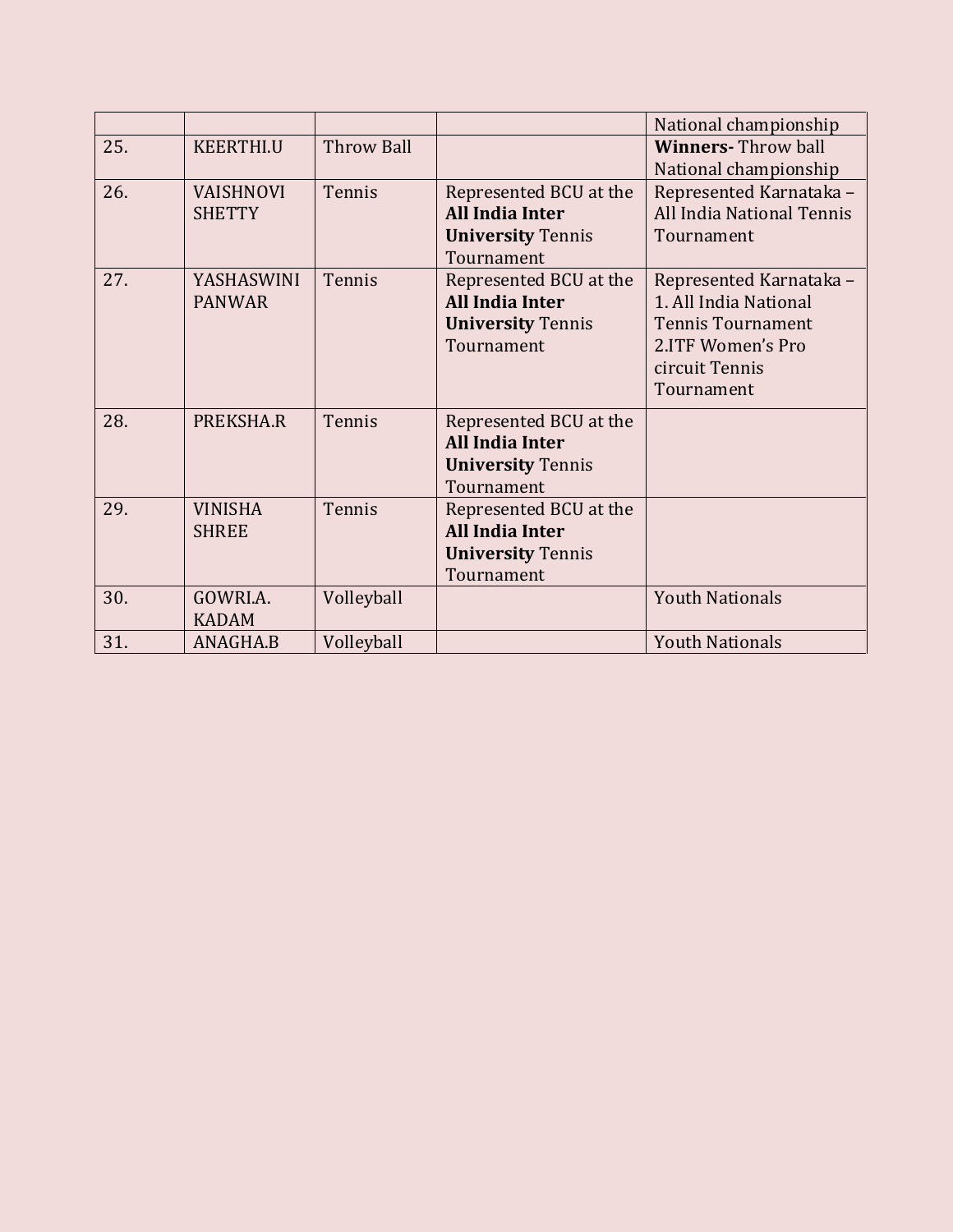## **ALUMNAE ENGAGEMENT**

The Mount Carmel College Alumnae Association worked towards building connect with the strong alumni base with series of activities throughout the year. In 2021-22, the Association was revamped with Ms. Revathy Ashok, CEO, B.PAC and Ms. Maya Sharma, noted journalist taking over as the President and Vice President of MCCAA. The activities hosted by the association are,

- Book reading session with Mrs. Margaret Alva, a courageous and committed Carmelite on 5th October 2021
- ' *Study in USA'* , a webinar hosted in association with MIND MAP on 29th October 2021
- *" Plan Local Think Global : Explore Research & Higher Education Opportunities Abroad*" a talk by alumnae Dr. Tanzila Mukthar, Postdoctoral Research fellow, UCSF Medical Center on 25th April 2022
- A Health Checkup & Awareness Drive hosted for Staff & Students on 28th April 2022 in association with Mallige Hospital
- MCCAA collaborated with Placement Cell to host the annual fest *' AD MELIORA'*
- Launch of MCC Merchandise on 'Your design Store'
- Launch of monthly show " Conversations with Carmelites" which celebrates staff and student achievers on campus